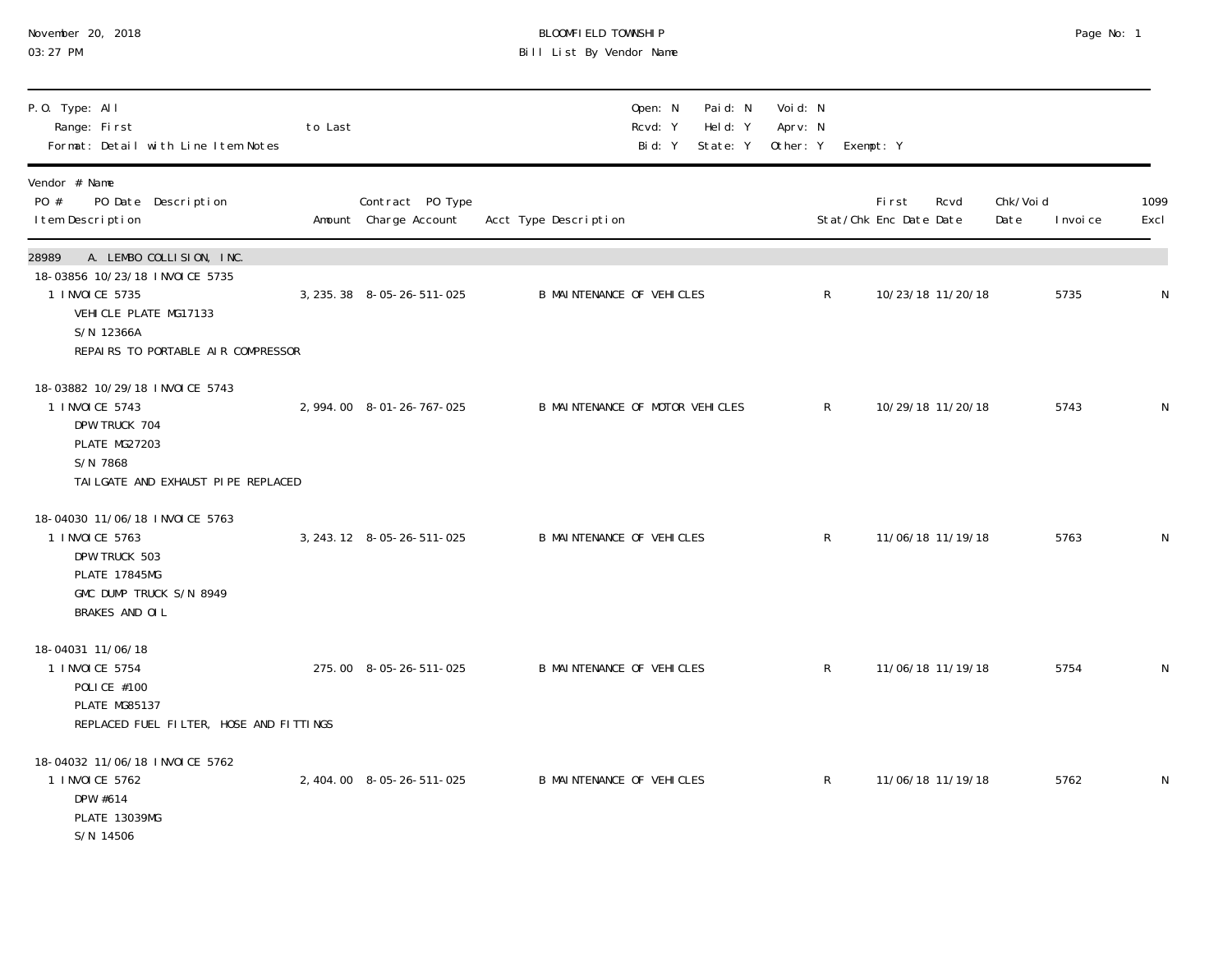#### November 20, 2018 BLOOMFIELD TOWNSHIP Page No: 2 03:27 PM Bill List By Vendor Name

| Vendor # Name<br>PO #<br>I tem Description                        | PO Date Description                                                                   |            | Contract PO Type<br>Amount Charge Account | Acct Type Description                          |   | <b>First</b><br>Rcvd<br>Stat/Chk Enc Date Date | Chk/Voi d<br>Date<br>I nvoi ce | 1099<br>Excl |
|-------------------------------------------------------------------|---------------------------------------------------------------------------------------|------------|-------------------------------------------|------------------------------------------------|---|------------------------------------------------|--------------------------------|--------------|
| 28989<br>18-04032 11/06/18 INVOICE 5762<br>REAR TAILGATE REPLACED | A. LEMBO COLLISION, INC.                                                              | Continued  | Conti nued                                |                                                |   |                                                |                                |              |
|                                                                   | Vendor Total:                                                                         | 12, 151.50 |                                           |                                                |   |                                                |                                |              |
| A.C. MOORE, INC.<br>199                                           |                                                                                       |            |                                           |                                                |   |                                                |                                |              |
| 1 ART SUPPLIES FOR FALL PROGRAMS                                  | 18-03876 10/29/18 ART SUPPLIES FOR FALL PROGRAMS                                      |            | 171.43 8-01-28-795-066                    | <b>B RECREATION SUPPLIES</b>                   | R | 10/29/18 11/20/18                              |                                | N            |
| 1 BEAN BAGS FOR HALLOWEEN EVENT                                   | 18-03955 10/30/18 BEAN BAGS FOR HALLOWEEN EVENT                                       |            | 14.20 8-01-28-795-066                     | <b>B RECREATION SUPPLIES</b>                   | R | 10/30/18 11/19/18                              |                                | N            |
|                                                                   | Vendor Total:                                                                         | 185.63     |                                           |                                                |   |                                                |                                |              |
| ALAIMO GROUP<br>701                                               |                                                                                       |            |                                           |                                                |   |                                                |                                |              |
|                                                                   | 18-03947 10/30/18 PROFESSIONAL SERVICES                                               |            |                                           |                                                |   |                                                |                                |              |
| 1 PROFESSIONAL SERVICES                                           |                                                                                       |            | 6,856.00 C-04-55-716-987                  | B RELINING, RECONSTRUCT., UPGRADES SEWER SYS R |   | 10/30/18 11/20/18                              | 106278                         | N            |
|                                                                   |                                                                                       |            |                                           |                                                |   |                                                |                                |              |
| BELLEVI LLE AVENUE                                                | 2017 - LARGE DI AMETER WATER LINING                                                   |            |                                           |                                                |   |                                                |                                |              |
| I NVOI CE #106278                                                 | ESTIMATE #14 - THRU AUGUST 2018                                                       |            |                                           |                                                |   |                                                |                                |              |
| BELLEVI LLE AVENUE                                                | DESI GN AND CONSTRUCTI ON ADMINISTRATION<br>FOR 12" WATERMAIN LINING ALONG            |            |                                           |                                                |   |                                                |                                |              |
| CONTRACT AMOUNT:<br>AMOUNT PAID TO DATE:<br>AMOUNT DUE:           | \$154, 280.00<br>\$100, 300.00<br>LESS PREVIOUS PAYMENT: (\$93,444.00)<br>\$6, 856.00 |            |                                           |                                                |   |                                                |                                |              |
| 1 SEWER REPLACEMENT-BLFD. AVENUE                                  | 18-03948 10/30/18 SEWER REPLACEMENT-BLFD. AVENUE                                      |            | 37.50 C-04-55-716-987                     | B RELINING, RECONSTRUCT., UPGRADES SEWER SYS R |   | 10/30/18 11/20/18                              | 106277                         | N            |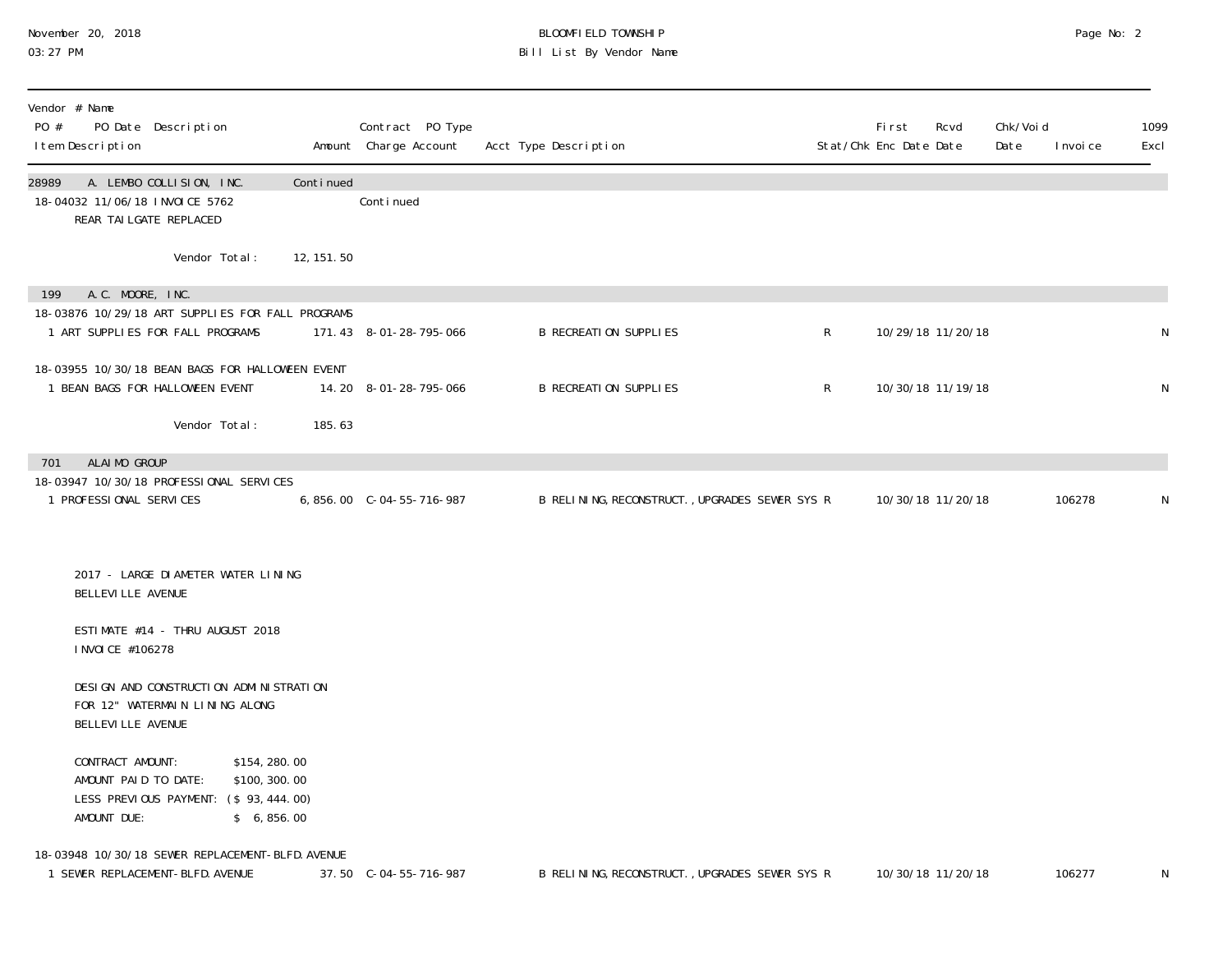#### November 20, 2018 BLOOMFIELD TOWNSHIP Page No: 3 Page No: 3 03:27 PM Bill List By Vendor Name

| Vendor # Name<br>PO #<br>I tem Description                   | PO Date Description                                                                                                       |           | Contract PO Type<br>Amount Charge Account | Acct Type Description             |              | <b>First</b><br>Rcvd<br>Stat/Chk Enc Date Date | Chk/Void<br>Date | I nvoi ce | 1099<br>Excl |
|--------------------------------------------------------------|---------------------------------------------------------------------------------------------------------------------------|-----------|-------------------------------------------|-----------------------------------|--------------|------------------------------------------------|------------------|-----------|--------------|
| ALAIMO GROUP<br>701<br>THRU AUGUST 2018<br>I NVOI CE #106277 | 18-03948 10/30/18 SEWER REPLACEMENT-BLFD. AVENUE Continued                                                                | Continued |                                           |                                   |              |                                                |                  |           |              |
| AVENUE                                                       | DESI GN AND CONSTRUCTI ON ADMINISTRATION<br>FOR SANITARY SEWER LINING AT BLOOMFIELD                                       |           |                                           |                                   |              |                                                |                  |           |              |
| AMOUNT DUE: \$37.50                                          |                                                                                                                           |           |                                           |                                   |              |                                                |                  |           |              |
|                                                              | Vendor Total:                                                                                                             | 6, 893.50 |                                           |                                   |              |                                                |                  |           |              |
| ALL COVERED<br>816                                           |                                                                                                                           |           |                                           |                                   |              |                                                |                  |           |              |
| 1 ALL COVERED MONTHLY BACKUP<br>SUPPORT SERVICES             | 18-03794 10/12/18 ALL COVERED MONTHLY BACKUP<br>TH ALL COVERED MONTHLY BACKUP AND                                         |           | 3, 439. 28 8-01-20-707-029                | <b>B OTHER CONTRACTUAL ITEMS</b>  | $\mathsf{R}$ | 10/12/18 11/20/18                              |                  | 862124    | N            |
| I NVOI CE# 862124<br>2 ALL COVERED MONTHLY BACKUP            | TH CISCO ANYCONNECT ANNUAL LICENSE                                                                                        |           | 125.00 8-01-20-707-029                    | <b>B OTHER CONTRACTUAL ITEMS</b>  | $\mathsf{R}$ | 10/12/18 11/20/18                              |                  | 862650    | N            |
| I NVOI CE# 862650                                            |                                                                                                                           | 3, 564.28 |                                           |                                   |              |                                                |                  |           |              |
| SERVICES                                                     | 18-03797 10/12/18 PD - ALL COVERED VARIOUS BILLS<br>1 PD - ALL COVERED VARIOUS BILLS<br>PD ALL COVERED MONTHLY BACKUP AND |           | 4, 142. 50 8-01-20-707-024                | B POLICE COMPUTER MAINT & SUPPOR  | $\mathsf{R}$ | 10/12/18 11/20/18                              |                  | 862125    | N            |
| I NVOI CE# 862125                                            |                                                                                                                           |           |                                           |                                   |              |                                                |                  |           |              |
|                                                              | 2 PD - ALL COVERED VARIOUS BILLS<br>PD GFI MAIL ARCHIVER ANNUAL RENEWAL                                                   |           | 3, 485.00 8-01-20-707-024                 | B POLICE COMPUTER MAINT. & SUPPOR | $\mathsf{R}$ | 10/12/18 11/20/18                              |                  |           | $\mathsf{N}$ |
|                                                              | 3 PD - ALL COVERED VARIOUS BILLS                                                                                          |           | 1,490.38 8-01-20-707-024                  | B POLICE COMPUTER MAINT & SUPPOR  | R            | 10/12/18 11/20/18                              |                  |           | N            |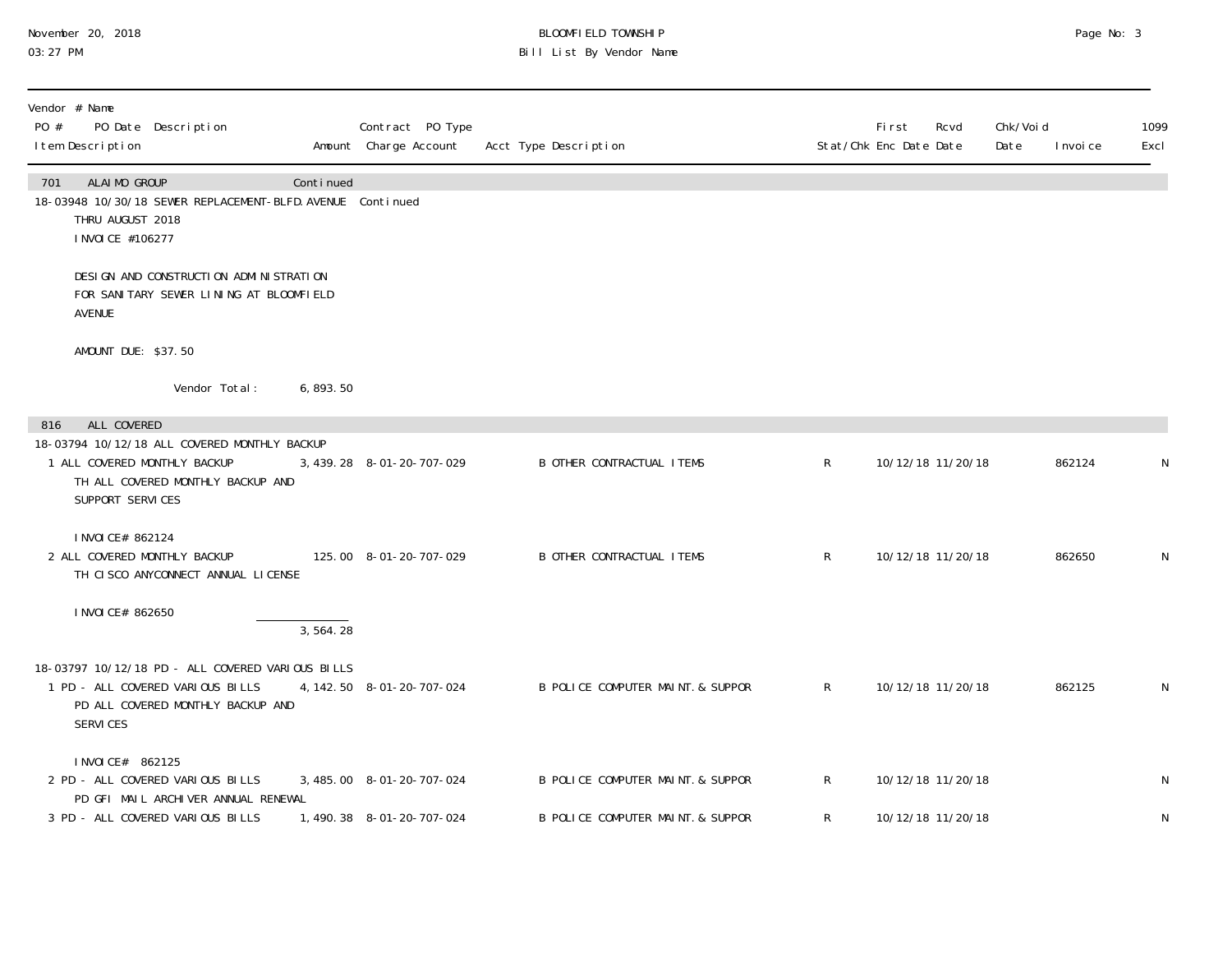### November 20, 2018 BLOOMFIELD TOWNSHIP Page No: 4 Page No: 4 03:27 PM Bill List By Vendor Name

| PO # | Vendor # Name<br>PO Date Description<br>I tem Description                                                                            |           | Contract PO Type<br>Amount Charge Account | Acct Type Description             |              | <b>First</b><br>Rcvd<br>Stat/Chk Enc Date Date | Chk/Voi d<br>Date | 1099<br>Excl<br>I nvoi ce |
|------|--------------------------------------------------------------------------------------------------------------------------------------|-----------|-------------------------------------------|-----------------------------------|--------------|------------------------------------------------|-------------------|---------------------------|
| 816  | ALL COVERED<br>18-03797 10/12/18 PD - ALL COVERED VARIOUS BILLS Continued<br>PD SYMANTEC ANNUAL RENEWAL                              | Continued |                                           |                                   |              |                                                |                   |                           |
|      |                                                                                                                                      | 9, 117.88 |                                           |                                   |              |                                                |                   |                           |
|      | Vendor Total:                                                                                                                        | 12,682.16 |                                           |                                   |              |                                                |                   |                           |
| 811  | ALL GUARD FENCE CO., INC.<br>18-03891 10/29/18 FENCE UPGRADE AND INSTALLATION<br>1 FENCE UPGRADE AND INSTALLATION<br>I NVOI CE# 3642 |           | 3, 425.00 C-04-55-732-004                 | B 2018 UPGRADES TO REC PROPERTIES | $\mathsf{R}$ | 10/29/18 11/20/18                              |                   | 3642<br>N                 |
|      | FELTON - \$950<br>MEMORIAL - \$950<br>VASSAR - \$850 / \$675                                                                         |           |                                           |                                   |              |                                                |                   |                           |
|      | Vendor Total:                                                                                                                        | 3,425.00  |                                           |                                   |              |                                                |                   |                           |
| 1120 | ALLIED OIL                                                                                                                           |           |                                           |                                   |              |                                                |                   |                           |
|      | 18-03000 08/21/18 FUEL DELIVERED - TOWNSHIP<br>23 FUEL DELIVERED - TOWNSHIP                                                          |           | B<br>3, 184. 95 8-01-31-820-074           | B GASOLINE & DIESEL FUEL          | $\mathsf{R}$ | 08/21/18 11/20/18                              |                   | 13091005<br>N             |
|      |                                                                                                                                      |           |                                           |                                   |              |                                                |                   |                           |
|      | UNLEADED RFG GAS                                                                                                                     |           |                                           |                                   |              |                                                |                   |                           |
|      | I NVOI CE #13091005<br>ACCOUNT #10171000<br>UNIT COST: 2.1185<br>DATE DELIVERED: 10/1/18                                             |           |                                           |                                   |              |                                                |                   |                           |
|      | DELIVERED TO:<br>FIREHOUSE 2<br>90 WATSESSING AVENUE<br>BLOOMFIELD, NJ 07003                                                         |           |                                           |                                   |              |                                                |                   |                           |

NO. 22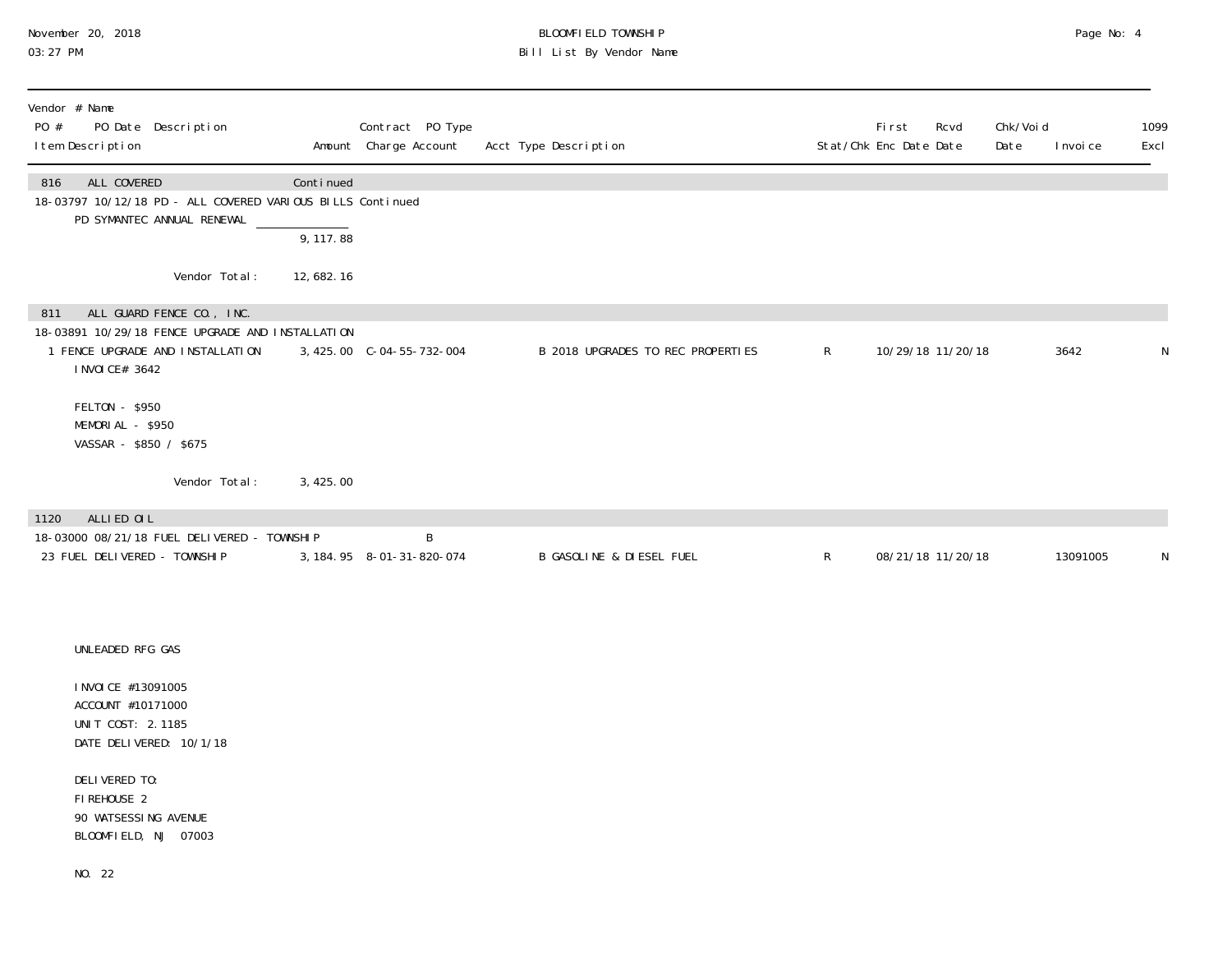## November 20, 2018 BLOOMFIELD TOWNSHIP Page No: 5 03:27 PM Bill List By Vendor Name

| Vendor # Name<br>PO #<br>PO Date Description<br>I tem Description                                                                                                                           |           | Contract PO Type<br>Amount Charge Account | Acct Type Description    |              | First<br>Rcvd<br>Stat/Chk Enc Date Date | Chk/Voi d<br>Date | I nvoi ce | 1099<br>Excl |
|---------------------------------------------------------------------------------------------------------------------------------------------------------------------------------------------|-----------|-------------------------------------------|--------------------------|--------------|-----------------------------------------|-------------------|-----------|--------------|
| ALLIED OIL<br>1120<br>18-03000 08/21/18 FUEL DELIVERED - TOWNSHIP<br>24 FUEL DELIVERED - TOWNSHIP                                                                                           | Continued | Continued<br>1,879.65 8-01-31-820-074     | B GASOLINE & DIESEL FUEL | $\mathsf{R}$ | 08/21/18 11/20/18                       |                   | 13094356  | $\mathsf N$  |
| D ULSD<br>I NVOI CE #13094356<br>ACCOUNT #10171001<br>UNIT COST: 2.5052<br>DATE DELIVERED: 10/3/18<br>DELIVERED TO:<br>FIREHOUSE 2                                                          |           |                                           |                          |              |                                         |                   |           |              |
| 90 WATSESSING AVENUE<br>BLOOMFIELD, NJ 07003<br>NO. 23<br>25 FUEL DELIVERED - TOWNSHIP                                                                                                      |           | 4, 119. 62 8-01-31-820-074                | B GASOLINE & DIESEL FUEL | $\mathsf R$  | 08/21/18 11/20/18                       |                   | 13105118  | N            |
| UNLEADED RFG GAS<br>I NVOI CE #13105118<br>ACCOUNT #10171000<br>UNIT COST: 2.1110<br>DATE DELIVERED: 10/6/18<br>DELIVERED TO:<br>FIRHOUSE 2<br>90 WATSESSING AVENUE<br>BLOOMFIELD, NJ 07003 |           |                                           |                          |              |                                         |                   |           |              |

NO. 24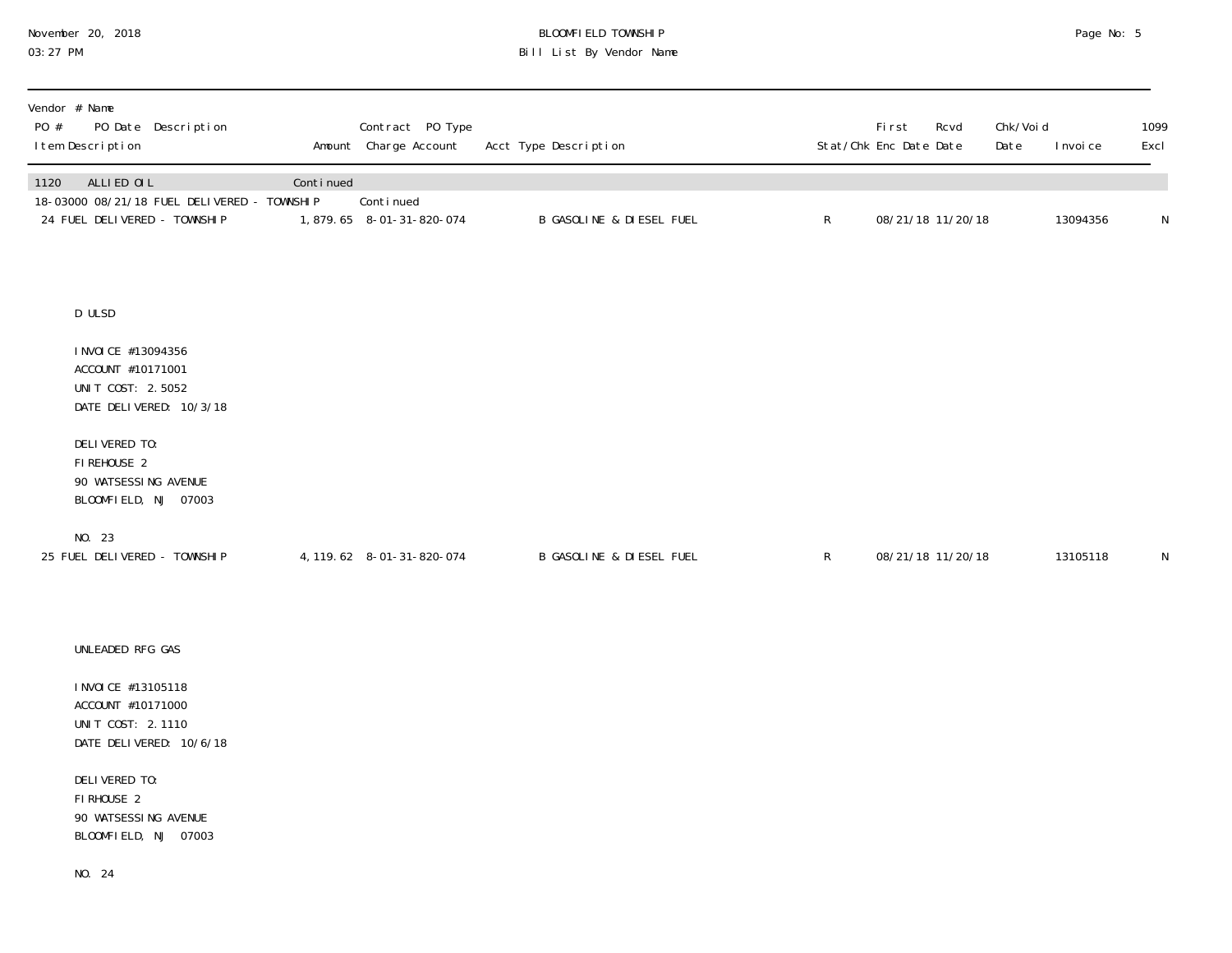# November 20, 2018 **BLOOMFIELD TOWNSHIP** BLOOMFIELD TOWNSHIP **BLOOMFIELD TOWNSHIP Page No: 6**<br>03:27 PM Bill List By Vendor Name

| Vendor # Name<br>PO #<br>PO Date Description<br>I tem Description                                            |                          | Contract PO Type<br>Amount Charge Account | Acct Type Description               |              | First<br>Rcvd<br>Stat/Chk Enc Date Date | Chk/Void<br>Date | 1099<br>Excl<br>I nvoi ce |   |
|--------------------------------------------------------------------------------------------------------------|--------------------------|-------------------------------------------|-------------------------------------|--------------|-----------------------------------------|------------------|---------------------------|---|
| ALLIED OIL<br>1120<br>18-03000 08/21/18 FUEL DELIVERED - TOWNSHIP<br>26 FUEL DELIVERED - TOWNSHIP            | Continued                | Continued<br>1,687.73 8-01-31-820-074     | B GASOLINE & DIESEL FUEL            | $\mathsf{R}$ | 08/21/18 11/19/18                       |                  | 13090866                  | N |
| UNLEADED RFG GAS<br>I NVOI CE #13090866<br>ACCOUNT #1071000<br>UNIT COST: 2.1094<br>DATE DELIVERED: 10/10/18 |                          |                                           |                                     |              |                                         |                  |                           |   |
| DELIVERED TO:<br>FIREHOUSE 2<br>90 WATSESSING AVENUE<br>BLOOMFIELD, NJ 07003                                 |                          |                                           |                                     |              |                                         |                  |                           |   |
| NO. 25                                                                                                       | $\overline{10, 871, 95}$ |                                           |                                     |              |                                         |                  |                           |   |
| 18-03956 10/30/18 FUEL DELIVERED - TOWNSHIP<br>2 FUEL DELIVERED - TOWNSHIP                                   |                          | B<br>2, 191. 75 8-01-31-820-074           | <b>B GASOLINE &amp; DIESEL FUEL</b> | $\mathsf{R}$ | 10/30/18 11/20/18                       |                  | 13104849                  | N |
| UNLEADED RFG GAS                                                                                             |                          |                                           |                                     |              |                                         |                  |                           |   |
| I NVOI CE #13104849<br>ACCOUNT #10171000<br>UNIT COST: 1.9925<br>DATE DELIVERED: 10/13/18                    |                          |                                           |                                     |              |                                         |                  |                           |   |

 DELIVERED TO: FIREHOUSE 2 90 WATSESSING AVENUE BLOOMFIELD, NJ 07003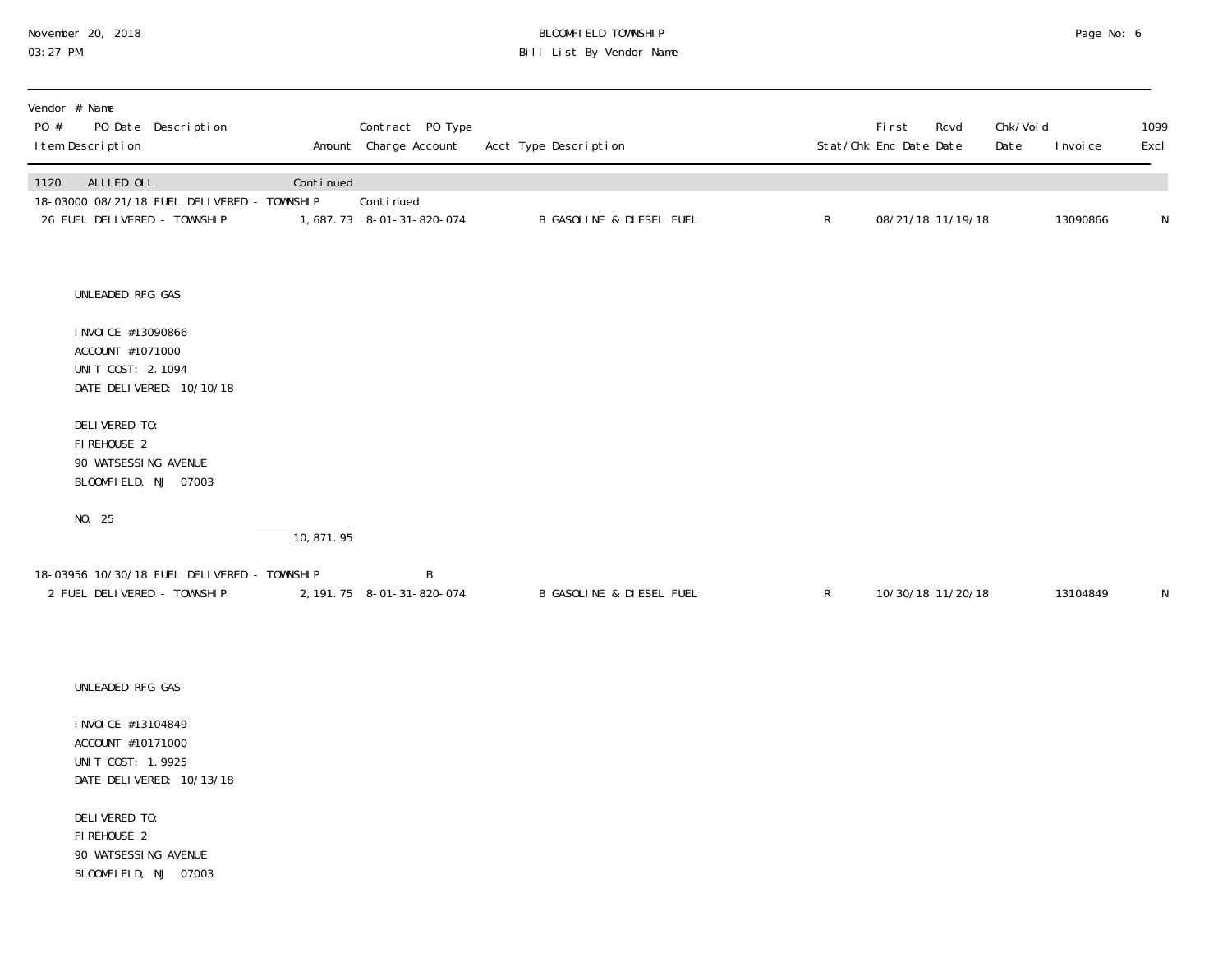#### November 20, 2018 BLOOMFIELD TOWNSHIP Page No: 7 Page No: 7 03:27 PM Bill List By Vendor Name

| Vendor # Name<br>PO #<br>PO Date Description<br>I tem Description                         |           | Contract PO Type<br>Amount Charge Account | Acct Type Description    |              | <b>First</b><br>Stat/Chk Enc Date Date | Rcvd | Chk/Voi d<br>Date | I nvoi ce | 1099<br>Excl |
|-------------------------------------------------------------------------------------------|-----------|-------------------------------------------|--------------------------|--------------|----------------------------------------|------|-------------------|-----------|--------------|
| ALLIED OIL<br>1120<br>18-03956 10/30/18 FUEL DELIVERED - TOWNSHIP                         | Continued | Continued                                 |                          |              |                                        |      |                   |           |              |
| NO.2<br>3 FUEL DELIVERED - TOWNSHIP                                                       |           | 1,666.09 8-01-31-820-074                  | B GASOLINE & DIESEL FUEL | $\mathsf{R}$ | 10/30/18 11/20/18                      |      |                   | 13105578  | N            |
| UNLEADED RFG GAS                                                                          |           |                                           |                          |              |                                        |      |                   |           |              |
| I NVOI CE #13105578<br>ACCOUNT #10171000<br>UNIT COST: 2.0195<br>DATE DELIVERED: 10/17/18 |           |                                           |                          |              |                                        |      |                   |           |              |
| DELIVERED TO:<br>FIREHOUSE 2<br>90 WATSESSING AVENUE<br>BLOOMFIELD, NJ 07003              |           |                                           |                          |              |                                        |      |                   |           |              |
| NO. 3<br>4 FUEL DELIVERED - TOWNSHIP                                                      |           | 1, 797. 38 8-01-31-820-074                | B GASOLINE & DIESEL FUEL | $\mathsf{R}$ | 10/30/18 11/20/18                      |      |                   | 13125730  | N            |
| UNLEADED RFG GAS                                                                          |           |                                           |                          |              |                                        |      |                   |           |              |
| I NVOI CE #13125730<br>ACCOUNT #10171000<br>UNIT COST: 1.9406<br>DATE DELIVERED: 10/19/18 |           |                                           |                          |              |                                        |      |                   |           |              |
| DELIVERED TO:<br>FIREHOUSE 2<br>90 WATSESSING AVENUE<br>BLOOMFIELD, NJ 07003              |           |                                           |                          |              |                                        |      |                   |           |              |
| NO. 4<br>5 FUEL DELIVERED - TOWNSHIP                                                      |           | 3, 611. 34 8-01-31-820-074                | B GASOLINE & DIESEL FUEL | $\mathsf{R}$ | 10/30/18 11/20/18                      |      |                   | 13109452  | N            |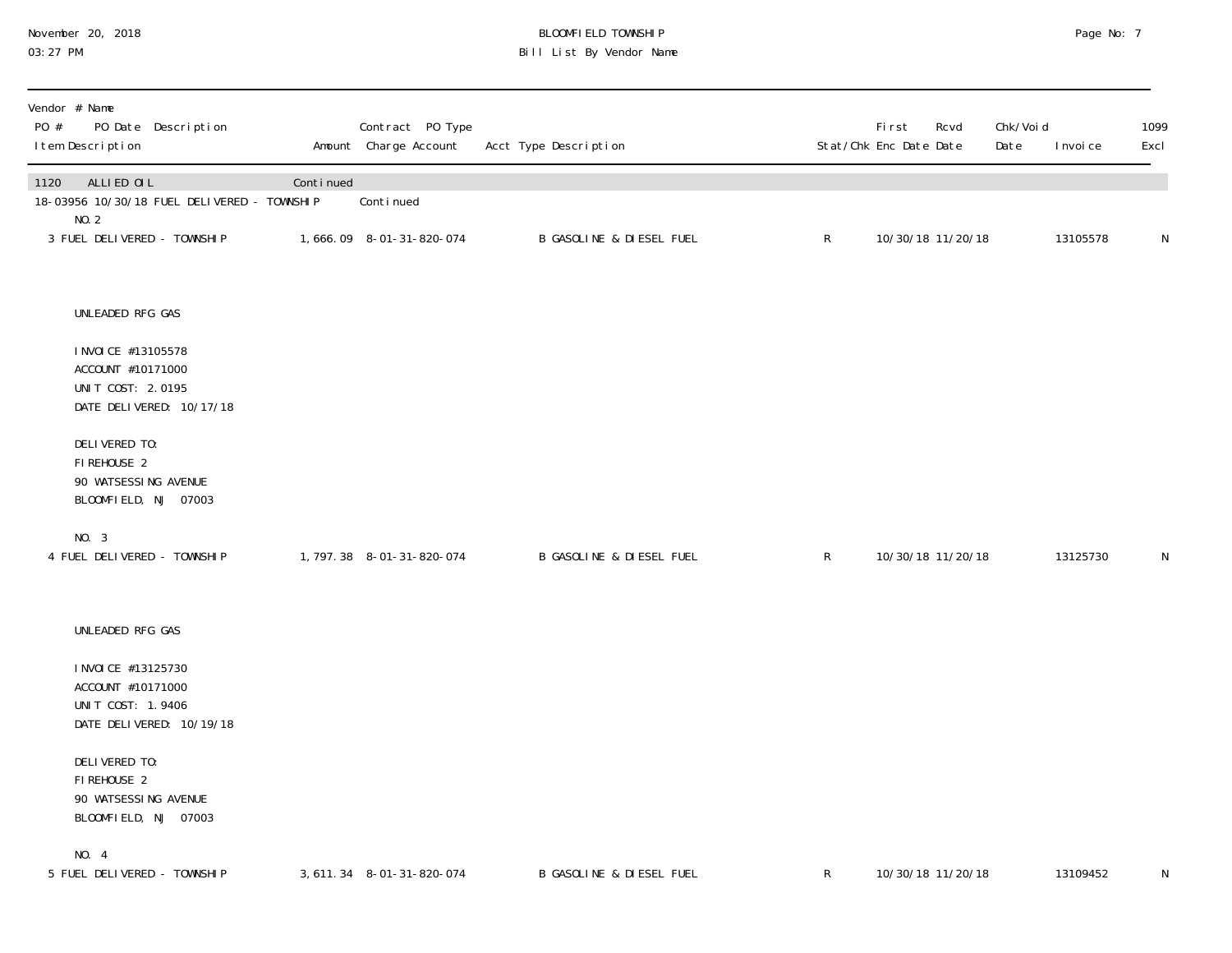### November 20, 2018 BLOOMFIELD TOWNSHIP Page No: 8 Page No: 8 03:27 PM Bill List By Vendor Name

| Vendor # Name<br>PO #<br>PO Date Description<br>I tem Description                         |           | Contract PO Type<br>Amount Charge Account | Acct Type Description               |              | <b>First</b><br>Rcvd<br>Stat/Chk Enc Date Date | Chk/Voi d<br>Date | I nvoi ce | 1099<br>Excl |
|-------------------------------------------------------------------------------------------|-----------|-------------------------------------------|-------------------------------------|--------------|------------------------------------------------|-------------------|-----------|--------------|
| ALLIED OIL<br>1120<br>18-03956 10/30/18 FUEL DELIVERED - TOWNSHIP<br>D ULSD               | Continued | Conti nued                                |                                     |              |                                                |                   |           |              |
| I NVOI CE #13109452<br>ACCOUNT #10171001<br>UNIT COST: 2.4000<br>DATE DELIVERED: 10/22/18 |           |                                           |                                     |              |                                                |                   |           |              |
| DELIVERED TO:<br>FIREHOUSE 2<br>90 WATSESSING AVENUE<br>BLOOMFIELD, NJ 07003              |           |                                           |                                     |              |                                                |                   |           |              |
| NO. 5<br>6 FUEL DELIVERED - TOWNSHIP                                                      |           | 1,964.70 8-01-31-820-074                  | <b>B GASOLINE &amp; DIESEL FUEL</b> | $\mathsf{R}$ | 10/30/18 11/20/18                              |                   | 13128703  | N            |
| UNLEADED RFG GAS                                                                          |           |                                           |                                     |              |                                                |                   |           |              |
| I NVOI CE #13128703<br>ACCOUNT #10171000<br>UNIT COST: 1.9635<br>DATE DELIVERED: 10/23/18 |           |                                           |                                     |              |                                                |                   |           |              |
| DELIVERED TO:<br>FIREHOUSE 2<br>90 WATSESSING AVENUE<br>BLOOMFIELD, NJ 07003              |           |                                           |                                     |              |                                                |                   |           |              |
| NO. 6<br>7 FUEL DELIVERED - TOWNSHIP                                                      |           | 669.10 8-01-31-820-074                    | <b>B GASOLINE &amp; DIESEL FUEL</b> | $\mathsf{R}$ | 10/30/18 11/20/18                              |                   | 13132517  | N            |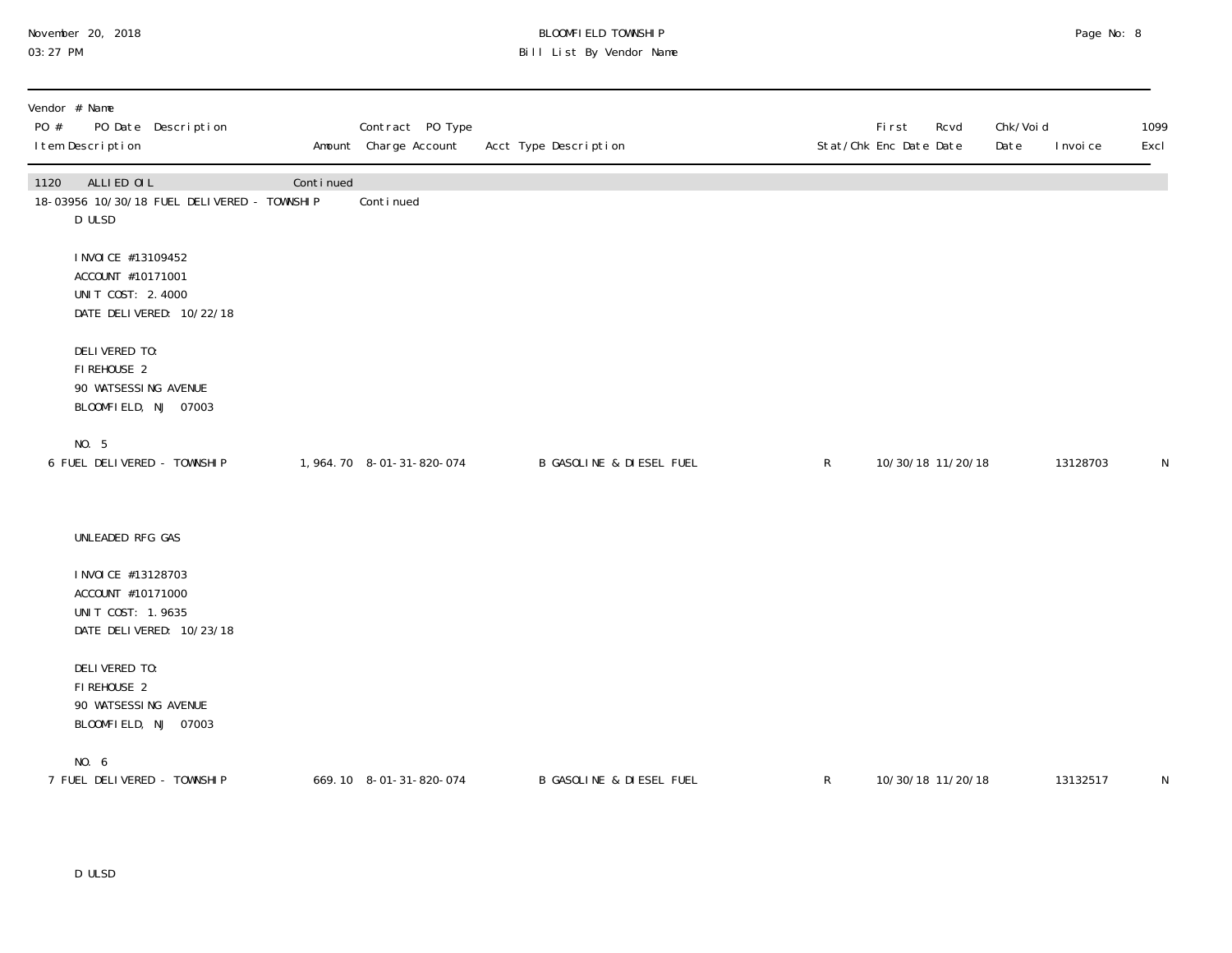#### November 20, 2018 BLOOMFIELD TOWNSHIP Page No: 9 Page No: 9 03:27 PM Bill List By Vendor Name

| Vendor # Name<br>PO #<br>I tem Description                                          | PO Date Description                                                     |           | Contract PO Type<br>Amount Charge Account | Acct Type Description               |              | First<br>Rcvd<br>Stat/Chk Enc Date Date | Chk/Voi d<br>Date | I nvoi ce | 1099<br>Excl |
|-------------------------------------------------------------------------------------|-------------------------------------------------------------------------|-----------|-------------------------------------------|-------------------------------------|--------------|-----------------------------------------|-------------------|-----------|--------------|
| ALLIED OIL<br>1120<br>I NVOI CE #13132517<br>ACCOUNT #10171001<br>UNIT COST: 2.3625 | 18-03956 10/30/18 FUEL DELIVERED - TOWNSHIP<br>DATE DELIVERED: 10/24/18 | Continued | Continued                                 |                                     |              |                                         |                   |           |              |
| DELIVERED TO:<br>FIREHOUSE 2<br>90 WATSESSING AVENUE<br>BLOOMFIELD, NJ 07003        |                                                                         |           |                                           |                                     |              |                                         |                   |           |              |
| NO. 7<br>8 FUEL DELIVERED - TOWNSHIP                                                |                                                                         |           | 2,817.71 8-01-31-820-074                  | <b>B GASOLINE &amp; DIESEL FUEL</b> | $\mathsf{R}$ | 10/30/18 11/20/18                       |                   | 13138820  | ${\sf N}$    |
| UNLEADED RFG GAS                                                                    |                                                                         |           |                                           |                                     |              |                                         |                   |           |              |
| I NVOI CE #13138820<br>ACCOUNT #10171000<br>UNIT COST: 1.8830                       | DATE DELIVERED: 10/26/18                                                |           |                                           |                                     |              |                                         |                   |           |              |
| DELIVERED TO:<br>FIREHOUSE 2<br>90 WATSESSING AVENUE<br>BLOOMFIELD, NJ 07003        |                                                                         |           |                                           |                                     |              |                                         |                   |           |              |
| NO.8<br>9 FUEL DELIVERED - TOWNSHIP                                                 |                                                                         |           | 1, 187.09 8-01-31-820-074                 | <b>B GASOLINE &amp; DIESEL FUEL</b> | $\mathsf{R}$ | 10/30/18 11/20/18                       |                   | 13150677  | N            |

D ULSD

 INVOICE #13150677 ACCOUNT #10171001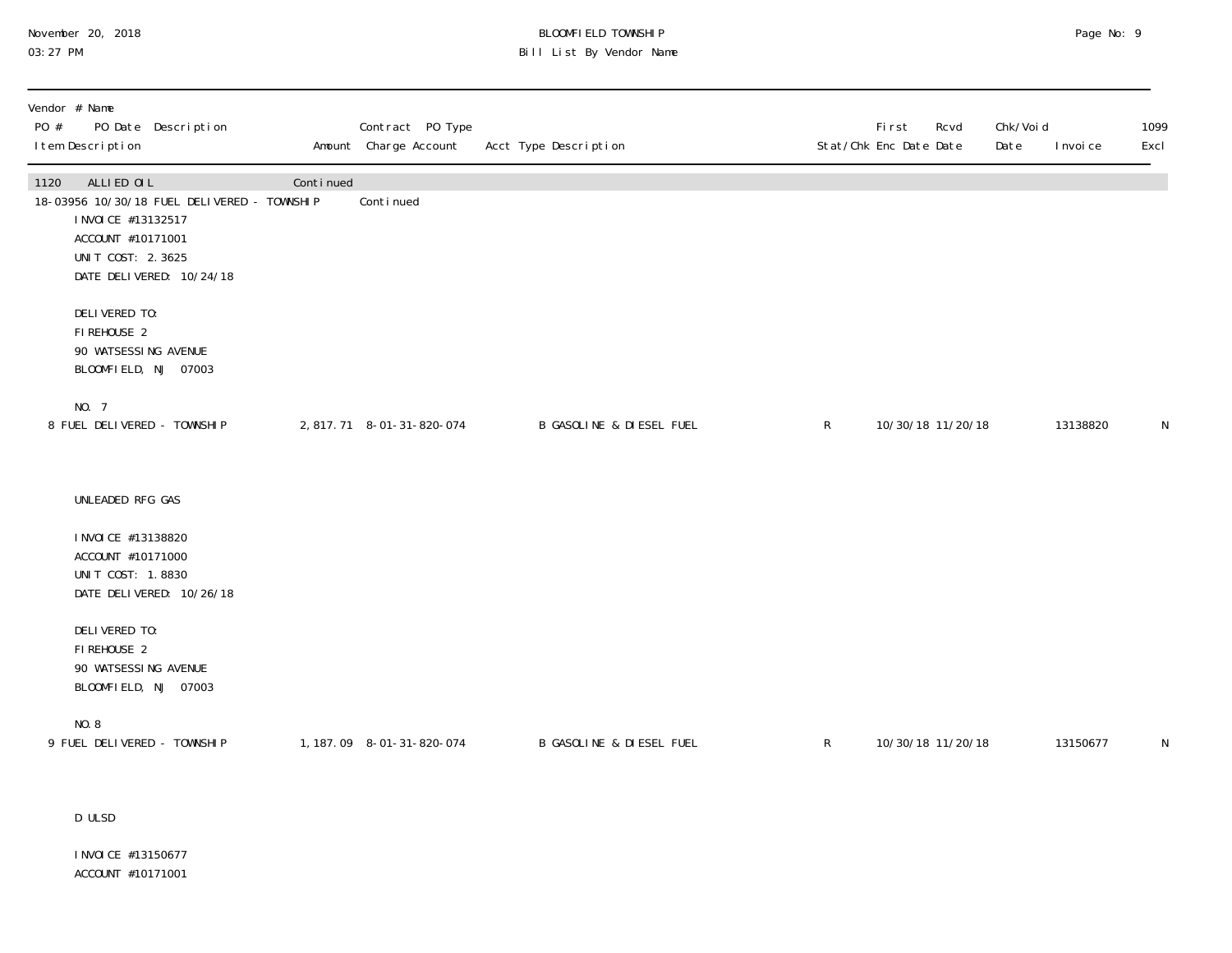#### November 20, 2018 BLOOMFIELD TOWNSHIP Page No: 10 03:27 PM Bill List By Vendor Name

| Vendor # Name<br>PO #<br>PO Date Description<br>I tem Description                                                  |           | Contract PO Type<br>Amount Charge Account | Acct Type Description               |              | <b>First</b><br>Rcvd<br>Stat/Chk Enc Date Date | Chk/Voi d<br>Date<br>I nvoi ce | 1099<br>Excl |
|--------------------------------------------------------------------------------------------------------------------|-----------|-------------------------------------------|-------------------------------------|--------------|------------------------------------------------|--------------------------------|--------------|
| ALLIED OIL<br>1120<br>18-03956 10/30/18 FUEL DELIVERED - TOWNSHIP<br>UNIT COST: 2.3727<br>DATE DELIVERED: 10/31/18 | Continued | Conti nued                                |                                     |              |                                                |                                |              |
| DELIVERED TO:<br>FIREHOUSE 2<br>90 WATSESSING AVENUE<br>BLOOMFIELD, NJ 07003                                       |           |                                           |                                     |              |                                                |                                |              |
| NO. 9<br>10 FUEL DELIVERED - TOWNSHIP                                                                              |           | 1,877.69 8-01-31-820-074                  | <b>B GASOLINE &amp; DIESEL FUEL</b> | $\mathsf{R}$ | 10/30/18 11/20/18                              |                                | N            |
| UNLEADED RFG GAS                                                                                                   |           |                                           |                                     |              |                                                |                                |              |
| I NVOI CE #13150570<br>ACCOUNT #10171000<br>UNIT COST: 1.8765<br>DATE DELIVERED: 10/31/18                          |           |                                           |                                     |              |                                                |                                |              |
| DELIVERED TO:<br>FIREHOUSE 2<br>90 WATSESSING AVENUE<br>BLOOMFIELD, NJ 07003                                       |           |                                           |                                     |              |                                                |                                |              |
| NO. 10<br>11 FUEL DELIVERED - TOWNSHIP                                                                             |           | 3, 549. 18 8-01-31-820-074                | B GASOLINE & DIESEL FUEL            | $\mathsf{R}$ | 10/30/18 11/20/18                              | 13164643                       | N            |
| UNLEADED RFG GAS                                                                                                   |           |                                           |                                     |              |                                                |                                |              |

INVOICE #13164643 ACCOUNT #1071000 UNIT COST: 1.7735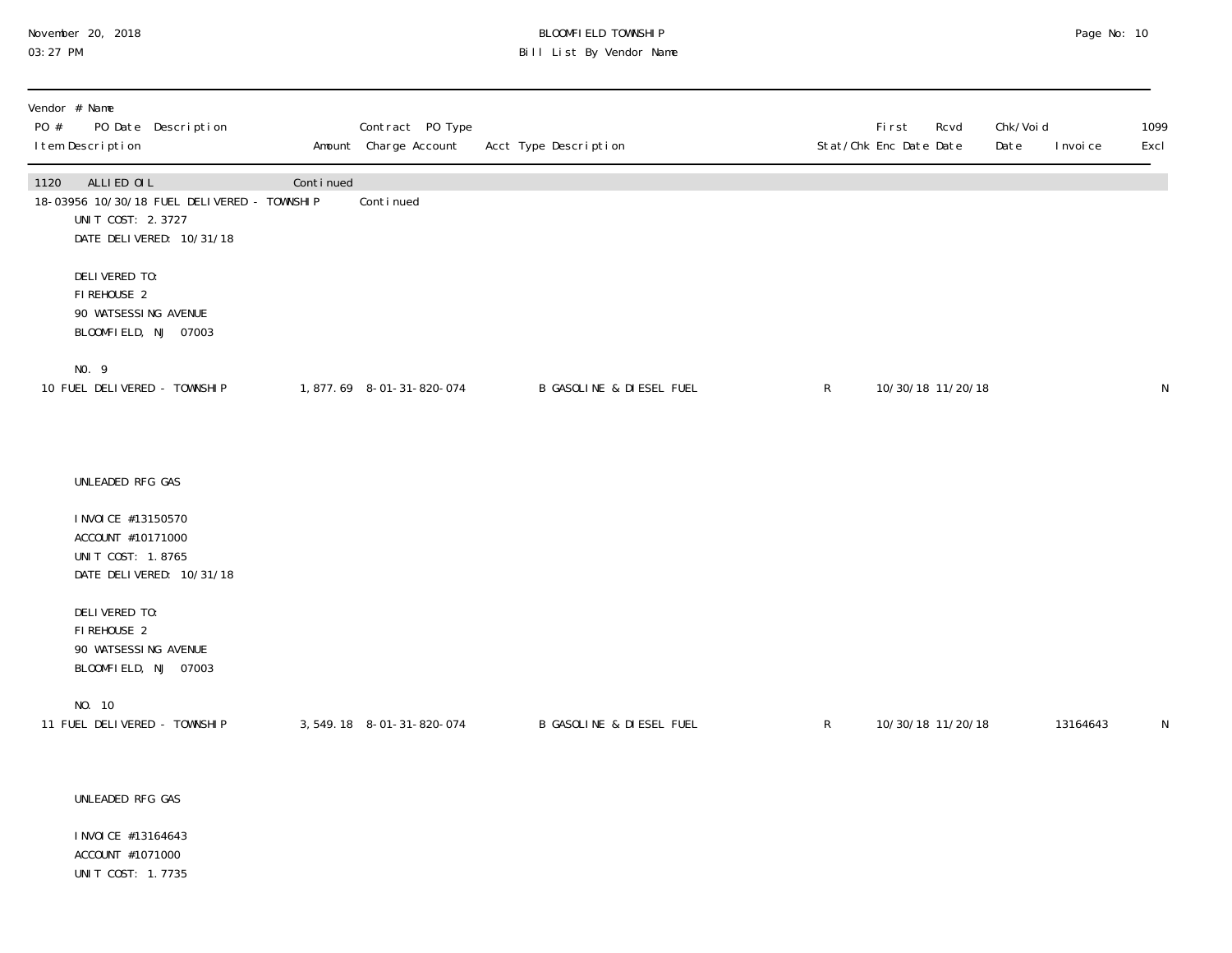# November 20, 2018 **BLOOMFIELD TOWNSHIP** BLOOMFIELD TOWNSHIP BLOOMFIELD TOWNSHIP Page No: 11<br>03:27 PM Bill List By Vendor Name

| Vendor # Name<br>PO #<br>PO Date Description<br>I tem Description                            |           | Contract PO Type<br>Amount Charge Account | Acct Type Description               |              | First<br>Stat/Chk Enc Date Date | Rcvd              | Chk/Void<br>Date | I nvoi ce | 1099<br>Excl |
|----------------------------------------------------------------------------------------------|-----------|-------------------------------------------|-------------------------------------|--------------|---------------------------------|-------------------|------------------|-----------|--------------|
| ALLIED OIL<br>1120<br>18-03956 10/30/18 FUEL DELIVERED - TOWNSHIP<br>DATE DELIVERED: 11/6/18 | Continued | Continued                                 |                                     |              |                                 |                   |                  |           |              |
| DELIVERED TO:<br>FIREHOUSE 2<br>90 WATSESSING AVENUE<br>BLOOMFIELD, NJ 07003                 |           |                                           |                                     |              |                                 |                   |                  |           |              |
| NO. 11<br>12 FUEL DELIVERED - TOWNSHIP                                                       |           | 691.05 8-01-31-820-074                    | <b>B GASOLINE &amp; DIESEL FUEL</b> | $\mathsf{R}$ |                                 | 10/30/18 11/20/18 |                  | 13177135  | N            |
| D ULSD                                                                                       |           |                                           |                                     |              |                                 |                   |                  |           |              |
| I NVOI CE #13177135<br>ACCOUNT #10171001<br>UNIT COST: 2.3025<br>DATE DELIVERED: 11/7/18     |           |                                           |                                     |              |                                 |                   |                  |           |              |
| DELIVERED TO:<br>FIREHOUSE 2<br>90 WATSESSING AVENUE<br>BLOOMFIELD, NJ 07003                 |           |                                           |                                     |              |                                 |                   |                  |           |              |
| NO. 12<br>13 FUEL DELIVERED - TOWNSHIP                                                       |           | 1, 723. 27 8-01-31-820-074                | <b>B GASOLINE &amp; DIESEL FUEL</b> | $\mathsf{R}$ | 10/30/18 11/20/18               |                   |                  | 13183830  | N            |

#### UNLEADED RFG GAS

 INVOICE #13183830 ACCOUNTE #10171000 UNIT COST: 1.7325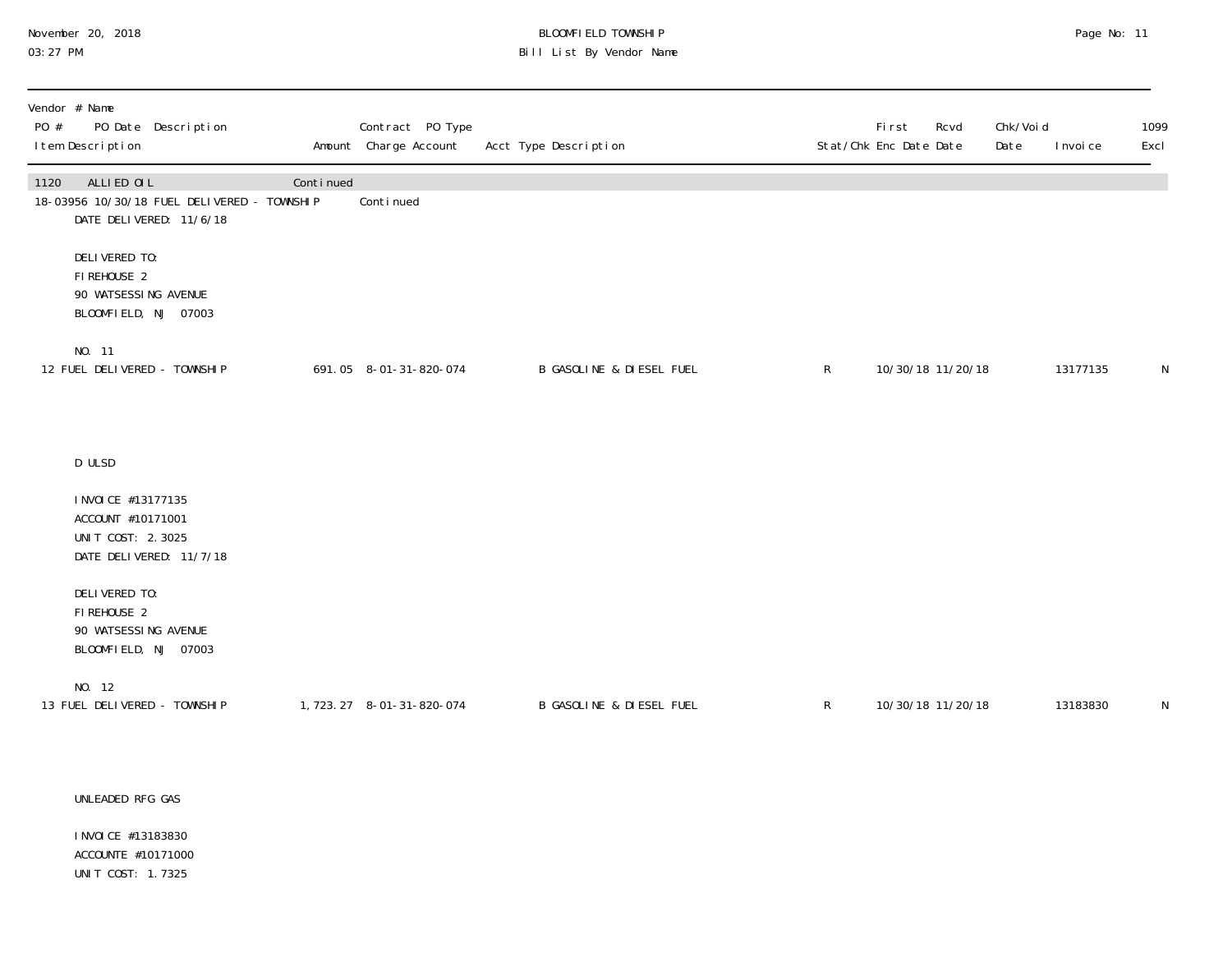# November 20, 2018 **BLOOMFIELD TOWNSHIP** BLOOMFIELD TOWNSHIP BLOOMFIELD TOWNSHIP Page No: 12<br>03:27 PM Bill List By Vendor Name

| Vendor # Name<br>PO Date Description<br>PO #<br>I tem Description                                                   |                                                                          | Contract PO Type<br>Amount Charge Account | Acct Type Description            |              | <b>First</b><br>Rcvd<br>Stat/Chk Enc Date Date | Chk/Void<br>Date | I nvoi ce  | 1099<br>Excl |
|---------------------------------------------------------------------------------------------------------------------|--------------------------------------------------------------------------|-------------------------------------------|----------------------------------|--------------|------------------------------------------------|------------------|------------|--------------|
| ALLIED OIL<br>1120<br>18-03956 10/30/18 FUEL DELIVERED - TOWNSHIP<br>DATE DELIVERED: 11/9/18                        | Continued                                                                | Continued                                 |                                  |              |                                                |                  |            |              |
| DELIVERED TO:<br>FIREHOUSE 2<br>90 WATSESSING AVENUE<br>BLOOMFIELD, NJ 07003                                        |                                                                          |                                           |                                  |              |                                                |                  |            |              |
| NO. 13                                                                                                              | 23, 746. 35                                                              |                                           |                                  |              |                                                |                  |            |              |
| Vendor Total:                                                                                                       | 34, 618. 30                                                              |                                           |                                  |              |                                                |                  |            |              |
| ALS ENVIRONMENTAL<br>1127<br>18-03815 10/18/18 WATER SAMPLING AND TESTING<br>1 WATER SAMPLING AND TESTING           |                                                                          | 418.00 8-05-26-511-028                    | B CONSULTANT & PROFESSIONAL SERV | $\mathsf{R}$ | 10/18/18 11/19/18                              |                  |            | N            |
| UCMR-4 WATER SAMPLING AND TESTING                                                                                   |                                                                          |                                           |                                  |              |                                                |                  |            |              |
| I NVOI CE #40-2276837<br>I NVOI CE #40-2278400<br>I NVOI CE #40-2283513<br>SUBTOTAL:<br>LESS CREDIT:<br>AMOUNT DUE: | \$325.00<br>\$380.00<br>\$380.00<br>\$1,085.00<br>(\$667.00)<br>\$418.00 |                                           |                                  |              |                                                |                  |            |              |
| 18-03960 10/30/18 WATER SAMPLING AND TESTING<br>1 WATER SAMPLING AND TESTING                                        |                                                                          | 325.00 8-05-26-511-028                    | B CONSULTANT & PROFESSIONAL SERV | $\mathsf{R}$ | 10/30/18 11/19/18                              |                  | 40-2288004 | N            |

UCMR4 WATER SAMPLING AND TESTING

INVOICE #40-2288004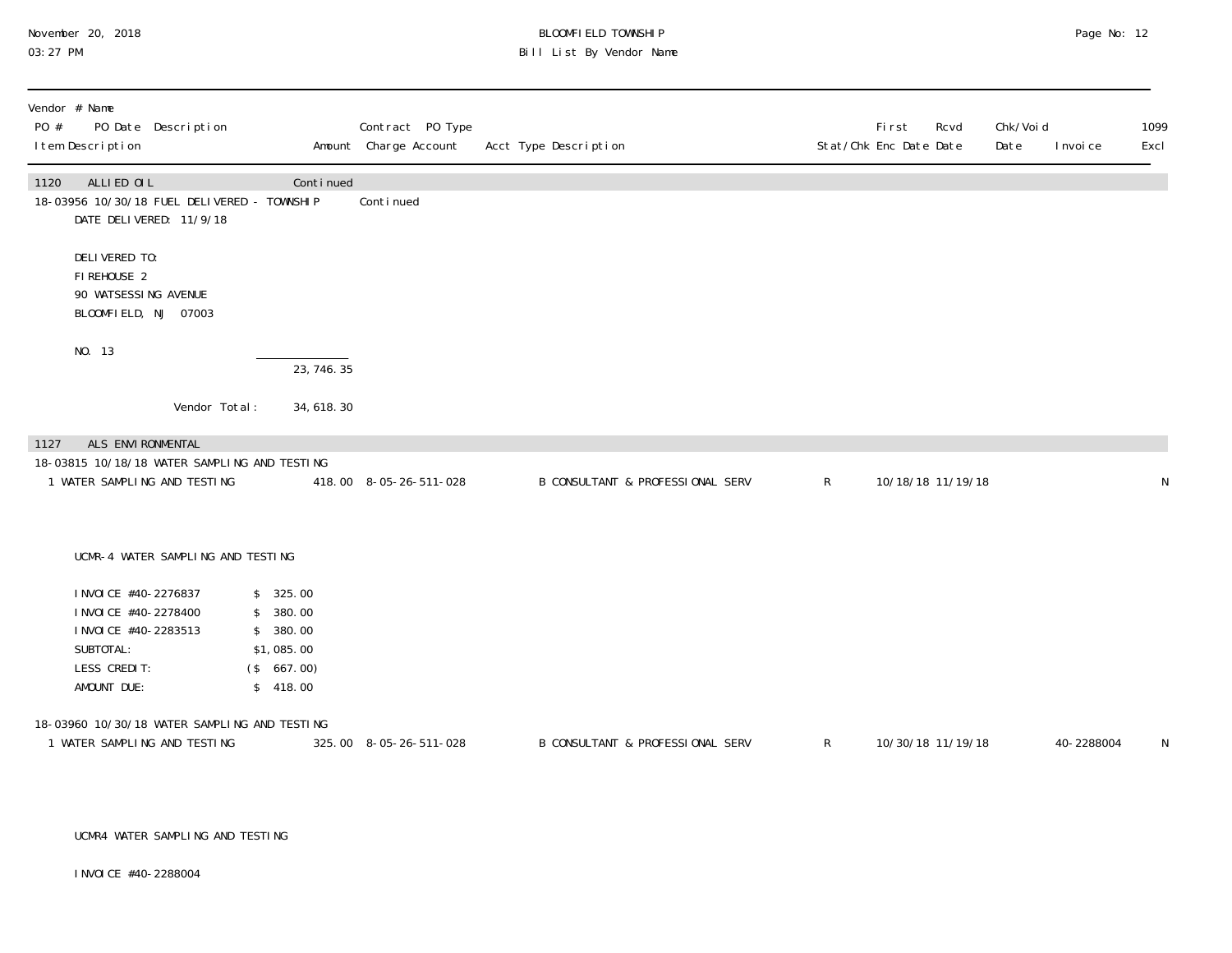#### November 20, 2018 BLOOMFIELD TOWNSHIP Page No: 13 03:27 PM Bill List By Vendor Name

| Vendor # Name<br>PO #<br>PO Date Description<br>I tem Description                                            |           | Contract PO Type<br>Amount Charge Account | Acct Type Description             |              | First<br>Rcvd<br>Stat/Chk Enc Date Date | Chk/Void<br>Date<br>I nvoi ce | 1099<br>Excl |
|--------------------------------------------------------------------------------------------------------------|-----------|-------------------------------------------|-----------------------------------|--------------|-----------------------------------------|-------------------------------|--------------|
| ALS ENVIRONMENTAL<br>1127<br>18-03960 10/30/18 WATER SAMPLING AND TESTING<br>CLI ENT #B5666                  | Continued | Conti nued                                |                                   |              |                                         |                               |              |
| Vendor Total:                                                                                                | 743.00    |                                           |                                   |              |                                         |                               |              |
| AMBIA005 AMBIANCE DECORATORS LLC<br>18-03644 10/04/18 INTERIOR DESIGN FOR FPB<br>1 INTERIOR DESIGN FOR FPB   |           | 150.00 8-01-25-752-142                    | <b>B EDUCATION &amp; TRAINING</b> | R            | 10/04/18 11/19/18                       | 500                           | N            |
| DESIGN LAYOUT FOR 1ST OFFICE IN<br>FIRE PREVENTION BUREAU                                                    |           |                                           |                                   |              |                                         |                               |              |
| Vendor Total:                                                                                                | 150.00    |                                           |                                   |              |                                         |                               |              |
| AMERICAN PAPER & SUPPLY CO.<br>1255                                                                          |           |                                           |                                   |              |                                         |                               |              |
| 18-03745 10/12/18 ANIMAL SHELTER SUPPLIES<br>1 ANIMAL SHELTER SUPPLIES<br>INV#J118511<br>9/17/18<br>\$617.63 |           | 1,421.63 D-03-20-853-030                  | <b>B MATERIALS &amp; SUPPLIES</b> | $\mathsf{R}$ | 10/12/18 11/20/18                       |                               | N            |
| INV#J1186892<br>10/3/18<br>\$804.00                                                                          |           |                                           |                                   |              |                                         |                               |              |
| Vendor Total:                                                                                                | 1,421.63  |                                           |                                   |              |                                         |                               |              |
| AMERICAN ROYAL HARDWARE<br>1244                                                                              |           |                                           |                                   |              |                                         |                               |              |
| 18-03846 10/19/18 SUPPLIES - COMMUNITY GARDENS<br>1 SUPPLIES - COMMUNITY GARDENS                             |           | 207.21 8-01-20-715-030                    | <b>B MATERIALS &amp; SUPPLIES</b> | R            | 10/19/18 11/19/18                       | 60203                         | N            |

ORDER #60203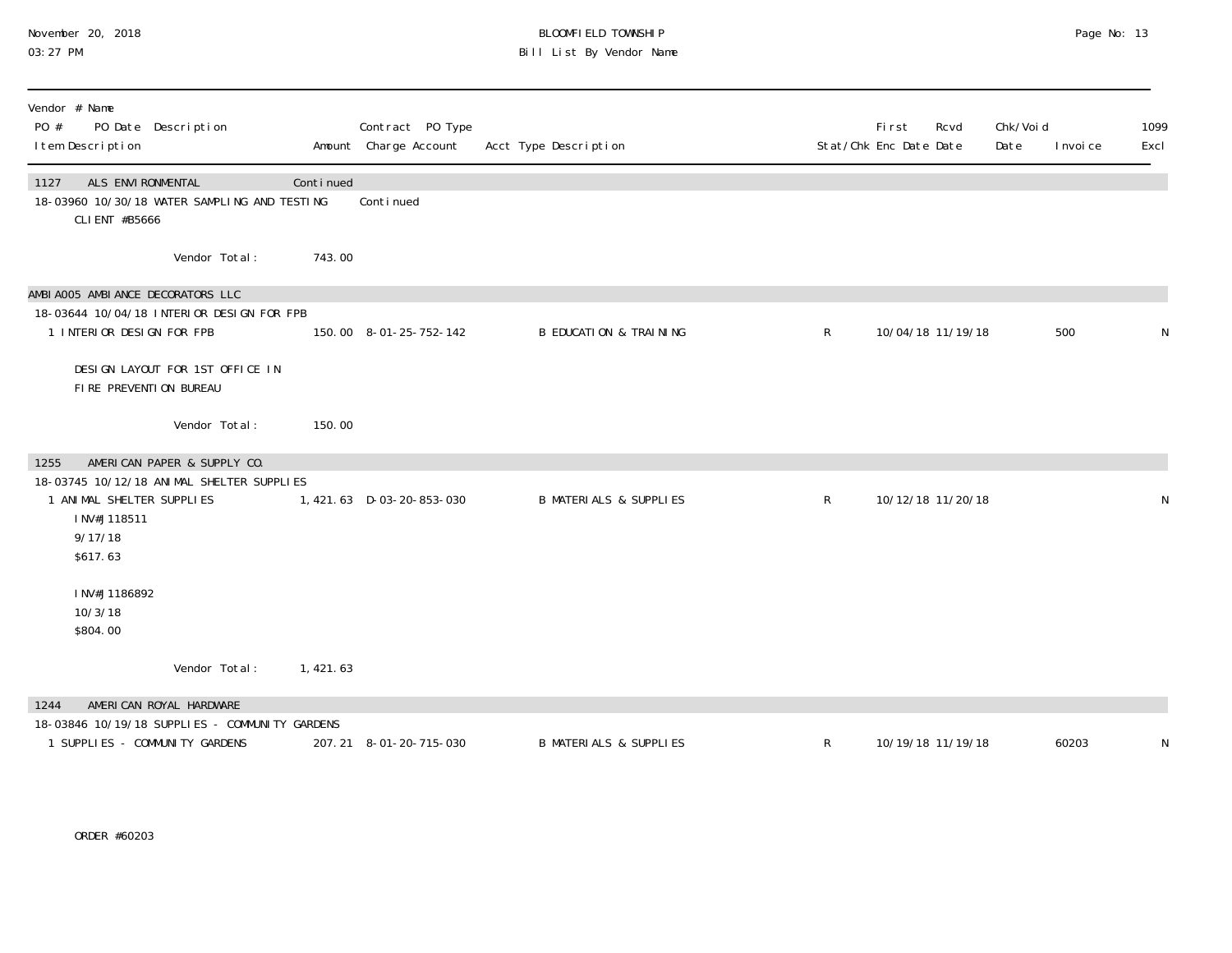### November 20, 2018 BLOOMFIELD TOWNSHIP Page No: 14 03:27 PM Bill List By Vendor Name

| Vendor # Name<br>PO #<br>PO Date Description<br>I tem Description                                                                                           |           | Contract PO Type<br>Amount Charge Account | Acct Type Description           |                | <b>First</b><br>Stat/Chk Enc Date Date | Rcvd | Chk/Voi d<br>Date | I nvoi ce | 1099<br>Excl |
|-------------------------------------------------------------------------------------------------------------------------------------------------------------|-----------|-------------------------------------------|---------------------------------|----------------|----------------------------------------|------|-------------------|-----------|--------------|
| 1244<br>AMERICAN ROYAL HARDWARE<br>18-03846 10/19/18 SUPPLIES - COMMUNITY GARDENS<br>TOWNSHIP OF BLOOMFIELD OPEN SPACE TRUST<br>FUND MI SCELLANEOUS I TEMS. | Continued | Conti nued                                |                                 |                |                                        |      |                   |           |              |
| Vendor Total:                                                                                                                                               | 207.21    |                                           |                                 |                |                                        |      |                   |           |              |
| AMERICAN WEAR INC.<br>1253<br>18-03813 10/18/18 DPW GARAGE RAGS<br>1 DPW GARAGE RAGS<br>I NVOI CE 474592                                                    |           | 7.50 8-01-26-767-034                      | B MOTOR VEHICLE PARTS & ACCESS. | $\mathsf{R}^-$ | 10/18/18 11/20/18                      |      |                   | 474592    | N            |
| 18-03945 10/30/18 RAGS FOR DPW GARAGE<br>1 RAGS FOR DPW GARAGE<br>I NVOI CE 479762                                                                          |           | 7.50 8-01-26-767-034                      | B MOTOR VEHICLE PARTS & ACCESS. | $\mathsf{R}$   | 10/30/18 11/20/18                      |      |                   | 479762    | N            |
| 18-03952 10/30/18 DPW UNIFORM SERVICE<br>1 DPW UNIFORM SERVICE<br>UNI FORM SERVICE FOR SEPTEMBER/OCTOBER<br>2018<br>FOR 41 EMPLOYEES                        |           | 1,476.00 8-05-26-511-118                  | <b>B CLOTHING ALLOWANCE</b>     | $\mathsf R$    | 10/30/18 11/20/18                      |      |                   |           | N            |
| I NVOI CE<br>463164<br>465751<br>468309<br>471546<br>474591<br>477193<br>479761<br>482358                                                                   |           |                                           |                                 |                |                                        |      |                   |           |              |
| 18-03953 10/30/18 RAGS FOR DPW GARAGE<br>1 RAGS FOR DPW GARAGE<br>I NVOI CE 482359                                                                          |           | 7.50 8-01-26-767-034                      | B MOTOR VEHICLE PARTS & ACCESS. | $\mathsf{R}^-$ | 10/30/18 11/20/18                      |      |                   | 482359    | N            |

Vendor Total: 1,498.50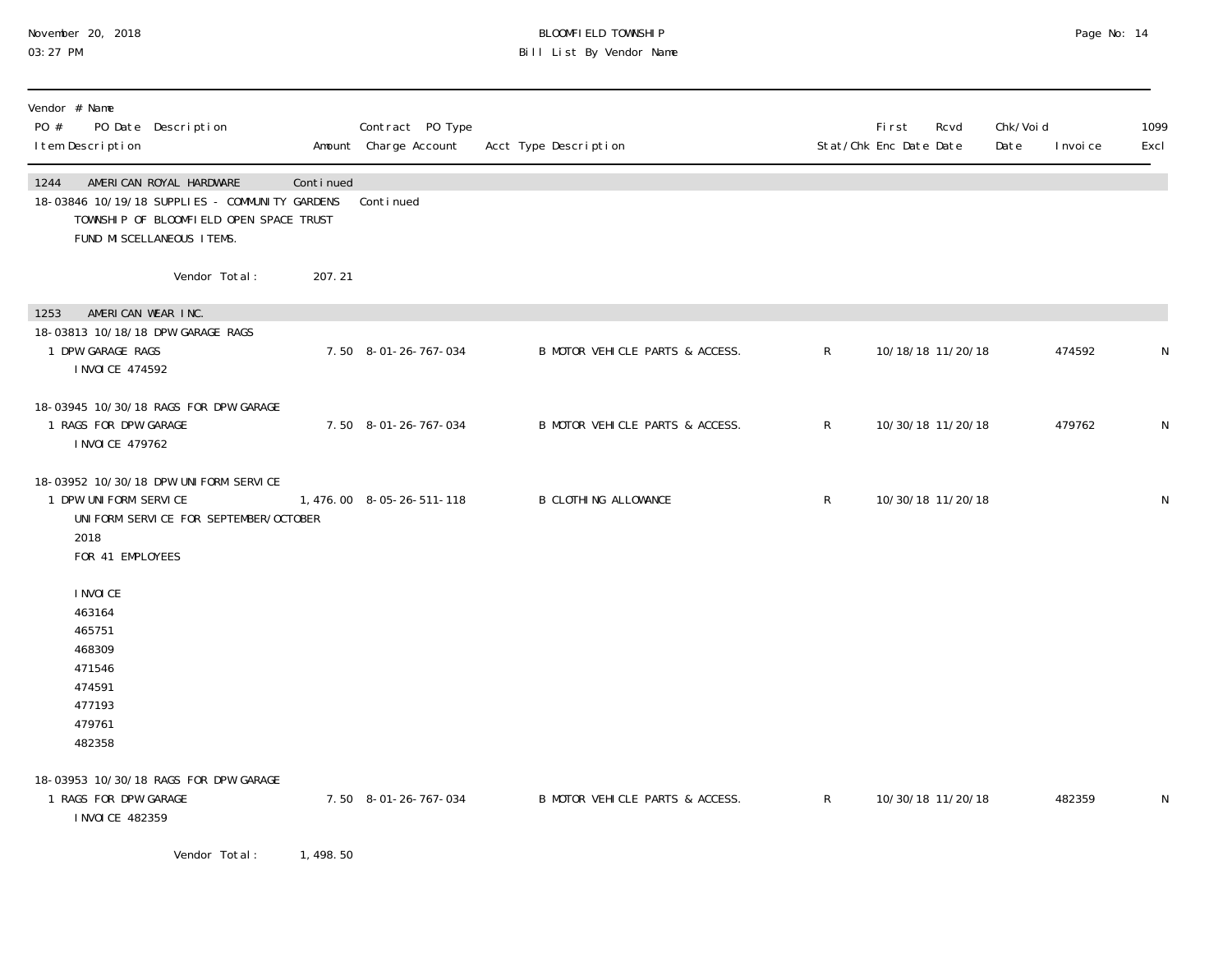| November 20, 2018 |  |
|-------------------|--|
| 03:27 PM          |  |

#### November 20, 2018 BLOOMFIELD TOWNSHIP Page No: 15 03:27 PM Bill List By Vendor Name

| Vendor # Name<br>PO #<br>PO Date Description<br>I tem Description                                                         |          | Contract PO Type<br>Amount Charge Account | Acct Type Description             |              | <b>First</b><br>Stat/Chk Enc Date Date | Rcvd              | Chk/Voi d<br>Date | I nvoi ce    | 1099<br>Excl |
|---------------------------------------------------------------------------------------------------------------------------|----------|-------------------------------------------|-----------------------------------|--------------|----------------------------------------|-------------------|-------------------|--------------|--------------|
| AMETHYST PROJECT<br>1261<br>18-03762 10/12/18 FALL 2018 SPECIAL NEEDS YOGA<br>1 FALL 2018 SPECIAL NEEDS YOGA              |          | 400.00 R-14-20-854-030                    | <b>B MATERIALS &amp; SUPPLIES</b> | $\mathsf{R}$ |                                        | 10/12/18 11/20/18 |                   | SP-AUTUMN18  | N            |
| Vendor Total:                                                                                                             | 400.00   |                                           |                                   |              |                                        |                   |                   |              |              |
| ANDREOO5 ANDREW MACERA<br>18-03668 10/04/18 MILEAGE REIMB 7/18 TO 9/18<br>1 mileage reimbursement<br>7/11/18 to 9/26/18   |          | 65.40 8-01-22-725-045                     | B CAR HIRE (TRAVEL)               | $\mathsf{R}$ |                                        | 10/04/18 11/20/18 |                   |              | N            |
| Vendor Total:                                                                                                             | 65.40    |                                           |                                   |              |                                        |                   |                   |              |              |
| ANGELO15 ANGELO SERVIDIO, COUNSELOR AT<br>18-03657 10/04/18 DWI PROSECUTOR<br>1 DWI PROSECUTOR<br>SEPTEMBER 10, 17 AND 24 |          | 1, 200. 00 8-01-20-712-027                | <b>B LEGALS SERVICES</b>          | $\mathsf{R}$ |                                        | 10/04/18 11/20/18 |                   | SEPT 28 2018 | N            |
| Vendor Total:                                                                                                             | 1,200.00 |                                           |                                   |              |                                        |                   |                   |              |              |
| ANIMAL EMERGENCY & REFERRAL AS<br>1297<br>18-03929 10/29/18 ANIMAL SHELTER DOC. VISITS                                    |          |                                           |                                   |              |                                        |                   |                   |              |              |
| 1 ANIMAL SHELTER DOC. VISITS<br>INV#1291253<br>DOS 4/15/18                                                                |          | 1,470.95 D-03-20-853-028                  | B CONSULTANT & PROFESSIONAL SERV  | $\mathsf{R}$ |                                        | 10/29/18 11/20/18 |                   |              | N            |
| INV#1334780<br>DOS 8/26/18<br><b>EUTHANASIA</b>                                                                           |          |                                           |                                   |              |                                        |                   |                   |              |              |
| INV#1334854<br>DOS 8/26/18<br>EMERGENCY EXAM                                                                              |          |                                           |                                   |              |                                        |                   |                   |              |              |
| INV#1345668<br>DOS 9/28/18                                                                                                |          |                                           |                                   |              |                                        |                   |                   |              |              |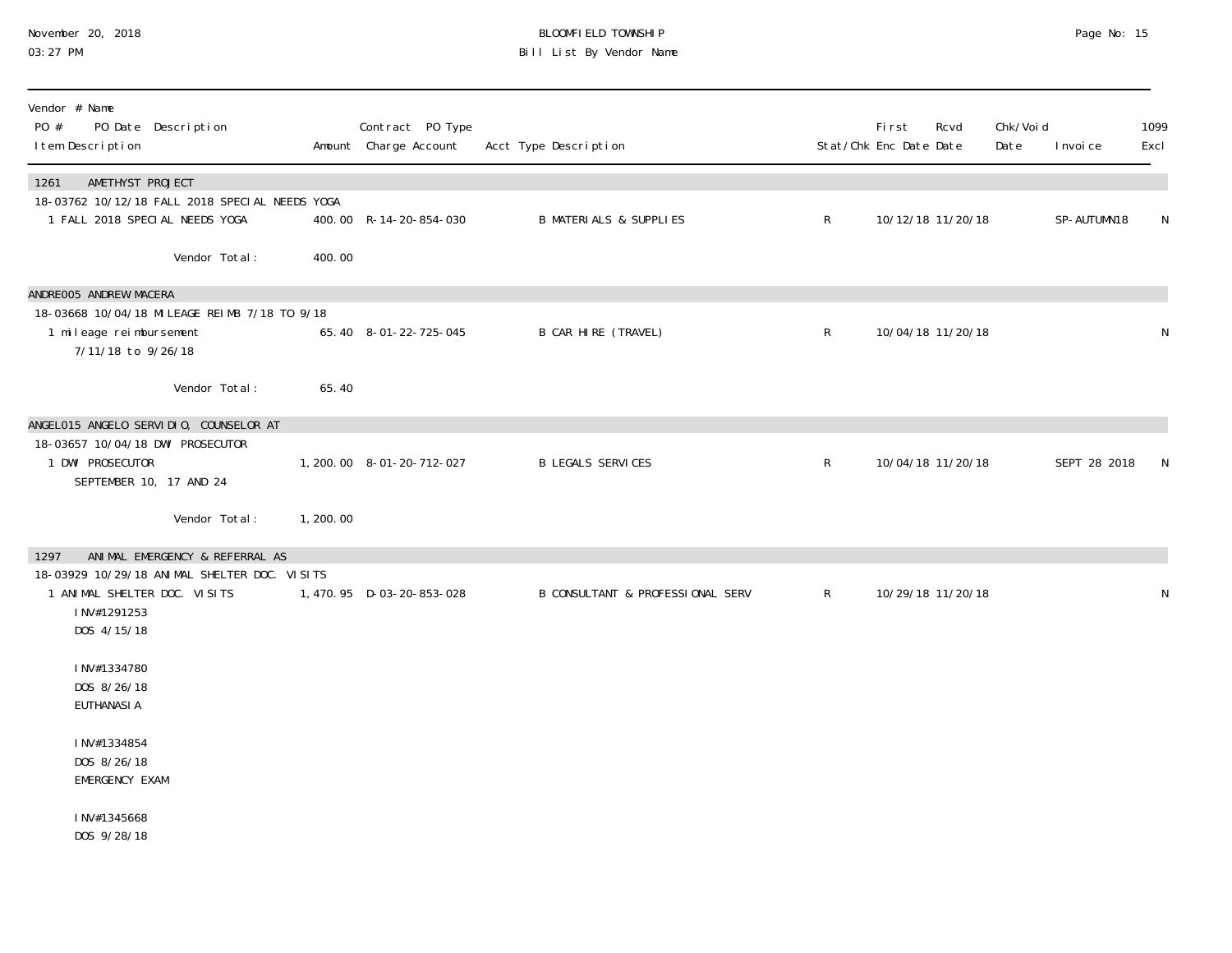#### November 20, 2018 BLOOMFIELD TOWNSHIP Page No: 16 03:27 PM Bill List By Vendor Name

| PO # | Vendor # Name<br>I tem Description                              | PO Date Description                                                                                                    |           | Contract PO Type<br>Amount Charge Account | Acct Type Description              |              | <b>First</b><br>Rcvd<br>Stat/Chk Enc Date Date | Chk/Voi d<br>Date | I nvoi ce | 1099<br>Excl |
|------|-----------------------------------------------------------------|------------------------------------------------------------------------------------------------------------------------|-----------|-------------------------------------------|------------------------------------|--------------|------------------------------------------------|-------------------|-----------|--------------|
| 1297 |                                                                 | ANIMAL EMERGENCY & REFERRAL AS Continued<br>18-03929 10/29/18 ANIMAL SHELTER DOC. VISITS<br>EUTHANASI A/EMERGENCY EXAM |           | Conti nued                                |                                    |              |                                                |                   |           |              |
|      |                                                                 | Vendor Total:                                                                                                          | 1, 470.95 |                                           |                                    |              |                                                |                   |           |              |
| 1375 |                                                                 | APEX PEST CONTROL OF N.J., INC<br>18-03825 10/18/18 MONTHLY PEST CONTROL-TOWN BLDG<br>1 MONTHLY PEST CONTROL-TOWN BLDG |           | 130.00 8-01-26-772-024                    | B CLEAN. &MAIN. OF BLDG'S & FACIL. | $\mathsf{R}$ | 10/18/18 11/20/18                              |                   |           | N            |
|      |                                                                 | MONTHLY PEST CONTROL - SEPTEMBER 2018                                                                                  |           |                                           |                                    |              |                                                |                   |           |              |
|      | I NVOI CE #1003BL00917<br>TI CKET #186780                       | LAW ENFORCEMENT BUILDING                                                                                               | \$75.00   |                                           |                                    |              |                                                |                   |           |              |
|      | I NVOI CE #1003BM00918<br>TI CKET #186779<br>MUNICIPAL BUILDING |                                                                                                                        | \$55.00   |                                           |                                    |              |                                                |                   |           |              |
|      | TOTAL DUE:                                                      |                                                                                                                        | \$130.00  |                                           |                                    |              |                                                |                   |           |              |
|      |                                                                 | Vendor Total:                                                                                                          | 130.00    |                                           |                                    |              |                                                |                   |           |              |
| 1818 | ARCTIC FALLS<br>1 WATER DELIVERY<br>ACCOUNT NUMBER 112873       | 18-03518 09/26/18 WATER DELIVERY                                                                                       |           | 16.01 8-01-20-701-036                     | B OFFICE SUPPLIES                  | $\mathsf{R}$ | 09/26/18 11/20/18                              |                   | 171858    | N            |
|      |                                                                 | WATER DEVLIVERY FOR ADMIN OFFICE                                                                                       |           |                                           |                                    |              |                                                |                   |           |              |
|      | 18-03593 10/02/18 WATER<br>1 WATER<br>RM 200                    |                                                                                                                        |           | 7.40 8-01-27-785-036                      | B OFFICE SUPPLIES                  | R            | 10/02/18 11/19/18                              |                   | 986498    | N            |
|      | 2 WATER                                                         |                                                                                                                        |           | 12.80 8-01-27-785-036                     | <b>B OFFICE SUPPLIES</b>           | R            | 10/02/18 11/19/18                              |                   | 986499    | N            |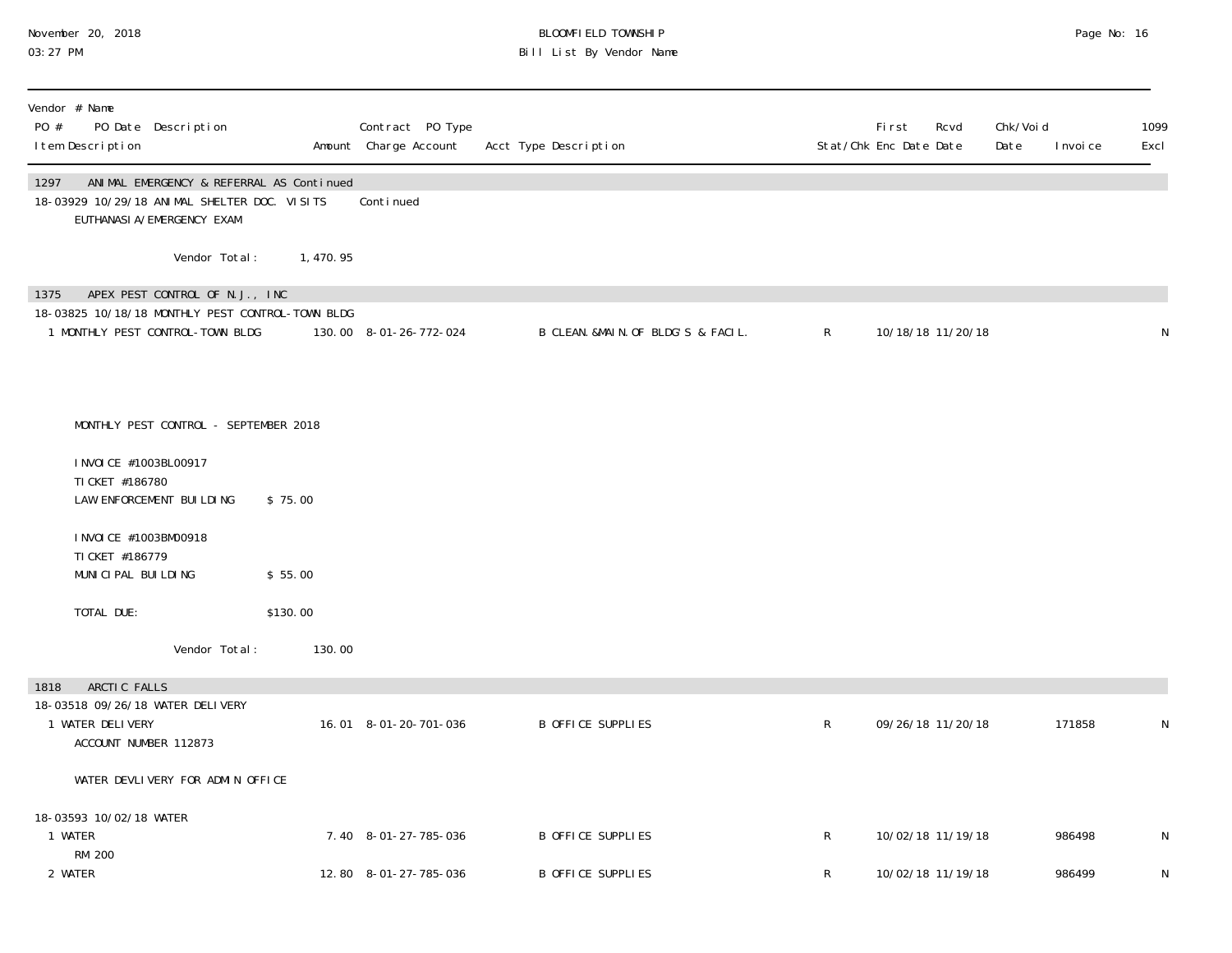#### November 20, 2018 BLOOMFIELD TOWNSHIP Page No: 17 03:27 PM Bill List By Vendor Name

| Vendor # Name<br>PO #<br>PO Date Description<br>I tem Description                            |                   | Contract PO Type<br>Amount Charge Account     | Acct Type Description                               |                   | First<br>Rcvd<br>Stat/Chk Enc Date Date | Chk/Voi d<br>Date | 1099<br>I nvoi ce<br>Excl             |
|----------------------------------------------------------------------------------------------|-------------------|-----------------------------------------------|-----------------------------------------------------|-------------------|-----------------------------------------|-------------------|---------------------------------------|
| ARCTIC FALLS<br>1818<br>18-03593 10/02/18 WATER<br>RM 213                                    | Continued         | Continued                                     |                                                     |                   |                                         |                   |                                       |
| 3 WATER<br><b>NURSING</b>                                                                    |                   | 6.40 8-01-27-785-036                          | <b>B OFFICE SUPPLIES</b>                            | $\mathsf{R}$      | 10/02/18 11/19/18                       |                   | 986496<br>N                           |
| 4 WATER<br><b>RM 111</b>                                                                     |                   | 13.80 8-01-27-785-036                         | <b>B OFFICE SUPPLIES</b>                            | $\mathsf{R}$      | 10/02/18 11/19/18                       |                   | 986497<br>$\mathsf{N}$                |
|                                                                                              | 40.40             |                                               |                                                     |                   |                                         |                   |                                       |
| 18-03614 10/03/18 WATER<br>1 WATER<br>I NVOI CE NO: 171857                                   |                   | 21.34 8-01-22-725-030                         | <b>B MATERIALS &amp; SUPPLIES</b>                   | $\mathsf{R}$      | 10/03/18 11/20/18                       |                   | 171857<br>N                           |
| WATER 3 @ 6.40<br>\$19.20                                                                    |                   |                                               |                                                     |                   |                                         |                   |                                       |
| TRANSPORTATION FEE: \$2.14                                                                   |                   |                                               |                                                     |                   |                                         |                   |                                       |
| TOTAL:<br>\$21.34                                                                            |                   |                                               |                                                     |                   |                                         |                   |                                       |
| 18-03702 10/12/18 WATER RENTAL FEES<br>1 WATER RENTAL FEES<br>2 WATER RENTAL FEES            | 55.82             | 7.94 G-02-40-390-004<br>47.88 8-01-27-785-036 | B 2019 CHILD LEAD GRANT<br><b>B OFFICE SUPPLIES</b> | R<br>$\mathsf{R}$ | 10/12/18 11/20/18<br>10/12/18 11/20/18  |                   | 059819<br>N<br>$\mathsf{N}$<br>059473 |
| 18-03783 10/12/18 MONTHLY RENTAL FEE - WATER<br>1 MONTHLY RENTAL FEE - WATER                 |                   | 7.94 8-01-27-785-036                          | B OFFICE SUPPLIES                                   | $\mathsf{R}$      | 10/12/18 11/19/18                       |                   | 058809<br>$\mathsf{N}$                |
| 18-03839 10/19/18 Water<br>1 Water/Quaterly Rental Fee<br>Invoice: 172808<br>122746<br>Acct: |                   | 27.74 8-01-22-725-030                         | <b>B MATERIALS &amp; SUPPLIES</b>                   | $\mathsf{R}$      | 10/19/18 11/20/18                       |                   | 172808<br>N                           |
| Water 5 Gal. 4 @ \$6.40<br>Transportation Fee:                                               | \$25.60<br>\$6.00 |                                               |                                                     |                   |                                         |                   |                                       |

 $\frac{$27.74}{}$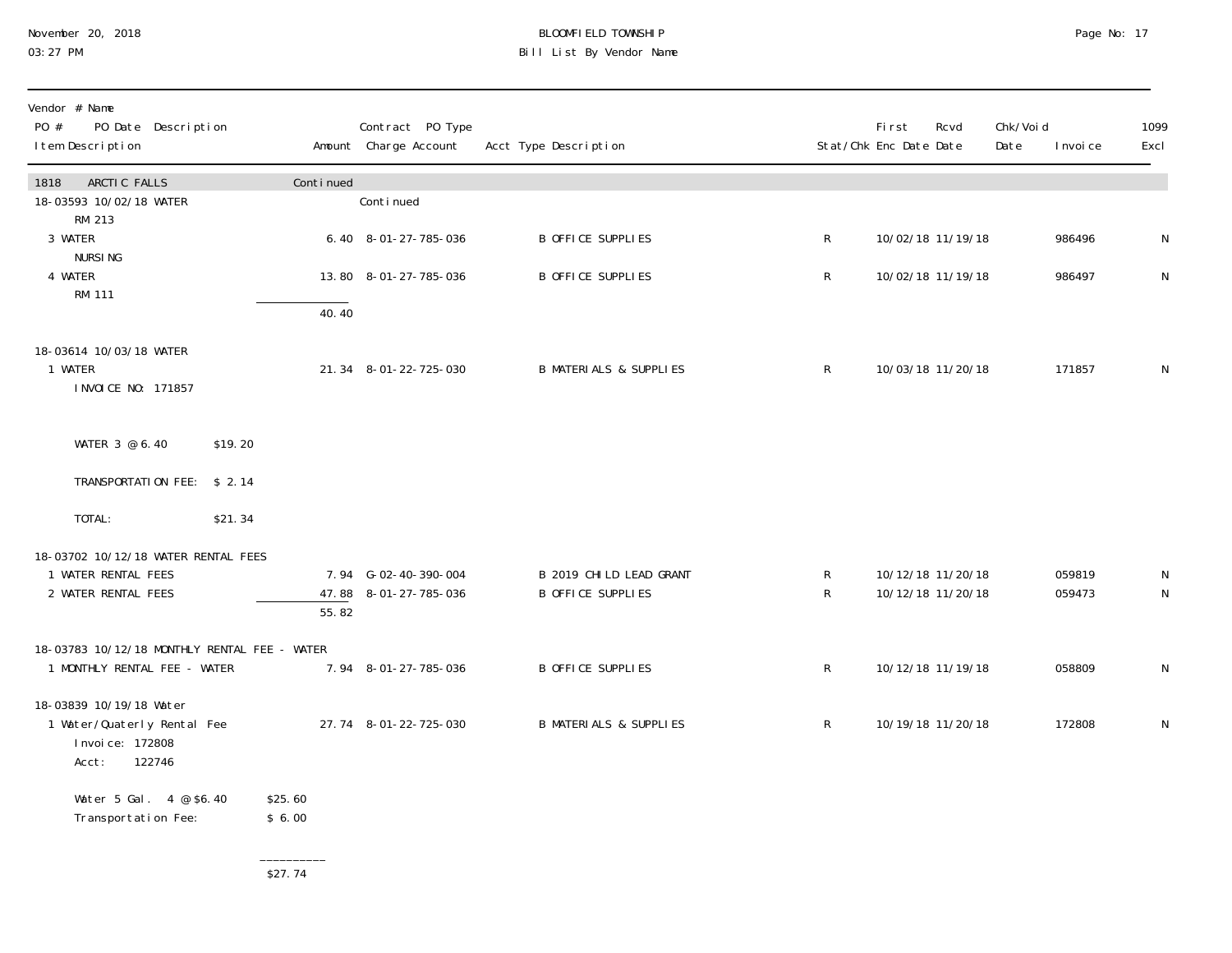# November 20, 2018<br>
O3:27 PM Bill List By Vendor Name

| Page No: |  | 18 |
|----------|--|----|
|----------|--|----|

| Vendor # Name<br>PO Date Description<br>PO #<br>I tem Description                                 |           | Contract PO Type<br>Amount Charge Account      | Acct Type Description                  |              | <b>First</b><br>Stat/Chk Enc Date Date | Rcvd                                   | Chk/Voi d<br>Date | I nvoi ce      | 1099<br>Excl |
|---------------------------------------------------------------------------------------------------|-----------|------------------------------------------------|----------------------------------------|--------------|----------------------------------------|----------------------------------------|-------------------|----------------|--------------|
| ARCTIC FALLS<br>1818                                                                              | Continued |                                                |                                        |              |                                        |                                        |                   |                |              |
| 18-03839 10/19/18 Water<br>2 Quaterly Rent                                                        |           | Continued<br>14.97 8-01-22-725-030             | <b>B MATERIALS &amp; SUPPLIES</b>      | $\mathsf{R}$ |                                        | 10/19/18 11/20/18                      |                   | 11092508       | N            |
| Invoice: 14.97                                                                                    | 42.71     |                                                |                                        |              |                                        |                                        |                   |                |              |
| 18-03853 10/23/18 WATER COOLER PURCHASE<br>6HCCP HOT COLD COOLER<br>2 TRANSPORTATION FEE          | 177.14    | 175.00 8-01-20-722-036<br>2.14 8-01-20-722-036 | B OFFICE SUPPLIES<br>B OFFICE SUPPLIES | R<br>R       |                                        | 10/23/18 11/20/18<br>10/23/18 11/20/18 |                   | 173436<br>2.14 | N<br>N       |
| 18-04006 11/01/18 WATER<br>1 WATER<br>RM 213                                                      |           | 20.20 8-01-27-794-036                          | B OFFICE SUPPLIES                      | R            |                                        | 11/01/18 11/20/18                      |                   | 173799         | N            |
| 2 WATER<br>RM 111                                                                                 | 34.00     | 13.80 8-01-27-794-036                          | B OFFICE SUPPLIES                      | $\mathsf{R}$ |                                        | 11/01/18 11/20/18                      |                   | 173797         | N            |
| Vendor Total:                                                                                     | 395.36    |                                                |                                        |              |                                        |                                        |                   |                |              |
| ARROW ELEVATOR, INC.<br>1703<br>18-00876 03/13/18 ELEVATOR MAINTENANCE<br>12 ELEVATOR MAINTENANCE |           | B<br>390.00 8-01-26-772-024                    | B CLEAN. &MAIN. OF BLDG'S & FACIL.     | R            |                                        | 03/13/18 11/19/18                      |                   | 86140          | N            |

INVOICE #86140

 ELEVATOR MAINTENANCE FOR THE MONTH OF NOVEMBER 2018

NO. 12

Vendor Total: 390.00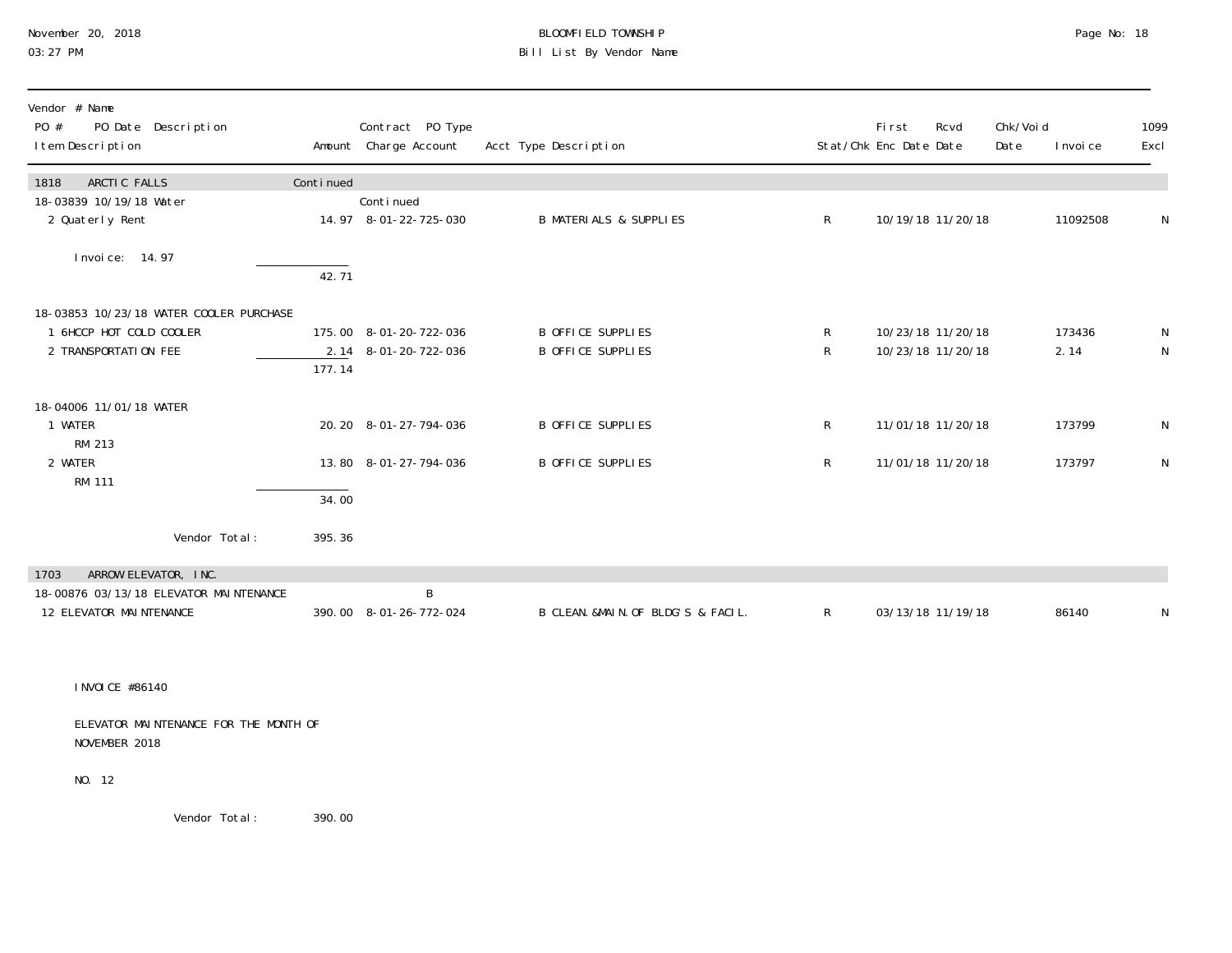#### November 20, 2018 BLOOMFIELD TOWNSHIP Page No: 19 03:27 PM Bill List By Vendor Name

| Vendor # Name<br>PO #<br>PO Date Description<br>I tem Description                                                                      |          | Contract PO Type<br>Amount Charge Account | Acct Type Description             |                | First<br>Stat/Chk Enc Date Date | Rcvd              | Chk/Void<br>Date | I nvoi ce | 1099<br>Excl |
|----------------------------------------------------------------------------------------------------------------------------------------|----------|-------------------------------------------|-----------------------------------|----------------|---------------------------------|-------------------|------------------|-----------|--------------|
| ATTM0005 AT & T MOBILITY LLC<br>18-03990 11/01/18 PD VERIZON NETWORKFLEET MNTHL<br>1 PD VERIZON NETWORKFLEET MNTHL<br>PD MONTHLY PHONE |          | 3,066.63 8-01-20-707-024                  | B POLICE COMPUTER MAINT. & SUPPOR | $\mathsf{R}$   |                                 | 11/01/18 11/19/18 |                  |           | ${\sf N}$    |
| I NVOI CE# X10192018                                                                                                                   |          |                                           |                                   |                |                                 |                   |                  |           |              |
| Vendor Total:                                                                                                                          | 3,066.63 |                                           |                                   |                |                                 |                   |                  |           |              |
| ATLANTIC UNIFORM CO., INC<br>1901<br>18-03671 10/04/18 "DIRECTOR OF THE DAY"<br>1 "DI RECTOR OF THE DAY"<br><b>UNIFORM</b>             |          | 90.94 8-01-25-745-030                     | <b>B MATERIALS &amp; SUPPLIES</b> | $\mathsf R$    |                                 | 10/04/18 11/20/18 |                  | A48684    | N            |
| ANNUAL OPEN HOUSE EVENT                                                                                                                |          |                                           |                                   |                |                                 |                   |                  |           |              |
| I NV#A48684                                                                                                                            |          |                                           |                                   |                |                                 |                   |                  |           |              |
| 18-03918 10/29/18 COMMUNITY POLICING<br>1 COMMUNITY POLICING<br>BIKE PATROL UNIFORM                                                    |          | 689.94 8-01-25-745-030                    | <b>B MATERIALS &amp; SUPPLIES</b> | $\mathsf{R}^-$ |                                 | 10/29/18 11/19/18 |                  | A49581    | N            |
| <b>JACKET</b><br>QTY. 1<br><b>PANTS</b><br>QTY. 1<br>SHORT SLEEVE POLO<br>QTY. 2<br>LONG SLEEVE POLO<br>QTY. 2                         |          |                                           |                                   |                |                                 |                   |                  |           |              |
| PO LARATTA<br>INV#A49581                                                                                                               |          |                                           |                                   |                |                                 |                   |                  |           |              |
| 18-03919 10/29/18 SLEO BLAUER JACKET<br>1 SLEO BLAUER JACKET<br>QTY. 1                                                                 |          | 209.99 8-01-25-745-030                    | <b>B MATERIALS &amp; SUPPLIES</b> | R              |                                 | 10/29/18 11/19/18 |                  | A49686    | N            |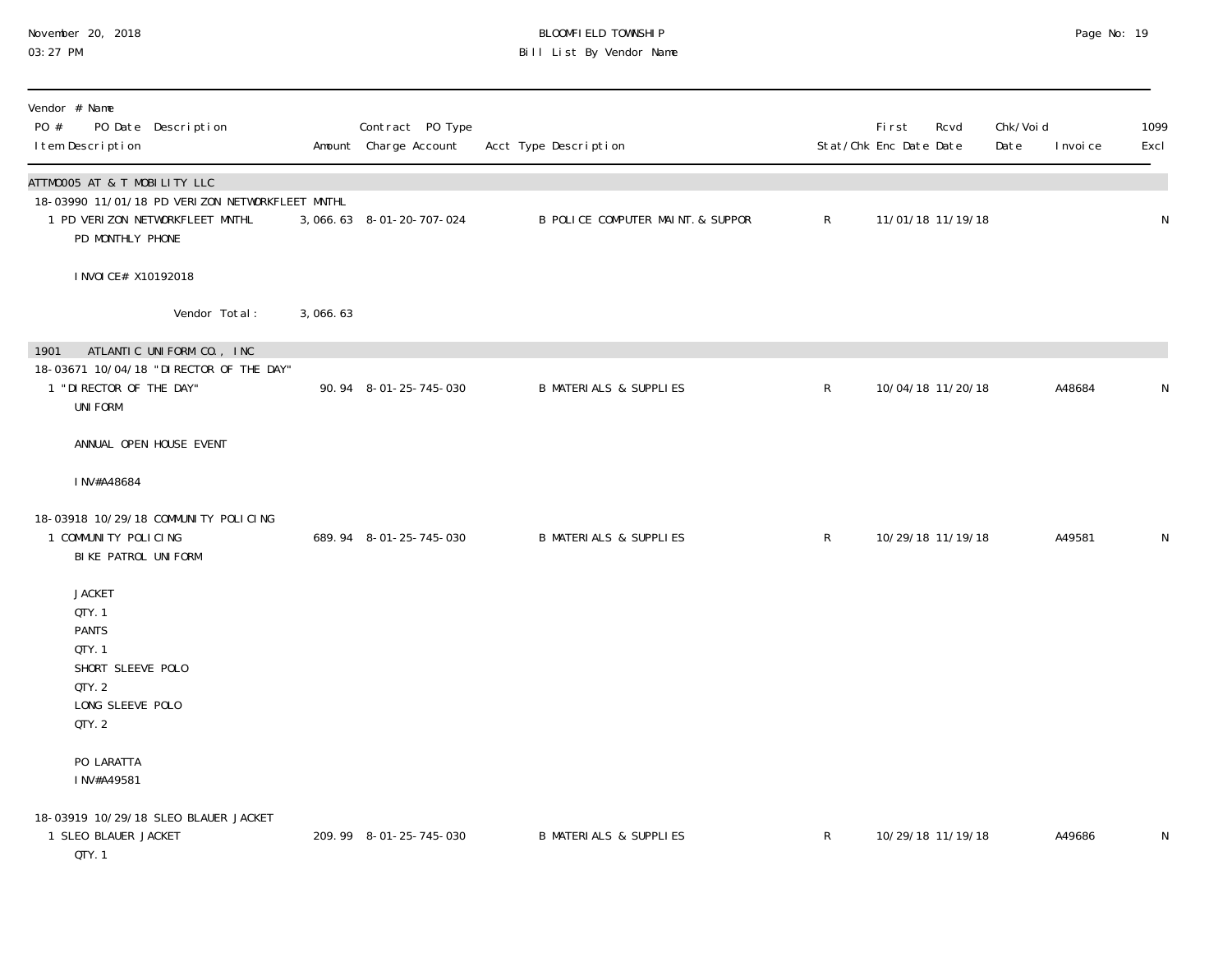#### November 20, 2018 BLOOMFIELD TOWNSHIP Page No: 20 03:27 PM Bill List By Vendor Name

| Vendor # Name<br>PO #<br>PO Date Description<br>I tem Description                                                              |           | Contract PO Type<br>Amount Charge Account | Acct Type Description              |              | <b>First</b><br>Rcvd<br>Stat/Chk Enc Date Date | Chk/Void<br>Date | I nvoi ce | 1099<br>Excl |
|--------------------------------------------------------------------------------------------------------------------------------|-----------|-------------------------------------------|------------------------------------|--------------|------------------------------------------------|------------------|-----------|--------------|
| 1901<br>ATLANTIC UNIFORM CO., INC<br>18-03919 10/29/18 SLEO BLAUER JACKET<br>JAMES CARON                                       | Continued | Conti nued                                |                                    |              |                                                |                  |           |              |
| INV#A49386                                                                                                                     |           |                                           |                                    |              |                                                |                  |           |              |
| Vendor Total:                                                                                                                  | 990.87    |                                           |                                    |              |                                                |                  |           |              |
| BASIC REFRIGERATION ANDAC INC.<br>2689<br>18-04080 11/08/18 AIR CONDITIONING-MUNICIPAL BLD<br>1 AIR CONDITIONING-MUNICIPAL BLD |           | 1, 275.00 8-01-26-772-024                 | B CLEAN. &MAIN. OF BLDG'S & FACIL. | $\mathsf{R}$ | 11/08/18 11/19/18                              |                  | 6797      | N            |
| I NVOI CE #6797<br>JOB DATE: 10/24/18<br>WINTERIZE AIR CONDITIONER IN THE                                                      |           |                                           |                                    |              |                                                |                  |           |              |
| MUNICIPAL BUILDING                                                                                                             |           |                                           |                                    |              |                                                |                  |           |              |
| Vendor Total:                                                                                                                  | 1, 275.00 |                                           |                                    |              |                                                |                  |           |              |
| BELLS SECURITY SALES INC.<br>3007<br>18-03867 10/23/18 KEYS FOR ANIMAL SHELTER DOOR<br>1 KEYS FOR ANIMAL SHELTER DOOR<br>QTY.3 |           | 227.55 D-03-20-853-024                    | <b>B MAINTENANCE OF BUILDING</b>   | $\mathsf R$  | 10/23/18 11/20/18                              |                  | 148073    | N            |
| KEY TAG W/ SWIVEL<br>QTY.3                                                                                                     |           |                                           |                                    |              |                                                |                  |           |              |
| ORDER#148073-1                                                                                                                 |           |                                           |                                    |              |                                                |                  |           |              |
| Vendor Total:                                                                                                                  | 227.55    |                                           |                                    |              |                                                |                  |           |              |
| BERKELEY AUTO BODY, INC.<br>3290<br>18-03639 10/04/18 REAR BUMPER & LIGHTS<br>1 POLICE                                         |           | 1, 927. 75 8-01-26-767-025                | B MAINTENANCE OF MOTOR VEHICLES    | R            | 10/04/18 11/20/18                              |                  |           | N            |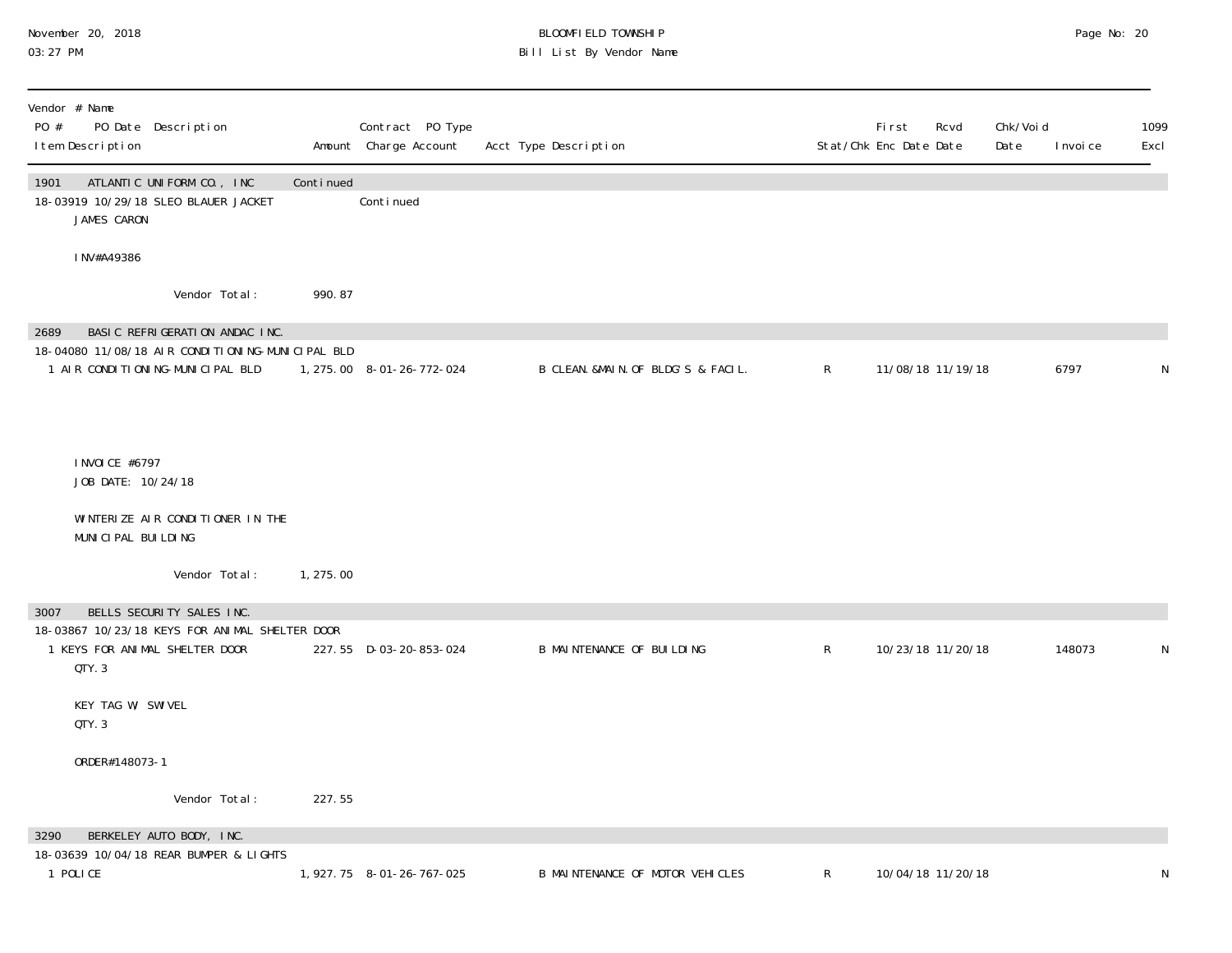#### November 20, 2018 BLOOMFIELD TOWNSHIP Page No: 21 03:27 PM Bill List By Vendor Name

| Vendor # Name<br>PO #<br>PO Date Description<br>I tem Description                                                                                  |             | Contract PO Type<br>Amount Charge Account | Acct Type Description                       |              | <b>First</b><br>Stat/Chk Enc Date Date | Rcvd              | Chk/Void<br>Date | I nvoi ce    | 1099<br>Excl |
|----------------------------------------------------------------------------------------------------------------------------------------------------|-------------|-------------------------------------------|---------------------------------------------|--------------|----------------------------------------|-------------------|------------------|--------------|--------------|
| 3290<br>BERKELEY AUTO BODY, INC.<br>18-03639 10/04/18 REAR BUMPER & LIGHTS<br>VIN 58717 28077MG<br>REAR BUMPER AND LIGHTS                          | Continued   | Conti nued                                |                                             |              |                                        |                   |                  |              |              |
| Vendor Total:                                                                                                                                      | 1,927.75    |                                           |                                             |              |                                        |                   |                  |              |              |
| BEVAN, MOSCA & GIUDITTA, P.C.<br>3315<br>18-02336 06/27/18 Retainer for July to Dec 2018                                                           |             | B                                         |                                             |              |                                        |                   |                  |              |              |
| 5 October 2018 Services                                                                                                                            |             | 13, 333. 33 8-01-20-712-027               | <b>B LEGALS SERVICES</b>                    | $\mathsf{R}$ |                                        | 06/27/18 11/19/18 |                  | OCTOBER 2018 |              |
| Vendor Total:                                                                                                                                      | 13, 333. 33 |                                           |                                             |              |                                        |                   |                  |              |              |
| BEYER FORD<br>3318                                                                                                                                 |             |                                           |                                             |              |                                        |                   |                  |              |              |
| 17-38013 12/31/17 Purchase of Ford Fiestas X3<br>1 3x Ford Fiestas<br>Purchase through ESCNJ Co-Op                                                 |             | 47, 314. 11 7-01-30-807-028               | B CONSULTANT & PROFESSIONAL SERVICES        | $\mathsf{R}$ |                                        | 12/31/17 11/19/18 |                  |              | N            |
| Vendor Total:                                                                                                                                      | 47, 314. 11 |                                           |                                             |              |                                        |                   |                  |              |              |
| BIGBE005 BIG BELLY SOLAR, INC.<br>18-03831 10/18/18 INVOICE 23008<br>1 I NVOI CE 23008<br>5 BIG BELLY TRASH STATIONS                               |             | 1,539.95 N-15-20-855-028                  | <b>B CONSULTANT &amp; PROFESSIONAL SERV</b> | $\mathsf{R}$ |                                        | 10/18/18 11/20/18 |                  | 23008        | N            |
| Vendor Total:                                                                                                                                      | 1,539.95    |                                           |                                             |              |                                        |                   |                  |              |              |
| BLOOMFIELD EDUCATIONAL FOUNDAT<br>3690                                                                                                             |             |                                           |                                             |              |                                        |                   |                  |              |              |
| 18-03667 10/04/18 1/2 SHARED COSTS OF PORTABLE<br>1 1/2 SHARED COSTS OF PORTABLE<br>BATHROOMS AT FOLEY FIELD FOR SUNSET<br>CLASSIC AND 4TH OF JULY |             | 800.80 R-30-20-854-031                    | <b>B SUMMER OF FUN</b>                      | R            |                                        | 10/04/18 11/20/18 |                  |              | N            |
| Vendor Total:                                                                                                                                      | 800.80      |                                           |                                             |              |                                        |                   |                  |              |              |
| BLOOMFIELD RECREATION<br>3746                                                                                                                      |             |                                           |                                             |              |                                        |                   |                  |              |              |
| 18-04041 11/06/18 SUMMER CAMP ENRICHMENT PROGRAM<br>1 SUMMER CAMP ENRICHMENT PROGRAM                                                               |             | 10,000.00 G-02-40-390-006                 | B SFY 2019 MUNICIPAL ALLIANCE               | R            |                                        | 11/06/18 11/19/18 |                  |              | N            |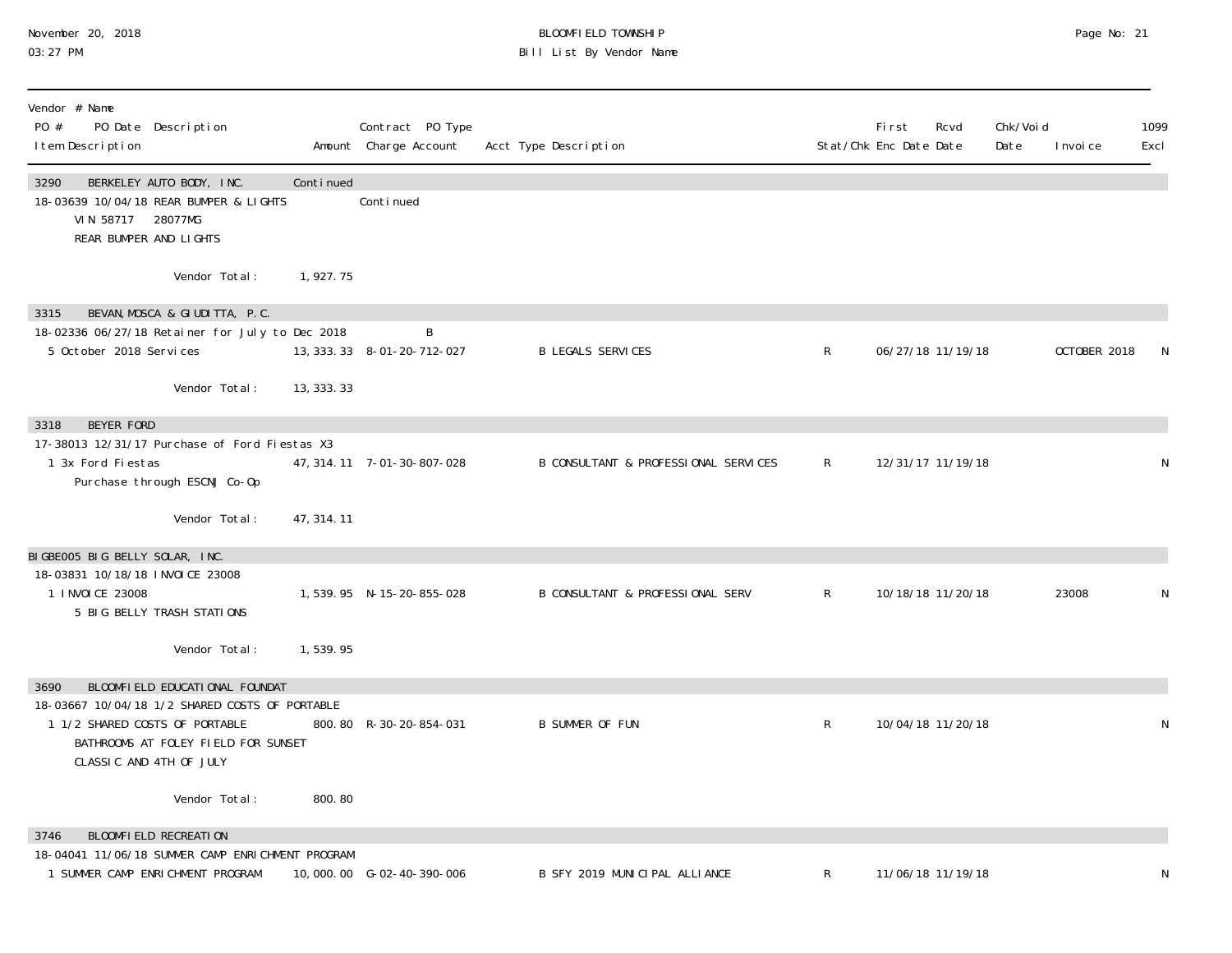# November 20, 2018 **BLOOMFIELD TOWNSHIP** BLOOMFIELD TOWNSHIP BLOOMFIELD TOWNSHIP Page No: 22<br>03:27 PM Bill List By Vendor Name

| PO # | Vendor # Name<br>I tem Description    | PO Date Description                                                                                                      |           | Contract PO Type<br>Amount Charge Account | Acct Type Description                        |              | <b>First</b><br>Rcvd<br>Stat/Chk Enc Date Date | Chk/Voi d<br>Date | I nvoi ce | 1099<br>Excl |
|------|---------------------------------------|--------------------------------------------------------------------------------------------------------------------------|-----------|-------------------------------------------|----------------------------------------------|--------------|------------------------------------------------|-------------------|-----------|--------------|
| 3746 | <b>BMAC-DEDR</b><br>PROGRAM           | BLOOMFIELD RECREATION<br>18-04041 11/06/18 SUMMER CAMP ENRICHMENT PROGRAM Continued<br>SUMMER CAMP PREVENTION/ENRICHMENT | Continued |                                           |                                              |              |                                                |                   |           |              |
|      | 5 HRS A DAY FOR 30 DAYS<br>\$9,000.00 | 6 EMPLOYEES AT \$10.00/HR                                                                                                |           |                                           |                                              |              |                                                |                   |           |              |
|      | \$1,000.00                            | COMMUNITY EVENTS DURING SUMMER                                                                                           |           |                                           |                                              |              |                                                |                   |           |              |
|      | \$10,000.00                           | TOTAL:                                                                                                                   |           |                                           |                                              |              |                                                |                   |           |              |
|      |                                       | Vendor Total:                                                                                                            | 10,000.00 |                                           |                                              |              |                                                |                   |           |              |
| 4145 | BRAND BUILDERS, LLC                   | 18-04066 11/08/18 INVOICE 4452 EARTH MACHINES<br>1 INVOICE 4452 EARTH MACHINES                                           |           | 1, 375.00 N-15-20-855-028                 | B CONSULTANT & PROFESSIONAL SERV             | $\mathsf{R}$ | 11/08/18 11/19/18                              |                   | 4452      | N            |
|      |                                       | Vendor Total:                                                                                                            | 1,375.00  |                                           |                                              |              |                                                |                   |           |              |
| 4312 |                                       | BRIGHT VIEW ENGINEERING, LLC<br>18-03546 10/01/18 SERVICES TRAFFIC CONSULTING                                            |           |                                           |                                              |              |                                                |                   |           |              |
|      |                                       | 1 SERVICES TRAFFIC CONSULTING                                                                                            |           | 3, 225.00 C-04-55-724-965                 | B RESURFACING/IMPROVEMENTS VARIOUS STREETS R |              | 10/01/18 11/20/18                              |                   | 171106-7  | $\mathsf N$  |
|      |                                       |                                                                                                                          |           |                                           |                                              |              |                                                |                   |           |              |

 INVOICE #171106-7 ACCOUNT #171100

 CONSTRUCTION ADMINISTRATION/INSPECTION- RAPID FLASHING BEACONS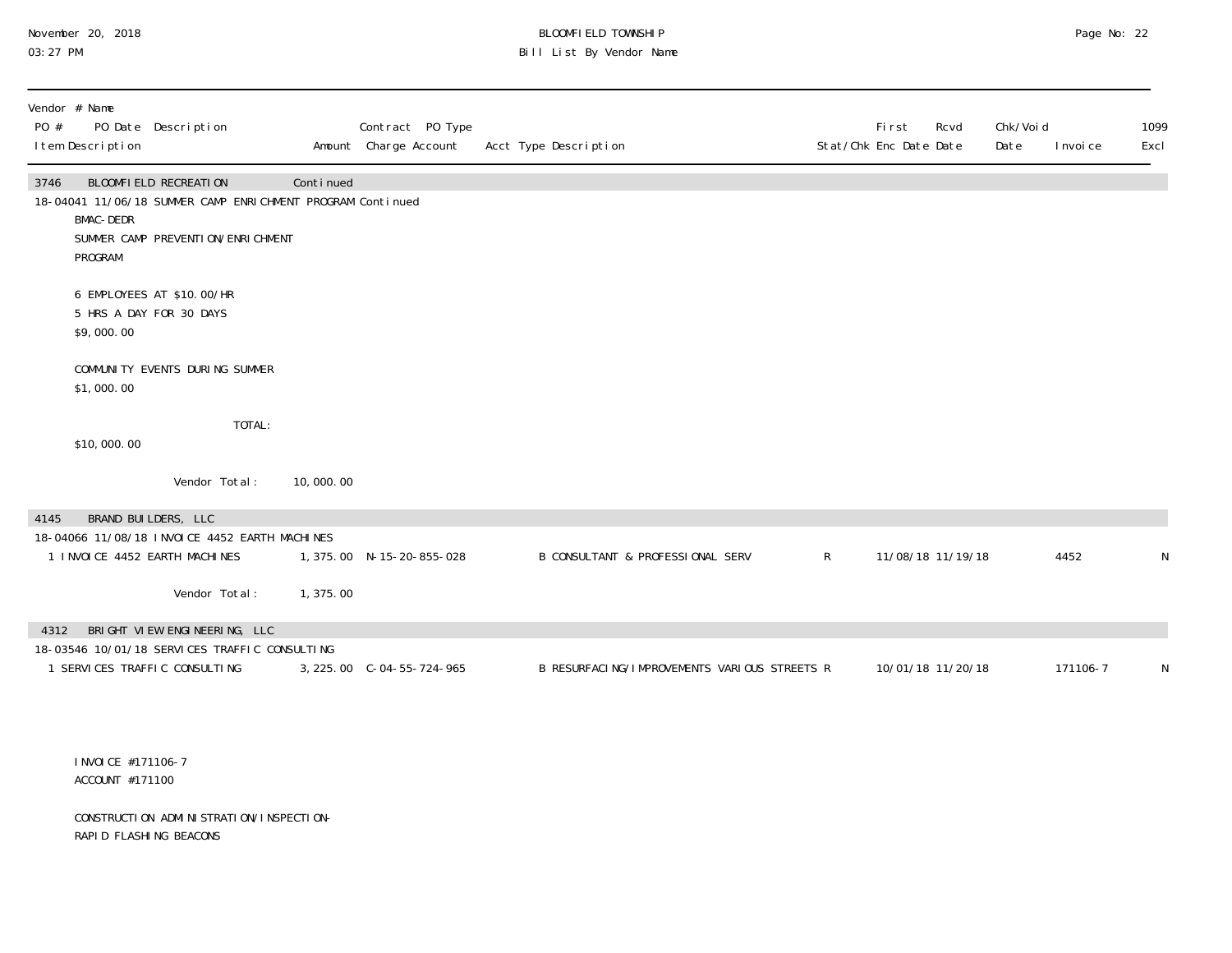#### November 20, 2018 BLOOMFIELD TOWNSHIP Page No: 23 03:27 PM Bill List By Vendor Name

| Vendor # Name<br>PO #<br>PO Date Description<br>I tem Description                                                               | Contract PO Type<br>Amount Charge Account | Acct Type Description                        | <b>First</b><br>Stat/Chk Enc Date Date | Rcvd              | Chk/Voi d<br>Date | I nvoi ce | 1099<br>Excl |
|---------------------------------------------------------------------------------------------------------------------------------|-------------------------------------------|----------------------------------------------|----------------------------------------|-------------------|-------------------|-----------|--------------|
| BRIGHT VIEW ENGINEERING, LLC Continued<br>4312<br>18-03547 10/01/18 SERVICES TRAFFIC CONSULTING<br>1 SERVICE TRAFFIC CONSULTING | 4, 330.00 C-04-55-724-965                 | B RESURFACING/IMPROVEMENTS VARIOUS STREETS R |                                        | 10/01/18 11/20/18 |                   | 181107-1  | $\mathsf N$  |
| I NVOI CE #181107-1<br>ACCOUNT #181100                                                                                          |                                           |                                              |                                        |                   |                   |           |              |
| PRELIMINARY TRAFFIC DESIGN FOR<br>LACKAWANNA TRAFFIC CIRCLE                                                                     |                                           |                                              |                                        |                   |                   |           |              |
| 18-03581 10/01/18 SERVICE TRAFFIC CONSULTING<br>1 SERVICE TRAFFIC CONSULTING                                                    |                                           | B RESURFACING/IMPROVEMENTS VARIOUS STREETS R |                                        | 10/01/18 11/20/18 |                   | 171113-1  | N            |
| I NVOI CE #171113-1<br>ACCOUNT #171100                                                                                          |                                           |                                              |                                        |                   |                   |           |              |
| TRAFFIC STUDY AND EVALUATION FOR FUTURE<br>CAPITAL ROADWAY IMPROVMENTS - LACKAWANNA<br>PLACE                                    |                                           |                                              |                                        |                   |                   |           |              |
| 18-03582 10/01/18 SERVICE TRAFFIC CONSULTING<br>1 SERVICE TRAFFIC CONSULTING                                                    |                                           | B RESURFACING/IMPROVEMENTS VARIOUS STREETS R |                                        | 10/01/18 11/20/18 |                   | 181106-3  | $\mathsf N$  |
| I NVOI CE #181106-3<br>ACCOUNT #181100                                                                                          |                                           |                                              |                                        |                   |                   |           |              |
| TRAFFIC STUDY AND EVALUATION FOR<br>POTENTI AL CAPI TAL IMPROVEMENTS - STATE                                                    |                                           |                                              |                                        |                   |                   |           |              |

STREET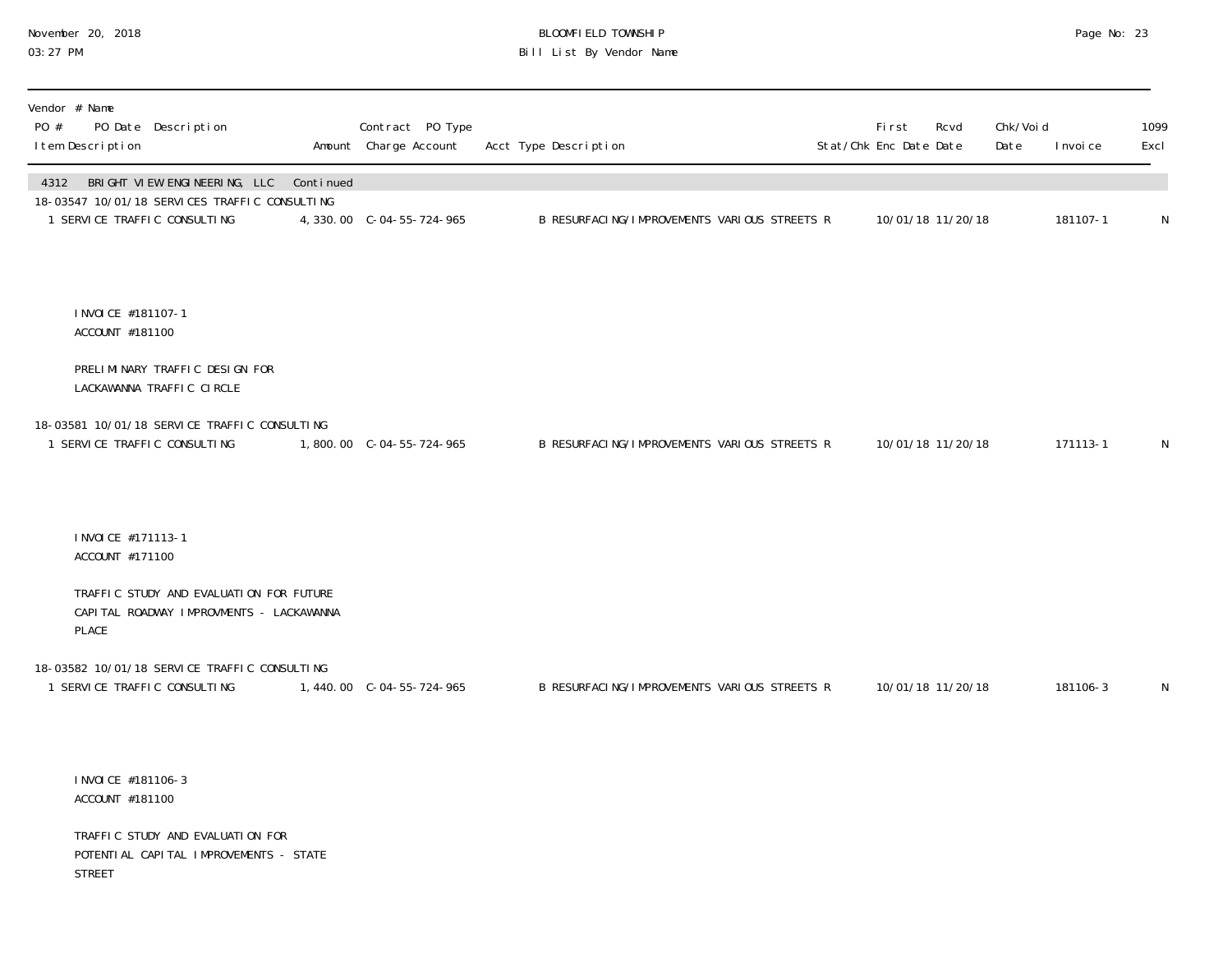### November 20, 2018 BLOOMFIELD TOWNSHIP Page No: 24 03:27 PM Bill List By Vendor Name

| Vendor # Name<br>PO #<br>PO Date Description<br>I tem Description                                                             |            | Contract PO Type<br>Amount Charge Account | Acct Type Description                   |             | First<br>Rcvd<br>Stat/Chk Enc Date Date | Chk/Voi d<br>Date | I nvoi ce | 1099<br>Excl |
|-------------------------------------------------------------------------------------------------------------------------------|------------|-------------------------------------------|-----------------------------------------|-------------|-----------------------------------------|-------------------|-----------|--------------|
| 4312 BRIGHT VIEW ENGINEERING, LLC Continued<br>18-03915 10/29/18 SERVICES TRAFFIC CONSULTING<br>1 SERVICES TRAFFIC CONSULTING |            |                                           | B TOWNSHIP WIDE REPAVING & CONSTRUCTION | $\mathsf R$ | 10/29/18 11/20/18                       |                   | 171106-8  | $\mathsf N$  |
| I NVOI CE #171106-8<br>ACCOUNT #171100                                                                                        |            |                                           |                                         |             |                                         |                   |           |              |
| CONSTRUCTION INSPECTION FOR INSTALLATION<br>OF RAPID FLASHING BEACONS                                                         |            |                                           |                                         |             |                                         |                   |           |              |
| Vendor Total:                                                                                                                 | 12, 345.00 |                                           |                                         |             |                                         |                   |           |              |
| 4311<br>BROADCAST MICROWAVE SERVICES,                                                                                         |            |                                           |                                         |             |                                         |                   |           |              |
| 18-03845 10/19/18 EVIDENCE PRINTER RIBBONS<br>1 EVIDENCE PRINTER RIBBONS<br>QTY. 4<br>CMY II RIBBON E600/400                  |            | 821.40 8-01-25-745-030                    | <b>B MATERIALS &amp; SUPPLIES</b>       | $\mathsf R$ | 10/19/18 11/20/18                       |                   |           | N            |
| QTY. 4<br>RETRANSFER RIBBON<br>ENCORE/E600/400                                                                                |            |                                           |                                         |             |                                         |                   |           |              |
| SHI PPI NG FEE                                                                                                                |            |                                           |                                         |             |                                         |                   |           |              |
| QUOTE#122701                                                                                                                  |            |                                           |                                         |             |                                         |                   |           |              |
| Vendor Total:                                                                                                                 | 821.40     |                                           |                                         |             |                                         |                   |           |              |
| <b>BROADVI EW NETWORKS</b><br>4499                                                                                            |            |                                           |                                         |             |                                         |                   |           |              |
| 18-03988 11/01/18 WINDSTREAM/BRADVIEW BILL<br>1 WINDSTREAM/BRADVI EW BILL<br>TH TELECOM BILL                                  |            | 5, 573. 37 8-01-31-820-076                | <b>B TELEPHONE</b>                      | $\mathsf R$ | 11/01/18 11/19/18                       |                   | 18026115  | N            |
| I NVOI CE# 18026115                                                                                                           |            |                                           |                                         |             |                                         |                   |           |              |
| Vendor Total:                                                                                                                 | 5, 573.37  |                                           |                                         |             |                                         |                   |           |              |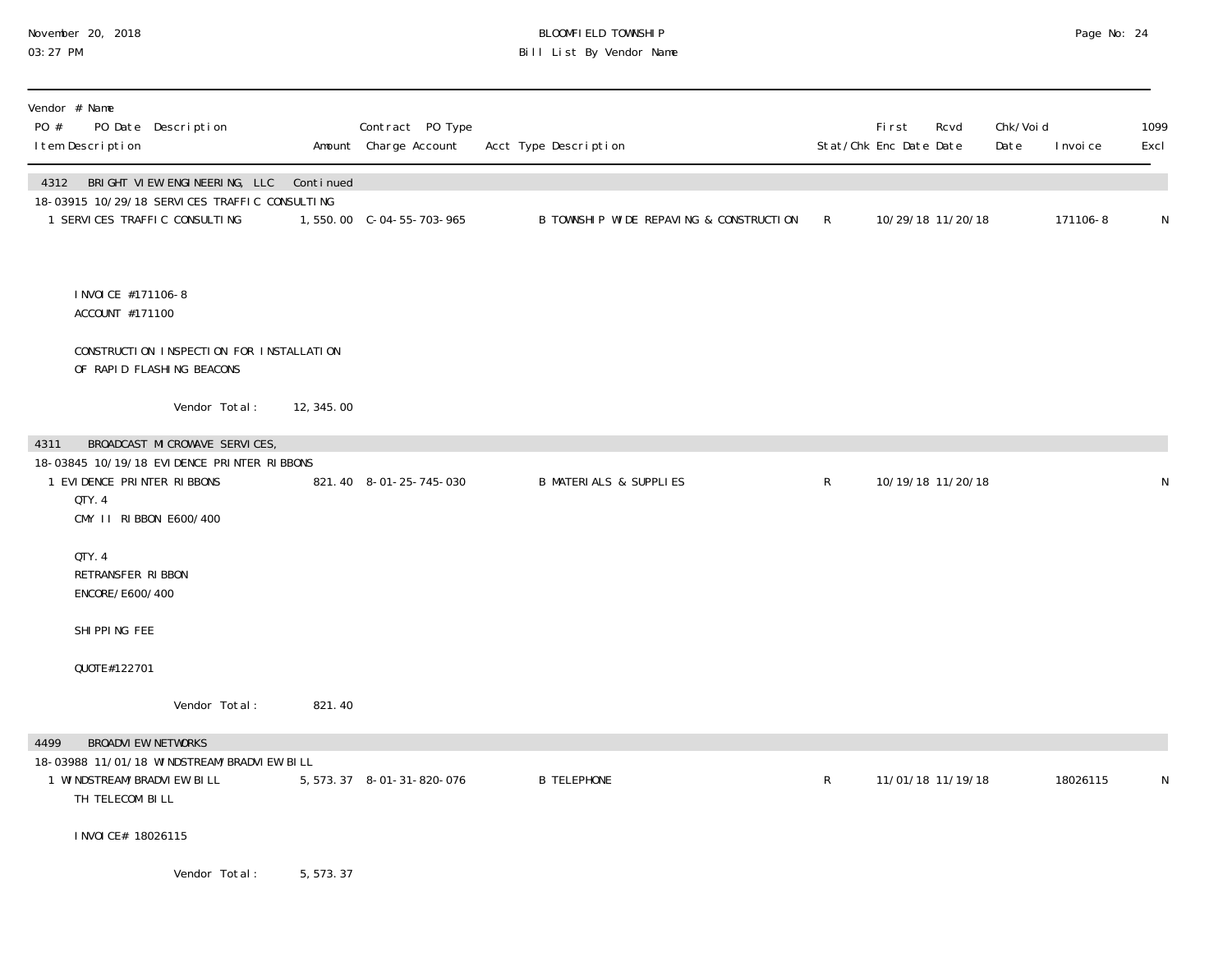#### November 20, 2018 BLOOMFIELD TOWNSHIP Page No: 25 03:27 PM Bill List By Vendor Name

| Vendor # Name<br>PO #<br>I tem Description                                        | PO Date Description                                                                                                                                                |                  | Contract PO Type<br>Amount Charge Account                                | Acct Type Description                                                                                       |              | First<br>Stat/Chk Enc Date Date | Rcvd                                                        | Chk/Void<br>Date | I nvoi ce                                    | 1099<br>Excl |
|-----------------------------------------------------------------------------------|--------------------------------------------------------------------------------------------------------------------------------------------------------------------|------------------|--------------------------------------------------------------------------|-------------------------------------------------------------------------------------------------------------|--------------|---------------------------------|-------------------------------------------------------------|------------------|----------------------------------------------|--------------|
| 4316<br>1 HALLOWEEN SPECIAL EVENTS<br>SUPPLIES                                    | BROOKDALE SHOP-RITE<br>18-03897 10/29/18 HALLOWEEN SPECIAL EVENTS                                                                                                  |                  | 685.03 R-14-20-854-030                                                   | <b>B MATERIALS &amp; SUPPLIES</b>                                                                           | $\mathsf{R}$ |                                 | 10/29/18 11/19/18                                           |                  | 02150424112                                  | N            |
| INV# 02150424112                                                                  |                                                                                                                                                                    |                  |                                                                          |                                                                                                             |              |                                 |                                                             |                  |                                              |              |
| 1 ALL STAFF COMMUNITY HEALTH                                                      | 18-03934 10/30/18 ALL STAFF COMMUNITY HEALTH<br>FOOD FOR ALL STAFF COMMUNITY HEALTH<br>IMPROVEMENT PLAN MEETING 10/17/2018                                         |                  | 257.96 8-01-27-785-042                                                   | <b>B EDUCATION &amp; TRAINING</b>                                                                           | $\mathsf{R}$ |                                 | 10/30/18 11/20/18                                           |                  |                                              | N            |
|                                                                                   | Vendor Total:                                                                                                                                                      | 942.99           |                                                                          |                                                                                                             |              |                                 |                                                             |                  |                                              |              |
| 4350<br>1 PUMPKINS (8)<br>2 HAY BALES (2)<br>3 CORNSTALKS (2)                     | <b>BROOKSIDE GARDEN CENTER</b><br>18-03828 10/18/18 LANDSCAPE SUPPLIES - FIRE HQ<br>DECORATIONS FOR LANDSCAPE AT<br>FIRE HQ FOR PUBLIC SAFETY DAY<br>Vendor Total: | 168.52<br>168.52 | 139.76 8-01-25-752-142<br>15.98 8-01-25-752-142<br>12.78 8-01-25-752-142 | <b>B EDUCATION &amp; TRAINING</b><br><b>B EDUCATION &amp; TRAINING</b><br><b>B EDUCATION &amp; TRAINING</b> | R<br>R<br>R  |                                 | 10/18/18 11/20/18<br>10/18/18 11/20/18<br>10/18/18 11/20/18 |                  | 2B 2018 FIRE<br>2B 2018 FIRE<br>2B 2018 FIRE | N<br>N       |
| 4596                                                                              | <b>BUDGET PRINT CENTER</b>                                                                                                                                         |                  |                                                                          |                                                                                                             |              |                                 |                                                             |                  |                                              |              |
| 1 Printing Supplies<br>Invoice No: 175824                                         | 18-03840 10/19/18 Printing Supplies                                                                                                                                |                  | 176.00 8-01-22-726-030                                                   | <b>B MATERIALS &amp; SUPPLIES</b>                                                                           | $\mathsf{R}$ |                                 | 10/19/18 11/20/18                                           |                  | 175824                                       | N            |
|                                                                                   | "Sorry we missed you" labels                                                                                                                                       |                  |                                                                          |                                                                                                             |              |                                 |                                                             |                  |                                              |              |
| 1000 labels<br>typesetting<br>cutting<br>2 Printing Supplies<br>I NVOI CE: 176309 | \$150.00<br>\$20.00<br>\$ 6.00                                                                                                                                     |                  | 60.00 8-01-22-726-030                                                    | <b>B MATERIALS &amp; SUPPLIES</b>                                                                           | $\mathsf{R}$ |                                 | 10/19/18 11/20/18                                           |                  | 176309                                       | N            |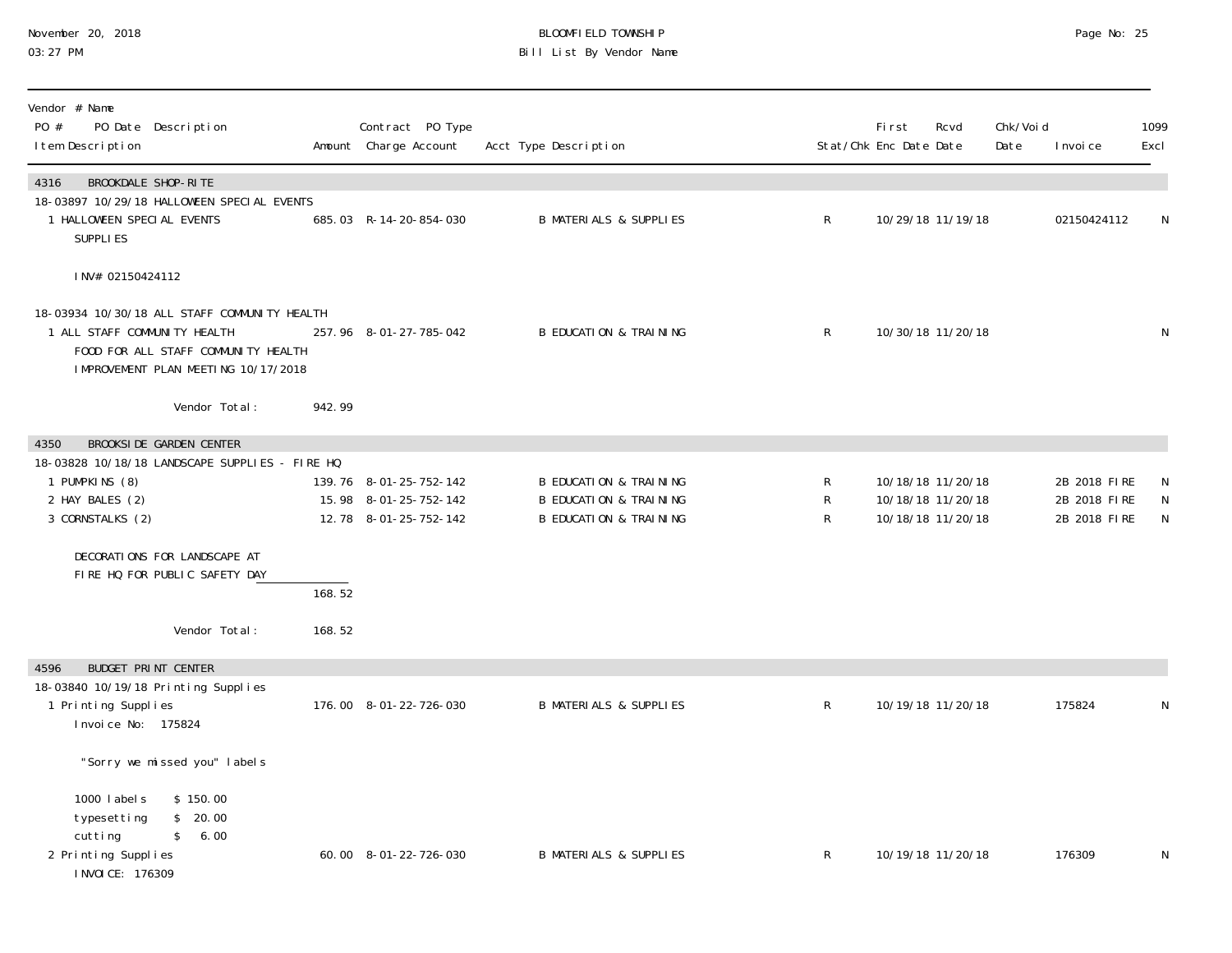#### November 20, 2018 BLOOMFIELD TOWNSHIP Page No: 26 03:27 PM Bill List By Vendor Name

| Vendor # Name<br>PO #<br>PO Date Description<br>I tem Description                                                                                                                                                                                                       |           | Contract PO Type<br>Amount Charge Account | Acct Type Description              |              | <b>First</b><br>Stat/Chk Enc Date Date | Rcvd              | Chk/Voi d<br>Date | I nvoi ce | 1099<br>Excl |
|-------------------------------------------------------------------------------------------------------------------------------------------------------------------------------------------------------------------------------------------------------------------------|-----------|-------------------------------------------|------------------------------------|--------------|----------------------------------------|-------------------|-------------------|-----------|--------------|
| 4596<br>BUDGET PRINT CENTER<br>18-03840 10/19/18 Printing Supplies<br>business cards for Don Nol ton                                                                                                                                                                    | Continued | Conti nued                                |                                    |              |                                        |                   |                   |           |              |
| 500 @<br>\$50.00<br>\$10.00<br>typesetting                                                                                                                                                                                                                              | 236.00    |                                           |                                    |              |                                        |                   |                   |           |              |
| 18-03962 10/30/18 POSTERS / FLYERS FOR 2018<br>1 POSTERS / FLYERS FOR 2018<br>MOST TALENTED COMPETITION                                                                                                                                                                 |           | 485.00 T-13-56-013-BBC                    | B BLOOMFIELD BI-CENTENNIAL ACCOUNT | $\mathsf{R}$ |                                        | 10/30/18 11/19/18 |                   | 176619    | N            |
| Vendor Total:                                                                                                                                                                                                                                                           | 721.00    |                                           |                                    |              |                                        |                   |                   |           |              |
| <b>BUY-WISE AUTO PARTS</b><br>4617<br>18-03820 10/18/18 WATER DEPT FINANCE<br>1 WATER DEPT FINANCE<br>I NVOI CE 07UK8816 07UN6942<br>WHITE FORD EXPLORER MG70140<br>VALVE ASSY<br>RADI ATOR AND HOSES                                                                   |           | 192.39 8-01-26-767-034                    | B MOTOR VEHICLE PARTS & ACCESS.    | $\mathsf{R}$ |                                        | 10/18/18 11/20/18 |                   |           | N            |
| 18-03821 10/18/18 HEALTH DEPT VEHICLE PARTS<br>1 HEALTH DEPT VEHICLE PARTS<br>I NVOI CE<br>07UB8766 MG66944 RAD HOSE<br>07UB7599 MG66944 RAD HOSE THERMOSTAT AIR<br><b>FILTER</b><br>07UF0910 MG72124 COMPRESSOR<br>07UG7566 MG72124 NEW COMPRESSOR W/<br><b>CLUTCH</b> |           | 541.85 8-01-26-767-034                    | B MOTOR VEHICLE PARTS & ACCESS.    | $\mathsf{R}$ |                                        | 10/18/18 11/20/18 |                   |           | $\mathsf N$  |
| 18-03822 10/18/18 FIRE DEPT VEHICLE PARTS<br>1 FIRE DEPT VEHICLE PARTS<br>I NVOI CE<br>07UK6016 FIRE CAR 30<br>EXPLORER BRAKES AND COMPRESSOR<br>07UK6474 FIRE CAR 30 BRAKE DISK                                                                                        |           | 585.40 8-01-26-767-034                    | B MOTOR VEHICLE PARTS & ACCESS.    | $\mathsf{R}$ |                                        | 10/18/18 11/20/18 |                   |           | N            |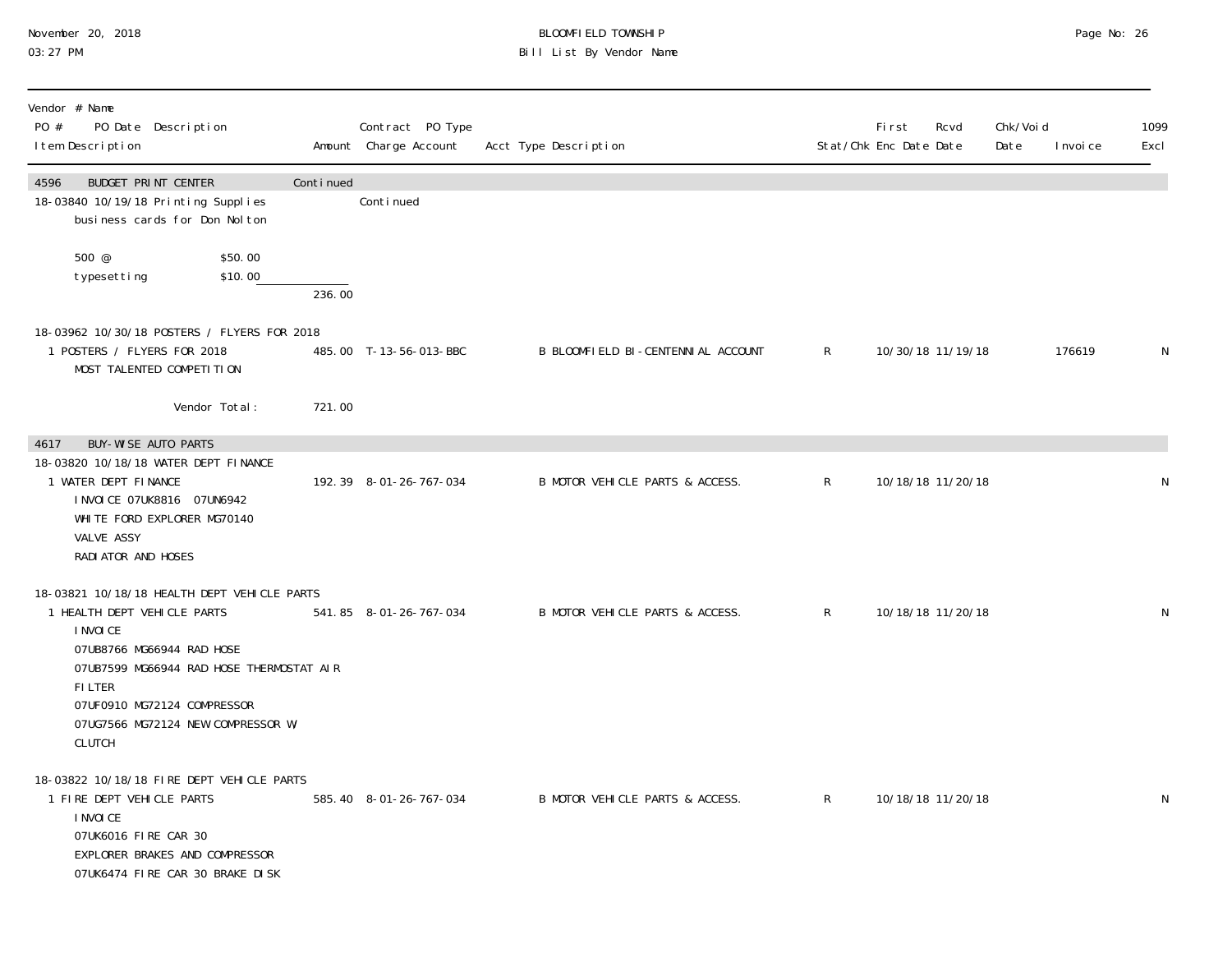#### November 20, 2018 BLOOMFIELD TOWNSHIP Page No: 27 03:27 PM Bill List By Vendor Name

| Vendor # Name<br>PO #<br>PO Date Description<br>I tem Description                                                                 |            | Contract PO Type<br>Amount Charge Account | Acct Type Description                    |              | Fi rst<br>Stat/Chk Enc Date Date | Rcvd              | Chk/Void<br>Date | I nvoi ce | 1099<br>Excl |
|-----------------------------------------------------------------------------------------------------------------------------------|------------|-------------------------------------------|------------------------------------------|--------------|----------------------------------|-------------------|------------------|-----------|--------------|
| BUY-WISE AUTO PARTS<br>4617<br>18-03822 10/18/18 FIRE DEPT VEHICLE PARTS<br>07UK6672 FIRE CAR 30 BRAKE PAD                        | Continued  | Continued                                 |                                          |              |                                  |                   |                  |           |              |
| Vendor Total:                                                                                                                     | 1,319.64   |                                           |                                          |              |                                  |                   |                  |           |              |
| C & J TROPHIES & PROMOTIONS<br>5612<br>18-03878 10/29/18 AWARDS FOR 4TH OF JULY<br>1 AWARDS FOR 4TH OF JULY<br><b>CELEBRATION</b> |            | 337.40 R-30-20-854-031                    | <b>B SUMMER OF FUN</b>                   | $\mathsf{R}$ |                                  | 10/29/18 11/19/18 |                  | 16157     | N            |
| I NVOI CE# 16157                                                                                                                  |            |                                           |                                          |              |                                  |                   |                  |           |              |
| Vendor Total:                                                                                                                     | 337.40     |                                           |                                          |              |                                  |                   |                  |           |              |
| CARLOOO5 CARLOS GONZALES<br>18-03526 09/27/18 FORFEIT FEE / FIELD PERMIT<br>1 FORFEIT FEE / FIELD PERMIT<br>Vendor Total:         | 290.00     | 290.00 R-14-20-854-030                    | <b>B MATERIALS &amp; SUPPLIES</b>        | $\mathsf{R}$ | 09/27/18 11/20/18                |                   |                  |           | N            |
| CARMI 005 CARMI NE MANDATO                                                                                                        |            |                                           |                                          |              |                                  |                   |                  |           |              |
| 18-03910 10/29/18 ZEPOLES FOR PUBLIC SAFETY DAY<br>1 ZEPOLES FOR PUBLIC SAFETY DAY                                                |            | 800.00 8-01-20-000-F18                    | B RES. UNIFORM FIRE SAFETY FINE          | $\mathsf{R}$ |                                  | 10/29/18 11/19/18 |                  | 69851     | N            |
| SERVE ZEPPOLES FROM 6:00 - 8:00 PM<br>THURSDAY - 10/18/2018 FOR FIRE<br>OPEN HOUSE                                                |            |                                           |                                          |              |                                  |                   |                  |           |              |
| Vendor Total:                                                                                                                     | 800.00     |                                           |                                          |              |                                  |                   |                  |           |              |
| CDW GOVERNMENT, INC.<br>5571<br>18-03621 10/03/18 CENTRAL COMM EQUIPMENT<br>1 CENTRAL COMM EQUI PMENT                             |            |                                           | B 2018 PURCHASE OF POLICE COMM EQUIPMENT | $\mathsf{R}$ |                                  | 10/03/18 11/20/18 |                  |           | N            |
| Vendor Total:                                                                                                                     | 6, 773. 32 |                                           |                                          |              |                                  |                   |                  |           |              |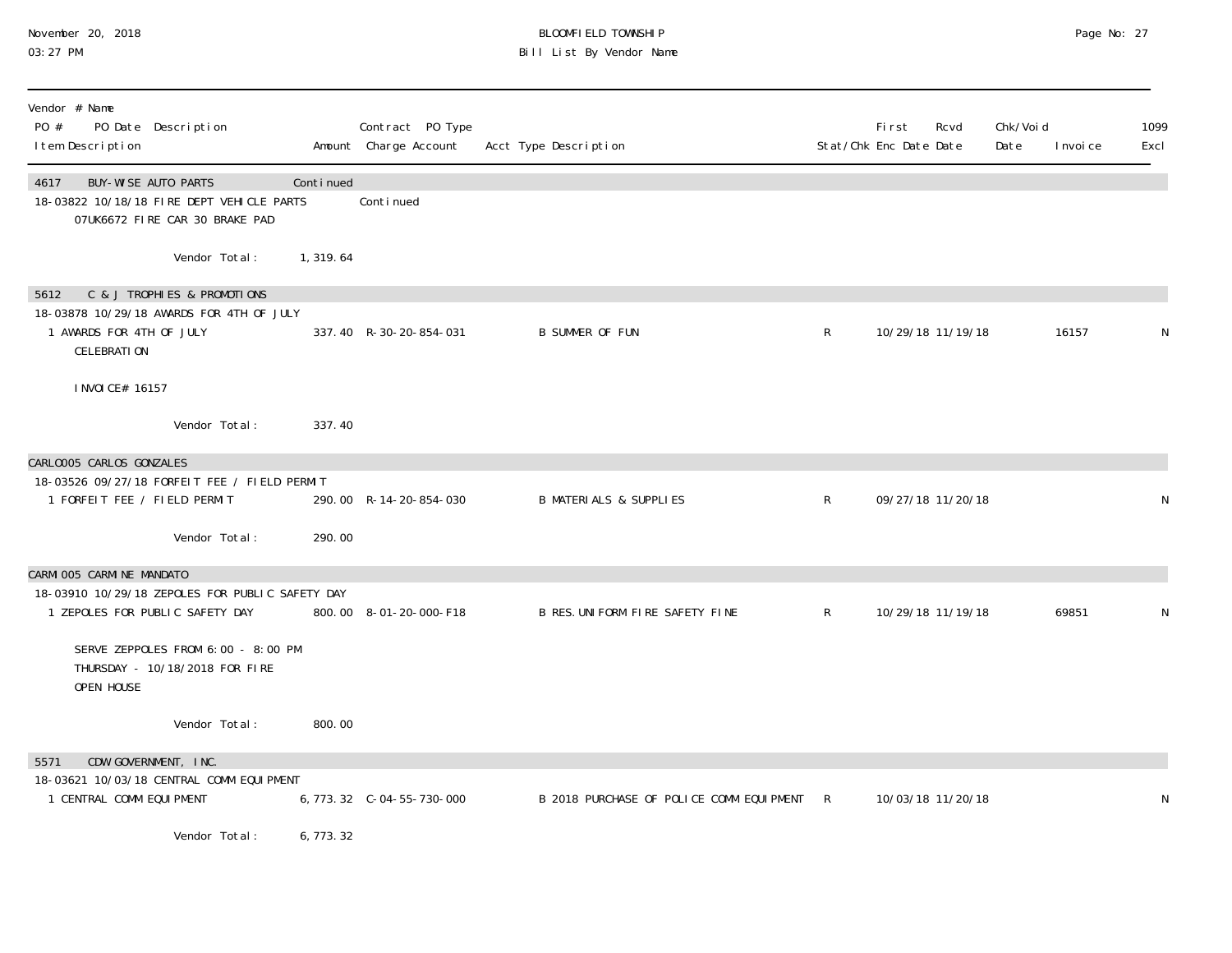PERIODIC MAINTENANCE ANNUAL

#### November 20, 2018 **BLOOMFIELD TOWNSHIP** BLOOMFIELD TOWNSHIP **BLOOMFIELD TOWNSHIP** Page No: 28 Bill List By Vendor Name

| Vendor # Name<br>PO #<br>PO Date Description<br>I tem Description                                      |                              |            | Contract PO Type<br>Amount Charge Account | Acct Type Description             |   | <b>First</b><br>Rcvd<br>Stat/Chk Enc Date Date | Chk/Void<br>Date | 1099<br>Excl<br>I nvoi ce |
|--------------------------------------------------------------------------------------------------------|------------------------------|------------|-------------------------------------------|-----------------------------------|---|------------------------------------------------|------------------|---------------------------|
| CDW-G CT/NJ/PA<br>5579<br>18-03566 10/01/18 FD-EQUI PMENT UPGRADES                                     |                              |            |                                           |                                   |   |                                                |                  |                           |
| 1 FD-EQUI PMENT UPGRADES<br>FD-EQUI PMENT UPGRADES                                                     |                              |            | 1, 251.58 C-04-55-840-940                 | B M. I.S.                         | R | 10/01/18 11/19/18                              |                  | N                         |
| Vendor Total:                                                                                          |                              | 1, 251. 58 |                                           |                                   |   |                                                |                  |                           |
| <b>CENTRE-RIDGE NURSERY &amp;</b><br>5606                                                              |                              |            |                                           |                                   |   |                                                |                  |                           |
| 18-03844 10/19/18 SUPPLIES - COMMUNITY GARDENS                                                         |                              |            |                                           |                                   |   |                                                |                  |                           |
| 1 SUPPLIES - COMMUNITY GARDENS                                                                         |                              |            | 49.95 8-01-20-715-030                     | <b>B MATERIALS &amp; SUPPLIES</b> | R | 10/19/18 11/20/18                              |                  | B51672<br>N               |
| ORDER #B51672<br>2 - DAFFODIL BULBS<br>@ \$9.99 EACH<br>2 - TULIP BULBS<br>@ \$9.99 EACH<br>1 - ALLIUM | \$19.98<br>\$19.98<br>\$9.99 |            |                                           |                                   |   |                                                |                  |                           |
| TOTAL DUE:                                                                                             | \$49.95                      |            |                                           |                                   |   |                                                |                  |                           |
| Vendor Total:                                                                                          |                              | 49.95      |                                           |                                   |   |                                                |                  |                           |
| CITY FIRE EQUIPMENT CO.<br>6003                                                                        |                              |            |                                           |                                   |   |                                                |                  |                           |
| 18-03249 09/07/18 ANNUAL MAINTENANCE FIRE EXT.                                                         |                              |            |                                           |                                   |   |                                                |                  |                           |
| 1 15# CO2 INSPECTION MCC                                                                               |                              |            | 27.50 8-01-25-752-026                     | B MAINT. OF OTHER EQUIPMENT       | R | 09/07/18 11/19/18                              |                  | 150405<br>N               |
| 2 10#ABC INSPECTION-MCC                                                                                |                              |            | 15.00 8-01-25-752-026                     | B MAINT. OF OTHER EQUIPMENT       | R | 09/07/18 11/19/18                              |                  | ${\sf N}$<br>150405       |
| 3 20#ABC INSPECTION-MCC                                                                                |                              |            | 7.50 8-01-25-752-026                      | B MAINT. OF OTHER EQUIPMENT       | R | 09/07/18 11/19/18                              |                  | ${\sf N}$<br>150405       |
| 4 10#ABC RECHARGE-MCC                                                                                  |                              |            | 20.00 8-01-25-752-026                     | B MAINT. OF OTHER EQUIPMENT       | R | 09/07/18 11/19/18                              |                  | ${\sf N}$<br>150405       |
| 5 20#ABC RECHARGE & HYDROTEST                                                                          |                              |            | 50.00 8-01-25-752-026                     | B MAINT. OF OTHER EQUIPMENT       | R | 09/07/18 11/19/18                              |                  | ${\sf N}$<br>150405       |
| 6 20#ABC RECHARGE-MCC                                                                                  |                              |            | 76.00 8-01-25-752-026                     | B MAINT. OF OTHER EQUIPMENT       | R | 09/07/18 11/19/18                              |                  | N<br>150405               |

 7 20#ABC 6-YR MAINENANCE MCC 160.00 8-01-25-752-026 B MAINT. OF OTHER EQUIPMENT R 09/07/18 11/19/18 150405 N8 2 5G PRESSWATER RECHRG & HYDRC 19.00 8-01-25-752-026 B MAINT. OF OTHER EQUIPMENT R 09/07/18 11/19/18 150405 N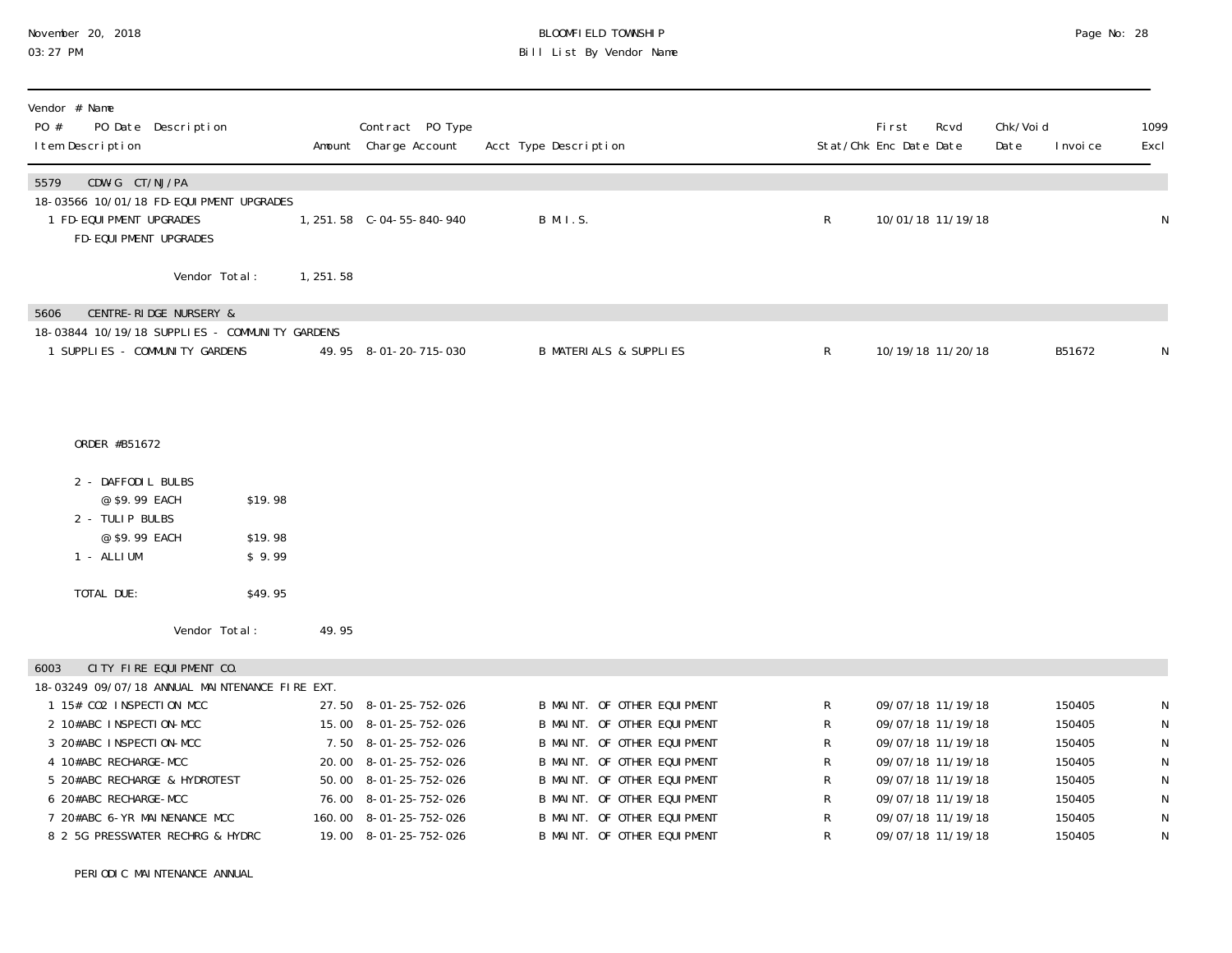#### November 20, 2018 BLOOMFIELD TOWNSHIP Page No: 29 03:27 PM Bill List By Vendor Name

| Vendor # Name<br>PO #<br>PO Date Description<br>I tem Description                                                               | Contract PO Type<br>Amount Charge Account | Acct Type Description             | Stat/Chk Enc Date Date | First | Rcvd              | Chk/Voi d<br>Date | I nvoi ce | 1099<br>Excl |
|---------------------------------------------------------------------------------------------------------------------------------|-------------------------------------------|-----------------------------------|------------------------|-------|-------------------|-------------------|-----------|--------------|
| CITY FIRE EQUIPMENT CO.<br>Continued<br>6003<br>18-03249 09/07/18 ANNUAL MAINTENANCE FIRE EXT.<br>FIRE EXTINGUI SHERS           | Continued                                 |                                   |                        |       |                   |                   |           |              |
| FIRE STATION 2<br>375.00                                                                                                        |                                           |                                   |                        |       |                   |                   |           |              |
| Vendor Total:<br>375.00                                                                                                         |                                           |                                   |                        |       |                   |                   |           |              |
| CITY OF NEWARK WATER DEPT.<br>34200                                                                                             |                                           |                                   |                        |       |                   |                   |           |              |
| 18-04077 11/08/18 NEWARK WATER BILL-OCTOBER 2018<br>1 NEWARK WATER BILL-OCTOBER 2018                                            | 53, 411. 57 8-05-20-514-072               | <b>B PURCHASE OF WATER</b>        | R                      |       | 11/08/18 11/19/18 |                   | 11015605  | N            |
| ACCOUNT #0013943<br>I NVOI CE #11015605                                                                                         |                                           |                                   |                        |       |                   |                   |           |              |
| 1032200 ACTUAL READING - MTR 338041<br>568400 ACTUAL READING - MTR 338042<br>432500 ACTUAL READING - MTR 338043                 |                                           |                                   |                        |       |                   |                   |           |              |
| Vendor Total:<br>53, 411.57                                                                                                     |                                           |                                   |                        |       |                   |                   |           |              |
| COMCAST<br>6645                                                                                                                 |                                           |                                   |                        |       |                   |                   |           |              |
| 18-03984 11/01/18 PD COMCAST ACCOUNTS HQ / SHELT<br>1 PD COMCAST ACCOUNTS HQ / SHELT<br>PD HEADQUATERS ACCOUNT 8499053240448563 | 511.68 8-01-20-707-024                    | B POLICE COMPUTER MAINT. & SUPPOR | $\mathsf{R}$           |       | 11/01/18 11/19/18 |                   |           | N            |
| 511.68<br>2 PD COMCAST ACCOUNTS HQ / SHELT<br>PD ANIMAL SHELTER ACCOUNT<br>8499053240448431                                     | 107.35 8-01-20-707-024                    | B POLICE COMPUTER MAINT. & SUPPOR | $\mathsf{R}$           |       | 11/01/18 11/19/18 |                   |           | N            |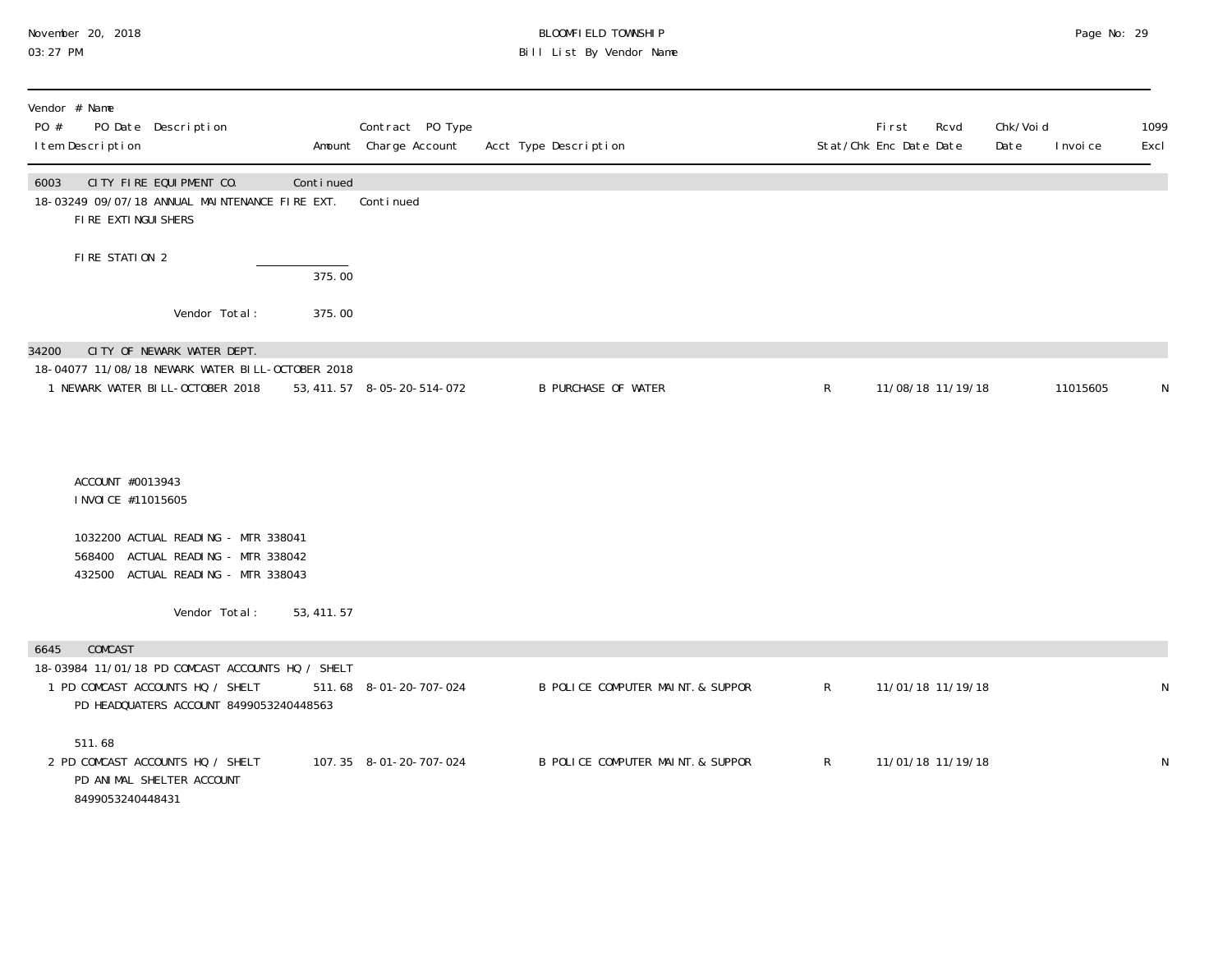#### November 20, 2018 BLOOMFIELD TOWNSHIP Page No: 30 03:27 PM Bill List By Vendor Name

| Vendor # Name<br>PO #<br>PO Date Description<br>I tem Description                                                                                                                                                                         |                     | Contract PO Type<br>Amount Charge Account | Acct Type Description                        |              | <b>First</b><br>Stat/Chk Enc Date Date | Rcvd | Chk/Voi d<br>Date | I nvoi ce | 1099<br>Excl |
|-------------------------------------------------------------------------------------------------------------------------------------------------------------------------------------------------------------------------------------------|---------------------|-------------------------------------------|----------------------------------------------|--------------|----------------------------------------|------|-------------------|-----------|--------------|
| COMCAST<br>6645<br>18-03984 11/01/18 PD COMCAST ACCOUNTS HQ / SHELT Continued<br>107.35                                                                                                                                                   | Continued<br>619.03 |                                           |                                              |              |                                        |      |                   |           |              |
| Vendor Total:                                                                                                                                                                                                                             | 619.03              |                                           |                                              |              |                                        |      |                   |           |              |
| COMMUNICATIONS SPECIALISTS, IN<br>6662<br>18-03816 10/18/18 INVOICE 39018<br>1 I NVOI CE 39018<br>DPW TRUCK 614 MISSING LOW BAND 2-WAY<br>RADIO ANTENNA - NEW ONE INSTALLED<br>CHECKED ALL OPERATIONS<br>W/0 137571<br>MCCPC CONTRACT #38 |                     | 208.00 8-05-26-511-137                    | B MAIN. OF COMMUNICATION EQUIPM.             | $\mathsf{R}$ | 10/18/18 11/20/18                      |      |                   | 39018     | N            |
| Vendor Total:                                                                                                                                                                                                                             | 208.00              |                                           |                                              |              |                                        |      |                   |           |              |
| CORBETT LOCK & SECURITY, LLC<br>6736                                                                                                                                                                                                      |                     |                                           |                                              |              |                                        |      |                   |           |              |
| 18-03740 10/12/18 REPAIRS AT FIRE HEADQUARTERS<br>1 REPAIRS AT FIRE HEADQUARTERS                                                                                                                                                          |                     | 7,902.00 C-04-55-713-947                  | B IMPROVEMENTS MUNICIPAL BUILDING & GROUND R |              | 10/12/18 11/20/18                      |      |                   | 1075      | N            |
| ESTIMATE #1075                                                                                                                                                                                                                            |                     |                                           |                                              |              |                                        |      |                   |           |              |
| NEW DOORS AND LOCKS TO ADDRESS SECURITY<br>AND SAFETY ISSUES AT FIRE HEADQUARTERS                                                                                                                                                         |                     |                                           |                                              |              |                                        |      |                   |           |              |
| 18-03971 10/30/18 REPAIRS AT FIRE HEADQUARTERS<br>1 REPAIRS AT FIRE HEADQUARTERS                                                                                                                                                          |                     |                                           | B IMPROVEMENTS MUNICIPAL BUILDING & GROUND R |              | 10/30/18 11/20/18                      |      |                   | 1083      | N            |

ESTIMATE #1083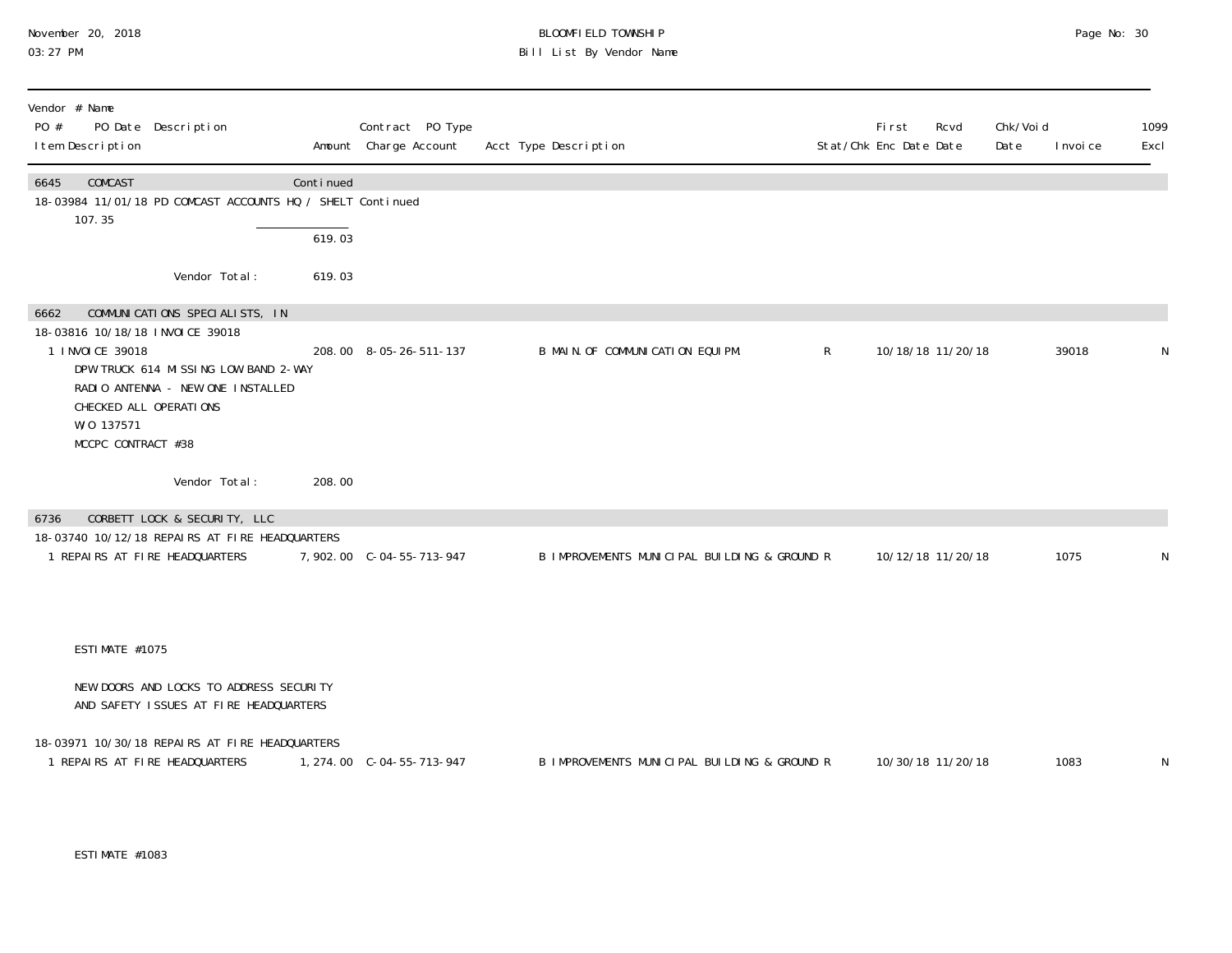#### November 20, 2018 BLOOMFIELD TOWNSHIP Page No: 31 03:27 PM Bill List By Vendor Name

| Vendor # Name<br>PO #<br>PO Date Description<br>I tem Description                                                                                                                                                                           |                        | Contract PO Type<br>Amount Charge Account                                                                     | Acct Type Description                                                                                                                                                                    |                          | First<br>Rcvd<br>Stat/Chk Enc Date Date                                          | Chk/Voi d<br>Date | I nvoi ce                                    | 1099<br>Excl     |
|---------------------------------------------------------------------------------------------------------------------------------------------------------------------------------------------------------------------------------------------|------------------------|---------------------------------------------------------------------------------------------------------------|------------------------------------------------------------------------------------------------------------------------------------------------------------------------------------------|--------------------------|----------------------------------------------------------------------------------|-------------------|----------------------------------------------|------------------|
| 6736<br>CORBETT LOCK & SECURITY, LLC Continued<br>18-03971 10/30/18 REPAIRS AT FIRE HEADQUARTERS<br>NEW DOORS AND LOCKS TO ADDRESS SECURITY<br>AND SAFETY ISSUES AT FIRE HEADQUARTERS                                                       |                        | Continued                                                                                                     |                                                                                                                                                                                          |                          |                                                                                  |                   |                                              |                  |
| Vendor Total:                                                                                                                                                                                                                               | 9, 176.00              |                                                                                                               |                                                                                                                                                                                          |                          |                                                                                  |                   |                                              |                  |
| <b>CUSTOM BANDAG-LINDEN</b><br>6738<br>18-03500 09/26/18 ENGINE 2 - NEW TIRES<br>1 DAY ROAD SERVICE<br>2 GDY 315/80R22.5 ENDURANCE LPLY                                                                                                     |                        | 198.00 8-01-26-767-025<br>895.56 8-01-26-767-025                                                              | B MAINTENANCE OF MOTOR VEHICLES<br>B MAINTENANCE OF MOTOR VEHICLES                                                                                                                       | R<br>${\sf R}$           | 09/26/18 11/20/18<br>09/26/18 11/20/18                                           |                   | 60160507<br>60160507                         | N<br>N           |
| 3 MEDIUM SCRAP TIME<br>VEHICLE 20<br>16477MG                                                                                                                                                                                                |                        | 20.00 8-01-26-767-025                                                                                         | B MAINTENANCE OF MOTOR VEHICLES                                                                                                                                                          | $\mathsf{R}$             | 09/26/18 11/20/18                                                                |                   | 60160507                                     | N                |
| NEW TIRES FOR ENGINE 2                                                                                                                                                                                                                      | 1, 113.56              |                                                                                                               |                                                                                                                                                                                          |                          |                                                                                  |                   |                                              |                  |
| Vendor Total:                                                                                                                                                                                                                               | 1, 113.56              |                                                                                                               |                                                                                                                                                                                          |                          |                                                                                  |                   |                                              |                  |
| D & H ALTERNATIVE RISK SOLUTIO<br>8370<br>18-03647 10/04/18 WORKERS' COMP CLAIM MANGEMENT<br>1 WORKERS' COMP CLAIM MANGEMENT<br>COMP CLAIM MANGEMENT<br>2 WORKERS'<br>3 WORKERS'<br>COMP CLAIM MANGEMENT<br>4 WORKERS' COMP CLAIM MANGEMENT |                        | 6, 875.00 8-01-20-712-028<br>6,875.00 8-01-20-712-028<br>6,875.00 8-01-20-712-028<br>6,875.00 8-01-20-712-028 | <b>B CONSULTANT &amp; PROFESS. SERVICES</b><br><b>B CONSULTANT &amp; PROFESS. SERVICES</b><br><b>B CONSULTANT &amp; PROFESS. SERVICES</b><br><b>B CONSULTANT &amp; PROFESS. SERVICES</b> | ${\sf R}$<br>R<br>R<br>R | 10/04/18 11/20/18<br>10/04/18 11/20/18<br>10/04/18 11/20/18<br>10/04/18 11/20/18 |                   | 01012018<br>04012018<br>07012018<br>10012018 | N<br>N<br>N<br>N |
| Vendor Total:                                                                                                                                                                                                                               | 27,500.00<br>27,500.00 |                                                                                                               |                                                                                                                                                                                          |                          |                                                                                  |                   |                                              |                  |
| DEE'S JFK SERVICE, INC.<br>8165                                                                                                                                                                                                             |                        |                                                                                                               |                                                                                                                                                                                          |                          |                                                                                  |                   |                                              |                  |
| 18-02948 08/16/18 POLICE VEHICLE MAINTENENCE<br>1 INVOICE: 180718009<br>POLICE VAK6OL S/N: 182044                                                                                                                                           |                        | 707.65 8-01-26-767-025                                                                                        | B MAINTENANCE OF MOTOR VEHICLES                                                                                                                                                          | $\mathsf{R}$             | 08/16/18 11/19/18                                                                |                   | 180718009                                    | N                |
| 2 INVOICE: 180719014<br>POLICE MG99521 S/N: 101136                                                                                                                                                                                          |                        | 269.90 8-01-26-767-025                                                                                        | B MAINTENANCE OF MOTOR VEHICLES                                                                                                                                                          | R                        | 08/16/18 11/19/18                                                                |                   | 180719014                                    | N                |
| 3 I NVOI CE: 180719015                                                                                                                                                                                                                      |                        | 497.70 8-01-26-767-025                                                                                        | <b>B MAINTENANCE OF MOTOR VEHICLES</b>                                                                                                                                                   | R                        | 08/16/18 11/19/18                                                                |                   | 180719015                                    | N                |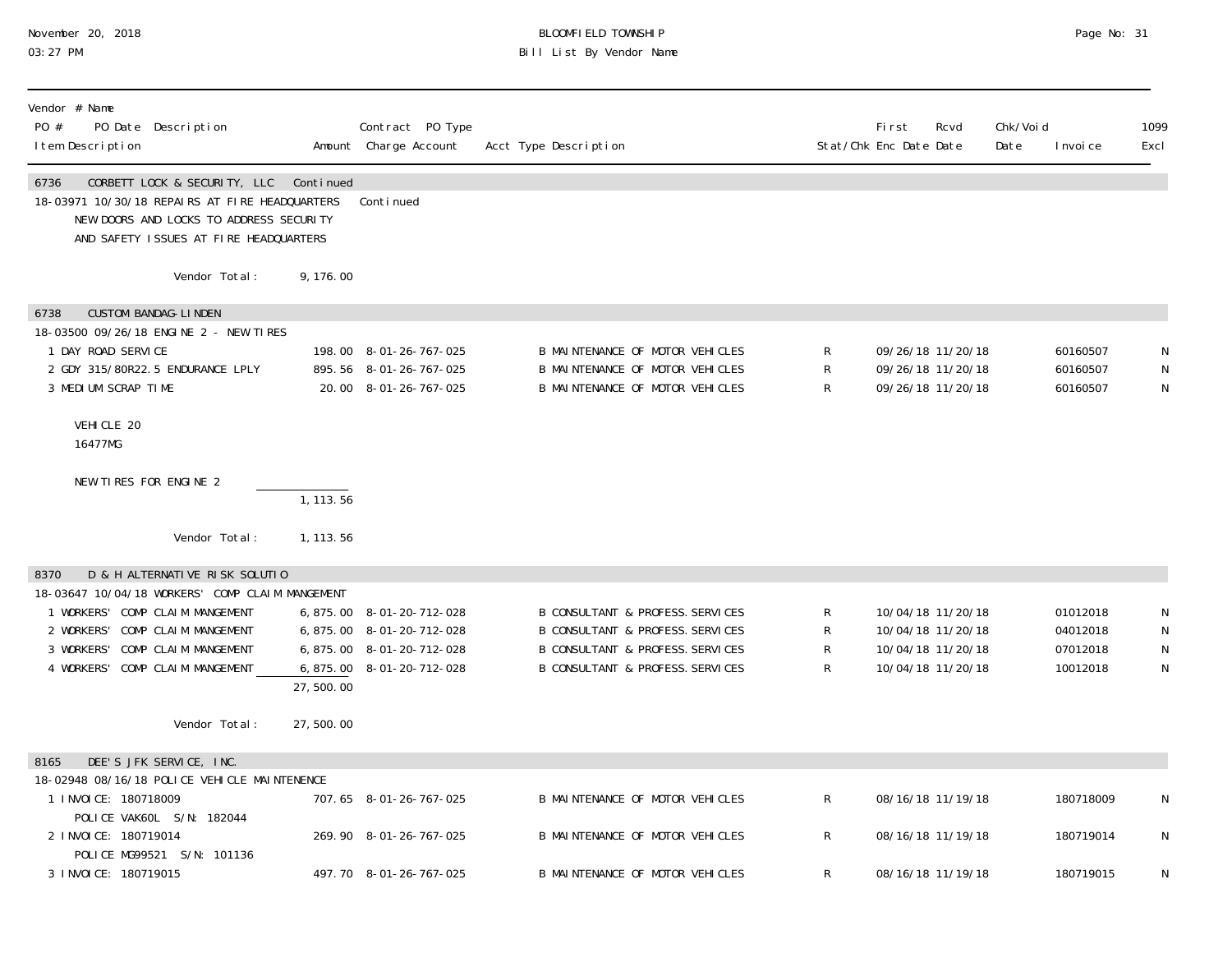# November 20, 2018 **BLOOMFIELD TOWNSHIP** BLOOMFIELD TOWNSHIP BLOOMFIELD TOWNSHIP Page No: 32<br>03:27 PM Bill List By Vendor Name

| Vendor # Name<br>PO #<br>PO Date Description<br>I tem Description                                                                                  |           | Contract PO Type<br>Amount Charge Account | Acct Type Description           | Stat/Chk Enc Date Date | <b>First</b> | Rcvd              | Chk/Void<br>Date | I nvoi ce | 1099<br>Excl |
|----------------------------------------------------------------------------------------------------------------------------------------------------|-----------|-------------------------------------------|---------------------------------|------------------------|--------------|-------------------|------------------|-----------|--------------|
| 8165<br>DEE'S JFK SERVICE, INC.<br>18-02948 08/16/18 POLICE VEHICLE MAINTENENCE<br>POLICE MG85137 S/N: 104438                                      | Continued | Continued                                 |                                 |                        |              |                   |                  |           |              |
| 4 I NVOI CE: 180702007                                                                                                                             |           | 869.98 8-01-26-767-025                    | B MAINTENANCE OF MOTOR VEHICLES | $\mathsf{R}$           |              | 08/16/18 11/19/18 |                  | 180702007 | N            |
| POLICE 16449MG S/N: 167763<br>5 INVOICE: 180702001<br>POLICE MG95585 S/N: 167759                                                                   |           | 155.00 8-01-26-767-025                    | B MAINTENANCE OF MOTOR VEHICLES | $R_{\perp}$            |              | 08/16/18 11/19/18 |                  | 180702001 | $\mathsf{N}$ |
|                                                                                                                                                    | 2,500.23  |                                           |                                 |                        |              |                   |                  |           |              |
| 18-03032 08/24/18 WORK ORDER 180807010<br>1 WORK ORDER 180807010<br>FIRE DEPARTMENT VEHICLE REPAIR<br>FORD EXPEDITION<br>VIN #1FMFU16528LA59712    |           | 501.25 8-01-26-767-025                    | B MAINTENANCE OF MOTOR VEHICLES | R                      |              | 08/24/18 11/19/18 |                  |           | N            |
| 18-03033 08/24/18 WORK ORDER 180813004<br>1 WORK ORDER 180813004<br>POLICE VEHICLE REPAIRS<br>VIN 1FM5K8AR6EGC60697                                |           | 1, 731.61 8-01-26-767-025                 | B MAINTENANCE OF MOTOR VEHICLES | R                      |              | 08/24/18 11/19/18 |                  |           | $\mathsf N$  |
| 18-03072 08/27/18 WORK ORDER 180724010<br>1 WORK ORDER 180724010<br>POLICE VEHICLE REPAIRS<br>CADILLAC CTS BASE H38CMS<br>REPAIR OF BROKEN WIRES   |           | 280.00 8-01-26-767-025                    | B MAINTENANCE OF MOTOR VEHICLES | R                      |              | 08/27/18 11/19/18 |                  |           | N            |
| 18-03086 08/28/18 WORK ORDER 180728007<br>1 WORK ORDER 180728007<br>POLICE VEHICLE REPAIRS<br>VIN#1FM5K8AR9GGB89126<br>PLATE #21250MG<br>CONVERTER |           | 437.28 8-01-26-767-025                    | B MAINTENANCE OF MOTOR VEHICLES | R                      |              | 08/28/18 11/19/18 |                  |           | $\mathsf{N}$ |
| 18-03087 08/28/18 WORK ORDER 180810001<br>1 WORK ORDER 180810001<br>POLICE VEHICLE REPAIRS<br>VIN# 1FM5K8AR6EGC60697<br>PLATE# 14452MG             |           | 2, 492.88 8-01-26-767-025                 | B MAINTENANCE OF MOTOR VEHICLES | $\mathsf{R}$           |              | 08/28/18 11/19/18 |                  |           | $\mathsf{N}$ |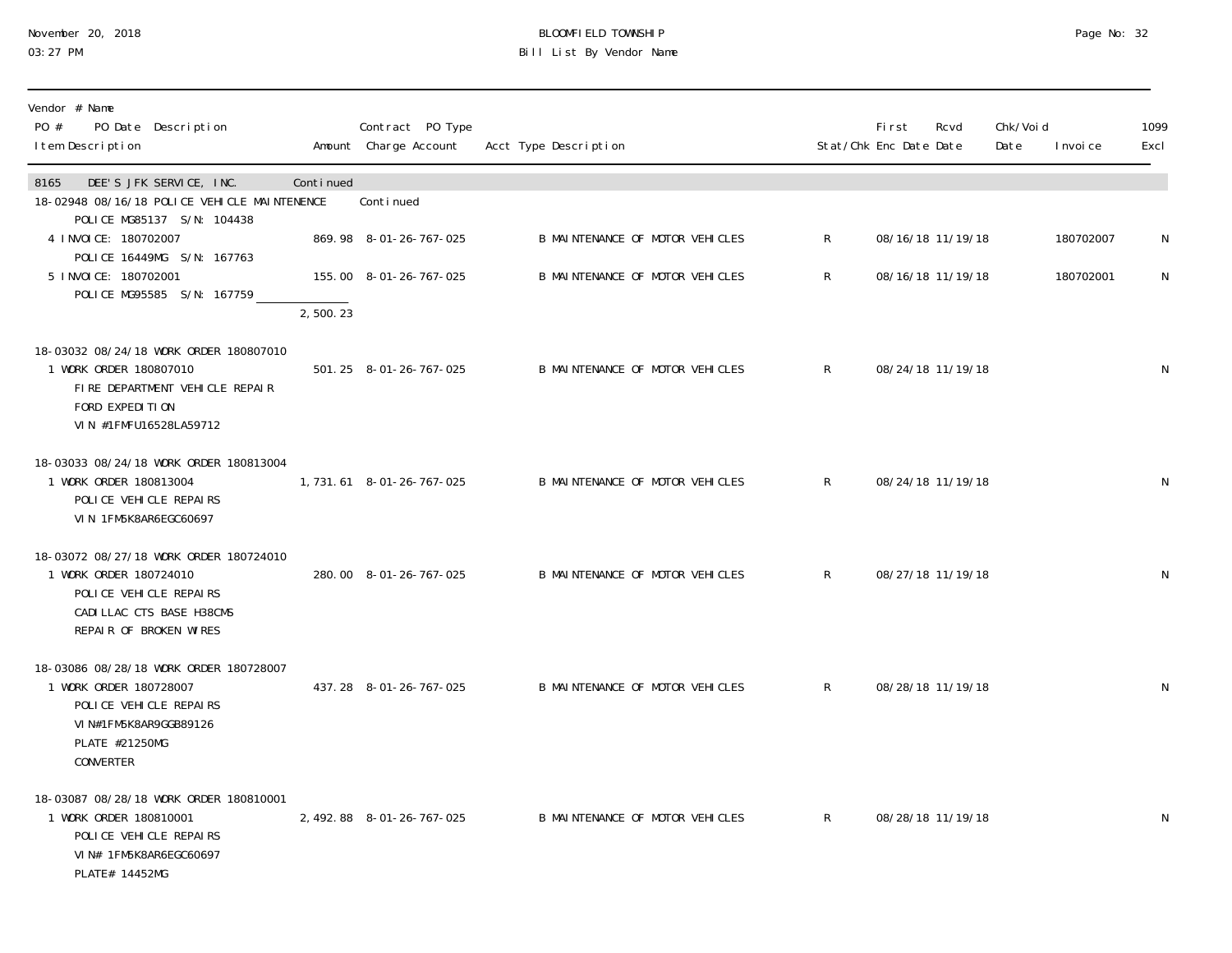#### November 20, 2018 BLOOMFIELD TOWNSHIP Page No: 33 03:27 PM Bill List By Vendor Name

| Vendor # Name<br>PO #<br>PO Date Description<br>I tem Description                                                                                        |                     | Contract PO Type<br>Amount Charge Account | Acct Type Description               |              | First<br>Stat/Chk Enc Date Date | Rcvd              | Chk/Voi d<br>Date | I nvoi ce | 1099<br>Excl |
|----------------------------------------------------------------------------------------------------------------------------------------------------------|---------------------|-------------------------------------------|-------------------------------------|--------------|---------------------------------|-------------------|-------------------|-----------|--------------|
| DEE'S JFK SERVICE, INC.<br>8165                                                                                                                          | Continued           |                                           |                                     |              |                                 |                   |                   |           |              |
| 18-03088 08/28/18 WORK ORDER #180810002<br>1 WORK ORDER #180810002<br>POLICE VEHICLE REPAIRS<br>FORD EXPLORER<br>VIN 1FMEU73E48UA15577<br>PLATE# MG77661 |                     | 2, 254.65 8-01-26-767-025                 | B MAINTENANCE OF MOTOR VEHICLES     | R            |                                 | 08/28/18 11/19/18 |                   |           | $\mathsf N$  |
| 18-03178 09/05/18 POLICE VEHICLE REPAIRS                                                                                                                 |                     |                                           |                                     |              |                                 |                   |                   |           |              |
| 1 POLICE VEHICLE REPAIRS<br>WORK ORDER180816014                                                                                                          |                     | 499.95 8-01-26-767-025                    | B MAINTENANCE OF MOTOR VEHICLES     | $\mathsf{R}$ |                                 | 09/05/18 11/19/18 |                   | 180816014 | N            |
| POLICE MG95588 S/N54392<br>2 POLICE VEHICLE REPAIRS<br>WORKFILE: 180816015<br>14452MG S/N60697                                                           |                     | 47.00 8-01-26-767-025                     | B MAINTENANCE OF MOTOR VEHICLES     | $\mathsf{R}$ |                                 | 09/05/18 11/19/18 |                   | 180816015 | $\mathsf N$  |
|                                                                                                                                                          | $\overline{546.95}$ |                                           |                                     |              |                                 |                   |                   |           |              |
| 18-03407 09/19/18 S/N 128058 PLATE 16472MG<br>1 POLICE S/N128058 PLATE 16472MG<br>POLICE VEHICLE REPAIRS                                                 |                     | 1,813.78 8-01-26-767-025                  | B MAINTENANCE OF MOTOR VEHICLES     | R            |                                 | 09/19/18 11/19/18 |                   | 180818003 | N            |
| INVOICE #                                                                                                                                                |                     |                                           |                                     |              |                                 |                   |                   |           |              |
| 180818003                                                                                                                                                |                     |                                           |                                     |              |                                 |                   |                   |           |              |
| 180818002                                                                                                                                                |                     |                                           |                                     |              |                                 |                   |                   |           |              |
| 2 POLICE MG99521 S/N 101136                                                                                                                              | 2,453.75            | 639.97 8-01-26-767-025                    | B MAINTENANCE OF MOTOR VEHICLES     | $\mathsf{R}$ |                                 | 09/19/18 11/19/18 |                   | 180818002 | N            |
| 18-03419 09/19/18 GASOLINE FOR POLICE MOTORCYCLE<br>1 GASOLINE FOR POLICE MOTORCYCLE<br>7/10/2018-8/29/2018<br>INVOICE #                                 |                     | 85.23 8-01-31-820-074                     | <b>B GASOLINE &amp; DIESEL FUEL</b> | $\mathsf{R}$ |                                 | 09/19/18 11/19/18 |                   |           | N            |
| 02300-#516<br>00956-#517<br>00378-#517<br>01398-#514                                                                                                     |                     |                                           |                                     |              |                                 |                   |                   |           |              |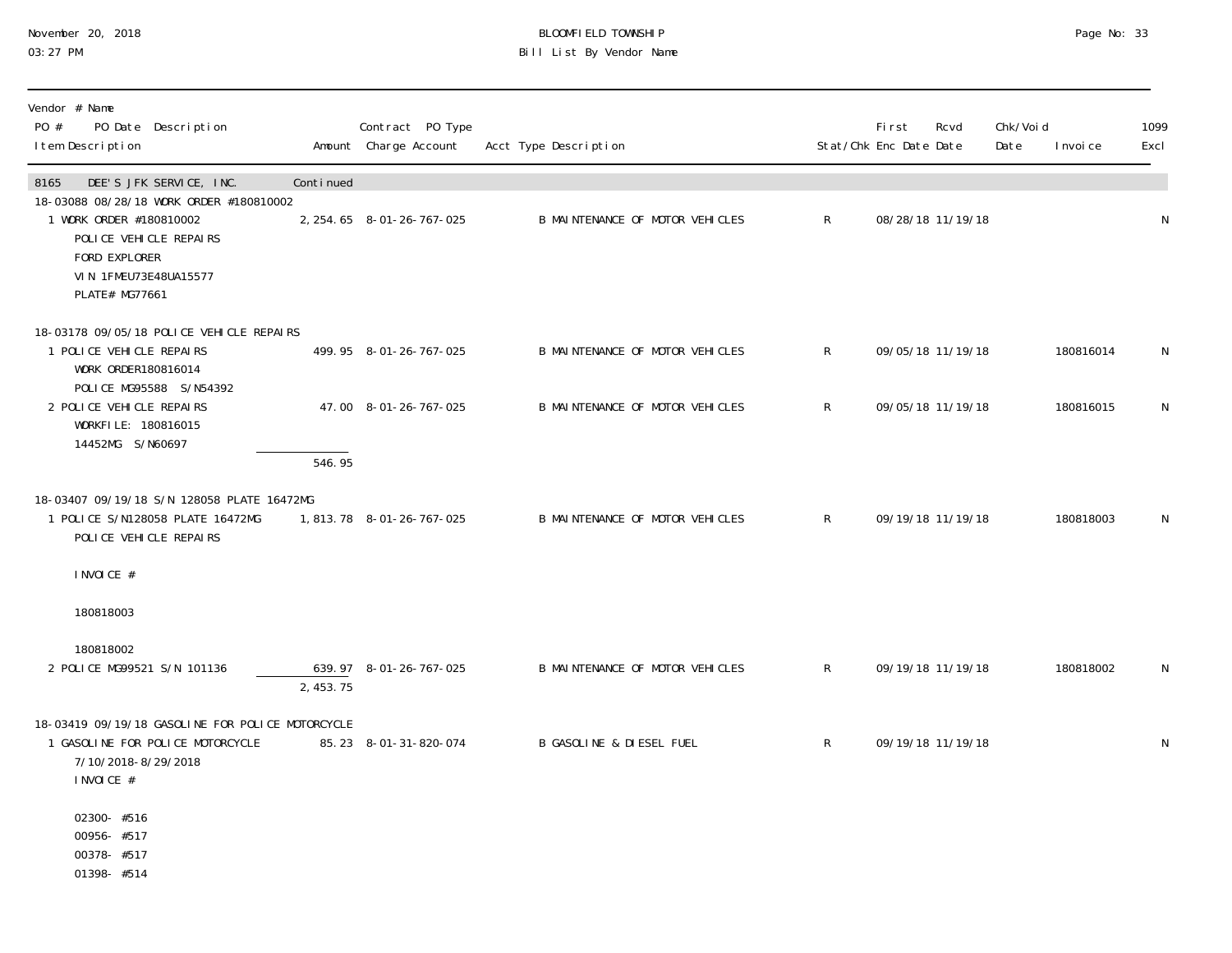#### November 20, 2018 BLOOMFIELD TOWNSHIP Page No: 34 03:27 PM Bill List By Vendor Name

| Vendor # Name<br>PO #<br>PO Date Description<br>I tem Description                                                                                                                      |           | Contract PO Type<br>Amount Charge Account | Acct Type Description           | Stat/Chk Enc Date Date | <b>First</b> | Rcvd              | Chk/Void<br>Date<br>I nvoi ce | 1099<br>Excl |
|----------------------------------------------------------------------------------------------------------------------------------------------------------------------------------------|-----------|-------------------------------------------|---------------------------------|------------------------|--------------|-------------------|-------------------------------|--------------|
| 8165<br>DEE'S JFK SERVICE, INC.<br>18-03419 09/19/18 GASOLINE FOR POLICE MOTORCYCLE Continued<br>01499- #515<br>00236-#514<br>00754-#517                                               | Continued |                                           |                                 |                        |              |                   |                               |              |
| 18-03461 09/24/18 WORK ORDER 180910011<br>1 WORK ORDER 180910011<br>POLICE FORD CROWN VIC<br>PLATE MG82711<br>VIN 138239<br>REPLACE POWER STEERING PRESSURE HOSE AND<br>STEERING SHAFT |           | 941.05 8-01-26-767-025                    | B MAINTENANCE OF MOTOR VEHICLES | R                      |              | 09/24/18 11/19/18 |                               | $\mathsf N$  |
| 18-03492 09/26/18 POLICE VEHICLE REPAIRS<br>1 POLICE VEHICLE REPAIR<br>WORK ORDER #180905001<br>REPLACE DRIVE BELT                                                                     |           | 665.57 8-01-26-767-025                    | B MAINTENANCE OF MOTOR VEHICLES | $\mathsf{R}$           |              | 09/26/18 11/19/18 |                               | $\mathsf N$  |
| PLATE MG92231 VIN 175678<br>2 POLICE VEHICLE REPAIR<br>WORK ORDER 180831014<br>PLATE 14450MG<br>VIN 60696                                                                              |           | 367.76 8-01-26-767-025                    | B MAINTENANCE OF MOTOR VEHICLES | $\mathsf{R}$           |              | 09/26/18 11/19/18 |                               | N            |
| THROTTLE BODY REPLACED<br>3 POLICE VEHICLE REPAIR<br>WORK ORDER 180829001<br><b>PLATE 21250MG</b><br>VIN 89126                                                                         |           | 1,076.93 8-01-26-767-025                  | B MAINTENANCE OF MOTOR VEHICLES | $\mathsf{R}$           |              | 09/26/18 11/19/18 |                               | ${\sf N}$    |
| REPLACE FRONT AND REAR PADS AND ROTORS                                                                                                                                                 | 2, 110.26 |                                           |                                 |                        |              |                   |                               |              |
| 18-03718 10/12/18 POLICE VEHICLE REPAIRS<br>1 POLICE<br>W/0 180913003<br><b>WI PER BLADES</b><br>PLATE A41FMM<br>DI RECTOR VEHI CLE<br>S/N 9234                                        |           | 43.90 8-01-26-767-025                     | B MAINTENANCE OF MOTOR VEHICLES | $\mathsf{R}$           |              | 10/12/18 11/19/18 |                               | N            |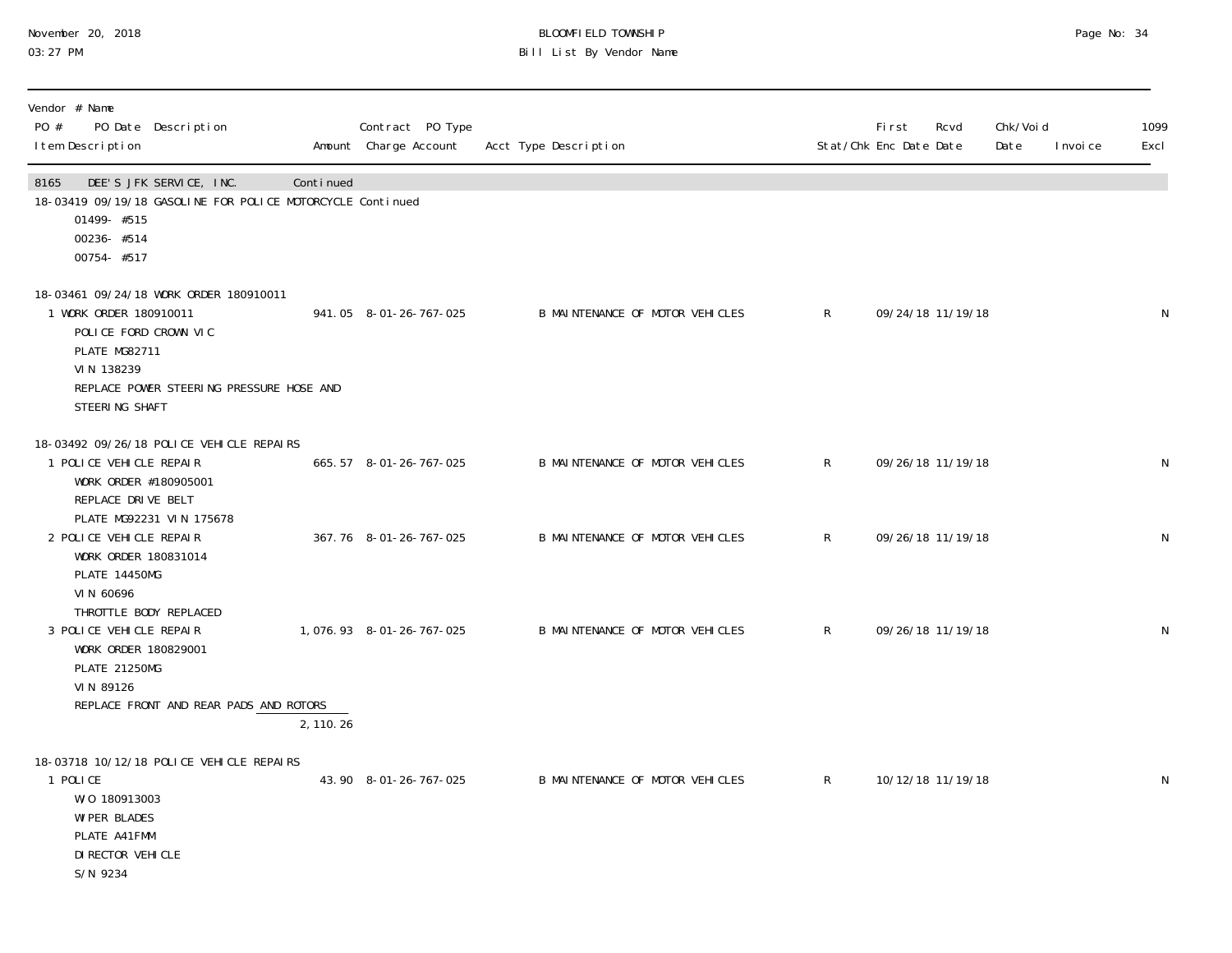| November 20, 2018 |  |
|-------------------|--|
| 03:27 PM          |  |

#### November 20, 2018 BLOOMFIELD TOWNSHIP Page No: 35 03:27 PM Bill List By Vendor Name

| Vendor # Name<br>PO #<br>PO Date Description<br>I tem Description                                                                                       |           | Contract PO Type<br>Amount Charge Account | Acct Type Description           |              | <b>First</b><br>Stat/Chk Enc Date Date | Rcvd              | Chk/Void<br>Date<br>I nvoi ce | 1099<br>Excl |
|---------------------------------------------------------------------------------------------------------------------------------------------------------|-----------|-------------------------------------------|---------------------------------|--------------|----------------------------------------|-------------------|-------------------------------|--------------|
| 8165<br>DEE'S JFK SERVICE, INC.<br>18-03718 10/12/18 POLICE VEHICLE REPAIRS<br>2 POLICE<br>W/0 180919002                                                | Continued | Continued<br>80.00 8-01-26-767-025        | B MAINTENANCE OF MOTOR VEHICLES | $\mathsf{R}$ |                                        | 10/12/18 11/19/18 |                               | N            |
| S/N 1985<br>MERCURY A70HBX<br>CHECKED CAR NO REPAIRS MADE AT THIS TIME<br>3 POLICE<br>W/0 180921012                                                     |           | 1, 153. 24  8-01-26-767-025               | B MAINTENANCE OF MOTOR VEHICLES | $\mathsf{R}$ |                                        | 10/12/18 11/19/18 |                               | ${\sf N}$    |
| S/N 25077<br>FORD EXPLORER MG43585<br>OIL FILTER, BELTS, BATTERY, BRAKES,<br>WI PERS, LIGHTS<br>4 POLICE<br>POLICE INTERCEP 14449MG                     |           | 689.63 8-01-26-767-025                    | B MAINTENANCE OF MOTOR VEHICLES | $\mathsf{R}$ |                                        | 10/12/18 11/19/18 |                               | $\mathsf N$  |
| FRONT END REPAIRS<br>WHEEL ALIGNMENT<br>S/N 60700<br>W/0 180912007                                                                                      | 1,966.77  |                                           |                                 |              |                                        |                   |                               |              |
| 18-03858 10/23/18 POLICE CROWN VICTORIA<br>$\mathbf{1}$<br>I NVOI CE 180928011<br>POLICE CROWN VICTORIA<br>PLATE VAZ63W<br>POWER WINDOW SWITCH REPAIRED |           | 388.99 8-01-26-767-025                    | B MAINTENANCE OF MOTOR VEHICLES | $\mathsf{R}$ |                                        | 10/23/18 11/19/18 |                               | N            |
| 18-03912 10/29/18 DPW VEHICLE STATE INSPECTION<br>1 DPW VEHICLE STATE INSPECTION<br>W/0 181005001<br>MG85138 S/N 26935                                  |           | 32.50 8-01-26-767-025                     | B MAINTENANCE OF MOTOR VEHICLES | $\mathsf{R}$ |                                        | 10/29/18 11/19/18 |                               | $\mathsf N$  |
| DPW #805 FAILED STATE INSPECTION<br>2 DPW VEHICLE STATE INSPECTION<br>W/0 181003009<br>STATE INSPECTION COMPLETED<br>16458MG S/N 14295<br>DPW #811      |           | 35.00 8-01-26-767-025                     | B MAINTENANCE OF MOTOR VEHICLES | $\mathsf{R}$ |                                        | 10/29/18 11/19/18 |                               | ${\sf N}$    |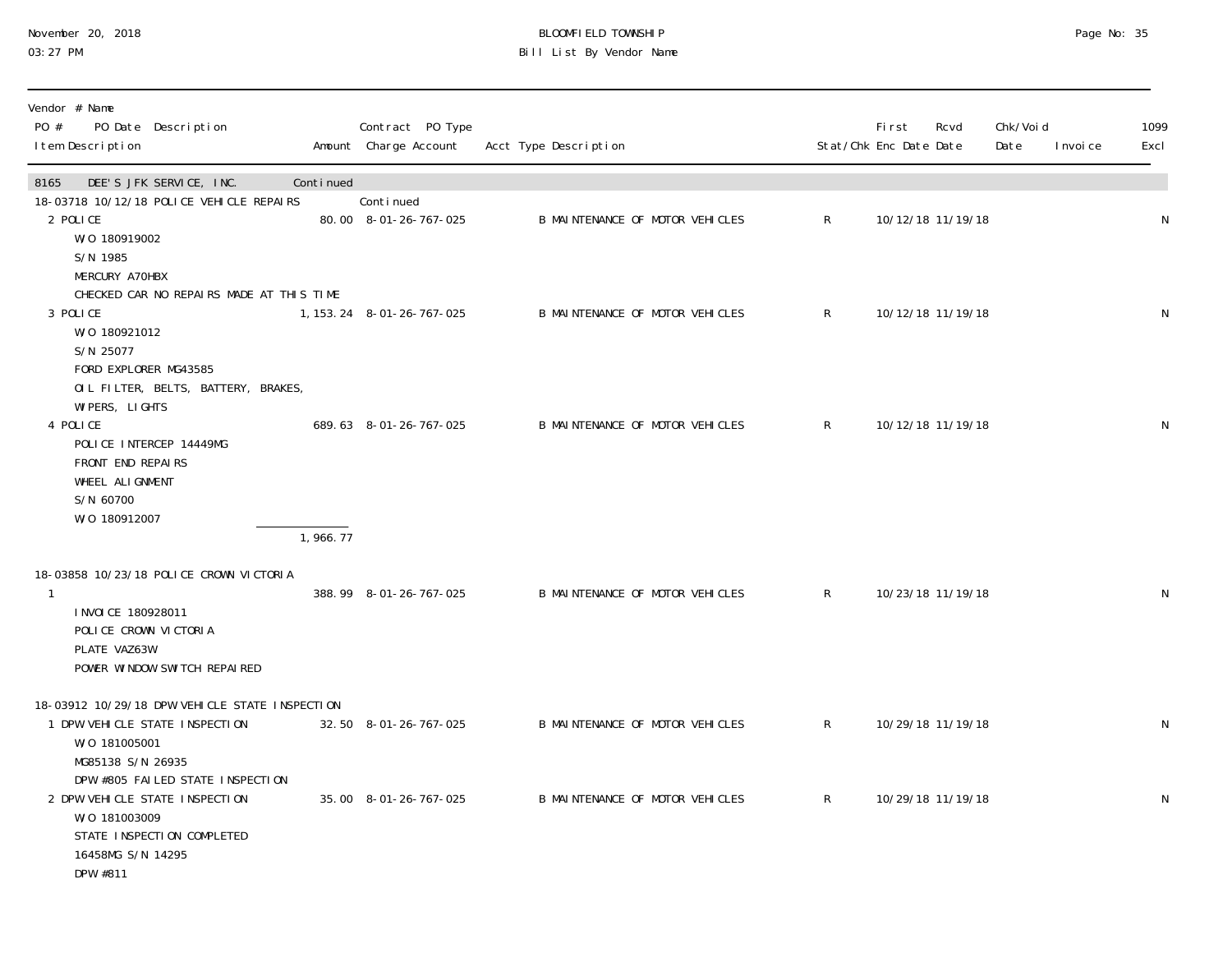#### November 20, 2018 BLOOMFIELD TOWNSHIP Page No: 36 03:27 PM Bill List By Vendor Name

| Vendor # Name<br>PO #<br>PO Date Description<br>I tem Description                                                                                                                                             |                     | Contract PO Type<br>Amount Charge Account | Acct Type Description            |              | First<br>Stat/Chk Enc Date Date | Rcvd              | Chk/Voi d<br>Date | I nvoi ce | 1099<br>Excl |
|---------------------------------------------------------------------------------------------------------------------------------------------------------------------------------------------------------------|---------------------|-------------------------------------------|----------------------------------|--------------|---------------------------------|-------------------|-------------------|-----------|--------------|
| DEE'S JFK SERVICE, INC.<br>8165<br>18-03912 10/29/18 DPW VEHICLE STATE INSPECTION Continued<br>3 DPW VEHICLE STATE INSPECTION<br>W/0 181003013<br>MG79407 S/N 58639<br>STATE INSPECTION COMPLETED<br>DPW #813 | Continued<br>102.50 | 35.00 8-01-26-767-025                     | B MAINTENANCE OF MOTOR VEHICLES  | $\mathsf{R}$ | 10/29/18 11/19/18               |                   |                   |           | N            |
| 18-04025 11/06/18 VEHICLE REPAIRS<br>1 VEHICLE REPAIRS<br>I NVOI CE 181010005<br>DPW TRUCK 10-E<br>VIN 28894 PLATE MG36492<br>REPLACED BRAKES, WINDOW LIFT MOTOR,<br>WIPERS, LIGHT BULB, HEATER REPAIRED      |                     | 2, 225.89 8-01-26-767-025                 | B MAINTENANCE OF MOTOR VEHICLES  | R            | 11/06/18 11/19/18               |                   |                   | 181010005 | N            |
| 18-04070 11/08/18 VEHICLE REPAIRS<br>1 VEHICLE REPAIRS<br>I NVOI CE 181012010                                                                                                                                 |                     | 140.00 8-01-26-767-025                    | B MAINTENANCE OF MOTOR VEHICLES  | $\mathsf{R}$ | 11/08/18 11/19/18               |                   |                   | 181012010 | N            |
| POLICE VEHICLE REPAIRS<br>VIN 25077 PLATE MG43585<br>REPAIR OF TRANS SHIFTER AND STEERING<br>COLUMN<br>$\overline{2}$                                                                                         | 140.00              | $0.00 \quad 8 - 01 - 26 - 767 - 025$      | B MAINTENANCE OF MOTOR VEHICLES  | R            | 11/08/18 11/19/18               |                   |                   | 181012010 | N            |
| Vendor Total:                                                                                                                                                                                                 | 21, 159. 29         |                                           |                                  |              |                                 |                   |                   |           |              |
| 7835<br>DEER CARCASS REMOVAL SERVICES<br>18-03909 10/29/18 MCCPC #49 CAT A<br>1 MCCPC #49 CAT A<br>REMOVAL OF ID 27 SWEEPING FROM DPW YARD<br>I NVOI CE # 6866                                                |                     | 4, 404. 40 8-01-32-827-127                | B GARB. &TRASH REMOVAL-CONTRACT. | $\mathsf{R}$ |                                 | 10/29/18 11/20/18 |                   | 6866      | N            |
| TI CKET # 5904 5390 5377 5371                                                                                                                                                                                 |                     |                                           |                                  |              |                                 |                   |                   |           |              |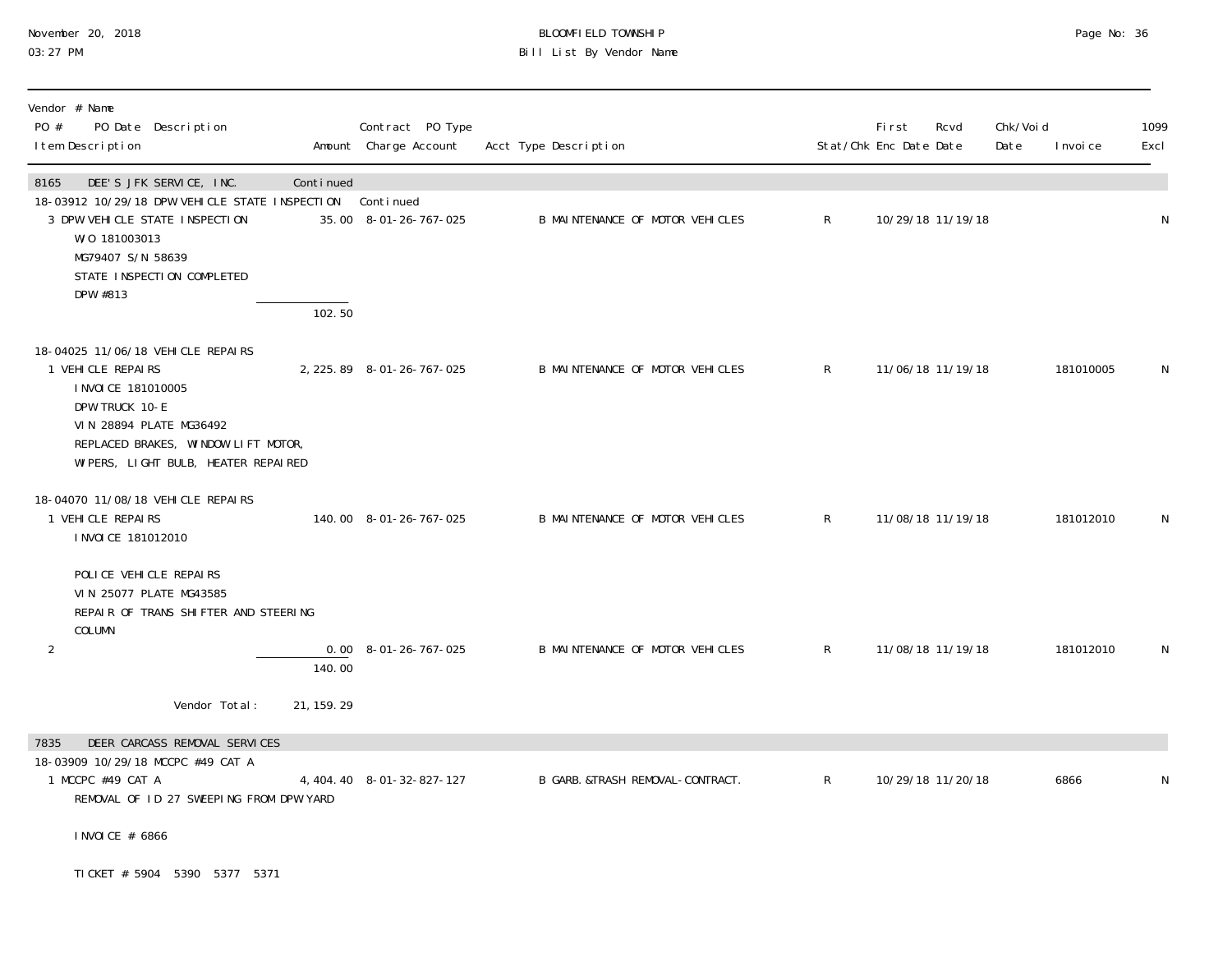# November 20, 2018 BLOOMFIELD TOWNSHIP Page No: 37 03:27 PM Bill List By Vendor Name

| Vendor # Name<br>PO #<br>PO Date Description<br>I tem Description                                                                                                    |            | Contract PO Type<br>Amount Charge Account | Acct Type Description            |              | First<br>Stat/Chk Enc Date Date | Rcvd              | Chk/Voi d<br>Date | I nvoi ce | 1099<br>Excl |
|----------------------------------------------------------------------------------------------------------------------------------------------------------------------|------------|-------------------------------------------|----------------------------------|--------------|---------------------------------|-------------------|-------------------|-----------|--------------|
| 7835<br>DEER CARCASS REMOVAL SERVICES Continued<br>18-03909 10/29/18 MCCPC #49 CAT A<br>5370 5369                                                                    |            | Continued                                 |                                  |              |                                 |                   |                   |           |              |
| Vendor Total:                                                                                                                                                        | 4, 404. 40 |                                           |                                  |              |                                 |                   |                   |           |              |
| DELSEA TERMITE & PEST CONTROL<br>8221<br>18-03928 10/29/18 PEST CONTROL SERVICES<br>1 PEST CONTROL SERVICES                                                          |            | 319.99 D-03-20-853-028                    | B CONSULTANT & PROFESSIONAL SERV | $\mathsf{R}$ |                                 | 10/29/18 11/20/18 |                   |           | N            |
| DOS 6/26/18<br><b>MONTHLY</b><br>FLY BAITING<br>MEAL MOTH TRAP<br>PRO ZAP<br>INV#203469                                                                              |            |                                           |                                  |              |                                 |                   |                   |           |              |
| DOS 7/31/18<br><b>MONTHLY</b><br>PROZAP<br>FLY BAITING<br>INV#209039                                                                                                 |            |                                           |                                  |              |                                 |                   |                   |           |              |
| DOS 8/28/18<br><b>MONTHLY</b><br>FLY BAITING<br>INV#211254                                                                                                           |            |                                           |                                  |              |                                 |                   |                   |           |              |
| Vendor Total:                                                                                                                                                        | 319.99     |                                           |                                  |              |                                 |                   |                   |           |              |
| <b>DENNIS BLASI</b><br>3598                                                                                                                                          |            |                                           |                                  |              |                                 |                   |                   |           |              |
| 18-04003 11/01/18 2018 GENERAL ELECTION<br>1 2018 GENERAL ELECTION<br>SERVICE PERFORMED ON 11/5/18 -<br>DI STRI BUTI ON OF ELECTI ON BOOKS TO POLL<br><b>WORKERS</b> |            | 125.00 8-01-20-704-123                    | B ELECTION PRINTING, ETC.        | $\mathsf{R}$ |                                 | 11/01/18 11/19/18 |                   |           | N            |
| Vendor Total:                                                                                                                                                        | 125.00     |                                           |                                  |              |                                 |                   |                   |           |              |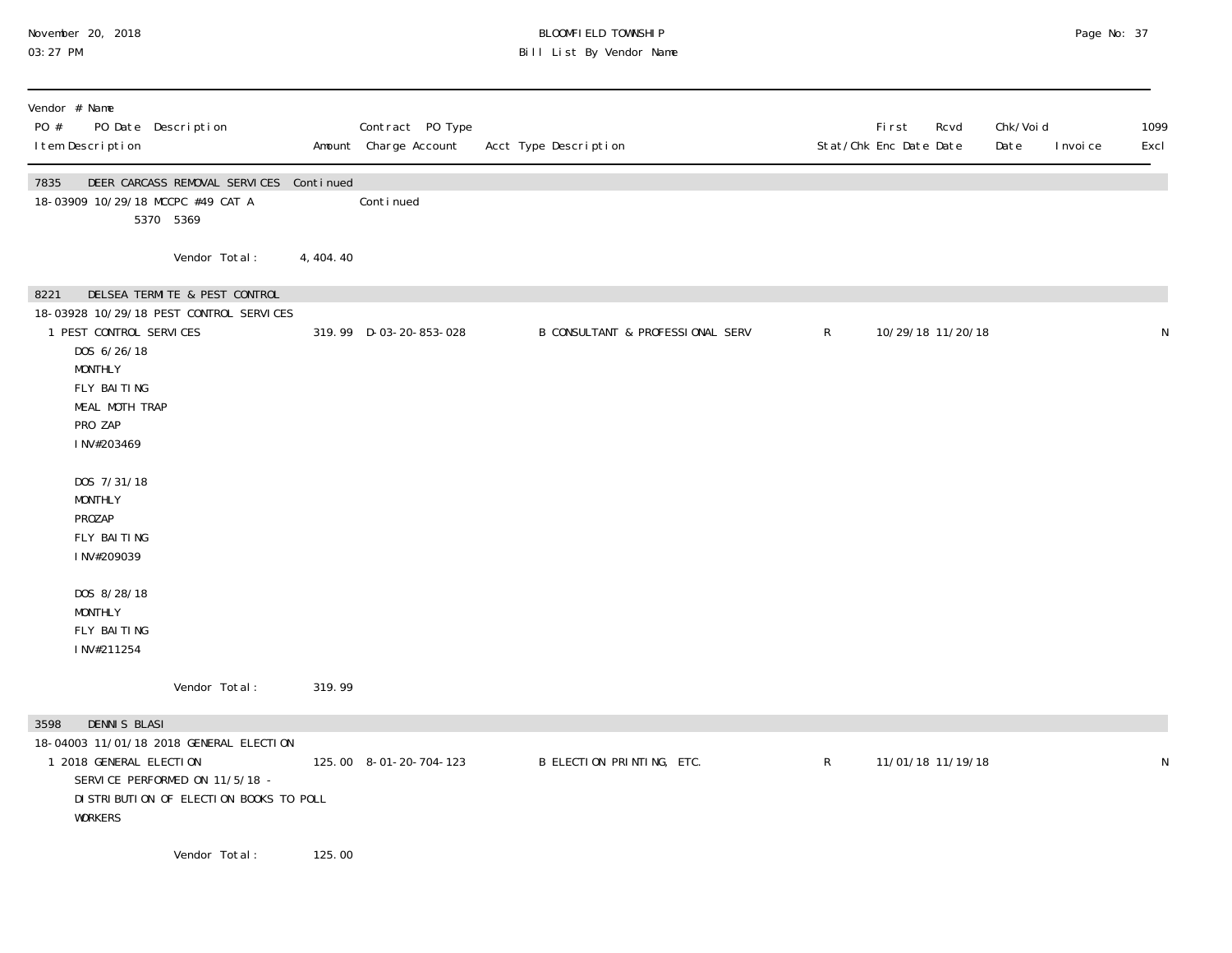# November 20, 2018 BLOOMFIELD TOWNSHIP Page No: 38 03:27 PM Bill List By Vendor Name

| Vendor # Name<br>PO #<br>PO Date Description<br>I tem Description                                                   |        | Contract PO Type<br>Amount Charge Account | Acct Type Description                |              | First<br>Stat/Chk Enc Date Date | Rcvd              | Chk/Voi d<br>Date | I nvoi ce  | 1099<br>Excl |
|---------------------------------------------------------------------------------------------------------------------|--------|-------------------------------------------|--------------------------------------|--------------|---------------------------------|-------------------|-------------------|------------|--------------|
| DI AMOND ROCK SPRING WATER<br>8579                                                                                  |        |                                           |                                      |              |                                 |                   |                   |            |              |
| 18-03877 10/29/18 WATER FOR CIVIC CENTER<br>1 WATER FOR CIVIC CENTER<br>I NVOI CE# 843984                           |        | 35.50 R-14-20-854-030                     | <b>B MATERIALS &amp; SUPPLIES</b>    | $\mathsf{R}$ |                                 | 10/29/18 11/19/18 |                   | 843984     | N            |
| 18-03961 10/30/18 WATER FOR CIVIC CENTER<br>1 WATER FOR CIVIC CENTER<br>I NVOI CE# 845837                           |        | 35.50 R-14-20-854-030                     | <b>B MATERIALS &amp; SUPPLIES</b>    | $\mathsf{R}$ |                                 | 10/30/18 11/19/18 |                   | 845837     | ${\sf N}$    |
| 18-03991 11/01/18 WBMA-TV MONTHLY WATER<br>1 WBMA-TV MONTHLY WATER<br>WBMA-TV MONTHLY WATER                         |        | 27.50 8-01-20-723-058                     | B OTHER EQUI PMENT & SUPPLIES        | $\mathsf{R}$ |                                 | 11/01/18 11/20/18 |                   | 843649     | N            |
| I NVOI CE# 843649                                                                                                   |        |                                           |                                      |              |                                 |                   |                   |            |              |
| Vendor Total:                                                                                                       | 98.50  |                                           |                                      |              |                                 |                   |                   |            |              |
| DRAGER SAFETY DIAGNOSTICS, INC<br>9399                                                                              |        |                                           |                                      |              |                                 |                   |                   |            |              |
| 18-03999 11/01/18 ALCOTEST SUPPLIES<br>1 ALCOTEST SUPPLIES<br>CERT. SOLUTION<br>QTY. 12                             |        | 222.50 8-01-25-745-030                    | <b>B MATERIALS &amp; SUPPLIES</b>    | $\mathsf{R}$ |                                 | 11/01/18 11/19/18 |                   | 5950455506 | N            |
| MOUTHPI ECE<br>QTY. 10                                                                                              |        |                                           |                                      |              |                                 |                   |                   |            |              |
| FREI GHT CHARGES                                                                                                    |        |                                           |                                      |              |                                 |                   |                   |            |              |
| INV#5950455506                                                                                                      |        |                                           |                                      |              |                                 |                   |                   |            |              |
| Vendor Total:                                                                                                       | 222.50 |                                           |                                      |              |                                 |                   |                   |            |              |
| DUKE MULTIMEDIA PRODUCTIONS<br>9571<br>18-03992 11/01/18 WBMA-TV STATION MANAGEMENT<br>1 WBMA-TV STATION MANAGEMENT |        | 4, 125.00 8-01-20-723-028                 | B CONSULTANT & PROFESSIONAL SERVICES | $\mathsf{R}$ |                                 | 11/01/18 11/19/18 |                   | 1081       | N            |
| WBMA-TV STATION MANAGEMENT                                                                                          |        |                                           |                                      |              |                                 |                   |                   |            |              |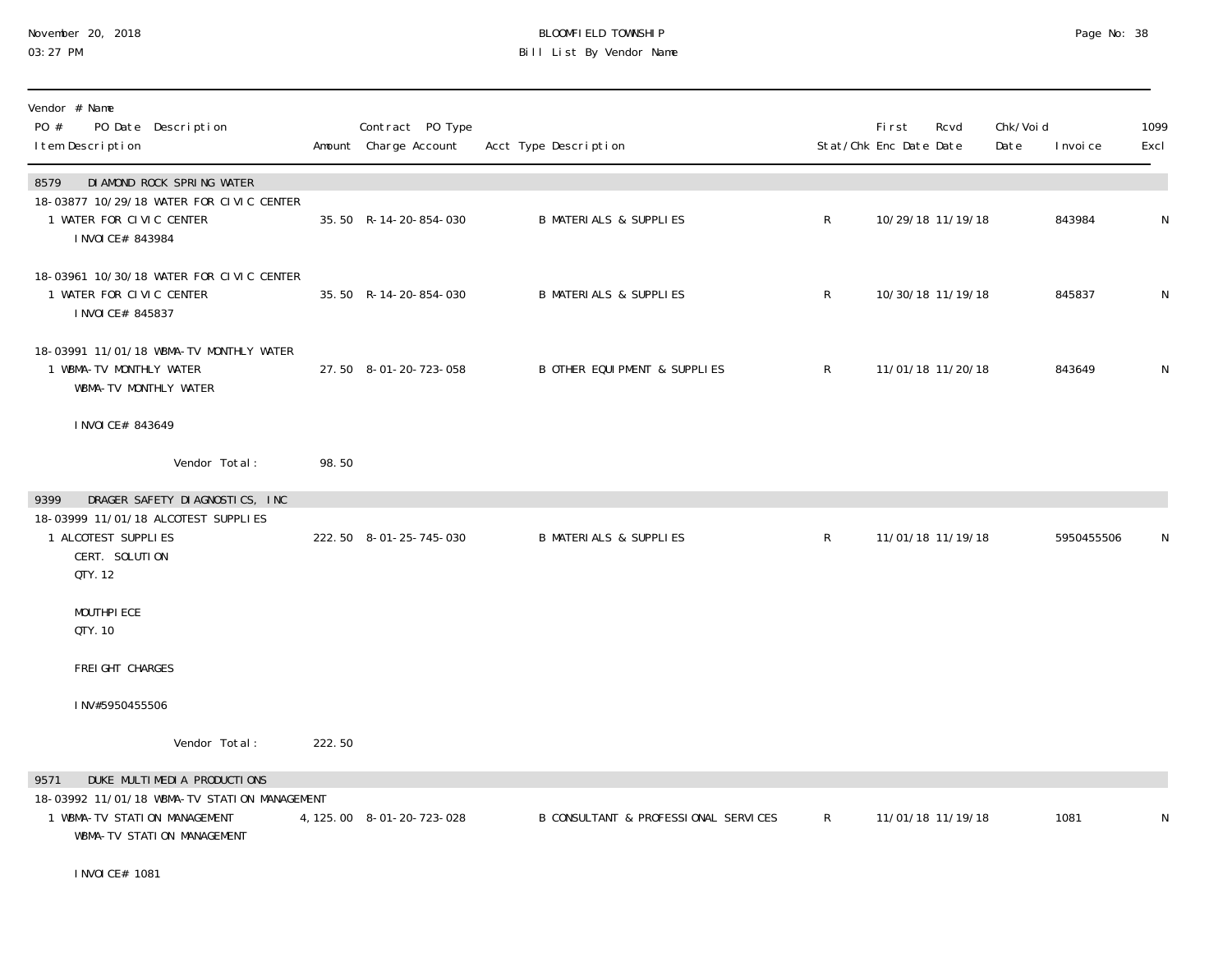#### November 20, 2018 BLOOMFIELD TOWNSHIP Page No: 39 03:27 PM Bill List By Vendor Name

| Vendor # Name<br>PO #<br>PO Date Description<br>I tem Description                                                                                                                         |                               | Contract PO Type<br>Amount Charge Account | Acct Type Description                   |              | First<br>Stat/Chk Enc Date Date | Rcvd              | Chk/Voi d<br>Date | I nvoi ce | 1099<br>Excl |
|-------------------------------------------------------------------------------------------------------------------------------------------------------------------------------------------|-------------------------------|-------------------------------------------|-----------------------------------------|--------------|---------------------------------|-------------------|-------------------|-----------|--------------|
| DUKE MULTIMEDIA PRODUCTIONS<br>9571<br>18-03992 11/01/18 WBMA-TV STATION MANAGEMENT<br>2 WBMA-TV STATION MANAGEMENT<br>WBMA-TV STATION MANAGEMENT                                         | Continued                     | Conti nued<br>4, 125.00 8-01-20-723-028   | B CONSULTANT & PROFESSIONAL SERVICES    | R            |                                 | 11/01/18 11/19/18 |                   | 1082      | N            |
| I NVOI CE# 1082                                                                                                                                                                           | 8, 250.00                     |                                           |                                         |              |                                 |                   |                   |           |              |
| Vendor Total:                                                                                                                                                                             | 8, 250.00                     |                                           |                                         |              |                                 |                   |                   |           |              |
| 10370<br>E. C. R. B<br>18-04069 11/08/18 HEALTH DEPT TOWING INV 174987<br>1 HEALTH DEPT TOWING INV 174987                                                                                 |                               | 52.50 8-01-26-767-025                     | B MAINTENANCE OF MOTOR VEHICLES         | $\mathsf{R}$ |                                 | 11/08/18 11/20/18 |                   | 174987    | N            |
| Vendor Total:                                                                                                                                                                             | 52.50                         |                                           |                                         |              |                                 |                   |                   |           |              |
| EDGE BUSINESS ALLIANZ, LLC.<br>10367<br>18-03540 09/28/18 ACCTG SERVICES BPA: AUG 2018<br>1 ACCTG SERVICES BPA: AUG 2018<br>INV #: EBA1326                                                |                               | 3,800.00 8-07-20-512-029                  | B ACCOUNTING BOOKKEEPING PROF. SERVICES | R            |                                 | 09/28/18 11/19/18 |                   | EBA1326   | N            |
| 18-03902 10/29/18 ACCTG SERVICES BPA: SEP 2018<br>1 ACCTG SERVICES BPA: SEP 2018<br>INV #: EBA1343                                                                                        |                               | 3,800.00 8-07-20-512-029                  | B ACCOUNTING BOOKKEEPING PROF. SERVICES | $\mathsf{R}$ |                                 | 10/29/18 11/19/18 |                   | EBA1343   | N            |
| Vendor Total:                                                                                                                                                                             | 7,600.00                      |                                           |                                         |              |                                 |                   |                   |           |              |
| F3FIT005 F3 FITNESS TRAINING LLC<br>18-03965 10/30/18 4 - 8 HOUR WORKSHOPS<br>1 4 - 8 HOUR WORKSHOPS<br>1ST PAYMENT FOR FIREFIGHTER<br>FUNCTIONAL FITNESS INTERACTIVE<br><b>WORKSHOPS</b> |                               | 1,000.00 8-01-25-752-042                  | B EDUCATION AND TRAINING                | $\mathsf{R}$ |                                 | 10/30/18 11/19/18 |                   |           | N            |
| $\mathbf{u}$ , and $\mathbf{v}$ are the set of $\mathbf{v}$                                                                                                                               | $\overline{a}$ $\overline{a}$ |                                           |                                         |              |                                 |                   |                   |           |              |

Vendor Total: 1,000.00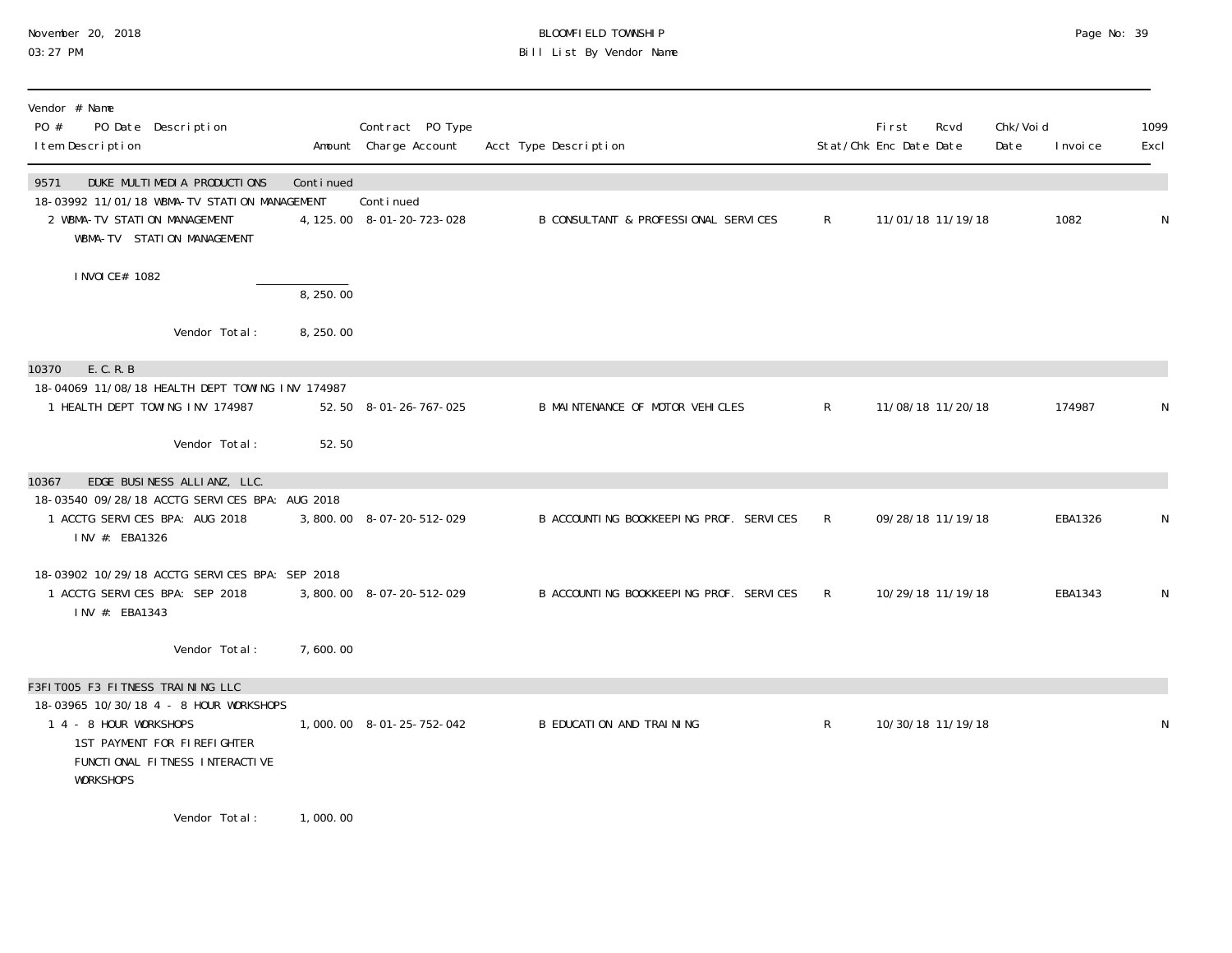#### November 20, 2018 BLOOMFIELD TOWNSHIP Page No: 40 03:27 PM Bill List By Vendor Name

| Vendor # Name<br>PO #<br>I tem Description                                    | PO Date Description                                                                                                                                                                                                          |          | Contract PO Type<br>Amount Charge Account                                      | Acct Type Description                                                                                 |              | <b>First</b><br>Stat/Chk Enc Date Date | Rcvd                                   | Chk/Voi d<br>Date | I nvoi ce                              | 1099<br>Excl          |
|-------------------------------------------------------------------------------|------------------------------------------------------------------------------------------------------------------------------------------------------------------------------------------------------------------------------|----------|--------------------------------------------------------------------------------|-------------------------------------------------------------------------------------------------------|--------------|----------------------------------------|----------------------------------------|-------------------|----------------------------------------|-----------------------|
| 13397<br>1 CY 2017 AUDIT SERVICES                                             | FERRAIOLI, WIELKOTZ, CERULLO<br>18-03842 10/19/18 CY 2017 AUDIT SERVICES                                                                                                                                                     |          | 7,500.00 7-01-20-706-028                                                       | B CONSULTANT & PROFESSIONAL SERV                                                                      | $\mathsf{R}$ |                                        | 10/19/18 11/20/18                      |                   | 10152018                               | N                     |
|                                                                               | Vendor Total:                                                                                                                                                                                                                | 7,500.00 |                                                                                |                                                                                                       |              |                                        |                                        |                   |                                        |                       |
| FILE BANK<br>13788<br>1 SEPTEMBER 2018 STORAGE<br>CUSTOMER NO. 0502           | 18-03508 09/26/18 SEPTEMBER 2018 STORAGE<br>INVOICE NO. 0086733 TO 0086742                                                                                                                                                   |          | 868.53 8-01-20-704-028                                                         | <b>B CONSULTANT &amp; PROFESSIONAL SERV</b>                                                           | $\mathsf{R}$ |                                        | 09/26/18 11/19/18                      |                   |                                        | N                     |
| 1 OCTOBER 2018 STORAGE<br>CUSTOMER NO. 0502<br>I NVOI CE NO. 0087080          | 18-03837 10/19/18 OCTOBER 2018 STORAGE<br>10/1/18 THROUGH 10/31/18                                                                                                                                                           |          | 868.53 8-01-20-704-028                                                         | B CONSULTANT & PROFESSIONAL SERV                                                                      | $\mathsf{R}$ |                                        | 10/19/18 11/19/18                      |                   |                                        | N                     |
|                                                                               | Vendor Total:                                                                                                                                                                                                                | 1,737.06 |                                                                                |                                                                                                       |              |                                        |                                        |                   |                                        |                       |
| 13792<br>1 PARTS<br>2 LABOR<br>3 SUBLET<br>ENGINE 4<br>VEHICLE #18<br>MG65488 | FIRE & SAFETY SERVICES, LTD<br>18-03778 10/12/18 ENGINE 4 - PUMP DAMAGE                                                                                                                                                      |          | 7,085.00 8-01-26-767-025<br>4,875.00 8-01-26-767-025<br>450.00 8-01-26-767-025 | B MAINTENANCE OF MOTOR VEHICLES<br>B MAINTENANCE OF MOTOR VEHICLES<br>B MAINTENANCE OF MOTOR VEHICLES | R<br>R<br>R  | 10/12/18 11/20/18                      | 10/12/18 11/20/18<br>10/12/18 11/20/18 |                   | SI 18-1945<br>SI 18-1945<br>SI 18-1945 | N<br>$\mathsf N$<br>N |
| CHECK VALVE.                                                                  | PUMP DAMAGE FROM THE BROKEN TIP                                                                                                                                                                                              |          |                                                                                |                                                                                                       |              |                                        |                                        |                   |                                        |                       |
|                                                                               | MASTER DRAIN, DRIVE HAFTS & TRANSFER<br>CASE REMOVED. LOWER HALF OF PUMP<br>REMOVED. GASKET SURFACES CLEANED.<br>IMPELLER SHAFT ASSEMBLY REMOVED &<br>REPLACED WITH NEW. LOWER HALF OF<br>PUMP REINSTALLED WITH NEW GASKETS. |          |                                                                                |                                                                                                       |              |                                        |                                        |                   |                                        |                       |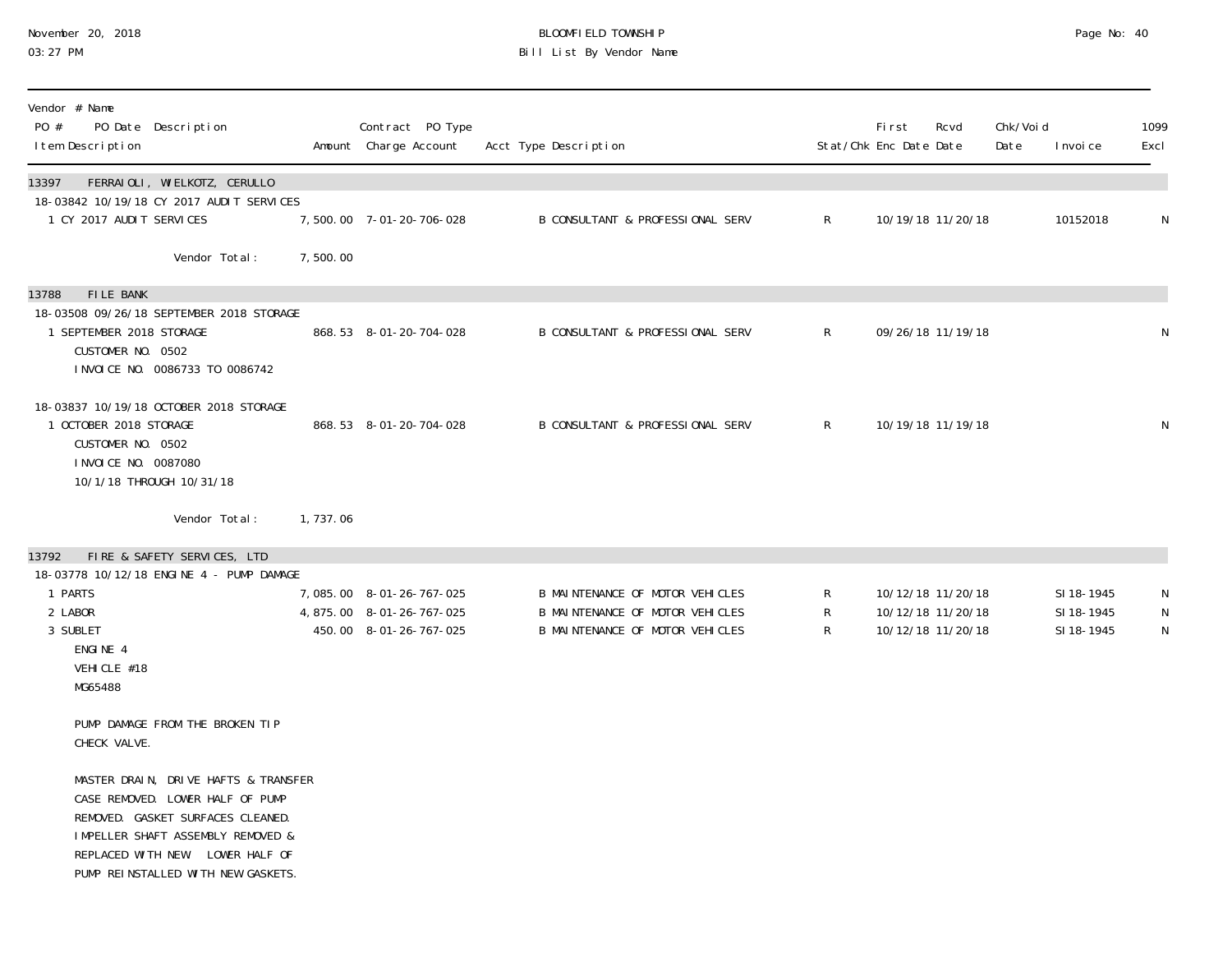### November 20, 2018 **BLOOMFIELD TOWNSHIP** BLOOMFIELD TOWNSHIP BLOOMFIELD TOWNSHIP Page No: 41 Bill List By Vendor Name

| Vendor # Name<br>PO #<br>PO Date Description<br>I tem Description                                                                                                                                                                                                                     |                                      | Contract PO Type<br>Amount Charge Account | Acct Type Description                        |              | <b>First</b><br>Stat/Chk Enc Date Date | Rcvd              | Chk/Voi d<br>Date | I nvoi ce | 1099<br>Excl |
|---------------------------------------------------------------------------------------------------------------------------------------------------------------------------------------------------------------------------------------------------------------------------------------|--------------------------------------|-------------------------------------------|----------------------------------------------|--------------|----------------------------------------|-------------------|-------------------|-----------|--------------|
| FIRE & SAFETY SERVICES, LTD<br>13792<br>18-03778 10/12/18 ENGINE 4 - PUMP DAMAGE<br>PUMP SEALS REPLACED. TRANSFER CASE,<br>DRIVE SHAFTS & MASTER DRAIN WERE<br>REINSTALLED. TANK TO PUMP CHECK VALVE<br>REPLACED WITH NEW. PUMP TEST WAS<br>PERFORMED PER NFPA 1911.<br>Vendor Total: | Continued<br>12,410.00<br>12, 410.00 | Continued                                 |                                              |              |                                        |                   |                   |           |              |
|                                                                                                                                                                                                                                                                                       |                                      |                                           |                                              |              |                                        |                   |                   |           |              |
| FIX N FUEL<br>13950<br>18-03921 10/29/18 RECREATION SHUTTLE BUS REPAIRS<br>1 RECREATION SHUTTLE BUS REPAIRS<br>I NVOI CE 30729                                                                                                                                                        |                                      | 363.84 8-01-26-767-025                    | B MAINTENANCE OF MOTOR VEHICLES              | $\mathsf{R}$ |                                        | 10/29/18 11/20/18 |                   | 30729     | N            |
| BLOWER MOTOR AND RESISTOR FOR FAN FOR<br><b>ELKHART BUS</b><br>0P5628<br>S/N HDC57240                                                                                                                                                                                                 |                                      |                                           |                                              |              |                                        |                   |                   |           |              |
| Vendor Total:                                                                                                                                                                                                                                                                         | 363.84                               |                                           |                                              |              |                                        |                   |                   |           |              |
| FLORIO, PERRUCCI, STEINHARDT &<br>14339<br>18-03951 10/30/18 PROFESSIONAL SERVICES                                                                                                                                                                                                    |                                      |                                           |                                              |              |                                        |                   |                   |           |              |
| 1 PROFESSIONAL SERVICES                                                                                                                                                                                                                                                               |                                      |                                           | B IMPROVEMENTS MUNICIPAL BUILDING & GROUND R |              |                                        | 10/30/18 11/19/18 |                   | 155463    | N            |
|                                                                                                                                                                                                                                                                                       |                                      |                                           |                                              |              |                                        |                   |                   |           |              |
|                                                                                                                                                                                                                                                                                       |                                      |                                           |                                              |              |                                        |                   |                   |           |              |

 STATEMENT NO. 155463 ACCOUNT NO. 50548.0019

#### LEGAL CONSULTATION REGARDING SUBDIVISION OF COLLINS HOUSE AND IMPROVEMENTS

Vendor Total: 1, 367.29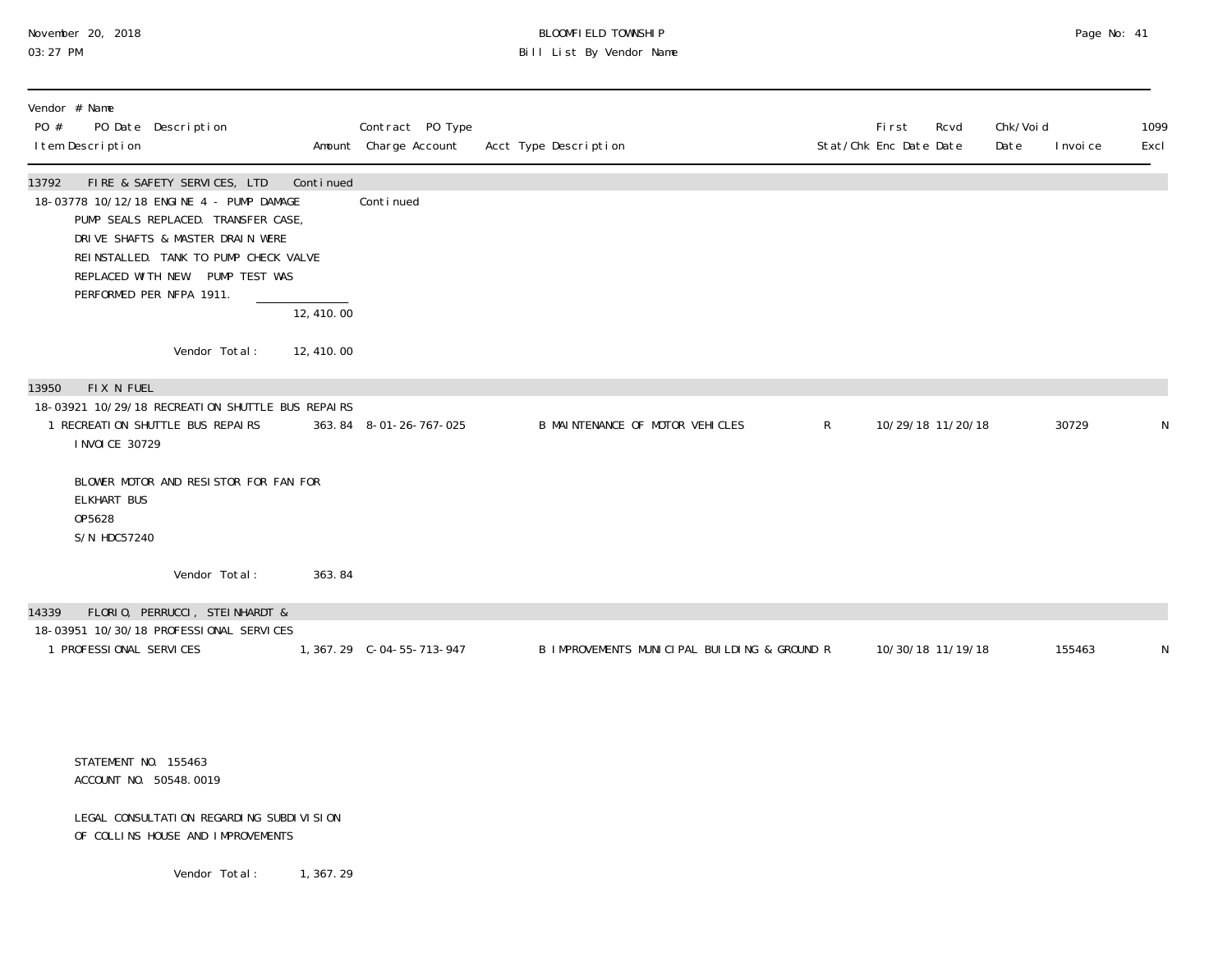#### November 20, 2018 BLOOMFIELD TOWNSHIP Page No: 42 03:27 PM Bill List By Vendor Name

| Vendor # Name<br>PO #<br>PO Date Description<br>I tem Description                                                                                                                                             |          | Contract PO Type<br>Amount Charge Account | Acct Type Description            |              | First<br>Stat/Chk Enc Date Date | Rcvd              | Chk/Voi d<br>Date | I nvoi ce    | 1099<br>Excl |
|---------------------------------------------------------------------------------------------------------------------------------------------------------------------------------------------------------------|----------|-------------------------------------------|----------------------------------|--------------|---------------------------------|-------------------|-------------------|--------------|--------------|
| FP MAILING SOLUTIONS<br>12816<br>18-01372 04/19/18 POSTBASE 04/04/18 - 07/03/18<br>1 POSTBASE 04/04/18 - 07/03/18<br>INV #: RI 103608620                                                                      |          | 86.85 8-07-20-512-022                     | <b>B POSTAGE</b>                 | $\mathsf{R}$ |                                 | 04/19/18 11/20/18 |                   | RI 103608620 | N            |
| *PLEASE REMIT PAYMENT STUB WHEN MAILING<br>CHECK                                                                                                                                                              |          |                                           |                                  |              |                                 |                   |                   |              |              |
| Vendor Total:                                                                                                                                                                                                 | 86.85    |                                           |                                  |              |                                 |                   |                   |              |              |
| FRANK'S GMC TRUCK CENTER, INC.<br>14702<br>18-03691 10/12/18 FUEL SYSTEM REPAIR<br>$\mathbf{1}$                                                                                                               |          | 1, 132. 31 8-01-26-767-025                | B MAINTENANCE OF MOTOR VEHICLES  | $\mathsf{R}$ |                                 | 10/12/18 11/20/18 |                   |              | N            |
| I NVOI CE 256628<br>FUEL SYSTEM REPAIR AND<br>DPW TRUCK #601 MG97660 VIN 221416<br>DEALER REQUIRED                                                                                                            |          |                                           |                                  |              |                                 |                   |                   |              |              |
| 18-03717 10/12/18 INVOICE 256583<br>1 INVOICE 256583<br>POLICE CHEVY TAHOE<br>S/N 28169<br>REPLACED BATTERY<br>SEAT BELT TENSIONER KIT REPLACED<br>SIDE SEAT COVER REPLACED<br>POWER STEERING SYSTEM REPAIRED |          | 671.10 8-01-26-767-025                    | B MAINTENANCE OF MOTOR VEHICLES  | $\mathsf{R}$ |                                 | 10/12/18 11/20/18 |                   |              | N            |
| Vendor Total:                                                                                                                                                                                                 | 1,803.41 |                                           |                                  |              |                                 |                   |                   |              |              |
| GARDEN STATE HWY. PROD. INC<br>15640<br>18-03424 09/19/18 MCCPC #27<br>1 MCCPC #27<br>I NVOI CE # PSI N001079<br>TRAFFIC PAINT                                                                                |          | 615.20 8-05-26-511-058                    | B OTHER EQUI PMENT & SUPPLIES    | $\mathsf{R}$ |                                 | 09/19/18 11/20/18 |                   | PSI N001079  | N            |
| 18-03811 10/18/18 MCCPC CONTRACT #28<br>1 MCCPC CONTRACT #28<br>INVOICE #PSIN001518                                                                                                                           |          | 985.70 8-05-26-511-038                    | B GENERAL HARDWARE & MINOR TOOLS | $\mathsf{R}$ |                                 | 10/18/18 11/20/18 |                   | PSI M001518  | N            |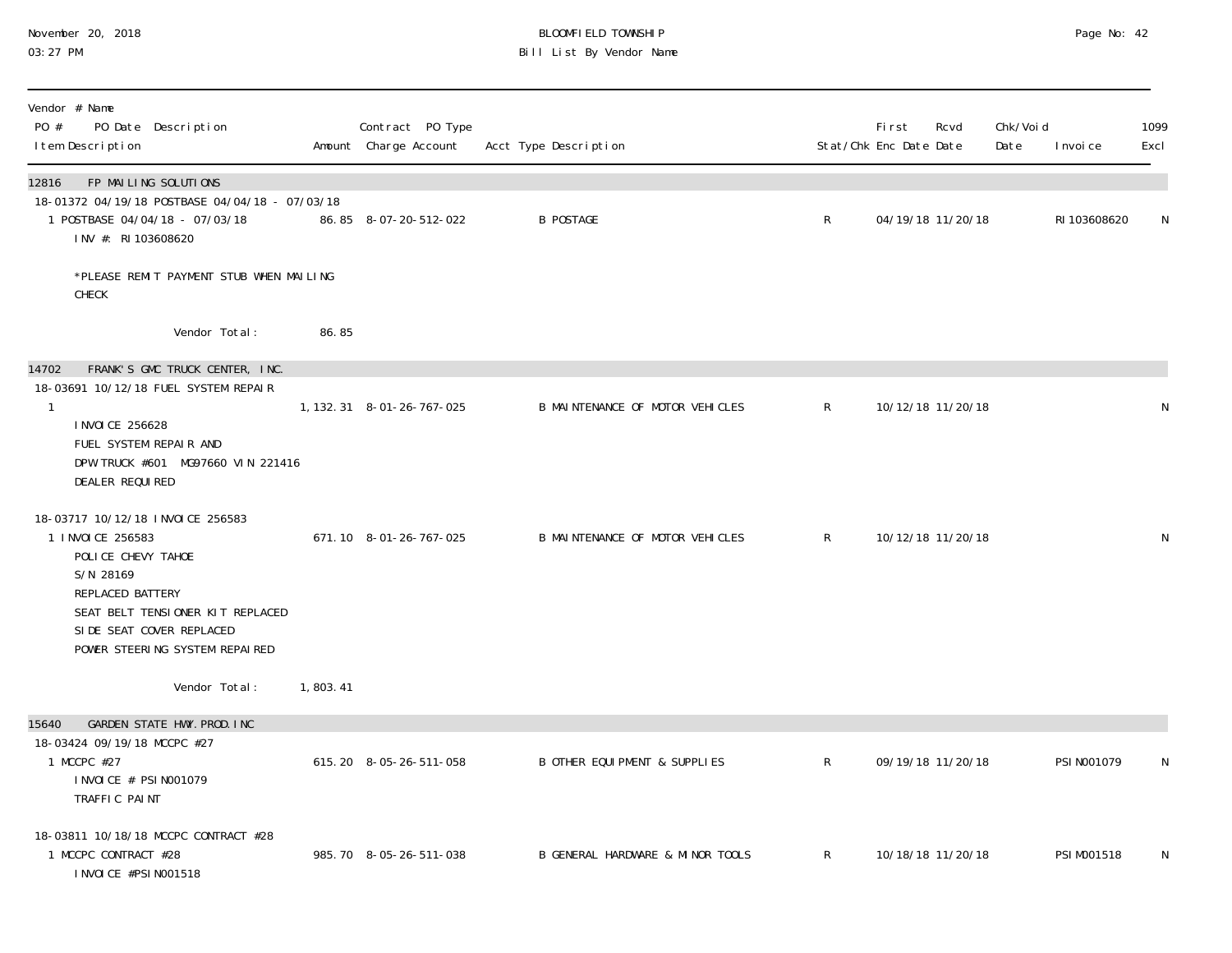| November 20, 2018 |  |
|-------------------|--|
| 03:27 PM          |  |

# November 20, 2018 BLOOMFIELD TOWNSHIP Page No: 43 03:27 PM Bill List By Vendor Name

| Vendor # Name<br>PO #<br>PO Date Description<br>I tem Description                                                                                                                        |            | Contract PO Type<br>Amount Charge Account             | Acct Type Description                                                           |                     | <b>First</b><br>Stat/Chk Enc Date Date | Rcvd                                   | Chk/Voi d<br>Date | I nvoi ce        | 1099<br>Excl |
|------------------------------------------------------------------------------------------------------------------------------------------------------------------------------------------|------------|-------------------------------------------------------|---------------------------------------------------------------------------------|---------------------|----------------------------------------|----------------------------------------|-------------------|------------------|--------------|
| 15640<br>GARDEN STATE HWY. PROD. INC<br>18-03811 10/18/18 MCCPC CONTRACT #28<br>2 MCCPC CONTRACT #28<br>PEDESTRIAN WALKING/ NO STOPPING<br>NO LEFT TURN SIGNS<br><b>INSTALLATION KIT</b> | Continued  | Continued<br>613.20 8-05-26-511-030                   | <b>B MATERIALS &amp; SUPPLIES</b>                                               | $\mathsf{R}$        |                                        | 10/18/18 11/20/18                      |                   | PSI M001518      | N            |
|                                                                                                                                                                                          | 1,598.90   |                                                       |                                                                                 |                     |                                        |                                        |                   |                  |              |
| Vendor Total:                                                                                                                                                                            | 2, 214. 10 |                                                       |                                                                                 |                     |                                        |                                        |                   |                  |              |
| GARDEN STATE LABS INC.<br>15610<br>18-00768 03/06/18 ANALYTICAL SERVICES<br>9 ANALYTICAL SERVICE FEE SEPT.<br>10 SEPTEMBER 2018                                                          | 474.04     | B<br>237.02 8-01-27-785-028<br>237.02 8-01-27-785-028 | B CONSULTANT & PROFESSIONAL SERV<br><b>B CONSULTANT &amp; PROFESSIONAL SERV</b> | R<br>$\mathsf{R}^-$ |                                        | 03/06/18 11/19/18<br>03/06/18 11/19/18 |                   | 387196<br>388680 | N<br>N       |
| 18-03513 09/26/18 AUGUST 2018<br>1 AUGUST 2018<br>13 BLOOMFIELD SPECIAL SAMPLING 10% DISC                                                                                                |            | 11, 595.00  8-05-26-511-028                           | B CONSULTANT & PROFESSIONAL SERV                                                | R                   |                                        | 09/26/18 11/20/18                      |                   | 325283           | N            |
| 57 CHLORINE DONE BY GSL & TCI 18/SPC                                                                                                                                                     |            |                                                       |                                                                                 |                     |                                        |                                        |                   |                  |              |
| 7 HALOACETIC ACIDS, EPA 552.2                                                                                                                                                            |            |                                                       |                                                                                 |                     |                                        |                                        |                   |                  |              |
| 11 LEAD DRINKING WATER                                                                                                                                                                   |            |                                                       |                                                                                 |                     |                                        |                                        |                   |                  |              |
| 4 LEAD AND COPPER                                                                                                                                                                        |            |                                                       |                                                                                 |                     |                                        |                                        |                   |                  |              |
| 7 T. TRI HALOMETHANES EPA 524.2                                                                                                                                                          |            |                                                       |                                                                                 |                     |                                        |                                        |                   |                  |              |
| 18-03768 10/12/18 SEPTEMBER 2018 INV#326512<br>1 SEPTEMBER 2018 INV#326512<br>13 BLOOMFIELD SPECIAL SAMPLING WITH<br>10%DISC                                                             |            | 9,070.00 8-05-26-511-028                              | B CONSULTANT & PROFESSIONAL SERV                                                | $\mathsf{R}$        |                                        | 10/12/18 11/19/18                      |                   | 326512           | N            |
| 52 CHLORINE DONE BY GSL & TC18/SPC                                                                                                                                                       |            |                                                       |                                                                                 |                     |                                        |                                        |                   |                  |              |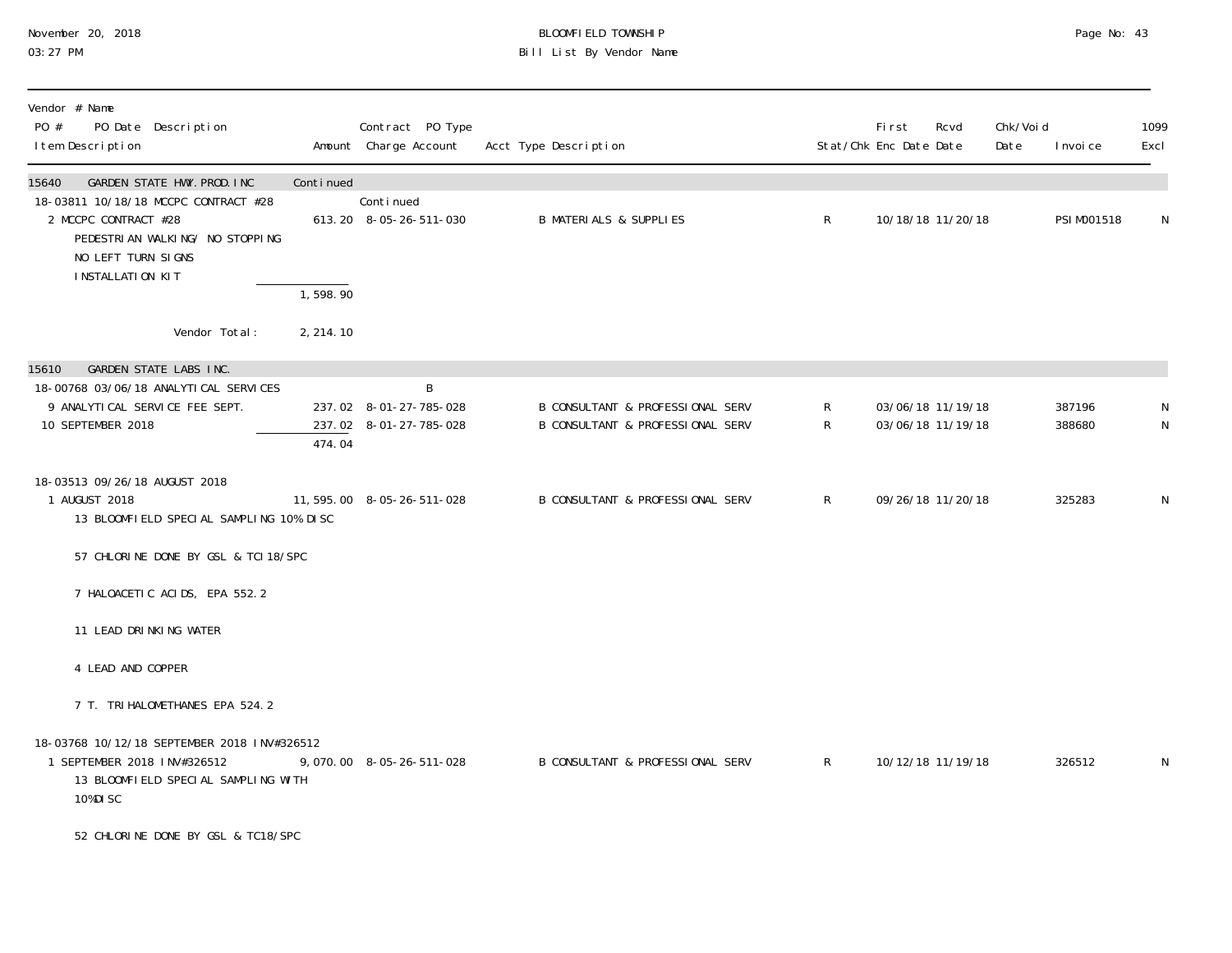# November 20, 2018 BLOOMFIELD TOWNSHIP Page No: 44 03:27 PM Bill List By Vendor Name

| Vendor # Name<br>PO #<br>PO Date Description<br>I tem Description                                                                                                                    |            | Contract PO Type<br>Amount Charge Account | Acct Type Description            |              | Fi rst<br>Stat/Chk Enc Date Date | Rcvd              | Chk/Voi d<br>Date | I nvoi ce | 1099<br>Excl |
|--------------------------------------------------------------------------------------------------------------------------------------------------------------------------------------|------------|-------------------------------------------|----------------------------------|--------------|----------------------------------|-------------------|-------------------|-----------|--------------|
| 15610<br>GARDEN STATE LABS INC.<br>18-03768 10/12/18 SEPTEMBER 2018 INV#326512<br>28 LEAD DRINKING WATER                                                                             | Continued  | Continued                                 |                                  |              |                                  |                   |                   |           |              |
| Vendor Total:                                                                                                                                                                        | 21, 139.04 |                                           |                                  |              |                                  |                   |                   |           |              |
| <b>GEESE CHASTERS NORTH JERSEY</b><br>15996                                                                                                                                          |            |                                           |                                  |              |                                  |                   |                   |           |              |
| 18-03414 09/19/18 SEPT. 1, 2018 - OCT. 16, 2018<br>1 SEPT. 1, 2018 - OCT. 16, 2018<br>GEESE CONTROL AT BROOKSIDE PARK,<br>MEMORIAL FIELDS, WRIGHTS FIELDS, AND<br><b>CLARKS POND</b> |            | 985.83 8-01-27-785-028                    | B CONSULTANT & PROFESSIONAL SERV | R            |                                  | 09/19/18 11/20/18 |                   | 522532    |              |
| 2 AUG. 1, 2018 - SEPT. 15, 2018<br>GEESE CONTROL AT BROOKSIDE PARK,<br>MEMORIAL FIELDS, WRIGHTS FIELDS, AND<br>CLARK'S POND                                                          |            | 985.83 8-01-27-785-028                    | B CONSULTANT & PROFESSIONAL SERV | R            |                                  | 09/19/18 11/20/18 |                   | 522483    | N            |
|                                                                                                                                                                                      | 1,971.66   |                                           |                                  |              |                                  |                   |                   |           |              |
| 18-03704 10/12/18 PEST MONTHLY SERVICE<br>1 PEST MONTHLY SERVICE<br>GOOSE CONTROL AT BROOKSIDE PARK,<br>MEMORIAL FIELDS, WRIGHTS FIELDS, AND<br>CLARK'S POND                         |            | 985.83 8-01-27-785-028                    | B CONSULTANT & PROFESSIONAL SERV | R            |                                  | 10/12/18 11/20/18 |                   | 522582    | N            |
| 10/01/2018 - 11/15/2018                                                                                                                                                              |            |                                           |                                  |              |                                  |                   |                   |           |              |
| Vendor Total:                                                                                                                                                                        | 2, 957.49  |                                           |                                  |              |                                  |                   |                   |           |              |
| GINA M. BEHRE<br>2719                                                                                                                                                                |            |                                           |                                  |              |                                  |                   |                   |           |              |
| 18-03931 10/30/18 MI LEAGE REI MBURSEMENT<br>1 MILEAGE REIMBURSEMENT<br>TRAVEL EXPENSE/MI LEAGE<br>GI NA BEHRE<br>EVENT ATTENDANCE<br>"NJ CANNABIS INSIDER LIVE"<br>OCTOBER 3, 2018  |            | 26.38 8-01-27-785-045                     | B CAR HIRE (TRAVEL)              | $\mathsf{R}$ |                                  | 10/30/18 11/20/18 |                   |           | N            |
| 24.2 MILES EACH WAY                                                                                                                                                                  |            |                                           |                                  |              |                                  |                   |                   |           |              |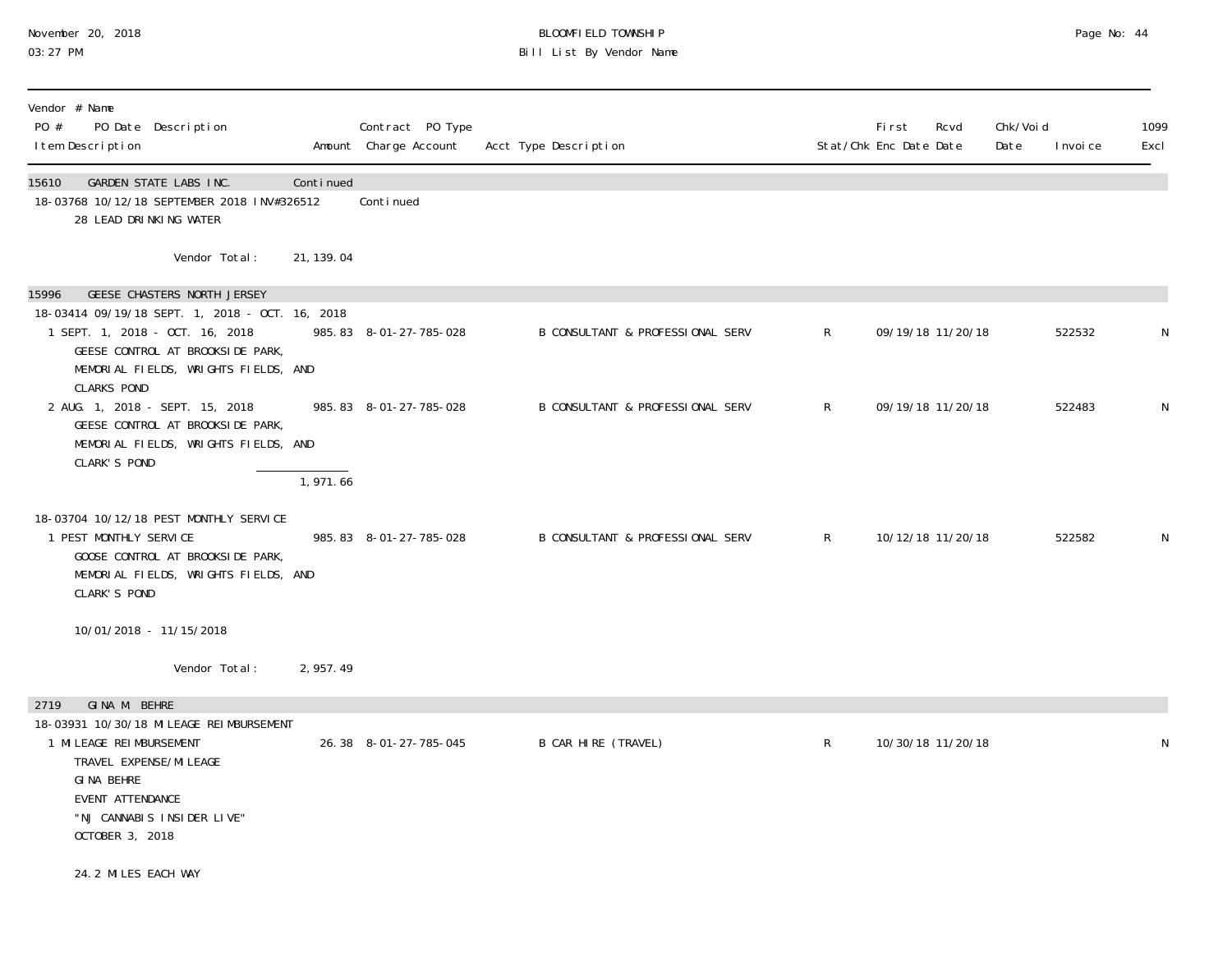### November 20, 2018 BLOOMFIELD TOWNSHIP Page No: 45 03:27 PM Bill List By Vendor Name

| Vendor # Name<br>PO #<br>PO Date Description<br>I tem Description                                                               |             | Contract PO Type<br>Amount Charge Account | Acct Type Description             |              | <b>First</b><br>Stat/Chk Enc Date Date | Rcvd              | Chk/Voi d<br>Date | I nvoi ce  | 1099<br>Excl |
|---------------------------------------------------------------------------------------------------------------------------------|-------------|-------------------------------------------|-----------------------------------|--------------|----------------------------------------|-------------------|-------------------|------------|--------------|
| GINA M. BEHRE<br>2719<br>18-03931 10/30/18 MI LEAGE REI MBURSEMENT<br>48.4 MILES TOTAL                                          | Continued   | Conti nued                                |                                   |              |                                        |                   |                   |            |              |
| Vendor Total:                                                                                                                   | 26.38       |                                           |                                   |              |                                        |                   |                   |            |              |
| 15654<br>GOLD TYPE BUSINESS MACHINES<br>18-02997 08/21/18 ETICKETING                                                            |             |                                           |                                   |              |                                        |                   |                   |            |              |
| 1 ETI CKETI NG<br>2ND QUARTER                                                                                                   |             | 7, 192. 35 8-01-25-745-030                | <b>B MATERIALS &amp; SUPPLIES</b> | $\mathsf{R}$ |                                        | 08/21/18 11/20/18 |                   | 0000016700 |              |
| INV#0000016700                                                                                                                  |             |                                           |                                   |              |                                        |                   |                   |            |              |
| 18-03970 10/30/18 E-TICKETING 3RD QUARTER<br>1 E-TICKETING 3RD QUARTER<br>JULY-SEPT. 2018                                       |             | 10, 951. 38  8-01-25-745-030              | <b>B MATERIALS &amp; SUPPLIES</b> | $\mathsf{R}$ |                                        | 10/30/18 11/20/18 |                   | 0000017652 | N            |
| INV#0000017652                                                                                                                  |             |                                           |                                   |              |                                        |                   |                   |            |              |
| Vendor Total:                                                                                                                   | 18, 143. 73 |                                           |                                   |              |                                        |                   |                   |            |              |
| <b>GOPHER</b><br>16987<br>18-03532 09/27/18 (3) REPLACMENT TENNIS NETS FOR<br>1 (3) REPLACMENT TENNIS NETS FOR<br>VARIOUS PARKS |             | 607.50 8-01-28-795-066                    | <b>B RECREATION SUPPLIES</b>      | ${\sf R}$    |                                        | 09/27/18 11/20/18 |                   | 0468377    |              |
| Q#468377                                                                                                                        |             |                                           |                                   |              |                                        |                   |                   |            |              |
| Vendor Total:                                                                                                                   | 607.50      |                                           |                                   |              |                                        |                   |                   |            |              |
| <b>GRAMCO BUSINESS COMMUNICATIONS</b><br>17298<br>18-03488 09/26/18 CDS FOR LIBERTY RECORDED<br>1 CDS FOR LIBERTY RECORDER      |             | 199.00 8-01-21-720-036                    | <b>B OFFICE SUPPLIES</b>          | $\mathsf R$  |                                        | 09/26/18 11/20/18 |                   |            | N            |
| Vendor Total:                                                                                                                   | 199.00      |                                           |                                   |              |                                        |                   |                   |            |              |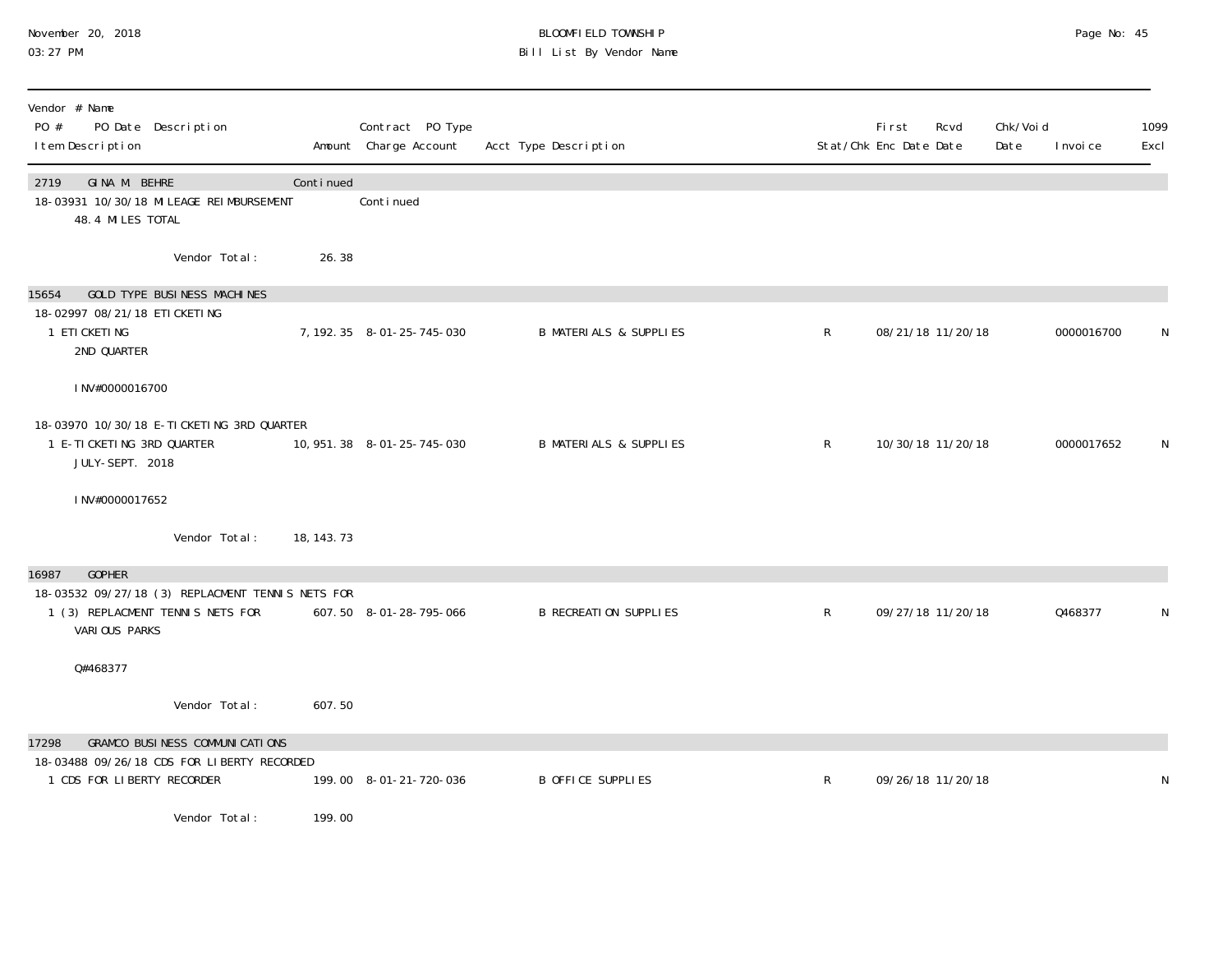#### November 20, 2018 BLOOMFIELD TOWNSHIP Page No: 46 03:27 PM Bill List By Vendor Name

| Vendor # Name<br>PO #<br>PO Date Description<br>I tem Description                                                 |            | Contract PO Type<br>Amount Charge Account | Acct Type Description           |              | First<br>Stat/Chk Enc Date Date | Rcvd              | Chk/Voi d<br>Date | I nvoi ce | 1099<br>Excl |
|-------------------------------------------------------------------------------------------------------------------|------------|-------------------------------------------|---------------------------------|--------------|---------------------------------|-------------------|-------------------|-----------|--------------|
| HOME DEPOT $R - 9966$<br>19618                                                                                    |            |                                           |                                 |              |                                 |                   |                   |           |              |
| 18-03963 10/30/18 SUPPLIES FOR HAUNTED TRAIL<br>1 SUPPLIES FOR HAUNTED TRAIL                                      |            | 225.79 8-01-28-795-066                    | <b>B RECREATION SUPPLIES</b>    | $\mathsf{R}$ |                                 | 10/30/18 11/20/18 |                   | 1390289   | N            |
| Vendor Total:                                                                                                     | 225.79     |                                           |                                 |              |                                 |                   |                   |           |              |
| HOSE HEAVEN, INC.<br>19619                                                                                        |            |                                           |                                 |              |                                 |                   |                   |           |              |
| 18-03875 10/29/18 WATER DEPT PARTS<br>1 PARTS FOR WATER DEPT<br><b>INVOICE 1369</b><br>COUPLER AND NI PPLES       |            | 286.05 8-01-26-767-034                    | B MOTOR VEHICLE PARTS & ACCESS. | $\mathsf{R}$ |                                 | 10/29/18 11/19/18 |                   | 1369      | N            |
| Vendor Total:                                                                                                     | 286.05     |                                           |                                 |              |                                 |                   |                   |           |              |
| HUBERT COMPANY<br>20206                                                                                           |            |                                           |                                 |              |                                 |                   |                   |           |              |
| 18-03613 10/03/18 BERKLEY ELEMENTARY SCHOOL<br>1 BERKLEY ELEMENTARY SCHOOL<br>ITEM #76306 MOBILE BREAKFAST CART 2 |            | 4, 163. 29    G-02-40-363-004             | B CY 2018 EAT WELL & BE FIT     | $\mathsf{R}$ |                                 | 10/03/18 11/19/18 |                   | 0425670   | N            |
| ITEM #99521 RECTANGULAR BLACK<br>PLASTIC TAPERED WASHABLE PRODUCE                                                 |            |                                           |                                 |              |                                 |                   |                   |           |              |
| <b>BASKET</b>                                                                                                     | 6          |                                           |                                 |              |                                 |                   |                   |           |              |
| ITEM #92422 FULL SIZE BLACK<br>POLYCARBONATE COLD FOOD PAN                                                        | 6          |                                           |                                 |              |                                 |                   |                   |           |              |
| ITEM # 78120 ICY-COOLS CLEAR<br>PURIFIED WATER REUSABLE ICE                                                       |            |                                           |                                 |              |                                 |                   |                   |           |              |
| <b>CUBES</b>                                                                                                      | 2CS        |                                           |                                 |              |                                 |                   |                   |           |              |
| Vendor Total:                                                                                                     | 4, 163. 29 |                                           |                                 |              |                                 |                   |                   |           |              |
| <b>I MMEDI CENTER</b><br>21415                                                                                    |            |                                           |                                 |              |                                 |                   |                   |           |              |
| 18-03782 10/12/18 RETURN TO WORK PICCINNO<br>1 RETURN TO WORK<br>10/2/18                                          |            | 125.00 8-01-23-733-093                    | <b>B MEDICAL EXPENSES</b>       | $\mathsf{R}$ |                                 | 10/12/18 11/19/18 |                   | 53928     | N            |
| PI CCI NNO                                                                                                        |            |                                           |                                 |              |                                 |                   |                   |           |              |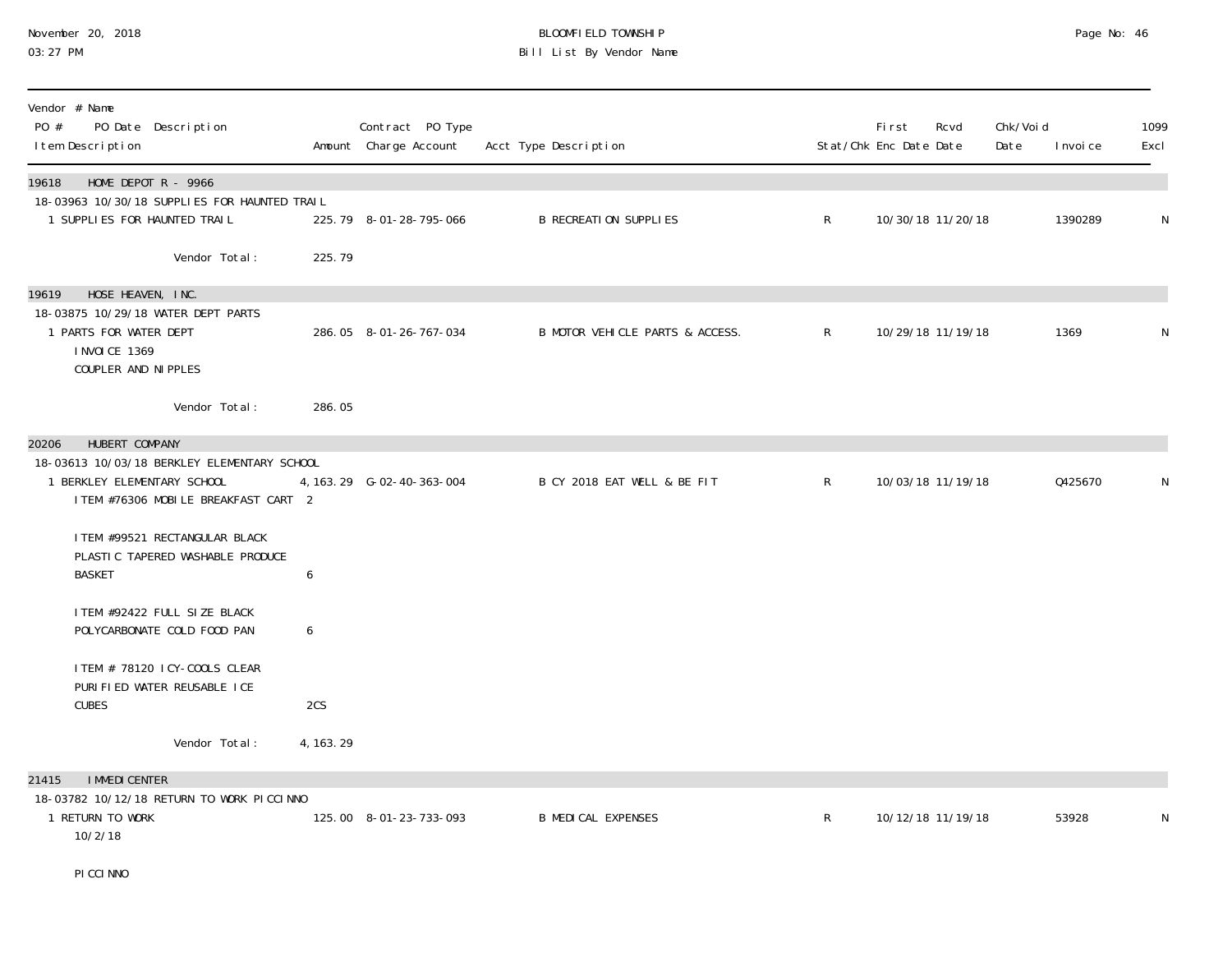| November 20, 2018 |  |
|-------------------|--|
| 03:27 PM          |  |

# BLOOMFIELD TOWNSHIP PAGE 2018 Page No: 47 Bill List By Vendor Name

| Vendor # Name<br>PO #<br>PO Date Description<br>I tem Description                         |                     | Contract PO Type<br>Amount Charge Account | Acct Type Description                                                                      |                  | First<br>Stat/Chk Enc Date Date        | Chk/Voi d<br>Rcvd<br>Date | I nvoi ce      | 1099<br>Excl             |
|-------------------------------------------------------------------------------------------|---------------------|-------------------------------------------|--------------------------------------------------------------------------------------------|------------------|----------------------------------------|---------------------------|----------------|--------------------------|
| <b>I MMEDI CENTER</b><br>21415<br>18-03782 10/12/18 RETURN TO WORK PICCINNO<br>ACCT#43702 | Continued           | Conti nued                                |                                                                                            |                  |                                        |                           |                |                          |
| 18-03829 10/18/18 NEW HIRE PHYSICAL<br>1 NEW HIRE PHYSICAL<br>CROSSING GUARD<br>WETTENGEL |                     | 50.00 8-01-23-733-093                     | <b>B MEDICAL EXPENSES</b>                                                                  | $\mathsf{R}$     | 10/18/18 11/20/18                      |                           |                | N                        |
| 10/8/18                                                                                   |                     |                                           |                                                                                            |                  |                                        |                           |                |                          |
| ACCT#85808                                                                                |                     |                                           |                                                                                            |                  |                                        |                           |                |                          |
| Vendor Total:                                                                             | 175.00              |                                           |                                                                                            |                  |                                        |                           |                |                          |
| INGLEOO5 INGLESINO, WEBSTER, WYCISKALA &                                                  |                     |                                           |                                                                                            |                  |                                        |                           |                |                          |
| 18-03863 10/23/18 Tax Appeal s                                                            |                     |                                           |                                                                                            |                  |                                        |                           |                |                          |
| 1 Tax appeals general file                                                                |                     | 5, 017.38 8-01-20-712-028                 | <b>B CONSULTANT &amp; PROFESS. SERVICES</b>                                                | R                | 10/23/18 11/20/18                      |                           | 32829          | N                        |
| 2 2017 Block 45 lot 23                                                                    |                     | 1, 630. 79 8-01-20-712-028                | <b>B CONSULTANT &amp; PROFESS. SERVICES</b>                                                | R                | 10/23/18 11/20/18                      |                           | 32830          | N                        |
| 3 2017 Block 62 lot 2                                                                     |                     | 1, 240. 37 8-01-20-712-028                | <b>B CONSULTANT &amp; PROFESS. SERVICES</b>                                                | R                | 10/23/18 11/20/18                      |                           | 32831          | N                        |
| 4 2017 Block 226 lot 4                                                                    |                     | 1, 387. 27 8-01-20-712-028                | <b>B CONSULTANT &amp; PROFESS. SERVICES</b>                                                | R                | 10/23/18 11/20/18                      |                           | 32832          | ${\sf N}$                |
| 5 2017 Block 421 lot 1                                                                    |                     | 1,592.30 8-01-20-712-028                  | <b>B CONSULTANT &amp; PROFESS. SERVICES</b>                                                | R                | 10/23/18 11/20/18                      |                           | 32833          | ${\sf N}$                |
| 6 2017 Block 970 lot 1                                                                    |                     | 2, 429. 48 8-01-20-712-028                | <b>B CONSULTANT &amp; PROFESS. SERVICES</b>                                                | R                | 10/23/18 11/20/18                      |                           | 32834          | ${\sf N}$                |
| 7 2017 Block 1231 lot 52.01                                                               |                     | 2, 082. 22 8-01-20-712-028                | <b>B CONSULTANT &amp; PROFESS. SERVICES</b>                                                | R                | 10/23/18 11/20/18                      |                           | 32835          | ${\sf N}$                |
| 8 2017 Block 1231 lot 52.02                                                               |                     | 1, 334. 95 8-01-20-712-028                | <b>B CONSULTANT &amp; PROFESS. SERVICES</b>                                                | R                | 10/23/18 11/20/18                      |                           | 32836          | ${\sf N}$                |
| 9 2018 Block 1171 lot 10                                                                  |                     | 1, 290. 28 8-01-20-712-028                | <b>B CONSULTANT &amp; PROFESS. SERVICES</b>                                                | R                | 10/23/18 11/20/18                      |                           | 32837          | ${\sf N}$                |
| 10 2018 Block 391 lot 2                                                                   |                     | 1,860.86 8-01-20-712-028                  | <b>B CONSULTANT &amp; PROFESS. SERVICES</b><br><b>B CONSULTANT &amp; PROFESS. SERVICES</b> | R                | 10/23/18 11/20/18                      |                           | 32838          | ${\sf N}$                |
| 11 2018 Block 391 lot 2<br>12 block 64 lot 1                                              | 833.39<br>21,407.16 | 707.87 8-01-20-712-028<br>8-01-20-712-028 | <b>B CONSULTANT &amp; PROFESS. SERVICES</b>                                                | $\mathsf R$<br>R | 10/23/18 11/20/18<br>10/23/18 11/20/18 |                           | 32839<br>32840 | ${\sf N}$<br>$\mathsf N$ |
| Vendor Total:                                                                             | 21, 407. 16         |                                           |                                                                                            |                  |                                        |                           |                |                          |

INSTROO5 INSTRUCTORJOHNDIXON.COM

| 18-02766 08/03/18 TRAINING FOR ALL 4 GROUPS |                          |                          |                   |  |
|---------------------------------------------|--------------------------|--------------------------|-------------------|--|
| TRAINING FOR ALL 4 GROUPS                   | 4,000.00 8-01-25-752-042 | B EDUCATION AND TRAINING | 08/03/18 11/19/18 |  |
|                                             |                          |                          |                   |  |

4 - LEADERSHIP EXEMPLIFIED PROGRAM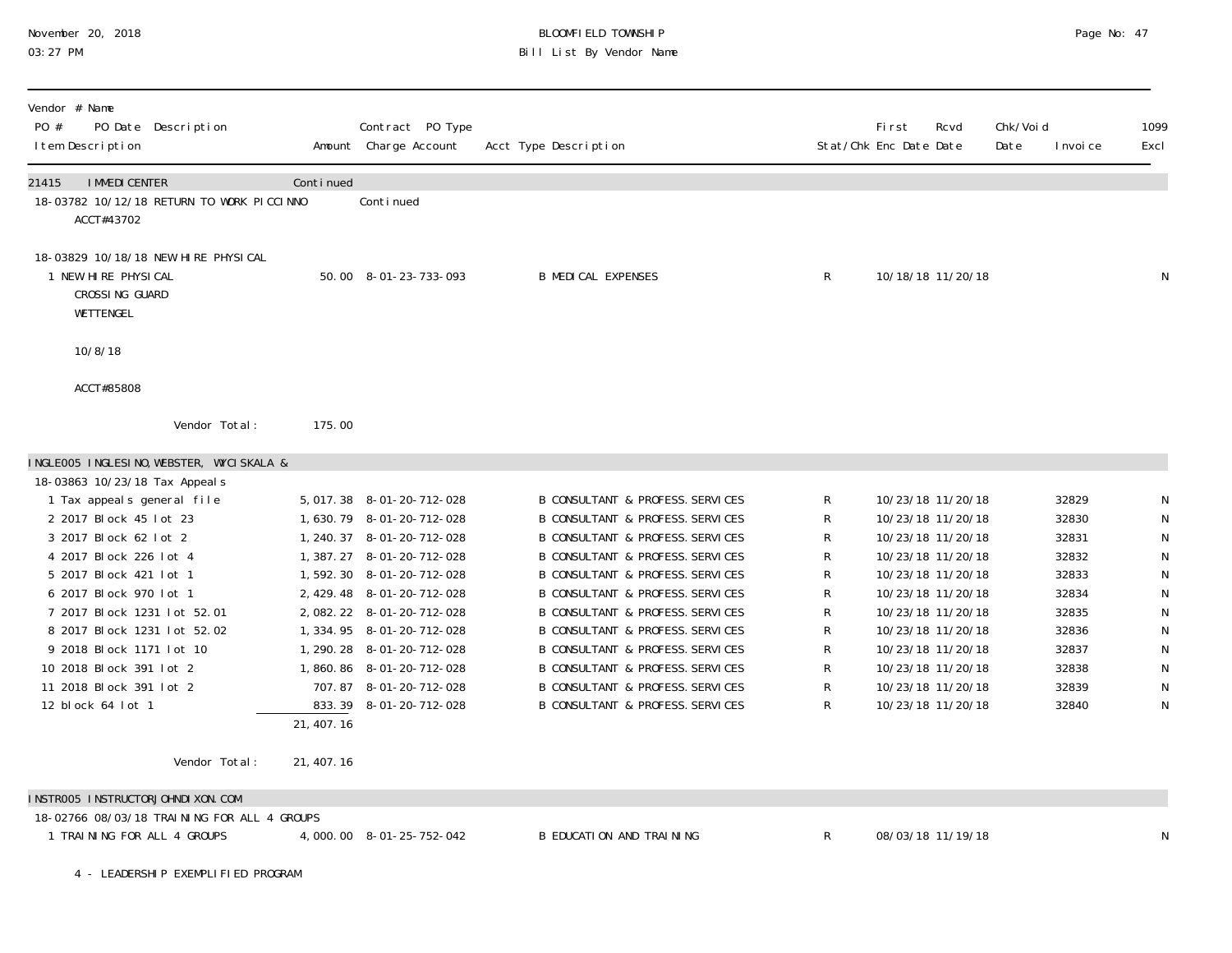# November 20, 2018 BLOOMFIELD TOWNSHIP Page No: 48 03:27 PM Bill List By Vendor Name

| Vendor # Name<br>PO #<br>PO Date Description<br>I tem Description                                                          |           | Contract PO Type<br>Amount Charge Account      | Acct Type Description                              |              | Fi rst<br>Stat/Chk Enc Date Date       | Rcvd<br>Chk/Voi d<br>Date | I nvoi ce        | 1099<br>Excl |
|----------------------------------------------------------------------------------------------------------------------------|-----------|------------------------------------------------|----------------------------------------------------|--------------|----------------------------------------|---------------------------|------------------|--------------|
| INSTROO5 INSTRUCTORJOHNDI XON. COM<br>18-02766 08/03/18 TRAINING FOR ALL 4 GROUPS<br>4 - NORMALIZATION OF DEVIANCE PROGRAN | Continued | Conti nued                                     |                                                    |              |                                        |                           |                  |              |
| FULL DAY DELIVERIES FOR ALL 4 GROUPS<br>WITH A MAKE-UP DAY IF NEEDED.<br>NO TIME RESTRICTIONS.                             |           |                                                |                                                    |              |                                        |                           |                  |              |
| Vendor Total:                                                                                                              | 4,000.00  |                                                |                                                    |              |                                        |                           |                  |              |
| INTEROO5 INTERNATIONAL ASBESTOS TESTING                                                                                    |           |                                                |                                                    |              |                                        |                           |                  |              |
| 18-03479 09/24/18 94 ELLA ST. LEAD SWIPE<br>1 94 ELLA ST. LEAD SWIPE<br>2 45 CARTERET ST. LEAD SWIPE                       | 86.40     | 40.32 G-02-40-390-004<br>46.08 G-02-40-390-004 | B 2019 CHILD LEAD GRANT<br>B 2019 CHILD LEAD GRANT | R<br>R       | 09/24/18 11/20/18<br>09/24/18 11/20/18 |                           | 572800<br>573026 | N<br>N       |
| 18-03700 10/12/18 6 WILDWOOD TERR. LEAD SWIPE<br>1 6 WILDWOOD TERR. BLOOMFIELD<br><b>LEAD SWIPE</b>                        |           | 46.08 G-02-40-390-004                          | B 2019 CHILD LEAD GRANT                            | $\mathsf{R}$ | 10/12/18 11/20/18                      |                           | 573568           | N            |
| 18-03725 10/12/18 108 GOLF RD. LEAD SWIPE<br>1 108 GOLF RD. LEAD SWIPE                                                     |           | 28.80 G-02-40-390-004                          | B 2019 CHILD LEAD GRANT                            | $\mathsf{R}$ | 10/12/18 11/20/18                      |                           | 574016           | N            |
| Vendor Total:                                                                                                              | 161.28    |                                                |                                                    |              |                                        |                           |                  |              |
| INTER015 INTERNATIONAL ASSOCIATION OF                                                                                      |           |                                                |                                                    |              |                                        |                           |                  |              |
| 18-03509 09/26/18 TRAINING<br>1 TRAINING<br>ANNUAL COVERT OPS TRAINING SEMINAR                                             |           | 1,485.00 8-01-25-745-042                       | <b>B EDUCATION &amp; TRAINING</b>                  | $\mathsf{R}$ | 09/26/18 11/20/18                      |                           | 18-733           | N            |
| LAS VEGAS, NEVADA                                                                                                          |           |                                                |                                                    |              |                                        |                           |                  |              |
| 8/13/18-8/17/18                                                                                                            |           |                                                |                                                    |              |                                        |                           |                  |              |
| INV#18-733                                                                                                                 |           |                                                |                                                    |              |                                        |                           |                  |              |
| LT. POLI DORO<br>PO RUBBINACCIO                                                                                            |           |                                                |                                                    |              |                                        |                           |                  |              |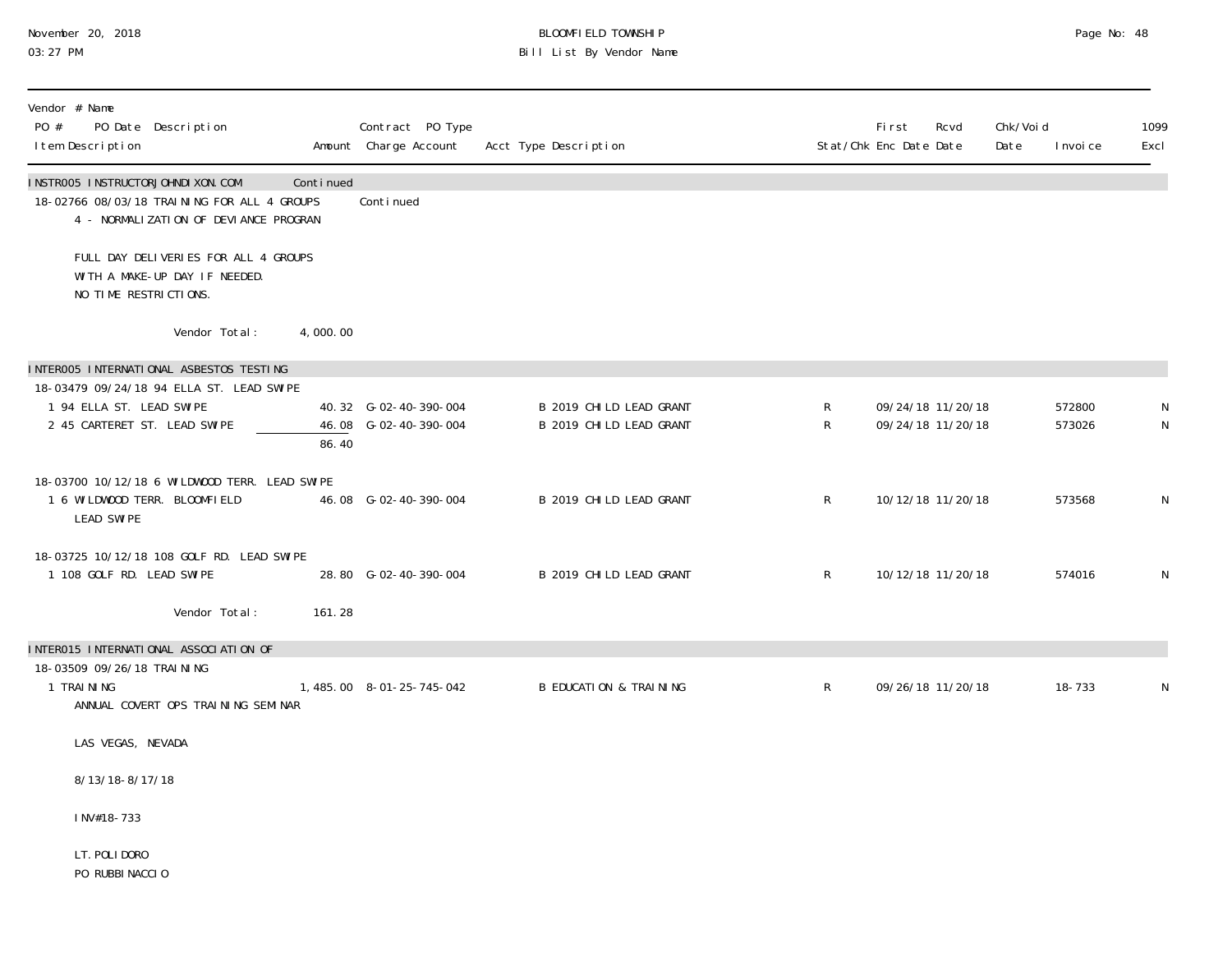# November 20, 2018 **BLOOMFIELD TOWNSHIP** BLOOMFIELD TOWNSHIP BLOOMFIELD TOWNSHIP Page No: 49<br>03:27 PM Bill List By Vendor Name

| Vendor # Name<br>PO #<br>PO Date Description<br>I tem Description                                                                                                                                                                                    |                                                                                                    | Contract PO Type<br>Amount Charge Account | Acct Type Description                        |              | <b>First</b><br>Stat/Chk Enc Date Date | Rcvd | Chk/Void<br>Date | I nvoi ce | 1099<br>Excl |
|------------------------------------------------------------------------------------------------------------------------------------------------------------------------------------------------------------------------------------------------------|----------------------------------------------------------------------------------------------------|-------------------------------------------|----------------------------------------------|--------------|----------------------------------------|------|------------------|-----------|--------------|
| INTER015 INTERNATIONAL ASSOCIATION OF<br>18-03509 09/26/18 TRAI NI NG<br>PO MAURI ELLO                                                                                                                                                               | Continued                                                                                          | Continued                                 |                                              |              |                                        |      |                  |           |              |
| Vendor Total:                                                                                                                                                                                                                                        | 1, 485.00                                                                                          |                                           |                                              |              |                                        |      |                  |           |              |
| JAALEOO5 J.A. ALEXANDER, INC.<br>18-04088 11/08/18 CDBG ROADWAY PROGRAM<br>1 CDBG ROADWAY PROGRAM                                                                                                                                                    |                                                                                                    | 85, 123. 71 B-19-16-437-028               | B CONSULTANT & PROFESSIONAL SERVICES         | $\mathsf{R}$ | 11/08/18 11/20/18                      |      |                  | 110002386 | N            |
|                                                                                                                                                                                                                                                      |                                                                                                    |                                           |                                              |              |                                        |      |                  |           |              |
| CDBG ROADWAY PROGRAM - OAKLAND AVENUE<br>AND BALDWIN STREET RECONSTRUCTION<br>ESTIMATE #2<br>CONTRACT AMOUNT:<br>AMOUNT COMPLETED:<br>LESS 2% RETAINAGE:<br>LESS PREVIOUS PAYMENT:<br>AMOUNT DUE:<br>Vendor Total:<br>JERSEY REFRIGERATION,<br>23824 | \$346,640.80<br>\$158, 285. 13<br>\$3, 165.70<br>$($ \$69, 995. 72)<br>\$85, 123.71<br>85, 123. 71 |                                           |                                              |              |                                        |      |                  |           |              |
| 18-03824 10/18/18 HVAC UPGRADES FOR LEB<br>1 HVAC UPGRADES FOR LEB                                                                                                                                                                                   |                                                                                                    | 17, 375.00 C-04-55-713-947                | B IMPROVEMENTS MUNICIPAL BUILDING & GROUND R |              | 10/18/18 11/20/18                      |      |                  | 091518    | N            |
|                                                                                                                                                                                                                                                      |                                                                                                    |                                           |                                              |              |                                        |      |                  |           |              |

PROPOSAL/CONTRACT #091518

HVAC UPGRADES FOR VARIOUS OFFICES IN THE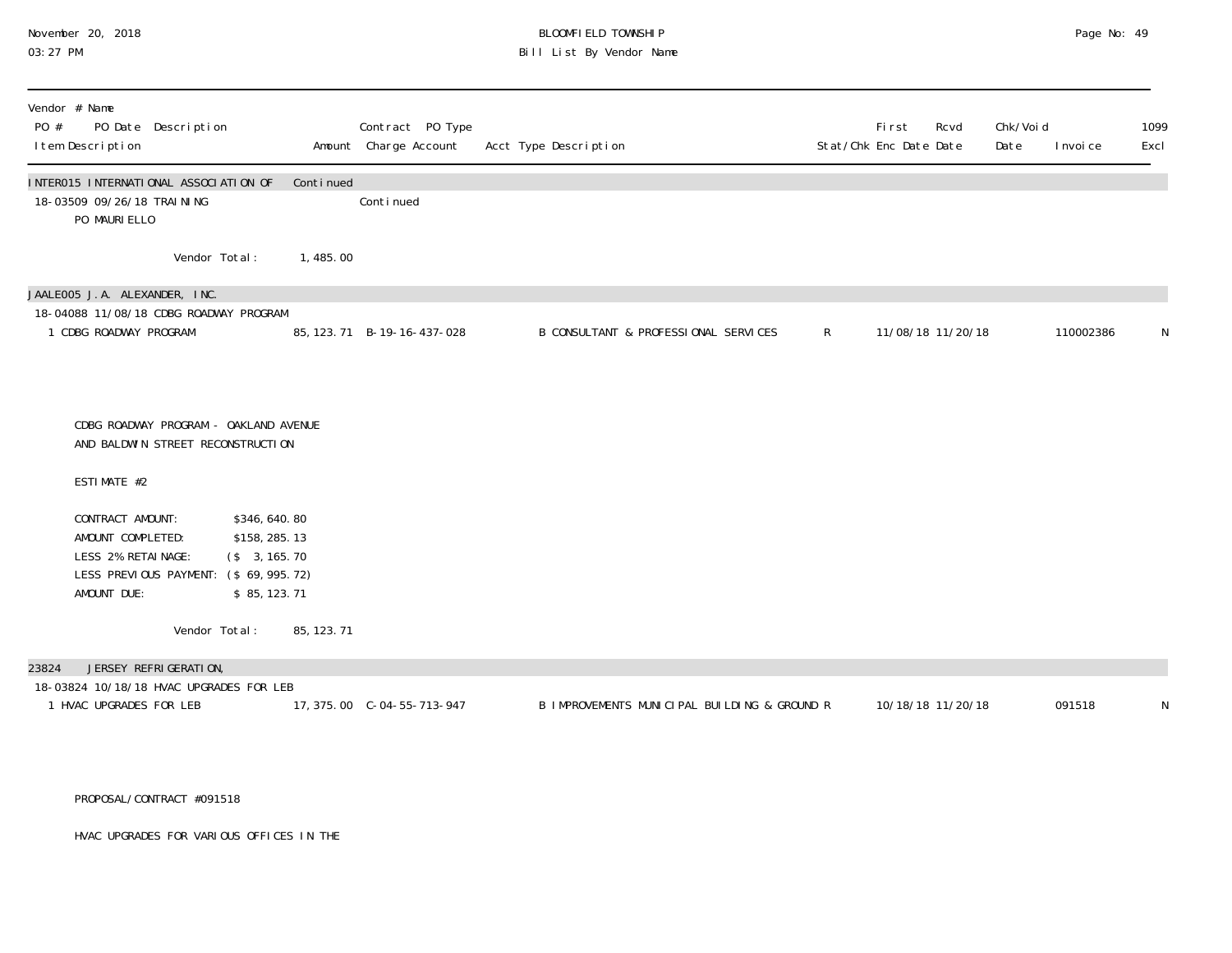### November 20, 2018 BLOOMFIELD TOWNSHIP Page No: 50 03:27 PM Bill List By Vendor Name

| Vendor # Name<br>PO #<br>PO Date Description<br>I tem Description                                                                                        |            | Contract PO Type<br>Amount Charge Account | Acct Type Description             |              | <b>First</b><br>Stat/Chk Enc Date Date | Rcvd              | Chk/Voi d<br>Date | I nvoi ce | 1099<br>Excl |
|----------------------------------------------------------------------------------------------------------------------------------------------------------|------------|-------------------------------------------|-----------------------------------|--------------|----------------------------------------|-------------------|-------------------|-----------|--------------|
| 23824<br>JERSEY REFRIGERATION,<br>18-03824 10/18/18 HVAC UPGRADES FOR LEB<br>LAW ENFORCEMENT BUILDING                                                    | Continued  | Continued                                 |                                   |              |                                        |                   |                   |           |              |
| Vendor Total:                                                                                                                                            | 17, 375.00 |                                           |                                   |              |                                        |                   |                   |           |              |
| JESCO INC.<br>23018<br>18-03630 10/04/18 THERMOSTAT<br>1 ORDER 150979<br>THERMOSTAT<br>12 HY-GARD-GALLON                                                 |            | 211.72 8-01-26-767-034                    | B MOTOR VEHICLE PARTS & ACCESS.   | $\mathsf{R}$ |                                        | 10/04/18 11/20/18 |                   | 150979    | N            |
| 18-03636 10/04/18 6000 hour service<br>1 I NVOI CE S53786<br>DEALER REQUIRED 6000 HOUR SERVICE<br>FRONT END LOADER<br>MG80842<br>SN 624443               |            | 3, 353. 26 8-05-26-511-025                | B MAINTENANCE OF VEHICLES         | $\mathsf{R}$ |                                        | 10/04/18 11/20/18 |                   | S53786    | N            |
| 18-03706 10/12/18 2000 HOUR SERVICE<br>1 I NVOI CE S53785<br>DPW # 510<br>FRONT END LOADER<br>DEALER REQUIRED 2000 HOUR SERVICE<br>MG93659<br>S/N 650211 |            | 4, 785. 73 8-05-26-511-025                | <b>B MAINTENANCE OF VEHICLES</b>  | $\mathsf{R}$ |                                        | 10/12/18 11/20/18 |                   | S53785    | N            |
| Vendor Total:                                                                                                                                            | 8, 350. 71 |                                           |                                   |              |                                        |                   |                   |           |              |
| JOHN E. REID AND ASSOC., INC.<br>24807<br>18-03565 10/01/18 TRAI NI NG                                                                                   |            |                                           |                                   |              |                                        |                   |                   |           |              |
| 1 TRAINING<br>"REID TECHNIQUE OF INVESTIGATIVE<br>INTERVIEWING & ADVANCED INTERROGATION<br><b>TECHNI QUES"</b>                                           |            | 1,725.00 8-01-25-745-042                  | <b>B EDUCATION &amp; TRAINING</b> | $\mathsf{R}$ |                                        | 10/01/18 11/20/18 |                   | 185993    | N            |
| DEC. 4-7, 2018                                                                                                                                           |            |                                           |                                   |              |                                        |                   |                   |           |              |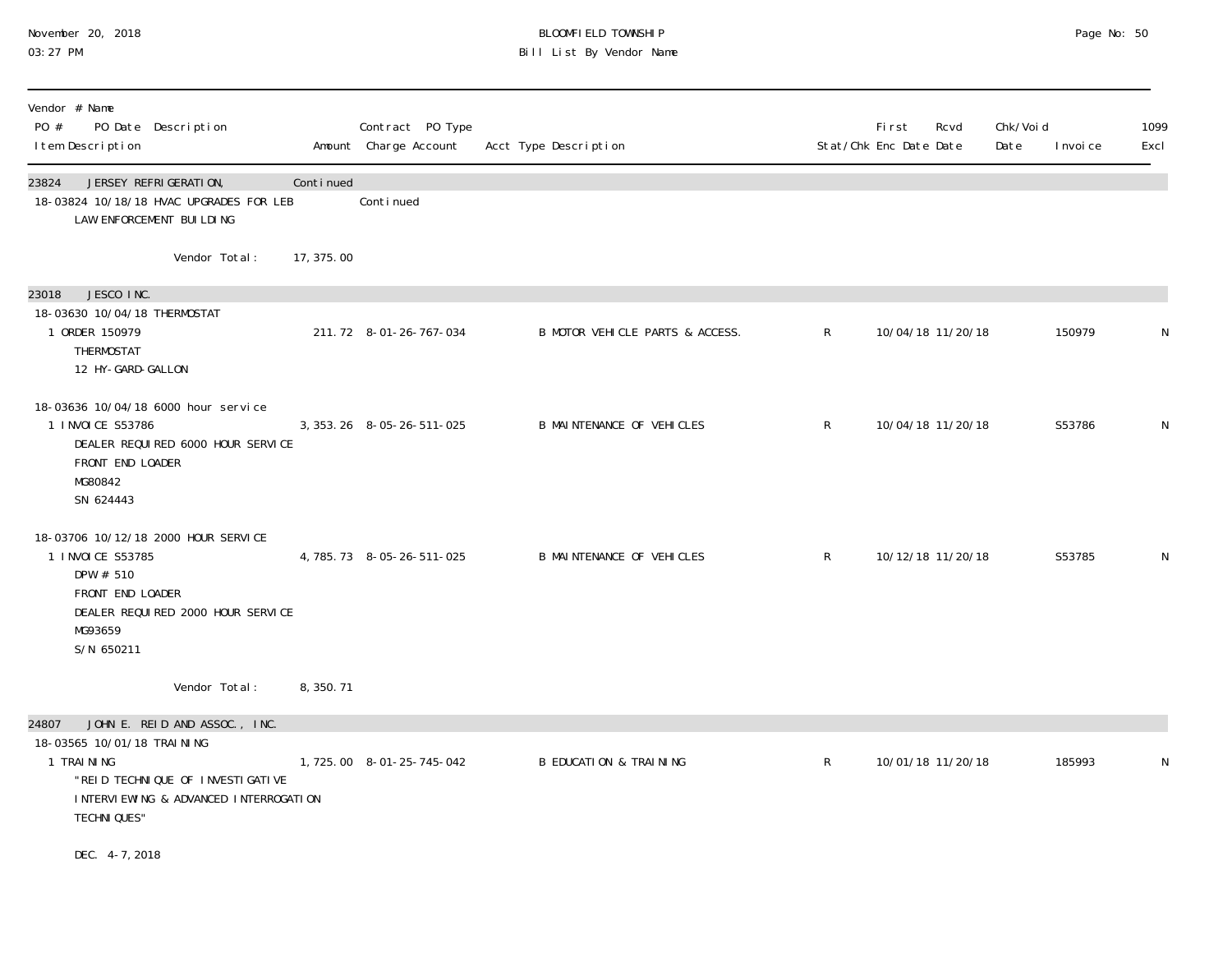### November 20, 2018 BLOOMFIELD TOWNSHIP Page No: 51 03:27 PM Bill List By Vendor Name

| Vendor # Name<br>PO #<br>PO Date Description<br>I tem Description                                                                |                                       | Contract PO Type<br>Amount Charge Account | Acct Type Description                  |   | <b>First</b><br>Stat/Chk Enc Date Date | Rcvd              | Chk/Void<br>Date | I nvoi ce  | 1099<br>Excl |
|----------------------------------------------------------------------------------------------------------------------------------|---------------------------------------|-------------------------------------------|----------------------------------------|---|----------------------------------------|-------------------|------------------|------------|--------------|
| JOHN E. REID AND ASSOC., INC. Continued<br>24807<br>18-03565 10/01/18 TRAI NI NG<br>DET. LOOGES<br>DET. FALCO<br>DET. RUIZ       |                                       | Conti nued                                |                                        |   |                                        |                   |                  |            |              |
| Vendor Total:                                                                                                                    | 1,725.00                              |                                           |                                        |   |                                        |                   |                  |            |              |
| KIM DOLAN<br>9106<br>18-03943 10/30/18 CLINIC HOURS OCTOBER 2018<br>1 CLINIC HOURS OCTOBER 2018<br>10/2/2018 4.5 HRS             |                                       | 1, 260.00 8-01-27-794-028                 | B CONSULTING & PROFESS. SERVICES       | R |                                        | 10/30/18 11/19/18 |                  |            | N            |
| 10/16/2018 4.5 HRS                                                                                                               |                                       |                                           |                                        |   |                                        |                   |                  |            |              |
| Vendor Total:<br>KUNZMOO5 KUNZMAN CONSTRUCTION LLC<br>18-04090 11/08/18 COLLINS HOUSE RESTORATION<br>1 COLLINS HOUSE RESTORATION | 1, 260.00                             | 18, 424.00 C-04-55-722-940                | B IMPROVEMENTS VAR. BUI LDI NG/GROUNDS | R | 11/08/18 11/19/18                      |                   |                  | I NVOI CE3 | N            |
| COLLINS HOUSE HISTORIC RESTORATION-<br>EXTERIOR AND THERMAL ENVELOPE                                                             |                                       |                                           |                                        |   |                                        |                   |                  |            |              |
| ESTIMATE #3                                                                                                                      |                                       |                                           |                                        |   |                                        |                   |                  |            |              |
| ORGINAL CONTRACT AMOUNT: \$263,500.00                                                                                            |                                       |                                           |                                        |   |                                        |                   |                  |            |              |
| WORK COMPLETED TO DATE:<br>LESS 2% RETAINAGE:<br>$\mathbb{S}$<br>EARNED TO DATE:                                                 | \$32,820.00<br>656.40<br>\$32, 163.60 |                                           |                                        |   |                                        |                   |                  |            |              |

LESS PREVIOUS PROJECT: \$ 13,739.60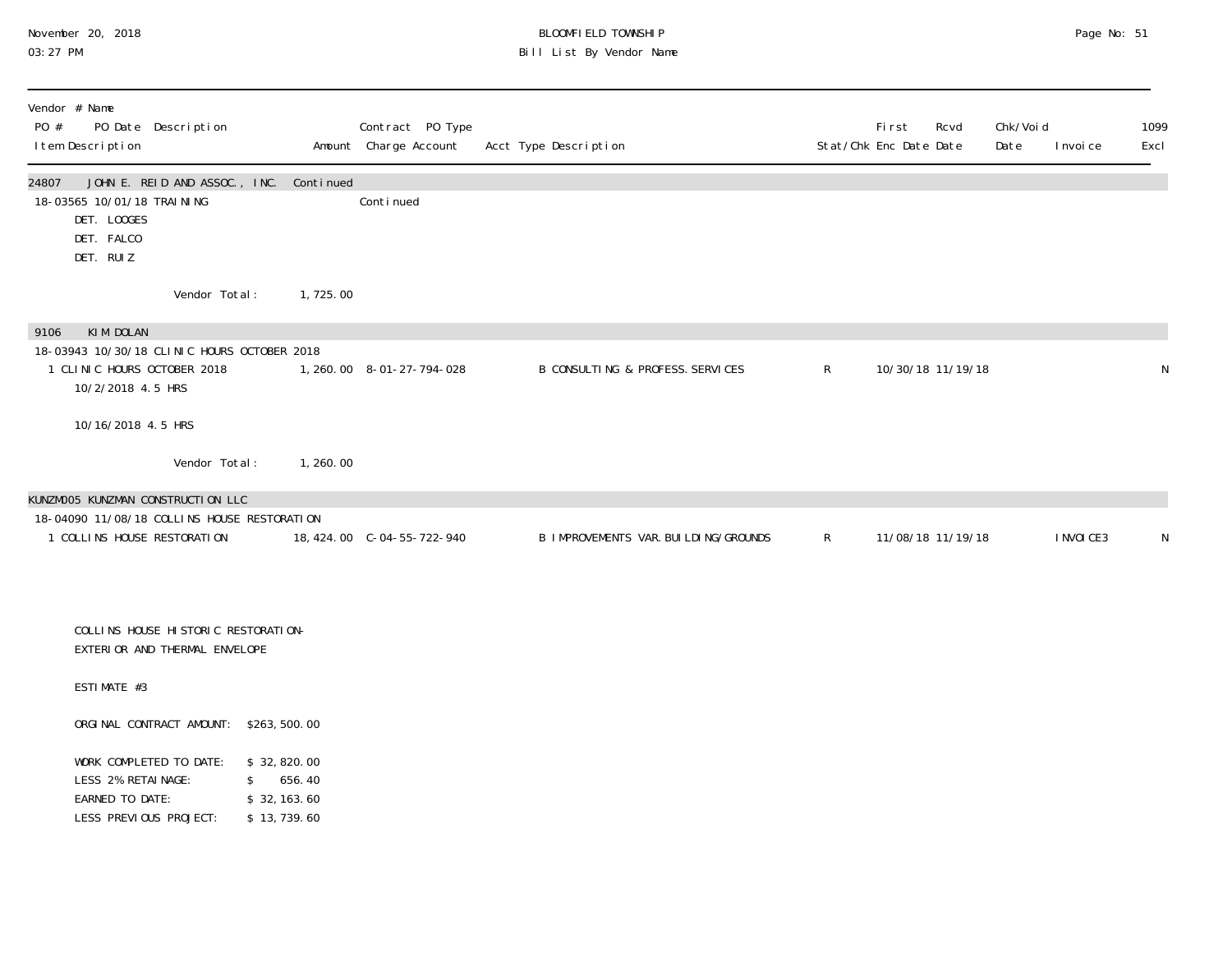# November 20, 2018 **BLOOMFIELD TOWNSHIP** BLOOMFIELD TOWNSHIP BLOOMFIELD TOWNSHIP Page No: 52<br>03:27 PM Bill List By Vendor Name

| Vendor # Name<br>PO #<br>PO Date Description<br>I tem Description                                                                    |            | Contract PO Type<br>Amount Charge Account | Acct Type Description                       |              | Fi rst<br>Stat/Chk Enc Date Date | Rcvd              | Chk/Voi d<br>Date | I nvoi ce    | 1099<br>Excl |
|--------------------------------------------------------------------------------------------------------------------------------------|------------|-------------------------------------------|---------------------------------------------|--------------|----------------------------------|-------------------|-------------------|--------------|--------------|
| KUNZMOO5 KUNZMAN CONSTRUCTION LLC<br>18-04090 11/08/18 COLLINS HOUSE RESTORATION<br>PAYMENT DUE THIS ESTIMATE: \$ 18, 424.00         | Continued  | Continued                                 |                                             |              |                                  |                   |                   |              |              |
| Vendor Total:                                                                                                                        | 18, 424.00 |                                           |                                             |              |                                  |                   |                   |              |              |
| LAW OFFICE OF KEVIN P. BARRY<br>2733                                                                                                 |            |                                           |                                             |              |                                  |                   |                   |              |              |
| 18-03653 10/04/18 PUBLIC DEF FOR SEPT 2018<br>1 PUBLIC DEF FOR SEPT 2018<br>DATES OF SEPTERMBER:<br>5, 6, 12, 13, 19, 20 AND 27      |            | 1,400.00 8-01-33-857-028                  | <b>B CONSULTANT &amp; PROFESSIONAL SERV</b> | $\mathsf{R}$ |                                  | 10/04/18 11/20/18 |                   | OCT 1 2018   |              |
| Vendor Total:                                                                                                                        | 1,400.00   |                                           |                                             |              |                                  |                   |                   |              |              |
| LAWOFO10 LAW OFFICE OF SHELIA ELLINGTON                                                                                              |            |                                           |                                             |              |                                  |                   |                   |              |              |
| 18-03775 10/12/18 ASST. PROSECUTOR SEPT 18<br>1 ASST. PROSECUTOR SEPT 18<br>DATES OF<br>SEPTEMBER 5, 12, 19 & 26                     |            | 1,000.00 8-01-33-857-028                  | <b>B CONSULTANT &amp; PROFESSIONAL SERV</b> | $\mathsf{R}$ |                                  | 10/12/18 11/20/18 |                   | SEPT 2018    | N            |
| Vendor Total:                                                                                                                        | 1,000.00   |                                           |                                             |              |                                  |                   |                   |              |              |
| LAW OFFICES OF JAMES V. POMACO<br>40424                                                                                              |            |                                           |                                             |              |                                  |                   |                   |              |              |
| 18-03477 09/24/18 August public defender<br>1 August public defender                                                                 |            | 1,000.00 8-01-23-730-028                  | B CONSULTANT & PROFESSIONAL SERV            | $\mathsf R$  |                                  | 09/24/18 11/20/18 |                   | AUGUST 2018  | N            |
| 18-03654 10/04/18 PUBLIC DEFENDER FOR SEPT 2018<br>1 PUBLIC DEFENDER FOR SEPT 2018<br><b>SEPT</b><br>4, 10, 11, 17, 18, 24, 25 AN 26 |            | 1,600.00 8-01-33-857-028                  | <b>B CONSULTANT &amp; PROFESSIONAL SERV</b> | R            |                                  | 10/04/18 11/20/18 |                   | SEPT 27 2018 | N.           |
| Vendor Total:                                                                                                                        | 2,600.00   |                                           |                                             |              |                                  |                   |                   |              |              |
| LOMBARDY DOOR SALES & SER<br>29989<br>18-03967 10/30/18 REPAIR OF OVERHEAD DOOR - ST. 2                                              |            |                                           |                                             |              |                                  |                   |                   |              |              |
| 1 REPAIR OF OVERHEAD DOOR STA. 2<br>MADE NECESSARY REPAIRS TO (1)                                                                    |            | 2, 295.00 8-01-25-752-026                 | B MAINT. OF OTHER EQUIPMENT                 | $\mathsf R$  |                                  | 10/30/18 11/19/18 |                   | 92016        | N            |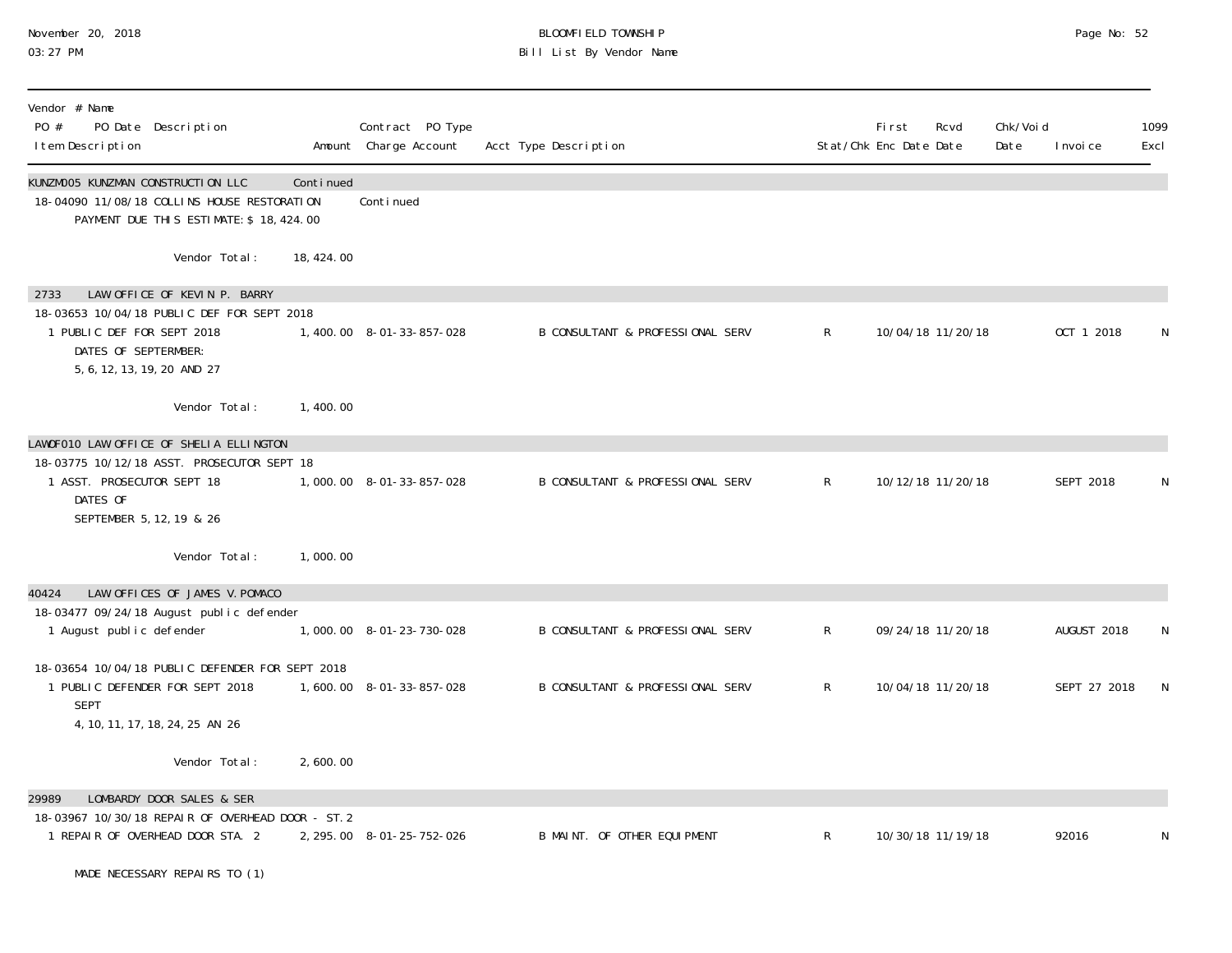# November 20, 2018 **BLOOMFIELD TOWNSHIP** BLOOMFIELD TOWNSHIP BLOOMFIELD TOWNSHIP Page No: 53<br>03:27 PM Bill List By Vendor Name

| Vendor # Name<br>PO #<br>I tem Description | PO Date Description                                                                                                                                                                                                                    |           | Contract PO Type<br>Amount Charge Account | Acct Type Description                        |              | Fi rst<br>Rcvd<br>Stat/Chk Enc Date Date | Chk/Voi d<br>Date | I nvoi ce    | 1099<br>Excl |
|--------------------------------------------|----------------------------------------------------------------------------------------------------------------------------------------------------------------------------------------------------------------------------------------|-----------|-------------------------------------------|----------------------------------------------|--------------|------------------------------------------|-------------------|--------------|--------------|
| 29989<br>MEDIATE SECTION.                  | LOMBARDY DOOR SALES & SER<br>18-03967 10/30/18 REPAIR OF OVERHEAD DOOR - ST. 2 Continued<br>OVERHEAD DOOR THAT WAS HIT.<br>REMOVED AND REPLACED THE TWO LOWER<br>SECTIONS - (1) 122' X 24" BOTTOM<br>SECTION AND (1) 122' X 24" INTER- | Continued |                                           |                                              |              |                                          |                   |              |              |
|                                            | RESET CABLE AND SPRING TENSION.                                                                                                                                                                                                        |           |                                           |                                              |              |                                          |                   |              |              |
| ORDER.                                     | PUT DOOR BACK IN PROPER WORKING                                                                                                                                                                                                        |           |                                           |                                              |              |                                          |                   |              |              |
|                                            | Vendor Total:                                                                                                                                                                                                                          | 2, 295.00 |                                           |                                              |              |                                          |                   |              |              |
| <b>LONGMEADOW FARM</b><br>30018            | 18-03534 09/27/18 SPECIAL NEEDS TRIP 10/20/18                                                                                                                                                                                          |           |                                           |                                              |              |                                          |                   |              |              |
| 1 SPECIAL NEEDS TRIP 10/20/18              |                                                                                                                                                                                                                                        |           | 300.00 8-01-28-795-166                    | <b>B SENIOR CITIZEN PROGRAMS</b>             | $\mathsf{R}$ | 09/27/18 11/20/18                        |                   |              | N            |
|                                            | Vendor Total:                                                                                                                                                                                                                          | 300.00    |                                           |                                              |              |                                          |                   |              |              |
| <b>MAC GRAPHICS</b><br>5863                |                                                                                                                                                                                                                                        |           |                                           |                                              |              |                                          |                   |              |              |
| 4 (2) GREENWAY KIOSKS<br>INV# 10/8/18      | 17-36531 09/05/17 BLOOMFIELD MORRIS CANAL GREENW                                                                                                                                                                                       |           | B                                         | B UPGRADES FIELDS, MORRIS CANAL, CIVIC CTR R |              | 09/05/17 11/20/18                        |                   | INV# 10/8/18 | <sup>N</sup> |
|                                            | Vendor Total:                                                                                                                                                                                                                          | 731.25    |                                           |                                              |              |                                          |                   |              |              |
| MARTIN O'BOYLE<br>36499                    |                                                                                                                                                                                                                                        |           |                                           |                                              |              |                                          |                   |              |              |
| 1 FALL PLANTINGS MUNICIPAL BLDGS           | 18-03903 10/29/18 FALL PLANTINGS MUNICIPAL BLDGS                                                                                                                                                                                       |           | 1,865.00 8-01-26-772-024                  | B CLEAN. &MAIN. OF BLDG'S & FACIL.           | $\mathsf{R}$ | 10/29/18 11/20/18                        |                   | EX2018_0298  | N            |

INVOICE #EX2018\_0298

SUPPLIED AND INSTALLED MUMS AND CABBAGE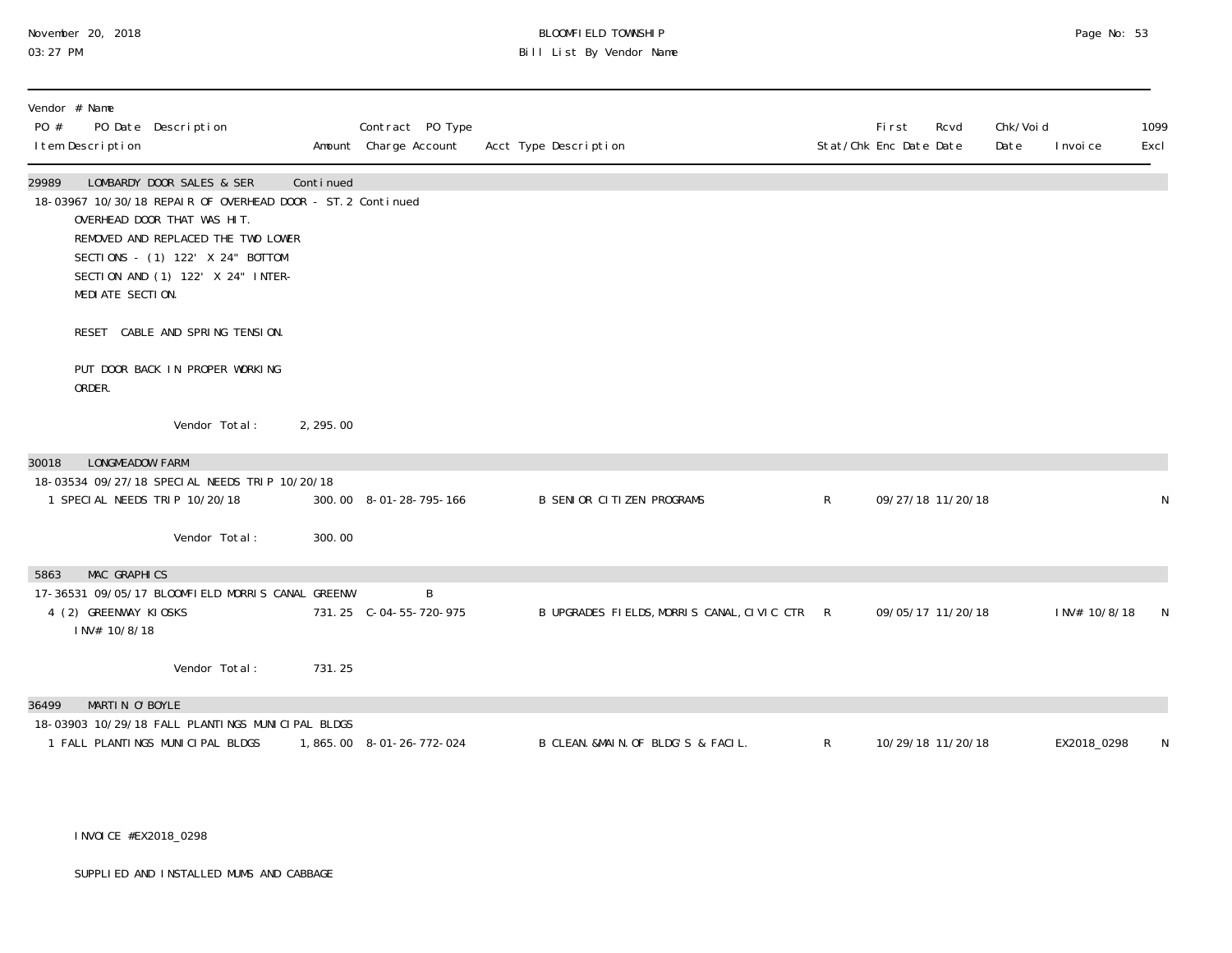# November 20, 2018 **BLOOMFIELD TOWNSHIP** BLOOMFIELD TOWNSHIP BLOOMFIELD TOWNSHIP Page No: 54<br>03:27 PM Bill List By Vendor Name

| Vendor # Name<br>PO #<br>PO Date Description<br>I tem Description                                                     |           | Contract PO Type<br>Amount Charge Account      | Acct Type Description                                              |                   | First<br>Stat/Chk Enc Date Date | Rcvd                                   | Chk/Void<br>Date<br>I nvoi ce | 1099<br>Excl |
|-----------------------------------------------------------------------------------------------------------------------|-----------|------------------------------------------------|--------------------------------------------------------------------|-------------------|---------------------------------|----------------------------------------|-------------------------------|--------------|
| 36499<br>MARTIN O'BOYLE<br>18-03903 10/29/18 FALL PLANTINGS MUNICIPAL BLDGS Continued<br>TO ENTRANCES OF BUILIDNG.    | Continued |                                                |                                                                    |                   |                                 |                                        |                               |              |
| Vendor Total:                                                                                                         | 1,865.00  |                                                |                                                                    |                   |                                 |                                        |                               |              |
| 30020<br>MAYA LORDO<br>18-03930 10/30/18 PARKLET MATERIALS<br>1 PARKLET MATERIALS<br>24 IN BUNGEE                     |           | 24.36 G-02-40-363-004                          | B CY 2018 EAT WELL & BE FIT                                        | R                 |                                 | 10/30/18 11/20/18                      |                               | N            |
| BLUE MEDIUM DUTY GENERAL PURPOSE TARP                                                                                 |           |                                                |                                                                    |                   |                                 |                                        |                               |              |
| Vendor Total:                                                                                                         | 24.36     |                                                |                                                                    |                   |                                 |                                        |                               |              |
| MCCOROO5 MCCORMACK PLUMBING & HEATING<br>18-03506 09/26/18 REPAIR 2ND FL. TOILET - HQ<br>1 REPAIR 2ND FL. TOILET - HQ |           | 150.00 8-01-25-752-024                         | B MAINT. OF BLDG'S & FACILITIES                                    | $\mathsf{R}$      |                                 | 09/26/18 11/20/18                      | 35286                         | N            |
| REPAIRED LEAK ON TOILET FLUSH<br>O METER 2ND FLOOR FIRE HQ                                                            |           |                                                |                                                                    |                   |                                 |                                        |                               |              |
| 18-03507 09/26/18 REPAIR FLUSHOMETER TOILET SPUD<br>1 INSTALL SPUD GASKET ON TOILET<br>2 SPUD GASKET                  |           | 150.00 8-01-25-752-024<br>5.00 8-01-25-752-024 | B MAINT. OF BLDG'S & FACILITIES<br>B MAINT. OF BLDG'S & FACILITIES | R<br>$\mathsf{R}$ |                                 | 09/26/18 11/20/18<br>09/26/18 11/20/18 | 35365<br>35365                | N<br>N       |
| FIRE HEADQUARTERS                                                                                                     |           |                                                |                                                                    |                   |                                 |                                        |                               |              |
| -MADE REPAIR TO FLUSHOMETER TOILET<br>SPUD<br>-DI SASSEMBLED, INSTALLED NEW SPUD<br>GASKET<br>-REASSEMBLED AND TESTED | 155.00    |                                                |                                                                    |                   |                                 |                                        |                               |              |
| 18-03580 10/01/18 PLUMBING REPAIR FIRE DEPT.<br>1 PLUMBING REPAIR FIRE DEPT.                                          |           | 1,875.00 8-01-26-772-024                       | B CLEAN. &MAIN. OF BLDG'S & FACIL.                                 | R                 |                                 | 10/01/18 11/20/18                      | 5203                          | N            |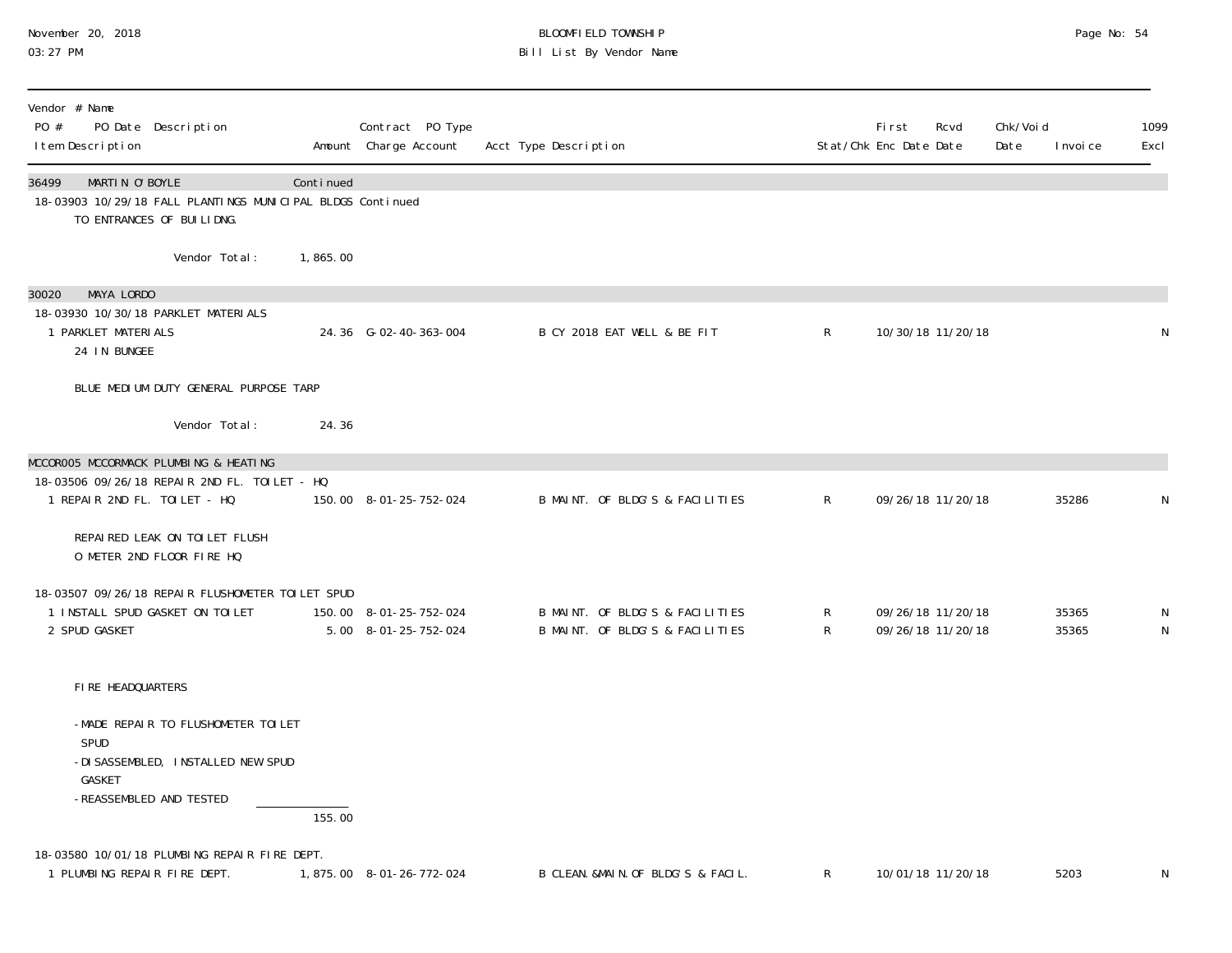### November 20, 2018 BLOOMFIELD TOWNSHIP Page No: 55 03:27 PM Bill List By Vendor Name

| Vendor # Name<br>PO Date Description<br>PO #<br>I tem Description                                                                      |           | Contract PO Type<br>Amount Charge Account | Acct Type Description            |              | First<br>Rcvd<br>Stat/Chk Enc Date Date | Chk/Voi d<br>Date | I nvoi ce | 1099<br>Excl |
|----------------------------------------------------------------------------------------------------------------------------------------|-----------|-------------------------------------------|----------------------------------|--------------|-----------------------------------------|-------------------|-----------|--------------|
| MCCOROO5 MCCORMACK PLUMBING & HEATING<br>18-03580 10/01/18 PLUMBING REPAIR FIRE DEPT.<br>CONTRACT #5203                                | Continued | Conti nued                                |                                  |              |                                         |                   |           |              |
| EMERGENCY PLUMBING REPAIR IN FIRE<br>HEADQUARTERS TO ELIMINATE<br>STANDI NG/LEAKI NG WATER                                             |           |                                           |                                  |              |                                         |                   |           |              |
| Vendor Total:                                                                                                                          | 2, 180.00 |                                           |                                  |              |                                         |                   |           |              |
| MCMANIMON, SCOTLAND & BAUMANN<br>31726                                                                                                 |           |                                           |                                  |              |                                         |                   |           |              |
| 18-04029 11/06/18 DEV. ESCROW PYMNT.<br>1 2-6 & 26-34 FARRAND STREET                                                                   |           | 8,873.00 M-13-56-013-P11                  | B 2-6 & 26-34 FARRAND ST.        | $\mathsf{R}$ | 11/06/18 11/19/18                       |                   | 157061    | N            |
| Vendor Total:                                                                                                                          | 8,873.00  |                                           |                                  |              |                                         |                   |           |              |
| 31404<br>MCNERNEY & ASSOCIATES, INC.                                                                                                   |           |                                           |                                  |              |                                         |                   |           |              |
| 18-04091 11/08/18 VARIOUS APPEALS SEPT. 2018<br>1 VARIOUS APPEALS SEPT. 2018<br>3.5 - CONF. W/TWNSHP ATTY. RE: STOP AND<br><b>SHOP</b> |           | 2,000.00 8-01-20-710-028                  | B CONSULTANT & PROFESSIONAL SERV | $\mathsf{R}$ | 11/08/18 11/19/18                       |                   | #2018-369 | N            |
| 9/18/18                                                                                                                                | \$437.50  |                                           |                                  |              |                                         |                   |           |              |
| 6-PREP. PRELIM. ANALYSIS RE: LB REALTY<br>MANAGMT. 10/22/18                                                                            | \$750.00  |                                           |                                  |              |                                         |                   |           |              |
| 4-PREP. ADDED ASSMTS FOR COMML. PROP. 2018<br>9/18/18                                                                                  | \$500.00  |                                           |                                  |              |                                         |                   |           |              |
| 2.5-PREP. PRELIM. ANALYSIS RE: BLOOMFIELD<br><b>VENTURE</b><br>10/24/18                                                                |           |                                           |                                  |              |                                         |                   |           |              |
| Vendor Total:                                                                                                                          | 2,000.00  |                                           |                                  |              |                                         |                   |           |              |
| METRO HYDRAULIC JACK CO.<br>31754                                                                                                      |           |                                           |                                  |              |                                         |                   |           |              |
| 18-03699 10/12/18 PISTONS FOR ASPHALT TRAILER<br>1 INVOICE 211618                                                                      |           | 450.00 8-01-26-767-034                    | B MOTOR VEHICLE PARTS & ACCESS.  | R            | 10/12/18 11/20/18                       |                   | 211618    | N            |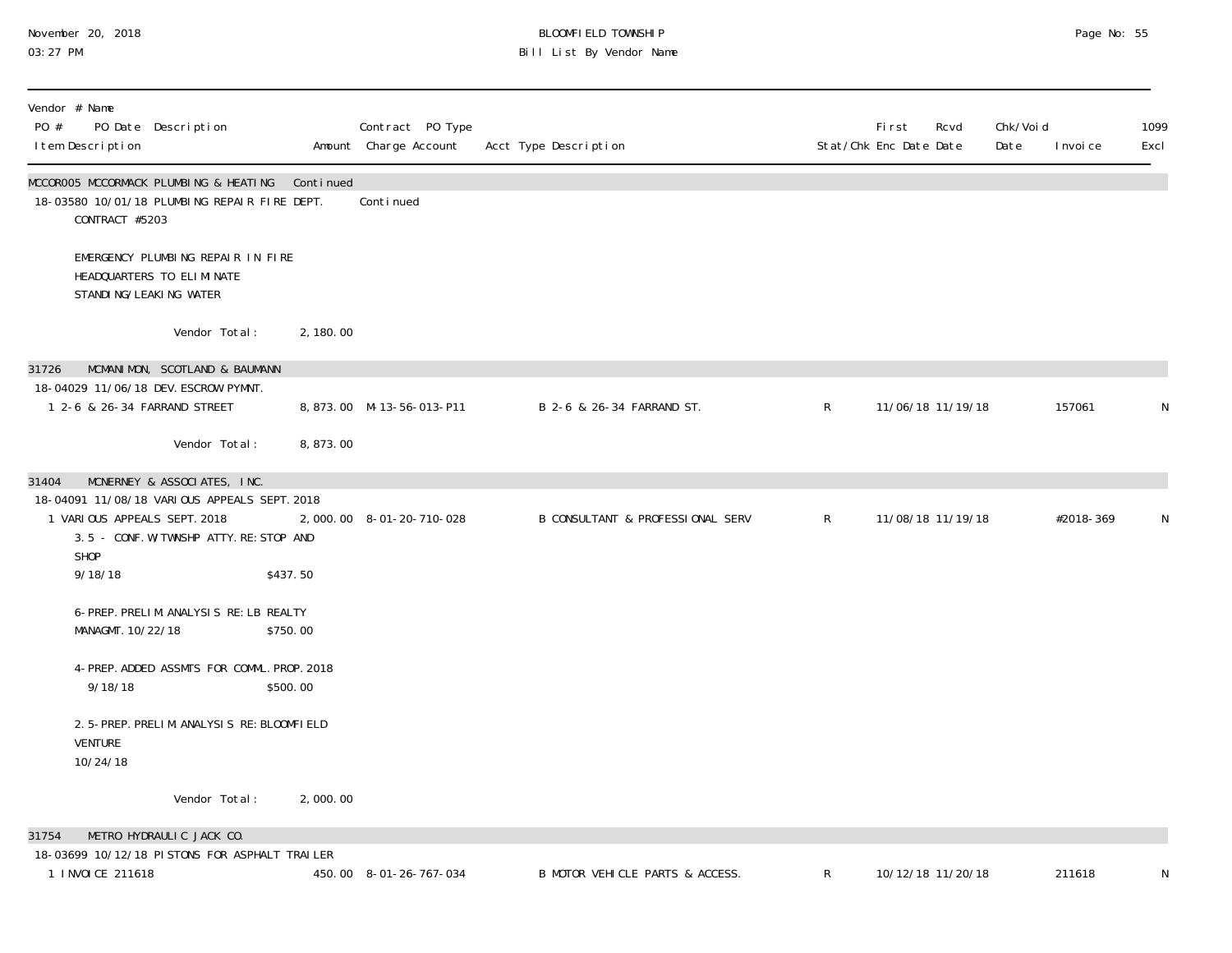# November 20, 2018 BLOOMFIELD TOWNSHIP Page No: 56 03:27 PM Bill List By Vendor Name

| Vendor # Name<br>PO Date Description<br>PO #<br>I tem Description                                                                                                                                                 |           | Contract PO Type<br>Amount Charge Account            | Acct Type Description                                          |              | <b>First</b><br>Stat/Chk Enc Date Date | Rcvd                                   | Chk/Voi d<br>Date<br>I nvoi ce | 1099<br>Excl |
|-------------------------------------------------------------------------------------------------------------------------------------------------------------------------------------------------------------------|-----------|------------------------------------------------------|----------------------------------------------------------------|--------------|----------------------------------------|----------------------------------------|--------------------------------|--------------|
| METRO HYDRAULIC JACK CO.<br>31754<br>18-03699 10/12/18 PISTONS FOR ASPHALT TRAILER<br>PISTONS FOR THE ASPHALT TRAILER<br>HYDRAULIC CYLINDER OVERHAUL                                                              | Continued | Conti nued                                           |                                                                |              |                                        |                                        |                                |              |
| Vendor Total:                                                                                                                                                                                                     | 450.00    |                                                      |                                                                |              |                                        |                                        |                                |              |
| MGL PRINTING SOLUTIONS<br>31801<br>18-03872 10/26/18 TAX SALE NOTICES                                                                                                                                             |           |                                                      |                                                                |              |                                        |                                        |                                |              |
| 1 1000 TAX SALE NOTICES<br>TAX SALE NOTICES                                                                                                                                                                       |           | 199.00 8-01-20-708-036                               | B OFFICE SUPPLIES                                              | ${\sf R}$    |                                        | 10/26/18 11/19/18                      |                                |              |
| 2 SHIPPING & HANDLING                                                                                                                                                                                             | 223.00    | 24.00 8-01-20-708-036                                | B OFFICE SUPPLIES                                              | R            |                                        | 10/26/18 11/19/18                      |                                | $\mathsf N$  |
| Vendor Total:                                                                                                                                                                                                     | 223.00    |                                                      |                                                                |              |                                        |                                        |                                |              |
| MI CHAO2O MI CHAEL A. VESPASI ANO, ANTHONY<br>18-03927 10/29/18 REFUND 187/18 2015-16 TAX APPL<br>1 2015 NJ APPL 10931-2015 187/18<br>2 2016 NJ APPL. 9435-2016 187/18<br>REFUND OF 2015-2016 NJ APPEAL ON 187/18 |           | 3,071.48 8-01-20-520-SB1<br>3,099.58 8-01-20-520-SB1 | B TAX O/P - STATE BD. REFUNDS<br>B TAX O/P - STATE BD. REFUNDS | R<br>R       |                                        | 10/29/18 11/19/18<br>10/29/18 11/19/18 |                                | N            |
| RETURN CHECK TO CINDY                                                                                                                                                                                             | 6, 171.06 |                                                      |                                                                |              |                                        |                                        |                                |              |
| Vendor Total:                                                                                                                                                                                                     | 6, 171.06 |                                                      |                                                                |              |                                        |                                        |                                |              |
| MI CHAEL FI TZPATRI CK<br>13964<br>18-04004 11/01/18 REPAIRS TO HONDA ELEMENT<br>1 REPAIRS TO HONDA ELEMENT<br>TRANSMI TTER/RESPONDER                                                                             |           | 301.75 8-01-27-785-026                               | B MAINTENANCE OF OTHER EQUIPMENT                               | $\mathsf{R}$ |                                        | 11/01/18 11/19/18                      |                                |              |
| <b>BLANK KEY</b>                                                                                                                                                                                                  |           |                                                      |                                                                |              |                                        |                                        |                                |              |
| <b>TECH</b><br>2 UCHOA MEETING<br>OCTOBER 16, 2018<br>UNION COUTNY HEALTH OFFICERS ASSOC. MTG.                                                                                                                    |           | 20.00 8-01-27-785-044                                | B PROFESSIONAL ASSOCIATION DUES                                | $\mathsf{R}$ |                                        | 11/01/18 11/19/18                      |                                | N            |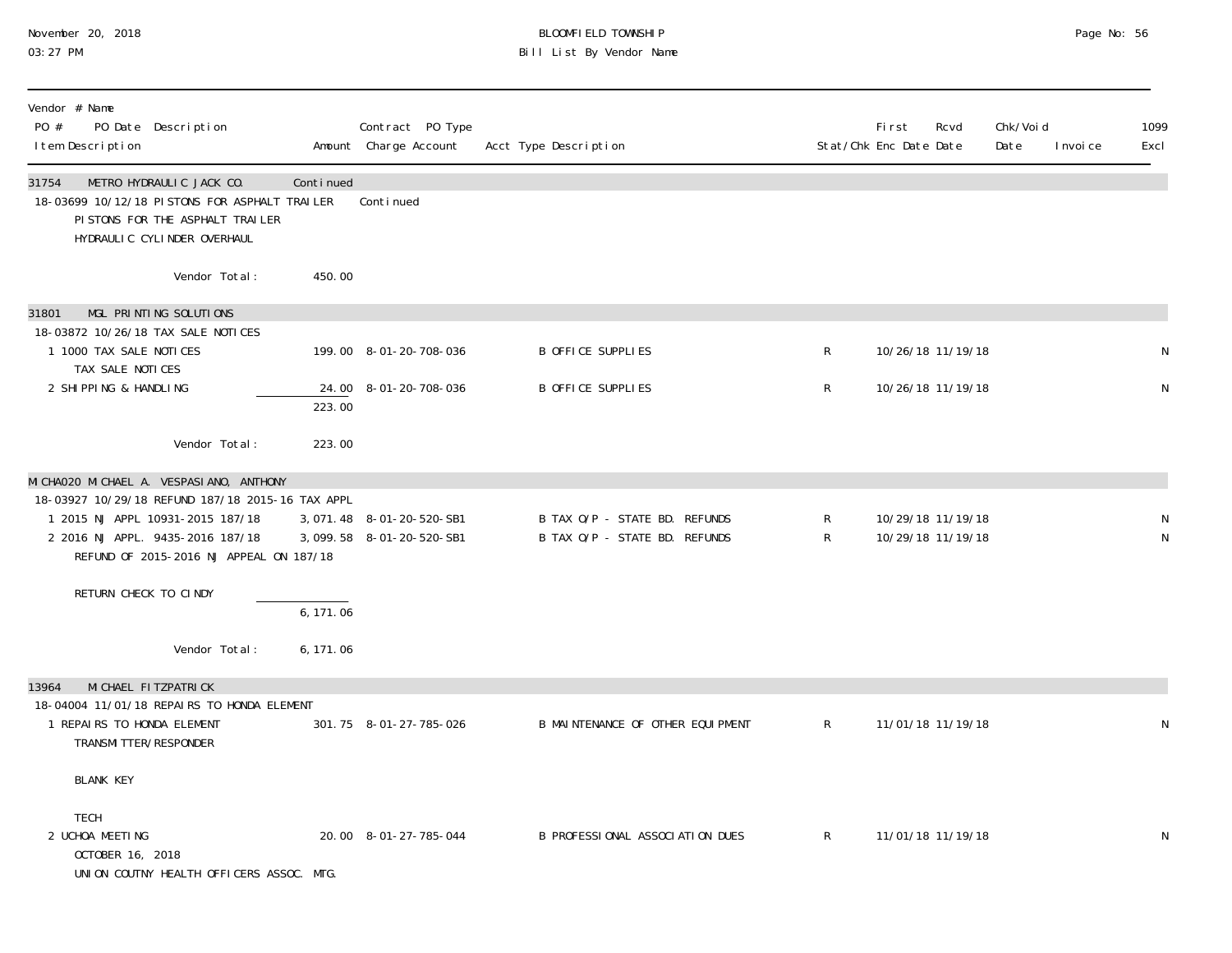# November 20, 2018 **BLOOMFIELD TOWNSHIP** BLOOMFIELD TOWNSHIP BLOOMFIELD TOWNSHIP Page No: 57<br>03:27 PM Bill List By Vendor Name

| Vendor # Name<br>PO #<br>PO Date Description<br>I tem Description                                 |           | Contract PO Type<br>Amount Charge Account | Acct Type Description              |              | First<br>Rcvd<br>Stat/Chk Enc Date Date | Chk/Voi d<br>Date | I nvoi ce | 1099<br>Excl |
|---------------------------------------------------------------------------------------------------|-----------|-------------------------------------------|------------------------------------|--------------|-----------------------------------------|-------------------|-----------|--------------|
| MI CHAEL FI TZPATRI CK<br>13964<br>18-04004 11/01/18 REPAIRS TO HONDA ELEMENT<br>ASSOCIATION DUES | Continued | Continued                                 |                                    |              |                                         |                   |           |              |
|                                                                                                   | 321.75    |                                           |                                    |              |                                         |                   |           |              |
| Vendor Total:                                                                                     | 321.75    |                                           |                                    |              |                                         |                   |           |              |
| MICHAEL S. RUBIN, LLC<br>16826                                                                    |           |                                           |                                    |              |                                         |                   |           |              |
| 18-03884 10/29/18 ESCROW PAYMENT P/Z<br>1 62 MAIN TERRACE-ZB                                      |           | 709.50 M-13-56-013-P48                    | <b>B 62 MAIN TERRACE</b>           | $\mathsf{R}$ | 10/29/18 11/20/18                       |                   | 1962      | $\mathsf N$  |
| Vendor Total:                                                                                     | 709.50    |                                           |                                    |              |                                         |                   |           |              |
| MILLER & CHITTY CO.<br>32149                                                                      |           |                                           |                                    |              |                                         |                   |           |              |
| 18-03900 10/29/18 BOILER REPAIR MUNICIPAL BLDG<br>1 BOILER REPAIR MUNICIPAL BLDG                  |           | 2, 619.00 8-01-26-772-024                 | B CLEAN. &MAIN. OF BLDG'S & FACIL. | $\mathsf{R}$ | 10/29/18 11/20/18                       |                   | 4667      | N            |
|                                                                                                   |           |                                           |                                    |              |                                         |                   |           |              |
| I NVOI CE #4667                                                                                   |           |                                           |                                    |              |                                         |                   |           |              |
|                                                                                                   |           |                                           |                                    |              |                                         |                   |           |              |
| BOIL REPAIR/MAINTENANCE IN THE MUNICIPAL<br>BUILDING, 1 MUNICIPAL PLAZA, BLOOMFIELD,<br>NJ        |           |                                           |                                    |              |                                         |                   |           |              |
| 18-04081 11/08/18 BOILER SERVICE MUNICIPAL BLDG.                                                  |           |                                           |                                    |              |                                         |                   |           |              |
| 1 BOILER SERVICE MUNICIPAL BLDG.                                                                  |           | 375.00 8-01-26-772-024                    | B CLEAN. &MAIN. OF BLDG'S & FACIL. | $\mathsf{R}$ | 11/08/18 11/20/18                       |                   | 506069    | N            |
|                                                                                                   |           |                                           |                                    |              |                                         |                   |           |              |
| I NVOI CE #506069<br>CUSTOMER #2280<br>JOB DATE: 10/18/18                                         |           |                                           |                                    |              |                                         |                   |           |              |
| MUNICIPAL BUILDING BOILER SERVICE AND                                                             |           |                                           |                                    |              |                                         |                   |           |              |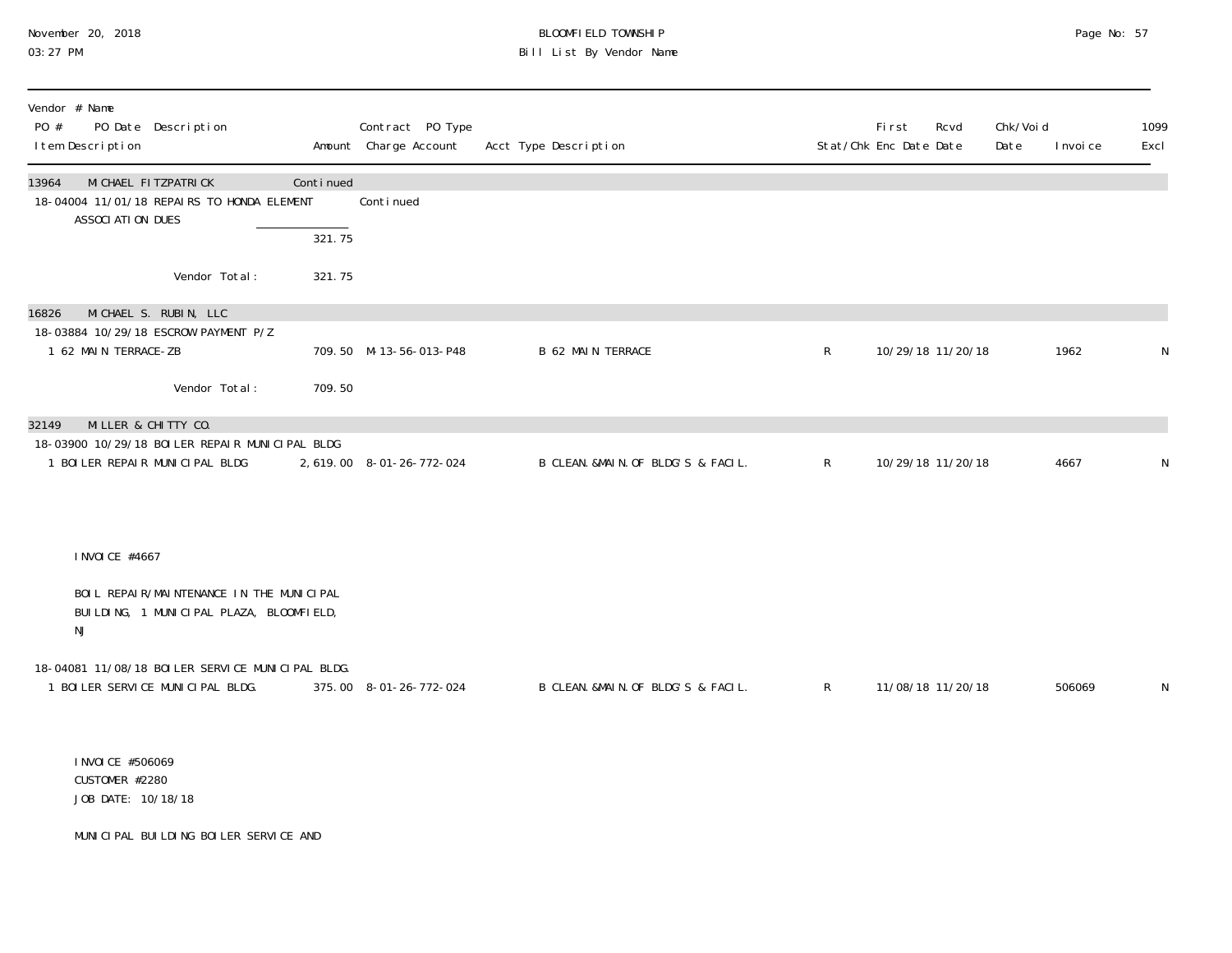# November 20, 2018 **BLOOMFIELD TOWNSHIP** BLOOMFIELD TOWNSHIP BLOOMFIELD TOWNSHIP Page No: 58 Bill List By Vendor Name

| Vendor # Name<br>PO #<br>PO Date Description<br>I tem Description                                                 |                           | Contract PO Type<br>Amount Charge Account | Acct Type Description                          |              | First<br>Rcvd<br>Stat/Chk Enc Date Date | Chk/Voi d<br>Date<br>I nvoi ce | 1099<br>Excl |
|-------------------------------------------------------------------------------------------------------------------|---------------------------|-------------------------------------------|------------------------------------------------|--------------|-----------------------------------------|--------------------------------|--------------|
| MILLER & CHITTY CO.<br>32149<br>18-04081 11/08/18 BOILER SERVICE MUNICIPAL BLDG. Continued<br><b>MAI NTENANCE</b> | Continued                 |                                           |                                                |              |                                         |                                |              |
|                                                                                                                   | Vendor Total:<br>2,994.00 |                                           |                                                |              |                                         |                                |              |
| MINDS IN MOTION OF NJ, LLC<br>32115                                                                               |                           |                                           |                                                |              |                                         |                                |              |
| 18-02638 07/27/18 SUMMER CLINIC<br>1 SUMMER CLINIC                                                                |                           | 750.00 R-14-20-854-030                    | <b>B MATERIALS &amp; SUPPLIES</b>              | $\mathsf{R}$ | 07/27/18 11/19/18                       | 1097                           | N            |
|                                                                                                                   | Vendor Total:<br>750.00   |                                           |                                                |              |                                         |                                |              |
| <b>MJG PROMOTIONS</b><br>32254                                                                                    |                           |                                           |                                                |              |                                         |                                |              |
| 18-03754 10/12/18 HAUNTED TRAIL FLASHLIGHTS<br>1 HAUNTED TRAIL FLASHLIGHTS                                        |                           | 297.00 R-14-20-854-030                    | <b>B MATERIALS &amp; SUPPLIES</b>              | $\mathsf{R}$ | 10/12/18 11/20/18                       |                                | N            |
| 18-03759 10/12/18 INTOWN GIRLS VOLLEYBALL<br>1 INTOWN GIRLS VOLLEYBALL<br><b>JERSEYS</b>                          |                           | 750.00 R-14-20-854-030                    | <b>B MATERIALS &amp; SUPPLIES</b>              | $\mathsf{R}$ | 10/12/18 11/20/18                       | 51183                          | N            |
| I NVOI CE # 51183                                                                                                 |                           |                                           |                                                |              |                                         |                                |              |
| 18-03761 10/12/18 INTOWN PEEWEE FOOTBALL SHIRTS<br>1 INTOWN PEEWEE FOOTBALL SHIRTS<br>I NVOI CE# 51272            |                           | 840.00 R-14-20-854-030                    | <b>B MATERIALS &amp; SUPPLIES</b>              | $\mathsf{R}$ | 10/12/18 11/20/18                       | 51272                          | N            |
|                                                                                                                   | Vendor Total:<br>1,887.00 |                                           |                                                |              |                                         |                                |              |
| MONTANA CONSTRUCTION<br>32601                                                                                     |                           |                                           |                                                |              |                                         |                                |              |
| 18-03596 10/02/18 SANITARY SEWER REPAIR-STATE ST<br>1 SANITARY SEWER REPAIR-STATE ST                              |                           |                                           | B RELINING, RECONSTRUCT., UPGRADES SEWER SYS R |              | 10/02/18 11/20/18                       | 547-18001                      | N            |
|                                                                                                                   |                           |                                           |                                                |              |                                         |                                |              |

 UPGRADE - SANITARY SEWER REPAIR: STATE STREET

TIME AND MATERIALS COST FOR ALL LABOR,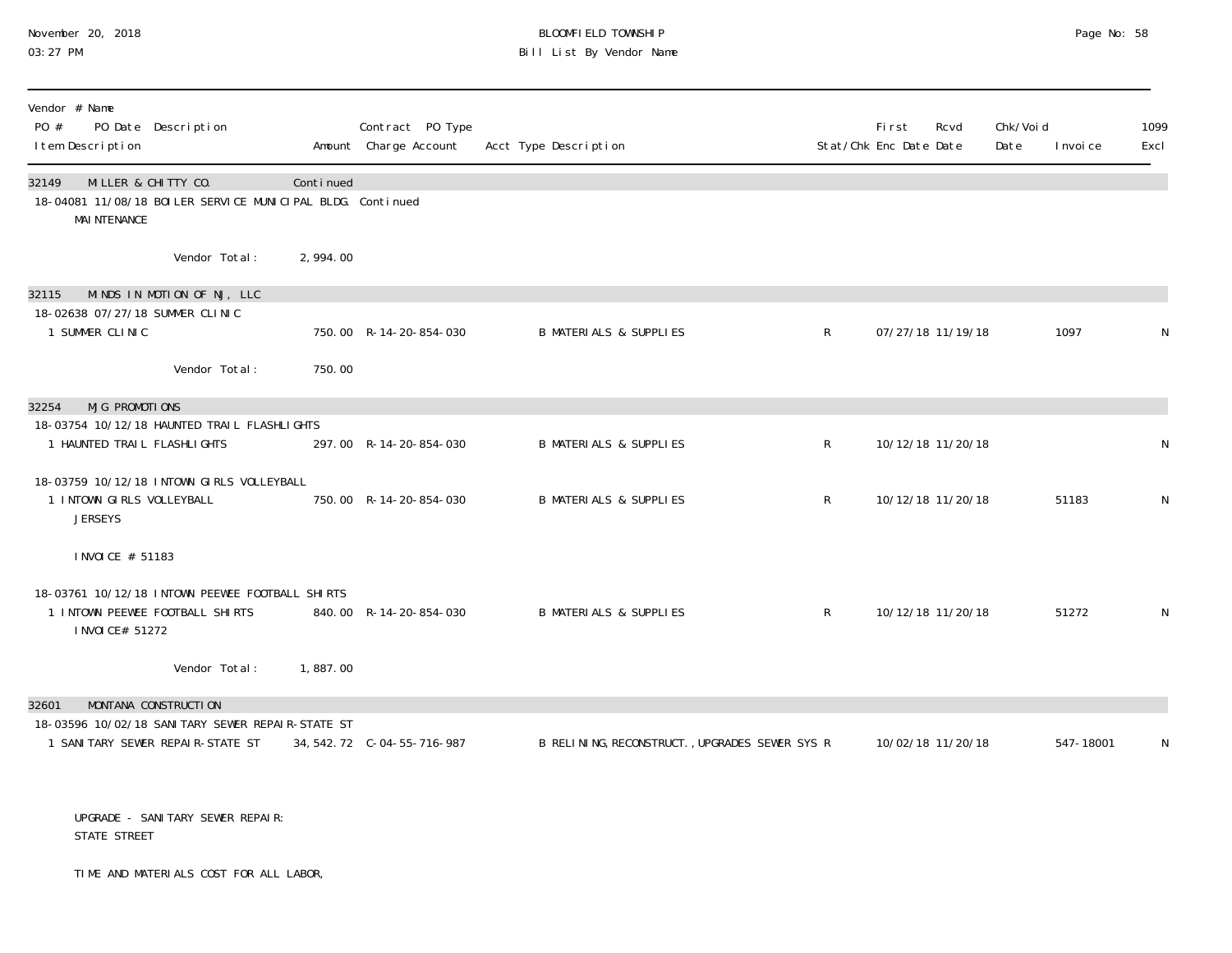# November 20, 2018 BLOOMFIELD TOWNSHIP Page No: 59 03:27 PM Bill List By Vendor Name

| Vendor # Name<br>PO #<br>I tem Description | PO Date Description                                                                                                                                                   |            | Contract PO Type<br>Amount Charge Account | Acct Type Description                          |             | First<br>Stat/Chk Enc Date Date | Rcvd              | Chk/Void<br>Date | I nvoi ce | 1099<br>Excl |
|--------------------------------------------|-----------------------------------------------------------------------------------------------------------------------------------------------------------------------|------------|-------------------------------------------|------------------------------------------------|-------------|---------------------------------|-------------------|------------------|-----------|--------------|
| 32601                                      | MONTANA CONSTRUCTION<br>18-03596 10/02/18 SANITARY SEWER REPAIR-STATE ST Continued<br>EQUI PMENT AND MATERIALS NECESSARY TO<br>REPAIR SANITARY SEWER ON STATE STREET. | Continued  |                                           |                                                |             |                                 |                   |                  |           |              |
|                                            | MAY 6 2018 THROUGH MAY 8, 2018                                                                                                                                        |            |                                           |                                                |             |                                 |                   |                  |           |              |
|                                            | TOTAL COST: \$34,542.72                                                                                                                                               |            |                                           |                                                |             |                                 |                   |                  |           |              |
|                                            | 18-04078 11/08/18 SANITARY SEWER LATERAL REPAIR<br>1 SANITARY SEWER LATERAL REPAIR                                                                                    |            | 56, 884. 10 C-04-55-716-987               | B RELINING, RECONSTRUCT., UPGRADES SEWER SYS R |             |                                 | 11/08/18 11/20/18 |                  | 547-18002 | N            |
| AVENUE)                                    | UPGRADE - SANITARY SEWER LATERAL REPAIR<br>AT 245 BERKELEY AVENUE (CORNER OF NEWARK                                                                                   |            |                                           |                                                |             |                                 |                   |                  |           |              |
|                                            | TIME AND MATERIALS COST FOR ALL LABOR,<br>EQUIPMENT AND MATERIALS NECESSARY TO<br>REPAIR SANITARY SEWER LATERAL AT<br>245 BERKELEY AVENUE                             |            |                                           |                                                |             |                                 |                   |                  |           |              |
|                                            | JUNE 4, 2018 THROUGH JUNE 5, 2018                                                                                                                                     |            |                                           |                                                |             |                                 |                   |                  |           |              |
|                                            | TOTAL COST: \$56,884.10                                                                                                                                               |            |                                           |                                                |             |                                 |                   |                  |           |              |
|                                            | Vendor Total:                                                                                                                                                         | 91, 426.82 |                                           |                                                |             |                                 |                   |                  |           |              |
| 32701                                      | MOONEY-GENERAL PAPER COMPANY<br>18-04000 11/01/18 (5) CASES OF TOILET PAPER<br>1 (5) CASES OF TOILET PAPER<br>(5) CASES OF PAPER TOWELS                               |            | 665.25 8-01-28-795-029                    | <b>B OTHER CONTRACTUAL</b>                     | $\mathsf R$ |                                 | 11/01/18 11/19/18 |                  | 0022616   | N            |
|                                            | Vendor Total:                                                                                                                                                         | 665.25     |                                           |                                                |             |                                 |                   |                  |           |              |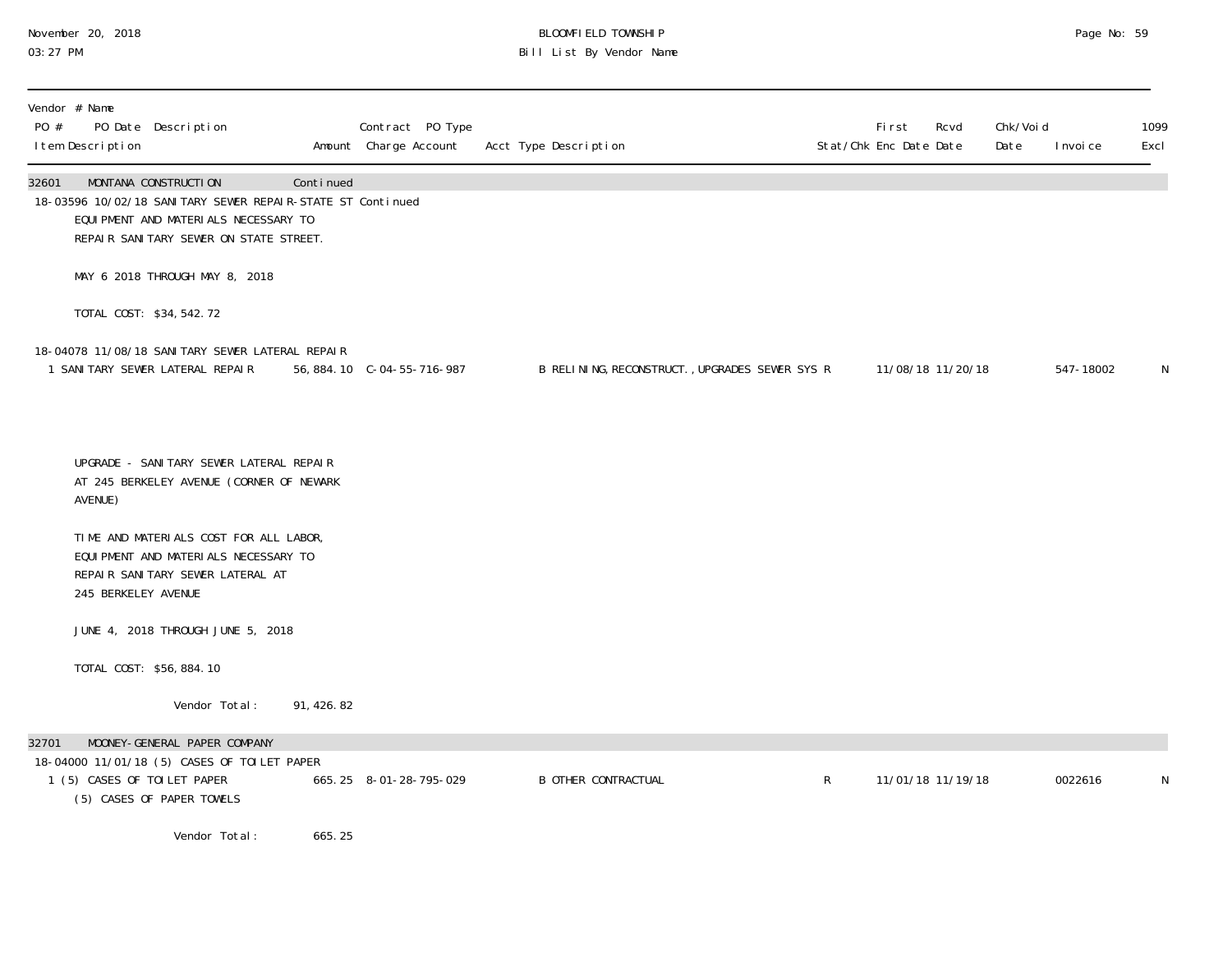# November 20, 2018 BLOOMFIELD TOWNSHIP Page No: 60 03:27 PM Bill List By Vendor Name

| Vendor # Name<br>PO #<br>PO Date Description<br>I tem Description                                                                                                                                                                                                        |                  | Contract PO Type<br>Amount Charge Account        | Acct Type Description                                |                   | <b>First</b><br>Stat/Chk Enc Date Date | Rcvd | Chk/Void<br>Date | I nvoi ce      | 1099<br>Excl |
|--------------------------------------------------------------------------------------------------------------------------------------------------------------------------------------------------------------------------------------------------------------------------|------------------|--------------------------------------------------|------------------------------------------------------|-------------------|----------------------------------------|------|------------------|----------------|--------------|
| MORRIS COUNTY HEALTH OFFICERS'<br>32731<br>17-37834 12/13/17 2018 MEMBERSHIP<br>1 2018 MEMBERSHIP<br>MIKE FITZPATRICK                                                                                                                                                    |                  | 50.00 7-01-27-785-044                            | B PROFESSIONAL ASSOCIATION DUES                      | $\mathsf{R}$      | 12/13/17 11/20/18                      |      |                  |                | N            |
| Vendor Total:                                                                                                                                                                                                                                                            | 50.00            |                                                  |                                                      |                   |                                        |      |                  |                |              |
| MORRIS COUNTY PUBLIC SAFETY<br>32714<br>18-04028 11/06/18 RIC - TRAINING ID#1713781<br>1 STEVEN ZURLO - 18S1016651<br>2 CARL MERCADO - 18S1016652<br>RAPID INTERVENTION CREW/SAFETY<br>& SURVIVAL CLASS - ID#: 1713781<br>10/19/18<br>6:30 - 10:30 P.M.<br>Vendor Total: | 600.00<br>600.00 | 300.00 8-01-25-752-042<br>300.00 8-01-25-752-042 | B EDUCATION AND TRAINING<br>B EDUCATION AND TRAINING | R<br>$\mathsf{R}$ | 11/06/18 11/19/18<br>11/06/18 11/19/18 |      |                  | 26782<br>26782 | N            |
| MOTOROLA SOLUTIONS, INC.<br>32753                                                                                                                                                                                                                                        |                  |                                                  |                                                      |                   |                                        |      |                  |                |              |
| 18-02748 08/02/18 POLICE/FIRE RADIO UPGRADE 2018<br>3 STEALTH COVERINGS FOR LINES<br>INSTALLATION OF COAXIAL CABLES                                                                                                                                                      |                  | B                                                | B 2018 PURCHASE OF POLICE COMM EQUIPMENT R           |                   | 08/02/18 11/19/18                      |      |                  | 41258579       | N            |
| \$10, 218.75                                                                                                                                                                                                                                                             |                  |                                                  |                                                      |                   |                                        |      |                  |                |              |
| VOLUME DI SCOUNT:                                                                                                                                                                                                                                                        |                  |                                                  |                                                      |                   |                                        |      |                  |                |              |
| (\$5, 167.75)                                                                                                                                                                                                                                                            |                  |                                                  |                                                      |                   |                                        |      |                  |                |              |
| <b>TOTAL</b>                                                                                                                                                                                                                                                             |                  |                                                  |                                                      |                   |                                        |      |                  |                |              |
| \$5,051.00                                                                                                                                                                                                                                                               |                  |                                                  |                                                      |                   |                                        |      |                  |                |              |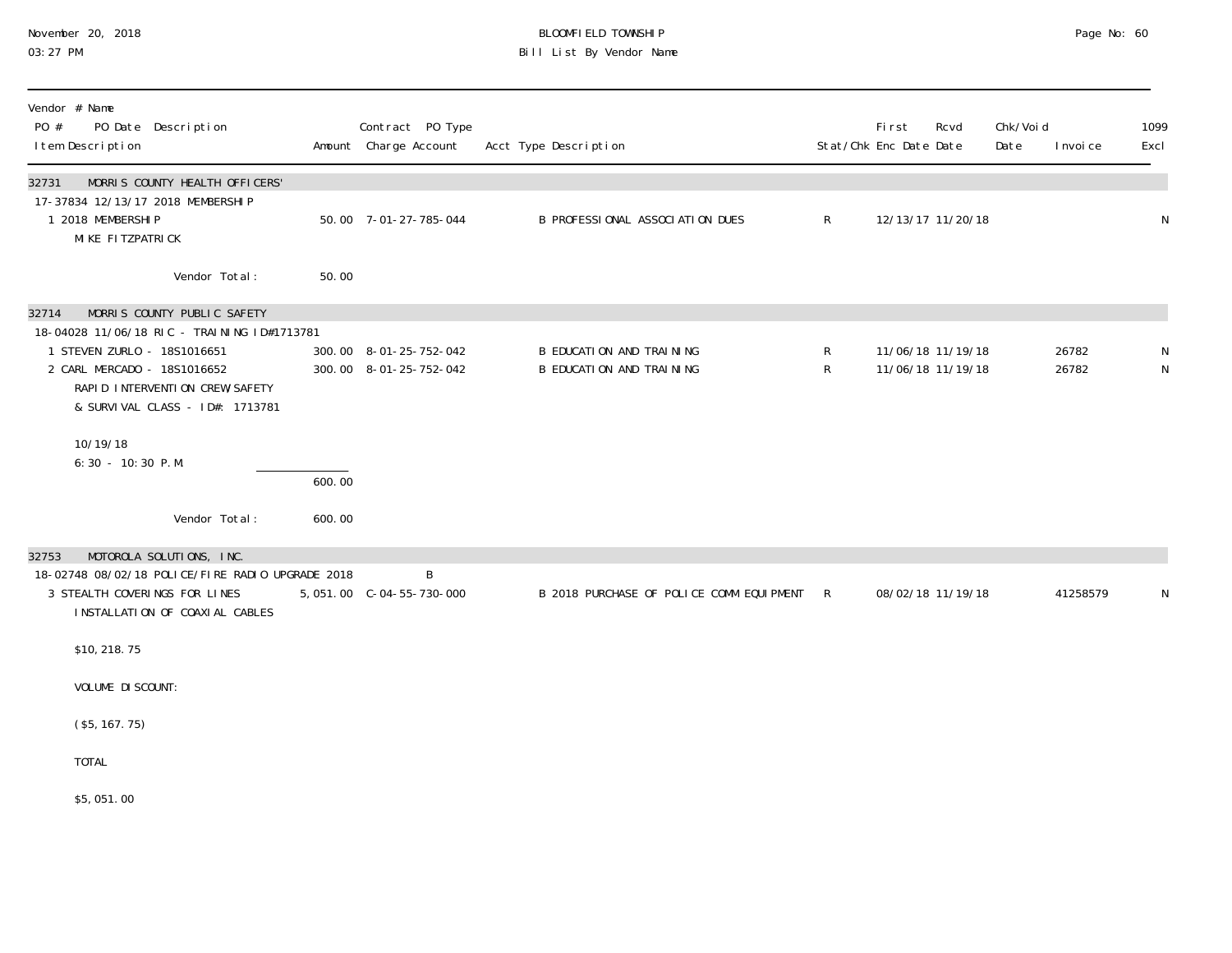# November 20, 2018 **BLOOMFIELD TOWNSHIP** BLOOMFIELD TOWNSHIP BLOOMFIELD TOWNSHIP Page No: 61<br>03:27 PM Bill List By Vendor Name

| Vendor # Name<br>PO #<br>PO Date Description<br>I tem Description                                                                     |               |             | Contract PO Type<br>Amount Charge Account | Acct Type Description                    |              | First<br>Stat/Chk Enc Date Date | Rcvd              | Chk/Voi d<br>Date | I nvoi ce    | 1099<br>Excl |
|---------------------------------------------------------------------------------------------------------------------------------------|---------------|-------------|-------------------------------------------|------------------------------------------|--------------|---------------------------------|-------------------|-------------------|--------------|--------------|
| MOTOROLA SOLUTIONS, INC.<br>32753<br>18-02802 08/08/18 System Integration Firehouses<br>1 System Integration Firehouses               |               | Continued   |                                           | B 2018 PURCHASE OF POLICE COMM EQUIPMENT | $\mathsf{R}$ |                                 | 08/08/18 11/19/18 |                   |              | N            |
|                                                                                                                                       | Vendor Total: | 108, 056.00 |                                           |                                          |              |                                 |                   |                   |              |              |
| 33200<br>MUNICIPAL INSPECTION CORP.<br>18-03611 10/03/18 ELV. INSPS. 9/30/17<br>1 ELV. INSPS. 9/30/2017<br>DATE OF INVOICE: 9/30/2017 |               |             | 5, 484.00 T-13-22-256-U27                 | <b>B ELEVATOR INSPECTION FEES</b>        | $\mathsf{R}$ |                                 | 10/03/18 11/20/18 |                   | 2/I NVOI CES | N            |
| FIRST INVOICE: \$4,689.00                                                                                                             |               |             |                                           |                                          |              |                                 |                   |                   |              |              |
| SECOND INVOICE: \$795.00                                                                                                              |               |             |                                           |                                          |              |                                 |                   |                   |              |              |
| TOTAL                                                                                                                                 | \$5,484.00    |             |                                           |                                          |              |                                 |                   |                   |              |              |
| 18-03612 10/03/18 ELV. INSP. 11/30/2017<br>1 ELV. INSP. 11/30/2017<br>I NVOI CES DATED 11/30/17                                       |               |             | 4, 628.00 T-13-22-256-U27                 | <b>B ELEVATOR INSPECTION FEES</b>        | $\mathsf{R}$ |                                 | 10/03/18 11/20/18 |                   | $2$ INV.     | N            |
| FIRST INVOICE:                                                                                                                        | \$2,476.00    |             |                                           |                                          |              |                                 |                   |                   |              |              |
| SECOND INVOICE: \$2,152.00                                                                                                            |               |             |                                           |                                          |              |                                 |                   |                   |              |              |
| <b>TOTAL</b>                                                                                                                          | \$4,628.00    |             |                                           |                                          |              |                                 |                   |                   |              |              |
| 18-03843 10/19/18 ELEVATOR INPECTIONS<br>1 ELEVATOR INPECTIONS                                                                        |               |             | 1,775.00 T-13-22-256-U27                  | <b>B ELEVATOR INSPECTION FEES</b>        | $\mathsf{R}$ |                                 | 10/19/18 11/20/18 |                   | 9/30/18      | N            |
| I NVOI CE DATE: 9/30/2018                                                                                                             |               |             |                                           |                                          |              |                                 |                   |                   |              |              |
| ELEVATOR INSPECTION FEES FOR THE MONTH<br>OF SEPTEMBER 2018<br>\$1,775.00                                                             |               |             |                                           |                                          |              |                                 |                   |                   |              |              |
|                                                                                                                                       | Vendor Total: | 11,887.00   |                                           |                                          |              |                                 |                   |                   |              |              |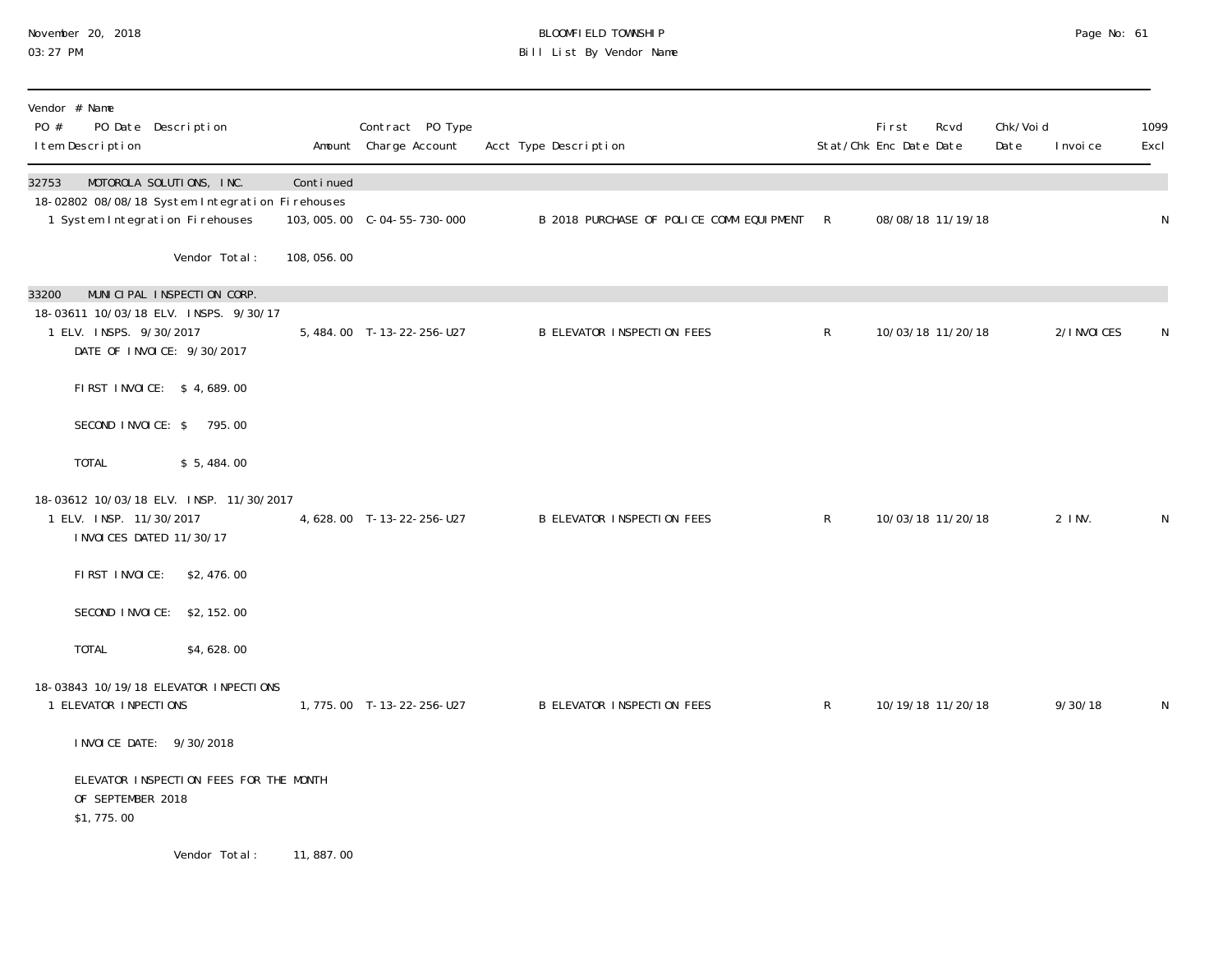| November 20, 2018 |  |
|-------------------|--|
| 03:27 PM          |  |

# BLOOMFIELD TOWNSHIP PAGE 2001 CONTROL PAGE NO: 62 Bill List By Vendor Name

| Vendor # Name<br>PO #<br>PO Date Description<br>I tem Description                                                                                                                                                                          | Contract PO Type<br>Amount Charge Account                                                                                                                                                                    | Acct Type Description                                                                                                                                                                                                                                                                          |                                         | <b>First</b><br>Rcvd<br>Stat/Chk Enc Date Date                                                                                                                       | Chk/Voi d<br>Date<br>I nvoi ce                                                                               | 1099<br>Excl                                                         |
|--------------------------------------------------------------------------------------------------------------------------------------------------------------------------------------------------------------------------------------------|--------------------------------------------------------------------------------------------------------------------------------------------------------------------------------------------------------------|------------------------------------------------------------------------------------------------------------------------------------------------------------------------------------------------------------------------------------------------------------------------------------------------|-----------------------------------------|----------------------------------------------------------------------------------------------------------------------------------------------------------------------|--------------------------------------------------------------------------------------------------------------|----------------------------------------------------------------------|
| 33855<br>NATURE'S CHOICE CORP.<br>18-03857 10/23/18 FORMAL BID 6864<br>1 FORMAL BID 6864<br>REMOVAL OF VEGETATIVE WASTE FROM DPW<br>YARD<br>I NVOI CES<br>0048694-IN<br>0048657-IN<br>0048656-IN<br>0048624-IN<br>0048581-IN<br>0048572-IN | 2, 983. 50 8-01-32-827-127                                                                                                                                                                                   | B GARB. &TRASH REMOVAL-CONTRACT.                                                                                                                                                                                                                                                               | $\mathsf{R}$                            | 10/23/18 11/20/18                                                                                                                                                    |                                                                                                              | N                                                                    |
| 18-03938 10/30/18 FORMAL BID 6864<br>1 FORMAL BID 6864<br>REMOVAL OF VEGETATIVE WASTE FROM DPW<br>YARD<br>INVOICE #<br>0048713-IN<br>0048748-IN<br>0048756-IN<br>0048819-IN<br>0048830-IN<br>0048863-IN                                    | 2,808.00 8-01-32-827-127                                                                                                                                                                                     | B GARB. & TRASH REMOVAL-CONTRACT.                                                                                                                                                                                                                                                              | $\mathsf{R}$                            | 10/30/18 11/20/18                                                                                                                                                    |                                                                                                              | N                                                                    |
| 18-04034 11/06/18 BID 6864 MIXED VEG REMOVAL<br>1 INVOICE 0049154-IN<br>REMOVAL OF MIXED VEGETATIVE MATERIAL<br>FROM DPW YARD<br>FORMAL BID 6864                                                                                           | 468.00 8-01-32-827-127                                                                                                                                                                                       | B GARB. &TRASH REMOVAL-CONTRACT.                                                                                                                                                                                                                                                               | $\mathsf{R}$                            | 11/06/18 11/19/18                                                                                                                                                    | 0049154-IN                                                                                                   | N                                                                    |
| 2 I NVOI CE 0049041-IN<br>3 INVOICE 0049040-IN<br>4 INVOICE 0048991-IN<br>5 INVOICE 0048990-IN<br>6 INVOICE 0048915-IN<br>7 INVOICE 0049218-IN<br>8 INVOICE 0049366-IN<br>9 INVOICE 0049344-IN                                             | 468.00 8-01-32-827-127<br>468.00 8-01-32-827-127<br>468.00 8-01-32-827-127<br>468.00 8-01-32-827-127<br>468.00 8-01-32-827-127<br>468.00 8-01-32-827-127<br>468.00 8-01-32-827-127<br>468.00 8-01-32-827-127 | B GARB. &TRASH REMOVAL-CONTRACT.<br>B GARB. &TRASH REMOVAL-CONTRACT.<br>B GARB. &TRASH REMOVAL-CONTRACT.<br>B GARB. &TRASH REMOVAL-CONTRACT.<br>B GARB. &TRASH REMOVAL-CONTRACT.<br>B GARB. &TRASH REMOVAL-CONTRACT.<br>B GARB. & TRASH REMOVAL-CONTRACT.<br>B GARB. & TRASH REMOVAL-CONTRACT. | R<br>R<br>R<br>R<br>R<br>${\sf R}$<br>R | 11/06/18 11/19/18<br>11/06/18 11/19/18<br>11/06/18 11/19/18<br>11/06/18 11/19/18<br>11/06/18 11/19/18<br>11/06/18 11/19/18<br>11/06/18 11/19/18<br>11/06/18 11/19/18 | 0049041-IN<br>0049040-IN<br>0048991-IN<br>0048990-IN<br>0048915-IN<br>0049218-IN<br>0049366-IN<br>0049344-IN | N<br>N<br>${\sf N}$<br>${\sf N}$<br>${\sf N}$<br>N<br>${\sf N}$<br>N |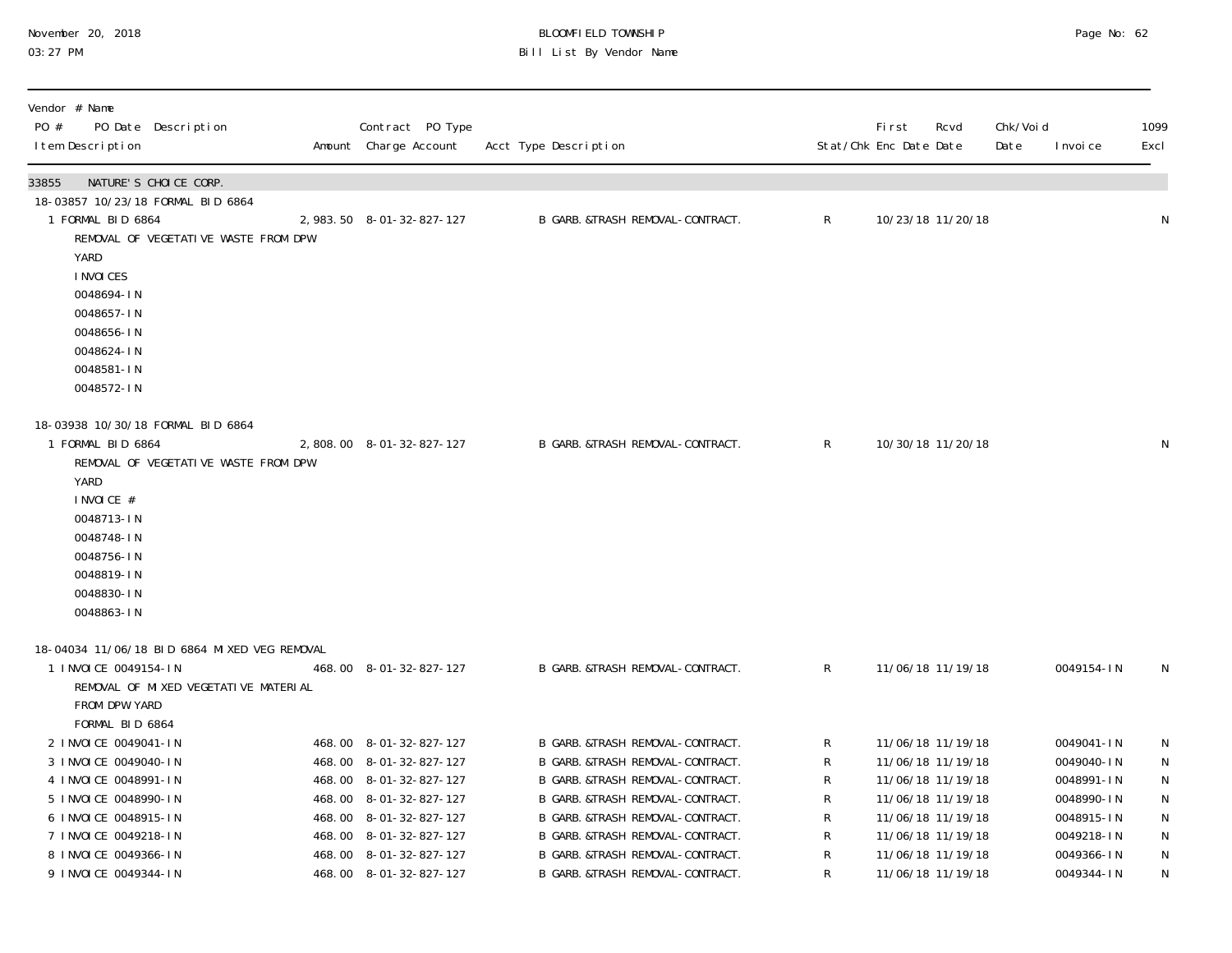# November 20, 2018 BLOOMFIELD TOWNSHIP Page No: 63 03:27 PM Bill List By Vendor Name

| Vendor # Name<br>PO #<br>PO Date Description<br>I tem Description     |                        | Contract PO Type<br>Amount Charge Account | Acct Type Description             |              | First<br>Stat/Chk Enc Date Date | Rcvd              | Chk/Voi d<br>Date | I nvoi ce  | 1099<br>Excl |
|-----------------------------------------------------------------------|------------------------|-------------------------------------------|-----------------------------------|--------------|---------------------------------|-------------------|-------------------|------------|--------------|
| NATURE'S CHOICE CORP.<br>33855                                        | Continued              |                                           |                                   |              |                                 |                   |                   |            |              |
| 18-04034 11/06/18 BID 6864 MIXED VEG REMOVAL<br>10 INVOICE 0049273-IN |                        | Continued<br>468.00 8-01-32-827-127       | B GARB. &TRASH REMOVAL-CONTRACT.  | R            |                                 | 11/06/18 11/19/18 |                   | 0049273-IN | N            |
| 11 INVOICE 0049343-IN                                                 |                        | 468.00 8-01-32-827-127                    | B GARB. &TRASH REMOVAL-CONTRACT.  | $\mathsf{R}$ |                                 | 11/06/18 11/19/18 |                   | 0049343-IN | N            |
|                                                                       | $\overline{5, 148.00}$ |                                           |                                   |              |                                 |                   |                   |            |              |
| Vendor Total:                                                         | 10, 939.50             |                                           |                                   |              |                                 |                   |                   |            |              |
| NEW ENGLAND PROMOTIONAL MARKET<br>34223                               |                        |                                           |                                   |              |                                 |                   |                   |            |              |
| 18-03776 10/12/18 PLASTIC HELMETS FOR FPW                             |                        |                                           |                                   |              |                                 |                   |                   |            |              |
| 1 FSP-HELMETS - PLASTIC FOR FPW                                       |                        | 320.00 T-13-56-013-F15                    | <b>B FIRE PREVENTION PROGRAM</b>  | $\mathsf{R}$ |                                 | 10/12/18 11/20/18 |                   | 257636     | ${\sf N}$    |
| PLASTIC HELMETS FOR FIRE PREVENTION<br>WEEK.                          |                        |                                           |                                   |              |                                 |                   |                   |            |              |
| Vendor Total:                                                         | 320.00                 |                                           |                                   |              |                                 |                   |                   |            |              |
| 34203<br>NEWARK ASHPALT CORP.                                         |                        |                                           |                                   |              |                                 |                   |                   |            |              |
| 18-03859 10/23/18 FORMAL BID 7043                                     |                        |                                           |                                   |              |                                 |                   |                   |            |              |
| 1 FORMAL BID 7043<br>ASPHALT INVOICE 57425.                           |                        | 730.35 8-05-26-511-030                    | <b>B MATERIALS &amp; SUPPLIES</b> | $\mathsf{R}$ |                                 | 10/23/18 11/20/18 |                   | 57425      | N            |
| WINTER MIX                                                            |                        |                                           |                                   |              |                                 |                   |                   |            |              |
| TI CKETS                                                              |                        |                                           |                                   |              |                                 |                   |                   |            |              |
| 354622                                                                |                        |                                           |                                   |              |                                 |                   |                   |            |              |
| 2 FORMAL BID 7043<br>I-2 STAB BASE                                    |                        | 131.97 8-05-26-511-030                    | <b>B MATERIALS &amp; SUPPLIES</b> | $\mathsf{R}$ |                                 | 10/23/18 11/20/18 |                   | 57425      | N            |
| TI CKET:                                                              |                        |                                           |                                   |              |                                 |                   |                   |            |              |
| 354646                                                                |                        |                                           |                                   |              |                                 |                   |                   |            |              |
| 3 FORMAL BID 7043                                                     |                        | 424.80 8-05-26-511-030                    | <b>B MATERIALS &amp; SUPPLIES</b> | $\mathsf{R}$ |                                 | 10/23/18 11/20/18 |                   | 57425      | N            |
| I-5 FABC<br>TI CKETS:                                                 |                        |                                           |                                   |              |                                 |                   |                   |            |              |
| 354785<br>35466<br>354720                                             |                        |                                           |                                   |              |                                 |                   |                   |            |              |
| 4 FORMAL BID 7043                                                     |                        | 187.11 8-05-26-511-030                    | <b>B MATERIALS &amp; SUPPLIES</b> | $\mathsf R$  |                                 | 10/23/18 11/20/18 |                   | 57425      | N            |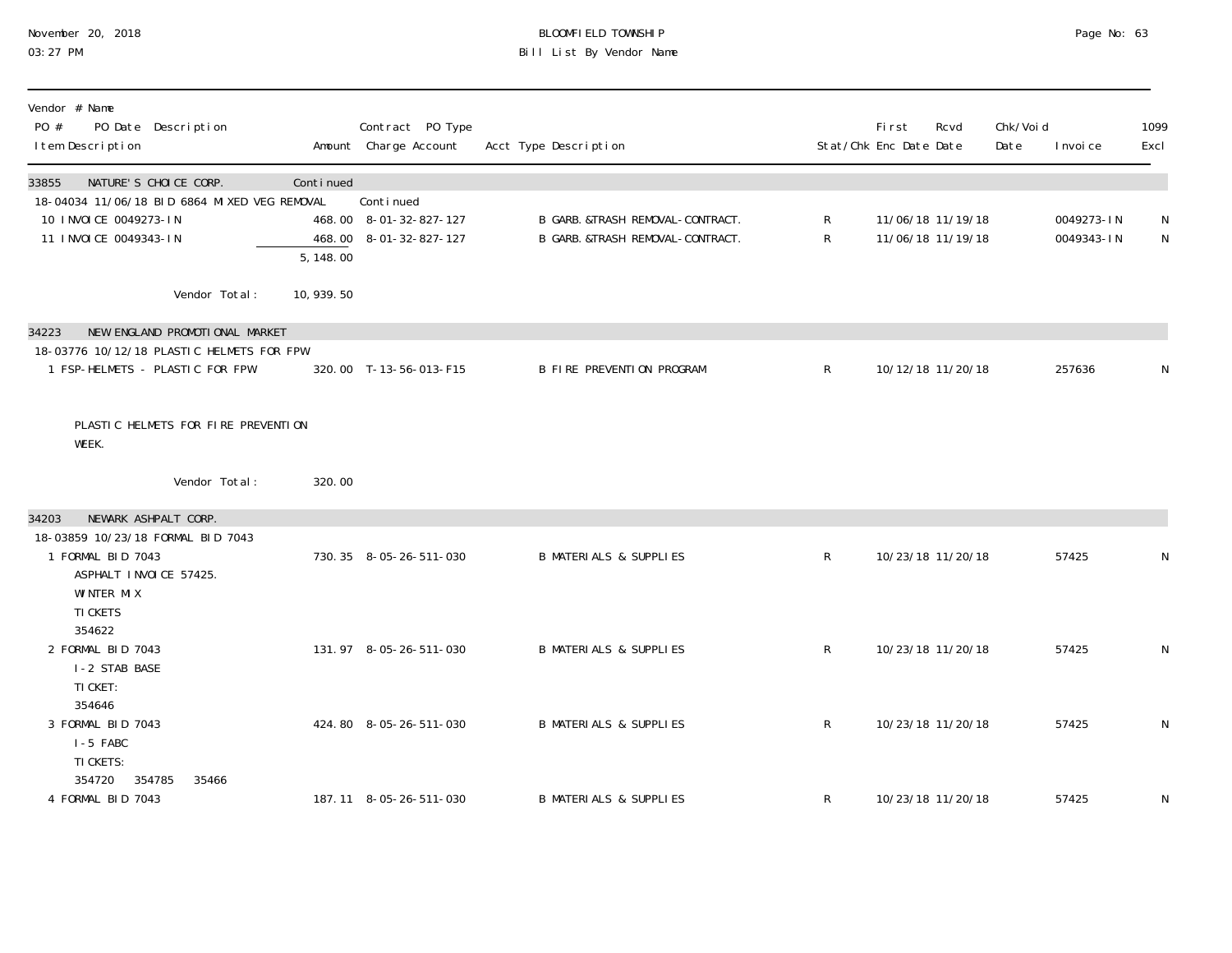### November 20, 2018 BLOOMFIELD TOWNSHIP Page No: 64 03:27 PM Bill List By Vendor Name

| Vendor # Name<br>PO #<br>PO Date Description<br>I tem Description                     |            | Contract PO Type<br>Amount Charge Account | Acct Type Description           |              | <b>First</b><br>Rcvd<br>Stat/Chk Enc Date Date | Chk/Void<br>Date | I nvoi ce | 1099<br>Excl |
|---------------------------------------------------------------------------------------|------------|-------------------------------------------|---------------------------------|--------------|------------------------------------------------|------------------|-----------|--------------|
| NEWARK ASHPALT CORP.<br>34203<br>18-03859 10/23/18 FORMAL BID 7043<br>A. C. SURCHARGE | Continued  | Conti nued                                |                                 |              |                                                |                  |           |              |
|                                                                                       | 1,474.23   |                                           |                                 |              |                                                |                  |           |              |
| Vendor Total:                                                                         | 1, 474. 23 |                                           |                                 |              |                                                |                  |           |              |
| NI SHUANE GROUP<br>35152                                                              |            |                                           |                                 |              |                                                |                  |           |              |
| 18-03549 10/01/18<br>1 48 DODD STREET-ZBA                                             |            | 393.75 M-13-56-013-P43                    | B 48 DODD ST.                   | R            | 10/01/18 11/20/18                              |                  | 203       |              |
| 2 383-387 BROUGHTON AVENUE-ZBA                                                        |            | 200.25 M-13-56-013-P54                    | B 387 BROUGHTON AVE.            | R            | 10/01/18 11/20/18                              |                  | 202       | N            |
|                                                                                       | 594.00     |                                           |                                 |              |                                                |                  |           |              |
| 18-03812 10/18/18 ESCROW PAYMENT P/Z                                                  |            |                                           |                                 |              |                                                |                  |           |              |
| 1 462-470 BROAD STREET ZBA                                                            |            | 2,640.50 M-13-56-013-P66                  | B 462-470 BROAD ST.             | R            | 10/18/18 11/20/18                              |                  | 254       | N            |
| 2 328 BELLEVILLE AVENUE ZBA                                                           |            | 227.25 M-13-56-013-P56                    | B 328 BELLEVILLE AVE            | R            | 10/18/18 11/20/18                              |                  | 255       | N            |
| 3 123 WALNUT STREET ZBA                                                               |            | 934.00 M-13-56-013-P70                    | B 123 WALNUT ST.                | R            | 10/18/18 11/20/18                              |                  | 256       | N            |
|                                                                                       | 3,801.75   |                                           |                                 |              |                                                |                  |           |              |
| 18-03898 10/29/18 ESCROW PAYMENT P/Z                                                  |            |                                           |                                 |              |                                                |                  |           |              |
| 1 123 WALNUT STREET                                                                   |            | 162.00 M-13-56-013-P70                    | B 123 WALNUT ST.                | $\mathsf{R}$ | 10/29/18 11/20/18                              |                  | 283       | N            |
|                                                                                       |            |                                           |                                 |              |                                                |                  |           |              |
| Vendor Total:                                                                         | 4,557.75   |                                           |                                 |              |                                                |                  |           |              |
| NJ ADVANCE MEDIA/STAR LEDGER<br>34784                                                 |            |                                           |                                 |              |                                                |                  |           |              |
| 18-03838 10/19/18 AD #0008786238 - STAR LEDGER                                        |            |                                           |                                 |              |                                                |                  |           |              |
| 1 AD #0008786238 - STAR LEDGER<br>CUSTOMER NO. 1120647                                |            | 249.55 8-01-20-704-021                    | <b>B LEGAL ADVERTISING</b>      | $\mathsf{R}$ | 10/19/18 11/19/18                              |                  |           | N            |
| LEGAL AD - RFP - THIRD RIVER PARK BIDS                                                |            |                                           |                                 |              |                                                |                  |           |              |
|                                                                                       |            |                                           |                                 |              |                                                |                  |           |              |
| Vendor Total:                                                                         | 249.55     |                                           |                                 |              |                                                |                  |           |              |
| NJ RECREATION & PARK ASSOC.<br>34729                                                  |            |                                           |                                 |              |                                                |                  |           |              |
| 18-03888 10/29/18 DANA MORTON - DUES                                                  |            |                                           |                                 |              |                                                |                  |           |              |
| 1 DANA MORTON - DUES                                                                  |            | 100.00 8-01-28-795-044                    | B PROFESSIONAL ASSOCIATION DUES | $\mathsf{R}$ | 10/29/18 11/19/18                              |                  | 00316     | N            |
| INV# 00316                                                                            |            |                                           |                                 |              |                                                |                  |           |              |
|                                                                                       |            |                                           |                                 |              |                                                |                  |           |              |

Vendor Total: 100.00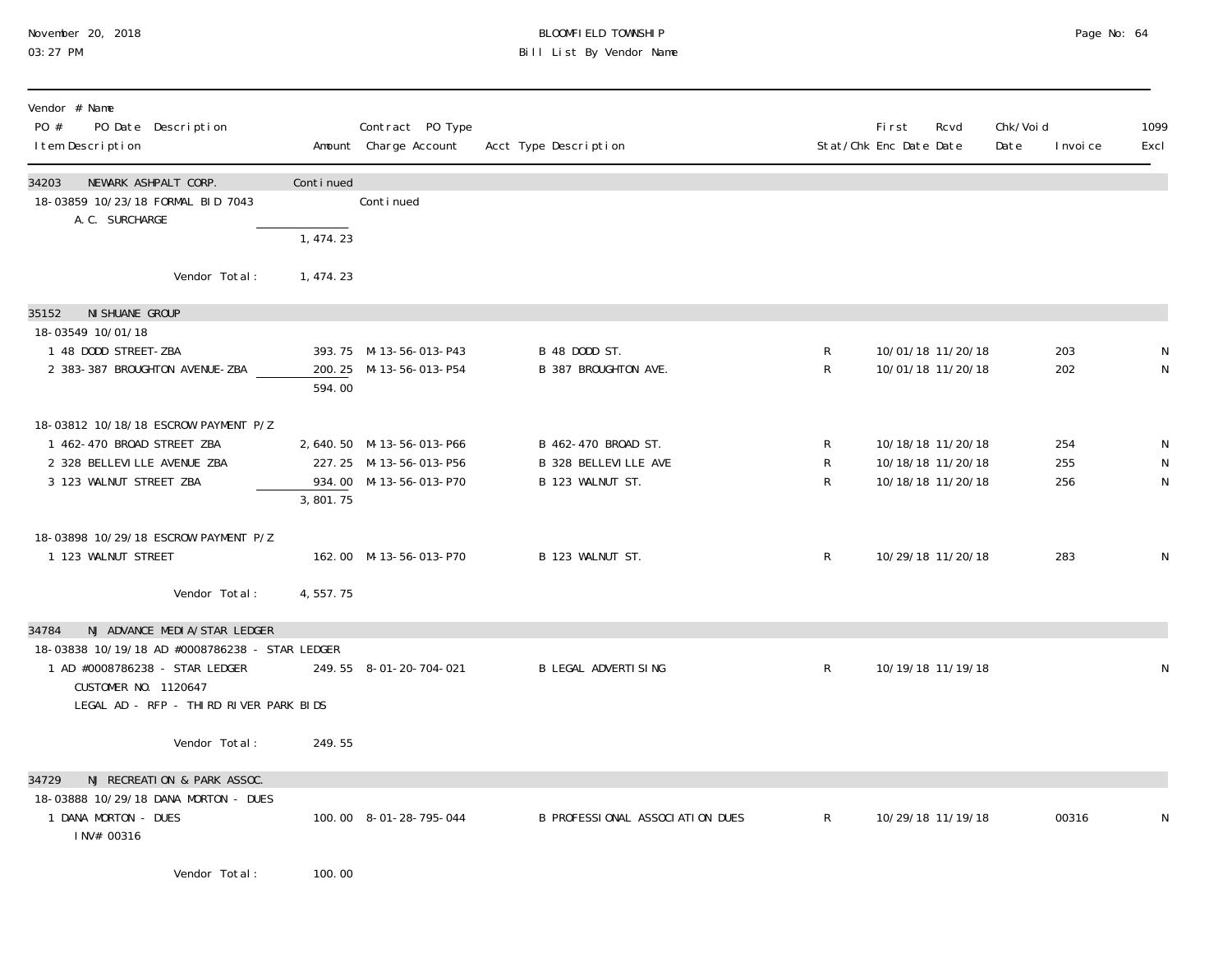#### November 20, 2018 BLOOMFIELD TOWNSHIP Page No: 65 03:27 PM Bill List By Vendor Name

| Vendor # Name<br>PO #<br>PO Date Description<br>I tem Description                                                                                                      |       | Contract PO Type<br>Amount Charge Account | Acct Type Description                        |              | <b>First</b><br>Stat/Chk Enc Date Date | Rcvd              | Chk/Void<br>Date | I nvoi ce | 1099<br>Excl |
|------------------------------------------------------------------------------------------------------------------------------------------------------------------------|-------|-------------------------------------------|----------------------------------------------|--------------|----------------------------------------|-------------------|------------------|-----------|--------------|
| NJ REGISTRAR'S ASSOCIATION<br>44403<br>18-04007 11/01/18 MEMBERSHIP RENEWAL<br>1 MEMBERSHIP RENEWAL<br>ERNEST GONZALEZ - REGI STRAR                                    |       | 75.00 8-01-27-785-044                     | B PROFESSIONAL ASSOCIATION DUES              | $\mathsf{R}$ |                                        | 11/01/18 11/19/18 |                  |           | N            |
| LISA MCMAHON - DEPUTY REGISTRAR                                                                                                                                        |       |                                           |                                              |              |                                        |                   |                  |           |              |
| JANICE FOX - ALT. DEPUTY REGISTRAR                                                                                                                                     |       |                                           |                                              |              |                                        |                   |                  |           |              |
| Vendor Total:                                                                                                                                                          | 75.00 |                                           |                                              |              |                                        |                   |                  |           |              |
| NJ STATE POLICE SBI<br>48699                                                                                                                                           |       |                                           |                                              |              |                                        |                   |                  |           |              |
| 18-03773 10/12/18 HEALTH OFFICE-NEW HIRE<br>1 HEALTH OFFICE-NEW HIRE<br>NAME CHECK- PAMELA GOLDSTEEN<br>\$18.00                                                        |       | 18.00 8-01-27-785-028                     | B CONSULTANT & PROFESSIONAL SERV             | $\mathsf{R}$ |                                        | 10/12/18 11/20/18 |                  |           | N            |
| 18-03940 10/30/18 HEALTH OFFICE-CONSULTATIONS<br>1 HEALTH OFFICE-CONSULTATIONS<br>SBI-NAME CHECK                                                                       |       | 18.00 8-01-27-785-028                     | B CONSULTANT & PROFESSIONAL SERV             | $\mathsf{R}$ |                                        | 10/30/18 11/20/18 |                  |           | N            |
| EBONY NICOLE FELTON<br>\$18.00                                                                                                                                         |       |                                           |                                              |              |                                        |                   |                  |           |              |
| Vendor Total:                                                                                                                                                          | 36.00 |                                           |                                              |              |                                        |                   |                  |           |              |
| NUPAROO5 NUPARK, INC.                                                                                                                                                  |       |                                           |                                              |              |                                        |                   |                  |           |              |
| 18-03374 09/14/18 LPR SOFTWARE/HARDWARE PARKING<br>1 LPR SOFTWARE/HARDWARE PARKING<br>INV #: 0754                                                                      |       | 30, 730. 00 8-07-20-512-030               | B PARKING SUPPLIES, MATERIALS, MISC EQUIP. R |              |                                        | 09/14/18 11/20/18 |                  | 0754      | N            |
| -HOSTED TIER 1 SUBSCRIPTION: \$14,062.50<br>-SOFTWARE LICENS 8/20/18-8/20/19:<br>\$14,750<br>-MOBILE LPR ENFORE HARDWR INSTALL:<br>\$1,625<br>-ZEBRA PRINTER: \$292.50 |       |                                           |                                              |              |                                        |                   |                  |           |              |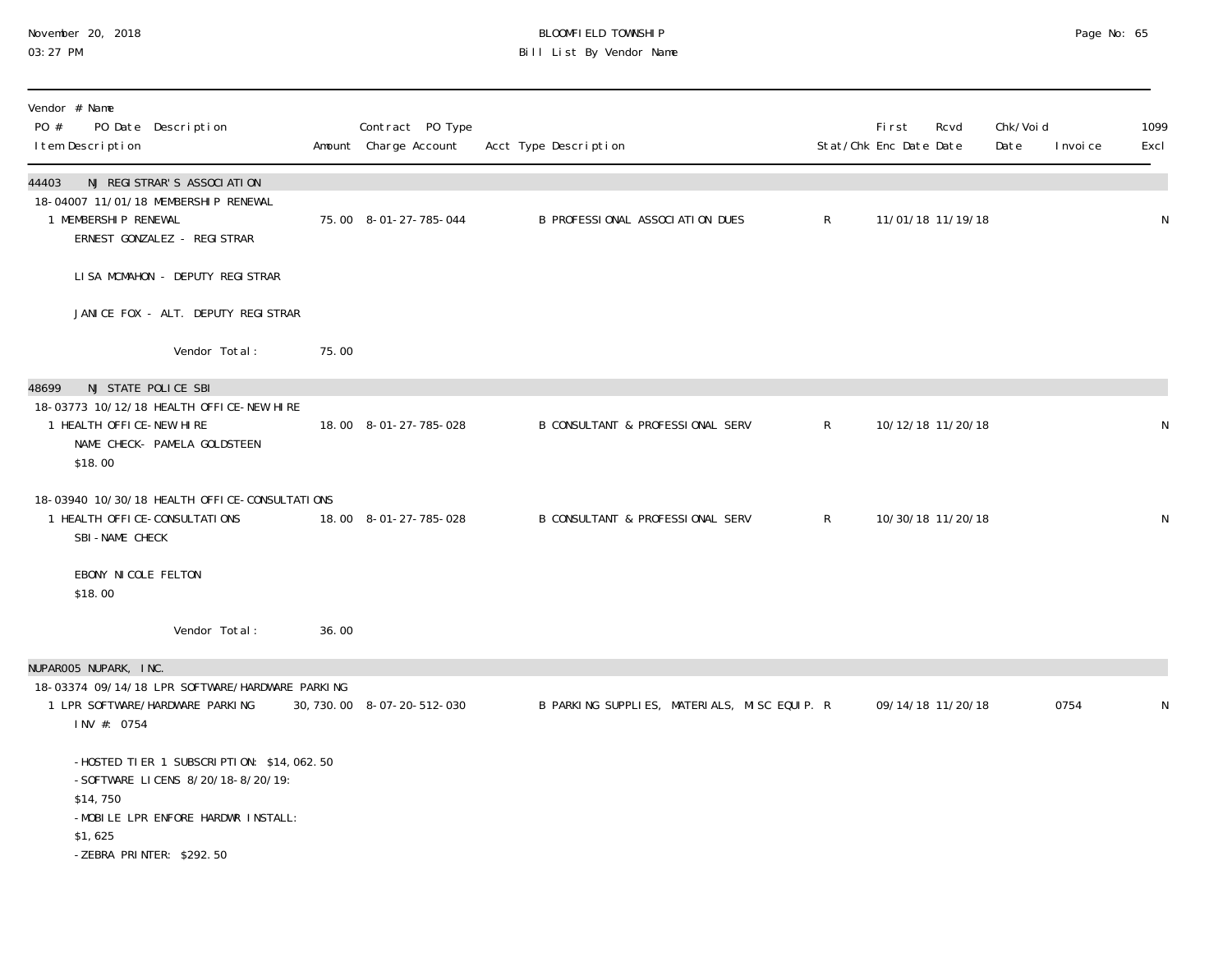### November 20, 2018 BLOOMFIELD TOWNSHIP Page No: 66 03:27 PM Bill List By Vendor Name

| Vendor # Name<br>PO #<br>PO Date Description<br>I tem Description                                                                          |            | Contract PO Type<br>Amount Charge Account | Acct Type Description              |                | <b>First</b><br>Stat/Chk Enc Date Date | Rcvd              | Chk/Void<br>Date | I nvoi ce | 1099<br>Excl |
|--------------------------------------------------------------------------------------------------------------------------------------------|------------|-------------------------------------------|------------------------------------|----------------|----------------------------------------|-------------------|------------------|-----------|--------------|
| NUPAROO5 NUPARK, INC.<br>18-03374 09/14/18 LPR SOFTWARE/HARDWARE PARKING Continued<br>*PLEASE MAIL REMITTANCE ADVICE WITH<br>CHECK PAYMENT | Continued  |                                           |                                    |                |                                        |                   |                  |           |              |
| Vendor Total:                                                                                                                              | 30, 730.00 |                                           |                                    |                |                                        |                   |                  |           |              |
| $NV5$ , $Inc.$<br>44250                                                                                                                    |            |                                           |                                    |                |                                        |                   |                  |           |              |
| 18-03830 10/18/18 ESCROW PAYMENT P/Z<br>1 462-470 BROAD STREET                                                                             |            | 1,080.00 M-13-56-013-P66                  | B 462-470 BROAD ST.                | $\mathsf{R}^-$ |                                        | 10/18/18 11/20/18 |                  | 101106    | N            |
| Vendor Total:                                                                                                                              | 1,080.00   |                                           |                                    |                |                                        |                   |                  |           |              |
| O'DONNELL MC CORD PC<br>36703                                                                                                              |            |                                           |                                    |                |                                        |                   |                  |           |              |
| 18-03650 10/04/18 SERVICES RENDERED<br>1 SERVICES RENDERED                                                                                 |            | 4, 710.00 8-01-20-712-028                 | B CONSULTANT & PROFESS. SERVICES   | $\mathsf{R}$   |                                        | 10/04/18 11/20/18 |                  | 092818    | N            |
| Vendor Total:                                                                                                                              | 4,710.00   |                                           |                                    |                |                                        |                   |                  |           |              |
| OCEAN CLEAN, INC.<br>36497                                                                                                                 |            |                                           |                                    |                |                                        |                   |                  |           |              |
| 18-03893 10/29/18 CLEANING SERVICES-OCTOBER 2018<br>1 CLEANING SERVICES-OCTOBER 2018                                                       |            | 2, 490.00 8-01-26-772-024                 | B CLEAN. &MAIN. OF BLDG'S & FACIL. | $\mathsf{R}$   |                                        | 10/29/18 11/20/18 |                  | 32187     | N            |
|                                                                                                                                            |            |                                           |                                    |                |                                        |                   |                  |           |              |
| I NVOI CE #32187                                                                                                                           |            |                                           |                                    |                |                                        |                   |                  |           |              |
| MONTHLY CLEANING SERVICES FOR THE MONTH<br>OF OCTOBER 2018                                                                                 |            |                                           |                                    |                |                                        |                   |                  |           |              |
| 18-04085 11/08/18 CLEANING SERVICES - NOV. 2018<br>1 CLEANING SERVICES - NOV. 2018                                                         |            | 2, 490.00 8-01-26-772-024                 | B CLEAN. &MAIN. OF BLDG'S & FACIL. | $\mathsf{R}$   |                                        | 11/08/18 11/19/18 |                  | 32216     | N            |

INVOICE #32216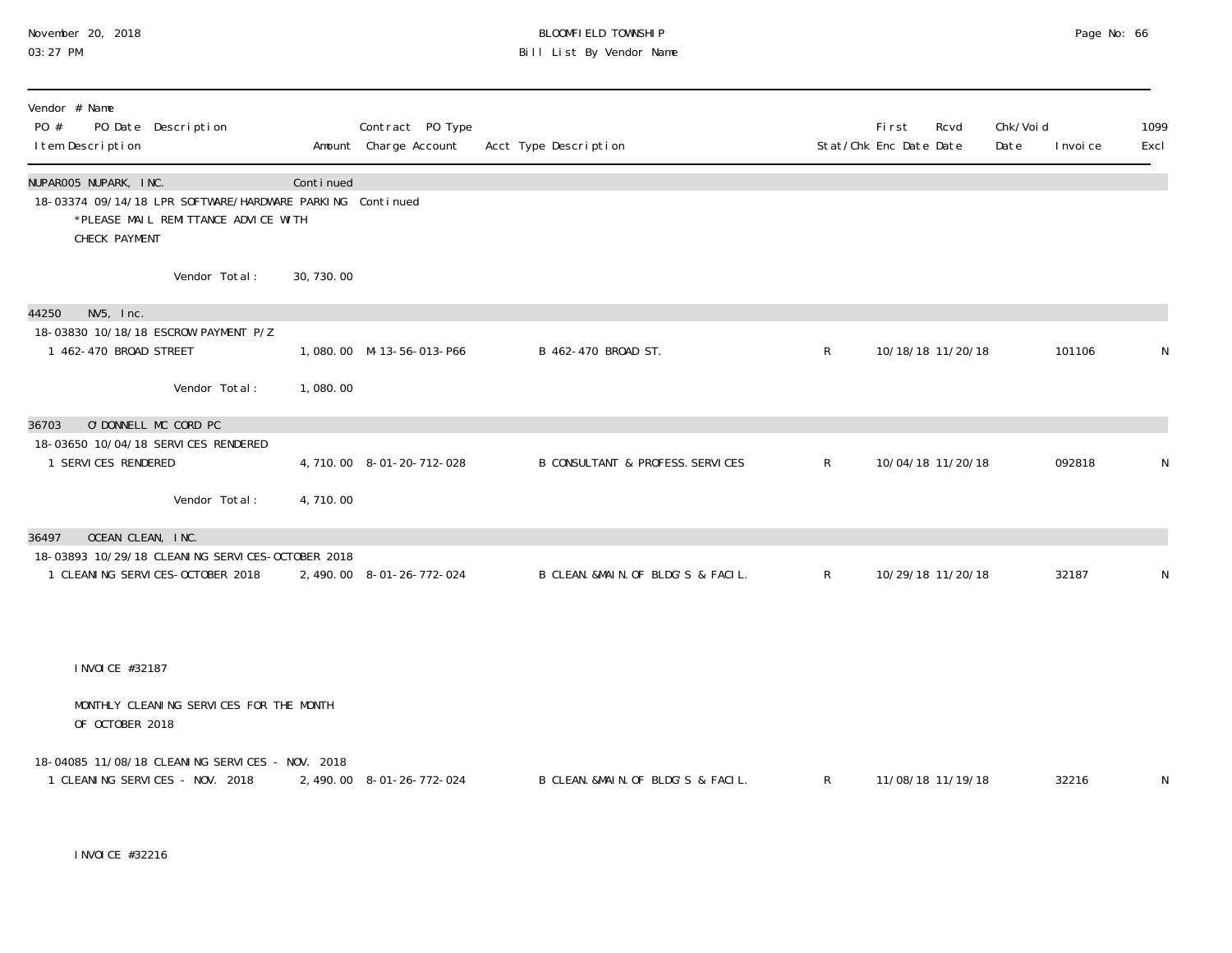#### November 20, 2018 BLOOMFIELD TOWNSHIP Page No: 67 03:27 PM Bill List By Vendor Name

| Vendor # Name<br>PO #<br>PO Date Description<br>I tem Description                                                                                                  |           | Contract PO Type<br>Amount Charge Account | Acct Type Description                |              | Fi rst<br>Stat/Chk Enc Date Date | Rcvd | Chk/Voi d<br>Date | I nvoi ce | 1099<br>Excl |
|--------------------------------------------------------------------------------------------------------------------------------------------------------------------|-----------|-------------------------------------------|--------------------------------------|--------------|----------------------------------|------|-------------------|-----------|--------------|
| 36497<br>OCEAN CLEAN, INC.<br>18-04085 11/08/18 CLEANING SERVICES - NOV. 2018 Continued<br>MONTHLY CLEANING SERVICES FOR MONTH OF<br>NOVEMBER 2018                 | Continued |                                           |                                      |              |                                  |      |                   |           |              |
| Vendor Total:                                                                                                                                                      | 4,980.00  |                                           |                                      |              |                                  |      |                   |           |              |
| OFFICE SOLUTIONS, INC.<br>37451<br>18-03341 09/12/18 TH-SAL PHONE ANNUAL RENEWAL<br>1 TH-SAL PHONE ANNUAL RENEWAL<br>TH-SAL PHONE SYST ANNUAL RENEWAL<br>2018-2019 |           | 495.00 8-01-31-820-076                    | <b>B TELEPHONE</b>                   | R            | 09/12/18 11/20/18                |      |                   | 76116     |              |
| 18-03987 11/01/18 TH - MAYOR'S FAX LINE MOVE<br>1 TH - MAYOR'S FAX LINE MOVE<br>TH MAYOR'S FAXLINE MOVE                                                            |           | 198.20 8-01-31-820-076                    | <b>B TELEPHONE</b>                   | R            | 11/01/18 11/19/18                |      |                   | 76058     | N            |
| I NVOI CE# 76058                                                                                                                                                   |           |                                           |                                      |              |                                  |      |                   |           |              |
| Vendor Total:                                                                                                                                                      | 693.20    |                                           |                                      |              |                                  |      |                   |           |              |
| ONE CALL CONCEPTS, INC.<br>37531<br>18-03415 09/19/18<br>$\mathbf{1}$<br>I NVOI CE # 8085044                                                                       |           | 360.00 8-05-26-511-137                    | B MAIN. OF COMMUNICATION EQUIPM.     | $\mathsf{R}$ | 09/19/18 11/20/18                |      |                   | 8085044   |              |
| BROADCASTS FOR AUGUST 2018                                                                                                                                         |           |                                           |                                      |              |                                  |      |                   |           |              |
| UTI LI TY LOCATES                                                                                                                                                  |           |                                           |                                      |              |                                  |      |                   |           |              |
| Vendor Total:                                                                                                                                                      | 360.00    |                                           |                                      |              |                                  |      |                   |           |              |
| ORANGE GARDEN SUPPLY CO.<br>37556<br>18-03862 10/23/18 INVOICE 201348<br>1 I NVOI CE 201348<br>43 TREES AND STAKES TO BE PLANTED IN                                |           | 17, 414. 14 B-19-16-433-028               | B CONSULTANT & PROFESSIONAL SERVICES | R            | 10/23/18 11/20/18                |      |                   | 201348    |              |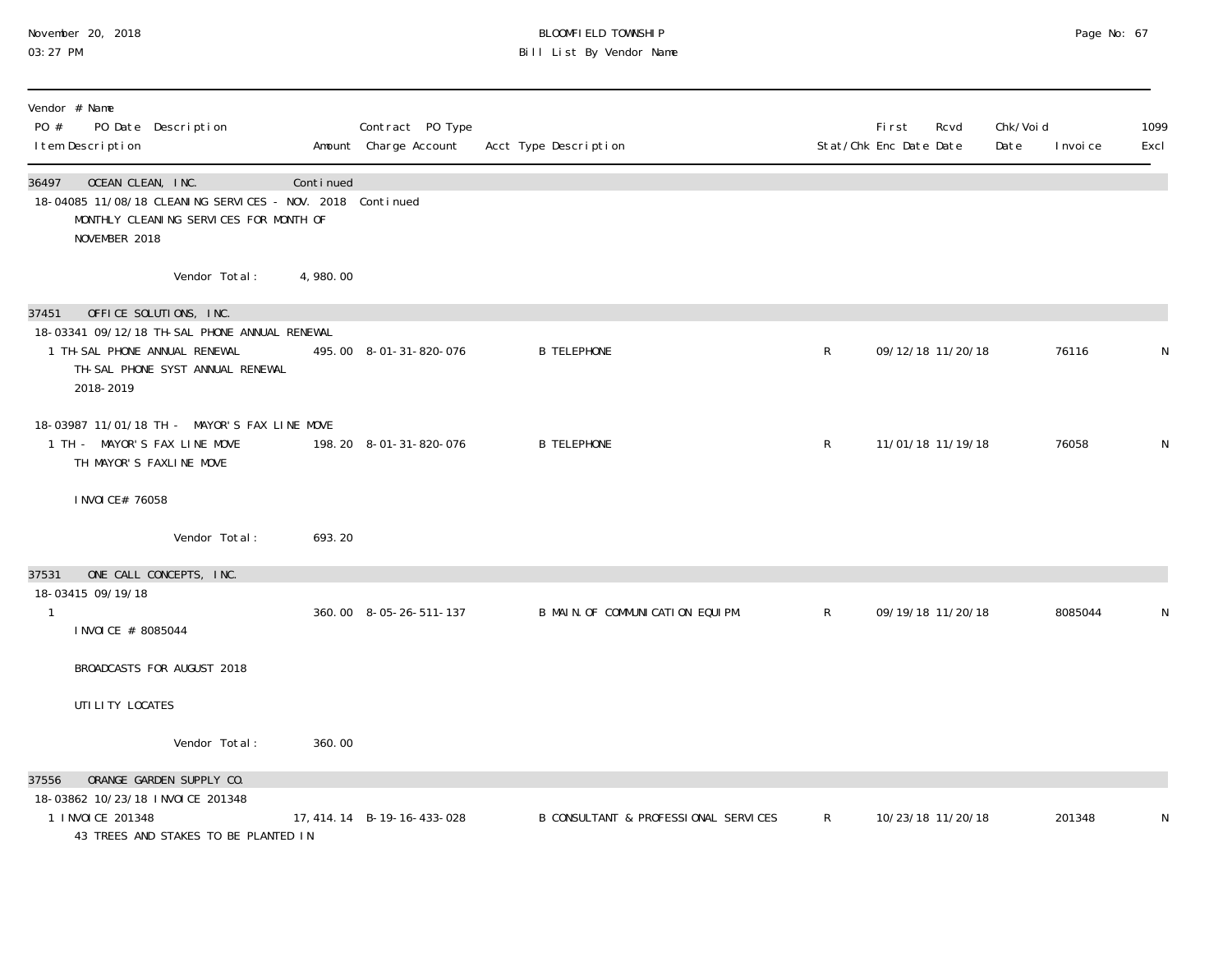### November 20, 2018 BLOOMFIELD TOWNSHIP Page No: 68 03:27 PM Bill List By Vendor Name

| Vendor # Name<br>PO #<br>PO Date Description<br>I tem Description                                                                                                         |             | Contract PO Type<br>Amount Charge Account | Acct Type Description                 |              | First<br>Rcvd<br>Stat/Chk Enc Date Date | Chk/Voi d<br>Date | I nvoi ce   | 1099<br>Excl |
|---------------------------------------------------------------------------------------------------------------------------------------------------------------------------|-------------|-------------------------------------------|---------------------------------------|--------------|-----------------------------------------|-------------------|-------------|--------------|
| ORANGE GARDEN SUPPLY CO.<br>37556<br>18-03862 10/23/18 INVOICE 201348<br>CDBG ELIGIBLE AREAS                                                                              | Continued   | Continued                                 |                                       |              |                                         |                   |             |              |
| Vendor Total:                                                                                                                                                             | 17, 414. 14 |                                           |                                       |              |                                         |                   |             |              |
| 38109<br>ORIENTAL TRADING CO., INC<br>18-03758 10/12/18 BMAC<br>1 BMAC<br>10/08/2018                                                                                      |             | 1,069.69 G-02-40-306-005                  | B 2018 MUNICIPAL ALLIANCE GRANT MATCH | $\mathsf{R}$ | 10/12/18 11/20/18                       |                   |             | $\mathsf N$  |
| I NVOI CE# 692369398-01                                                                                                                                                   |             |                                           |                                       |              |                                         |                   |             |              |
| <b>MERCHANDI SE</b><br>\$1, 109.69<br>SALES TAX<br>\$73.57<br><b>OTHER</b><br>$-$40.00$<br><b>TOTAL</b>                                                                   |             |                                           |                                       |              |                                         |                   |             |              |
| \$1, 143. 26                                                                                                                                                              |             |                                           |                                       |              |                                         |                   |             |              |
| Vendor Total:                                                                                                                                                             | 1,069.69    |                                           |                                       |              |                                         |                   |             |              |
| P & A AUTO PARTS<br>38714                                                                                                                                                 |             |                                           |                                       |              |                                         |                   |             |              |
| 18-03432 09/19/18 REMOTE START<br>1 REMOTE START<br>QUOTE#15036                                                                                                           |             | 180.00 8-01-25-745-030                    | <b>B MATERIALS &amp; SUPPLIES</b>     | $\mathsf R$  | 09/19/18 11/20/18                       |                   | 15036-81486 | N            |
| 18-03817 10/18/18 RECREATION DEPT<br>1 RECREATION DEPT<br>RECREATION MINI VANS STOCK PARTS<br>12 OIL FILTERS<br>4 AIR FILTERS<br>I NVOI CES<br>15036-79758<br>15036-79798 |             | 111.92 8-01-26-767-034                    | B MOTOR VEHICLE PARTS & ACCESS.       | $\mathsf{R}$ | 10/18/18 11/20/18                       |                   |             | ${\sf N}$    |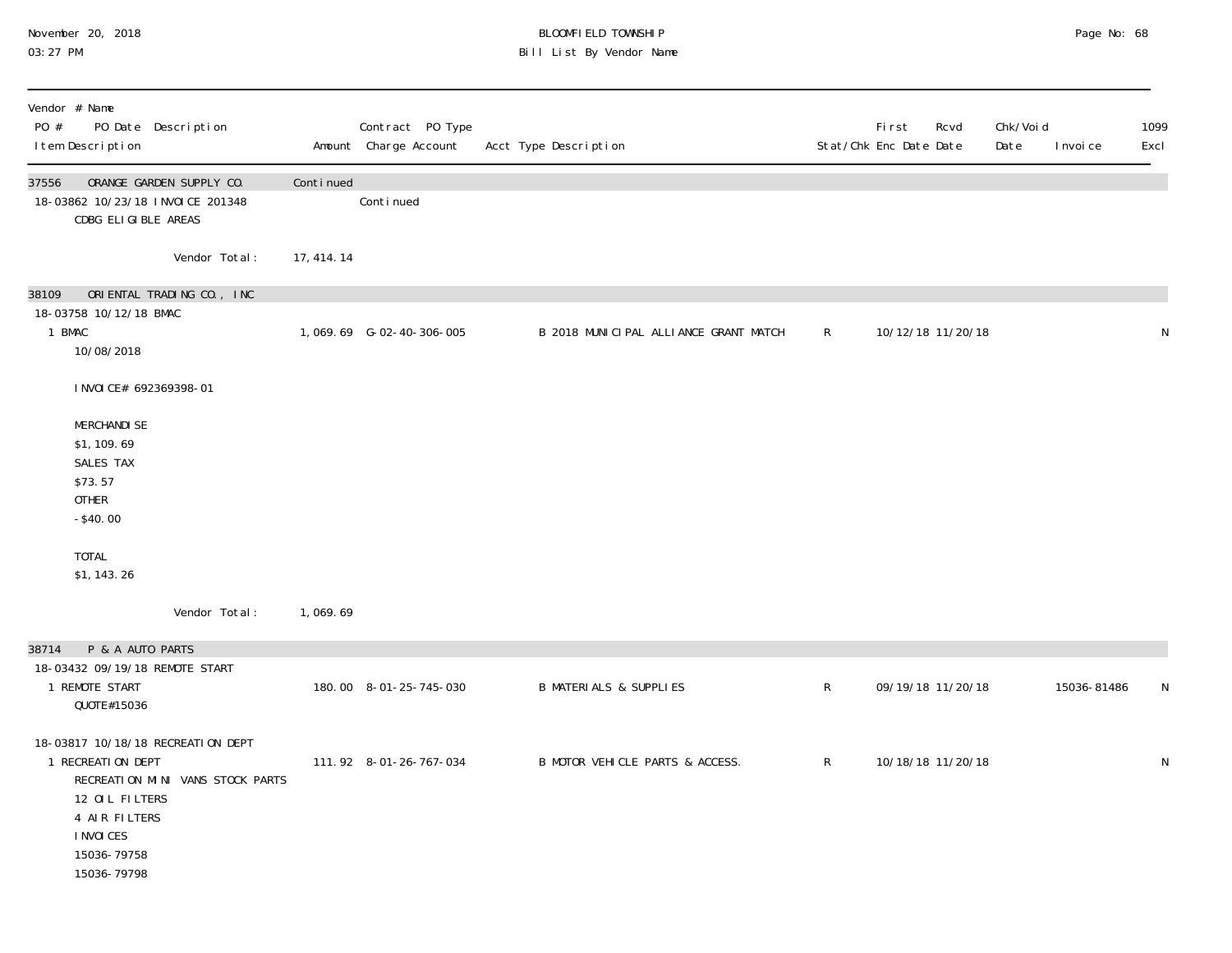# November 20, 2018 BLOOMFIELD TOWNSHIP Page No: 69 03:27 PM Bill List By Vendor Name

| Vendor # Name<br>PO #<br>PO Date Description<br>I tem Description                                    |           | Contract PO Type<br>Amount Charge Account | Acct Type Description                |              | First<br>Stat/Chk Enc Date Date | Rcvd              | Chk/Voi d<br>Date | I nvoi ce | 1099<br>Excl |
|------------------------------------------------------------------------------------------------------|-----------|-------------------------------------------|--------------------------------------|--------------|---------------------------------|-------------------|-------------------|-----------|--------------|
| 38714<br>P & A AUTO PARTS<br>18-03818 10/18/18 HEALTH DEPT JEEP LIB MG72124                          | Continued |                                           |                                      |              |                                 |                   |                   |           |              |
| 1 HEALTH DEPT JEEP LIB MG72124<br>I NVOI CE<br>15036-79747<br>15036-79795<br>AC CONDENSER/ RAD HOSES |           | 155.46 8-01-26-767-034                    | B MOTOR VEHICLE PARTS & ACCESS.      | ${\sf R}$    |                                 | 10/18/18 11/20/18 |                   |           | N            |
| Vendor Total:                                                                                        | 447.38    |                                           |                                      |              |                                 |                   |                   |           |              |
| PANGAOO5 PANGARO TRAINING & MANAGEMENT                                                               |           |                                           |                                      |              |                                 |                   |                   |           |              |
| 18-03738 10/12/18 TRAINING<br>1 TRAINING<br>"NARCOTICS OPERATIONS-UNDERCOVER<br>OPERATORS"           |           | 995.00 8-01-25-745-042                    | <b>B EDUCATION &amp; TRAINING</b>    | $\mathsf{R}$ |                                 | 10/12/18 11/20/18 |                   | 1744      | N            |
| OCT. 11-12, 2018                                                                                     |           |                                           |                                      |              |                                 |                   |                   |           |              |
| LT. POLI DORO<br>PO GREY<br>PO MAURI ELLO<br>PO RIVERA<br>PO RUBBI NACCIO                            |           |                                           |                                      |              |                                 |                   |                   |           |              |
| INV#1744                                                                                             |           |                                           |                                      |              |                                 |                   |                   |           |              |
| Vendor Total:                                                                                        | 995.00    |                                           |                                      |              |                                 |                   |                   |           |              |
| PARKMOBILE, LLC<br>39160                                                                             |           |                                           |                                      |              |                                 |                   |                   |           |              |
| 18-03880 10/29/18 TRANSACTIONS END USER: SEP-18<br>1 TRANSACTIONS END USER: SEP-18<br>INV#: INV9873  |           | 2,593.80 8-07-20-512-028                  | B CONSULTANT & PROFESSIONAL SERVICES | $\mathsf{R}$ |                                 | 10/29/18 11/20/18 |                   | I NV9873  | N            |
| Vendor Total:                                                                                        | 2,593.80  |                                           |                                      |              |                                 |                   |                   |           |              |
| PARKSIDE BISTRO<br>38959                                                                             |           |                                           |                                      |              |                                 |                   |                   |           |              |
| 18-02902 08/14/18 NATIONAL NIGHT OUT PIZZA<br>1 NATIONAL NIGHT OUT PIZZA                             |           | 175.00 R-14-20-854-031                    | B SUMMER CONCERT SERIES DO NOT USE   | $\mathsf{R}$ | 08/14/18 11/20/18               |                   |                   | 430470    | N            |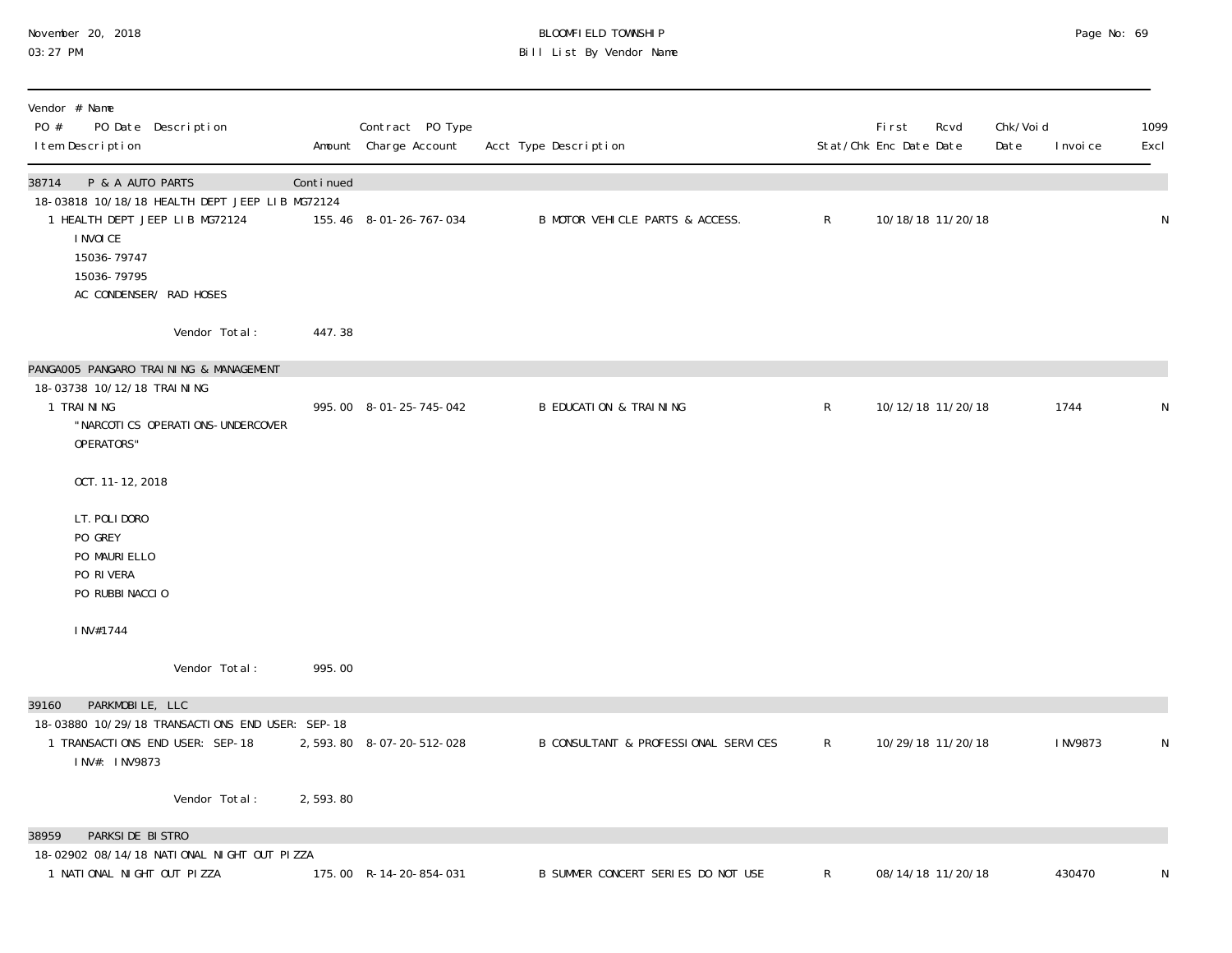### November 20, 2018 BLOOMFIELD TOWNSHIP Page No: 70 03:27 PM Bill List By Vendor Name

| Vendor # Name<br>PO #<br>PO Date Description<br>I tem Description                                                                               |           | Contract PO Type<br>Amount Charge Account | Acct Type Description                       |              | First<br>Stat/Chk Enc Date Date | Rcvd              | Chk/Voi d<br>Date | I nvoi ce | 1099<br>Excl |
|-------------------------------------------------------------------------------------------------------------------------------------------------|-----------|-------------------------------------------|---------------------------------------------|--------------|---------------------------------|-------------------|-------------------|-----------|--------------|
| PARKSIDE BISTRO<br>38959<br>18-02902 08/14/18 NATIONAL NIGHT OUT PIZZA<br>CHECK# 430470                                                         | Continued | Continued                                 |                                             |              |                                 |                   |                   |           |              |
| Vendor Total:                                                                                                                                   | 175.00    |                                           |                                             |              |                                 |                   |                   |           |              |
| PENNVOO5 PENN VETERINARY SUPPLY, INC.<br>18-03765 10/12/18 ANIMAL SHELTER SUPPLIES<br>1 ANIMAL SHELTER SUPPLIES<br>VET SUPPLIES                 |           | 92.14 D-03-20-853-028                     | <b>B CONSULTANT &amp; PROFESSIONAL SERV</b> | $\mathsf{R}$ |                                 | 10/12/18 11/20/18 |                   | 4965610   | N            |
| INV#4965610                                                                                                                                     |           |                                           |                                             |              |                                 |                   |                   |           |              |
| 18-03926 10/29/18 ANIMAL SHELTER PHARMACEUTICALS<br>1 ANIMAL SHELTER PHARMACEUTICALS<br>QTY. 1<br>I TEM#EAH4100                                 |           | 343.34 D-03-20-853-030                    | <b>B MATERIALS &amp; SUPPLIES</b>           | R            |                                 | 10/29/18 11/19/18 |                   | 5040039   | N            |
| <b>SUPPLEMENTS</b><br>QTY. 1<br>ITEM#EVS1925                                                                                                    |           |                                           |                                             |              |                                 |                   |                   |           |              |
| DI AGNOSTIC TEST KITS<br>QTY. 1<br>I TEM#VEDABX0325                                                                                             |           |                                           |                                             |              |                                 |                   |                   |           |              |
| INV#5040039                                                                                                                                     |           |                                           |                                             |              |                                 |                   |                   |           |              |
| Vendor Total:                                                                                                                                   | 435.48    |                                           |                                             |              |                                 |                   |                   |           |              |
| PRECISION TECHNOLOGY SOLUTIONS<br>40663<br>18-03442 09/21/18 PARKING- HID PROX ACCESS CARDS<br>1 PARKING- HID PROX ACCESS CARDS<br>INV #: 74671 |           | 910.00 8-07-20-512-024                    | B CLEANING & MAINT. BUILDING & FACILITIES R |              |                                 | 09/21/18 11/20/18 |                   | 74671     | N            |
| 18-03539 09/28/18 SERVICE PARKG EQUIP-SPITTER PR<br>1 SERVICE PARKG EQUIP-SPITTER PR<br>INV #: 74717                                            |           | 594.00 8-07-20-512-024                    | B CLEANING & MAINT. BUILDING & FACILITIES R |              |                                 | 09/28/18 11/20/18 |                   | 74717     | N            |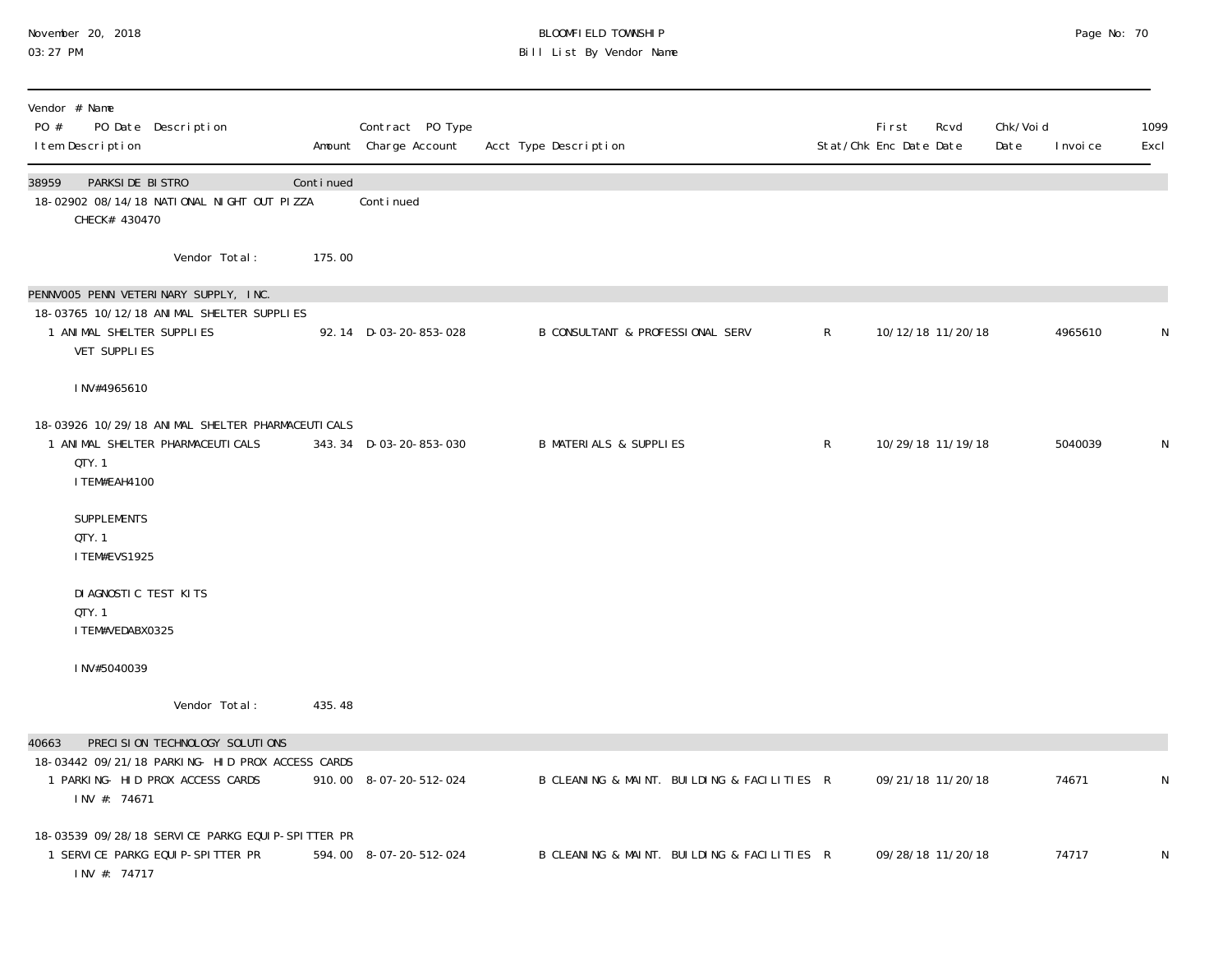### November 20, 2018 BLOOMFIELD TOWNSHIP Page No: 71 03:27 PM Bill List By Vendor Name

| Vendor # Name<br>PO #<br>PO Date Description<br>I tem Description                                                                                           |            | Contract PO Type<br>Amount Charge Account | Acct Type Description                       |              | <b>First</b><br>Stat/Chk Enc Date Date | Rcvd              | Chk/Voi d<br>Date | I nvoi ce    | 1099<br>Excl |
|-------------------------------------------------------------------------------------------------------------------------------------------------------------|------------|-------------------------------------------|---------------------------------------------|--------------|----------------------------------------|-------------------|-------------------|--------------|--------------|
| PRECISION TECHNOLOGY SOLUTIONS Continued<br>40663<br>18-03923 10/29/18 SERVIC PRKG EQUIP-GATE ARM REP<br>1 SERVIC PRKG EQUIP-GATE ARM REP<br>INV #: 74967   |            | 1, 146.00 8-07-20-512-024                 | B CLEANING & MAINT. BUILDING & FACILITIES R |              |                                        | 10/29/18 11/19/18 |                   | 74967        | N            |
| Vendor Total:                                                                                                                                               | 2,650.00   |                                           |                                             |              |                                        |                   |                   |              |              |
| PREMI 005 PREMI ER PRODUCT DEVELOPMNT LLC<br>18-03887 10/29/18 CONSULTING FEES FOR MEMORIAL<br>1 CONSULTING FEES FOR MEMORIAL<br>PARK & FELRON FIELD LIGHTS |            | 1, 754. 20 B-19-17-451-028                | B CONSULTANT & PROFESSIONAL SERVICES        | $\mathsf{R}$ |                                        | 10/29/18 11/19/18 |                   |              | N            |
| Vendor Total:                                                                                                                                               | 1, 754. 20 |                                           |                                             |              |                                        |                   |                   |              |              |
| PROPARK AMERICA<br>40739<br>18-03674 10/05/18 PARKING MGMT - SEP 2018<br>1 PARKING MGMT - SEP 2018<br>INV #: INV-000608<br>INVOICE DATE: OCT 01, 2018       |            | 3,000.00 8-07-20-512-028                  | B CONSULTANT & PROFESSIONAL SERVICES        | $\mathsf{R}$ |                                        | 10/05/18 11/20/18 |                   | I NV-000608  | N            |
| Vendor Total:                                                                                                                                               | 3,000.00   |                                           |                                             |              |                                        |                   |                   |              |              |
| PSE&G CO<br>41002<br>18-03806 10/17/18 BPA GAS & ELECTRIC - OCT 2018<br>1 BPA-296 GLENWOOD 5904 10/12/18<br>INV #: 601105549276<br>ACC #: 71 259 859 04     |            | 704.21 8-07-20-512-071                    | <b>B ELECTRICITY &amp; GAS</b>              | $\mathsf{R}$ |                                        | 10/17/18 11/19/18 |                   | 601105549276 | N            |
| *PLEASE RETURN STUB REMITTANCE WITH<br>CHECK PAYMENT<br>2 BPA-23 LACKAWANA 5706 10/12/18<br>INV #: 600005632305<br>ACC #: 72 454 157 06                     |            | 209.32 8-07-20-512-071                    | <b>B ELECTRICITY &amp; GAS</b>              | $\mathsf{R}$ |                                        | 10/17/18 11/19/18 |                   | 600005632305 | N            |
| *PLEASE RETURN STUB REMITTANCE WITH                                                                                                                         |            |                                           |                                             |              |                                        |                   |                   |              |              |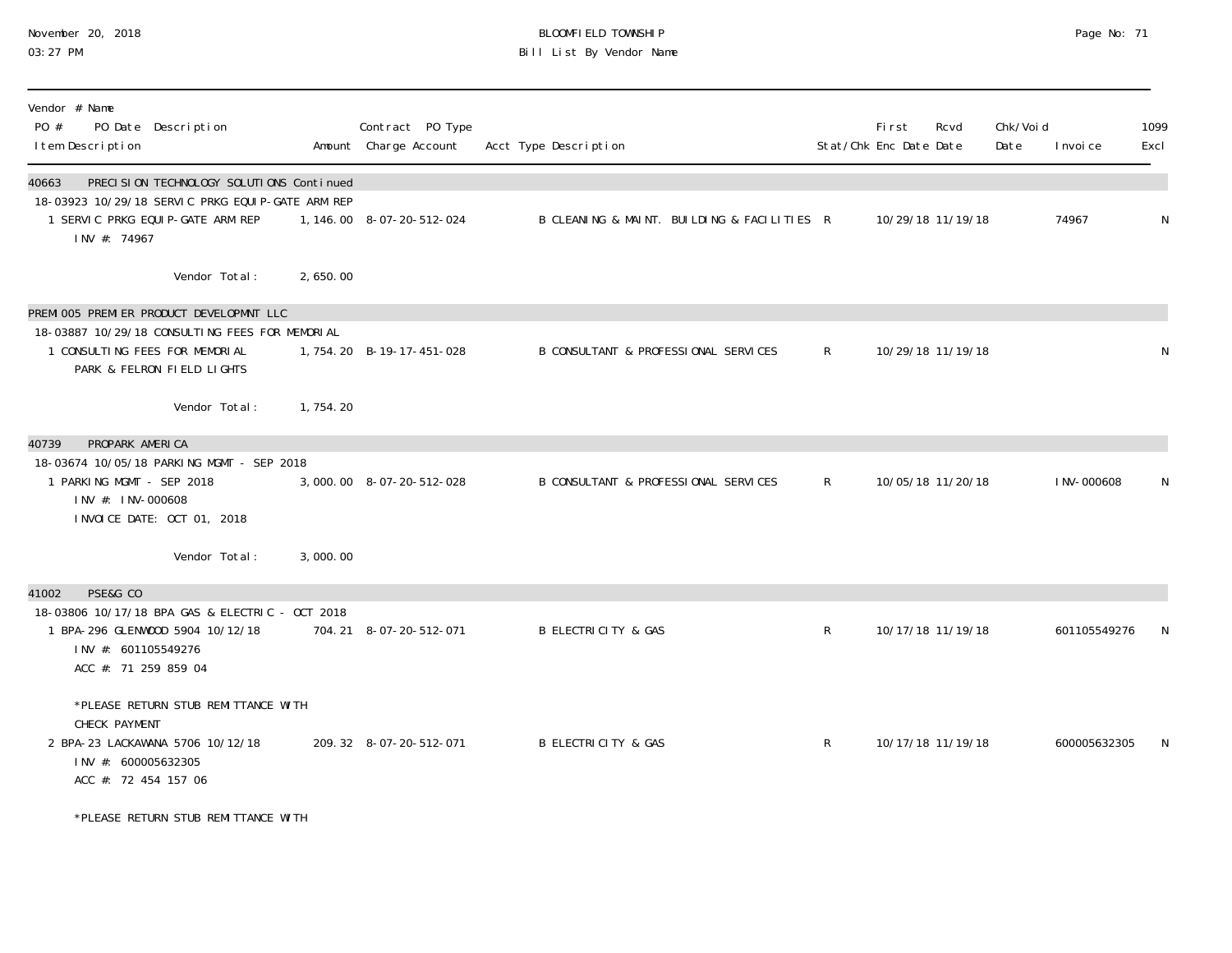### November 20, 2018 BLOOMFIELD TOWNSHIP Page No: 72 03:27 PM Bill List By Vendor Name

| Vendor # Name<br>PO #<br>PO Date Description<br>I tem Description                                                                                               |                                                              | Contract PO Type<br>Amount Charge Account | Acct Type Description            |              | <b>First</b><br>Stat/Chk Enc Date Date | Rcvd              | Chk/Voi d<br>Date | I nvoi ce    | 1099<br>Excl |
|-----------------------------------------------------------------------------------------------------------------------------------------------------------------|--------------------------------------------------------------|-------------------------------------------|----------------------------------|--------------|----------------------------------------|-------------------|-------------------|--------------|--------------|
| 41002<br>PSE&G CO<br>18-03806 10/17/18 BPA GAS & ELECTRIC - OCT 2018 Continued<br>CHECK PAYMENT                                                                 | Continued                                                    |                                           |                                  |              |                                        |                   |                   |              |              |
|                                                                                                                                                                 | 913.53                                                       |                                           |                                  |              |                                        |                   |                   |              |              |
| Vendor Total:                                                                                                                                                   | 913.53                                                       |                                           |                                  |              |                                        |                   |                   |              |              |
| REDDIN MASRI, LLC<br>31411<br>18-03652 10/04/18 PUBLIC DEFENDER SEPTEMBER<br>1 PUBLIC DEFENDER SEPTEMBER<br><b>SEPTEMBER</b><br>4, 6, 10, 11, 13, 20, 25 AND 27 |                                                              | 1,600.00 8-01-33-857-028                  | B CONSULTANT & PROFESSIONAL SERV | $\mathsf{R}$ |                                        | 10/04/18 11/20/18 |                   | SEPT 30 2018 | N            |
| Vendor Total:                                                                                                                                                   | 1,600.00                                                     |                                           |                                  |              |                                        |                   |                   |              |              |
| REMINGTON AND VERNICK ENGINEER<br>44405                                                                                                                         |                                                              |                                           |                                  |              |                                        |                   |                   |              |              |
| 18-03569 10/01/18 PROFESSIONAL SERVICES<br>1 PROFESSIONAL SERVICES                                                                                              |                                                              | 1, 130.40 G-02-40-302-008                 | B NJDOT ESSEX AVE SEC 3          | $\mathsf{R}$ |                                        | 10/01/18 11/20/18 |                   | 0702T016-8   | N            |
|                                                                                                                                                                 |                                                              |                                           |                                  |              |                                        |                   |                   |              |              |
| ESSEX AVENUE SECTION 3 -NJDOT                                                                                                                                   |                                                              |                                           |                                  |              |                                        |                   |                   |              |              |
| I NVOI CE #0702T016-8                                                                                                                                           |                                                              |                                           |                                  |              |                                        |                   |                   |              |              |
| CONTRACT AMOUNT:<br>AMOUNT COMPLETED:<br>LESS PREVIOUS PAID:<br>AMOUNT DUE:                                                                                     | \$98,650.00<br>\$52,853.66<br>(\$51, 723. 26)<br>\$1, 130.40 |                                           |                                  |              |                                        |                   |                   |              |              |
| ESTIMATE #8                                                                                                                                                     |                                                              |                                           |                                  |              |                                        |                   |                   |              |              |
| 18-03570 10/01/18 PROFESSIONAL SERVICES<br>1 PROFESSIONAL SERVICES                                                                                              |                                                              | 120.75 G-02-40-302-006                    | B 2015 MYRTLE ST/JFK DRIVE       | $\mathsf R$  |                                        | 10/01/18 11/20/18 |                   | 0702T006-21  | N            |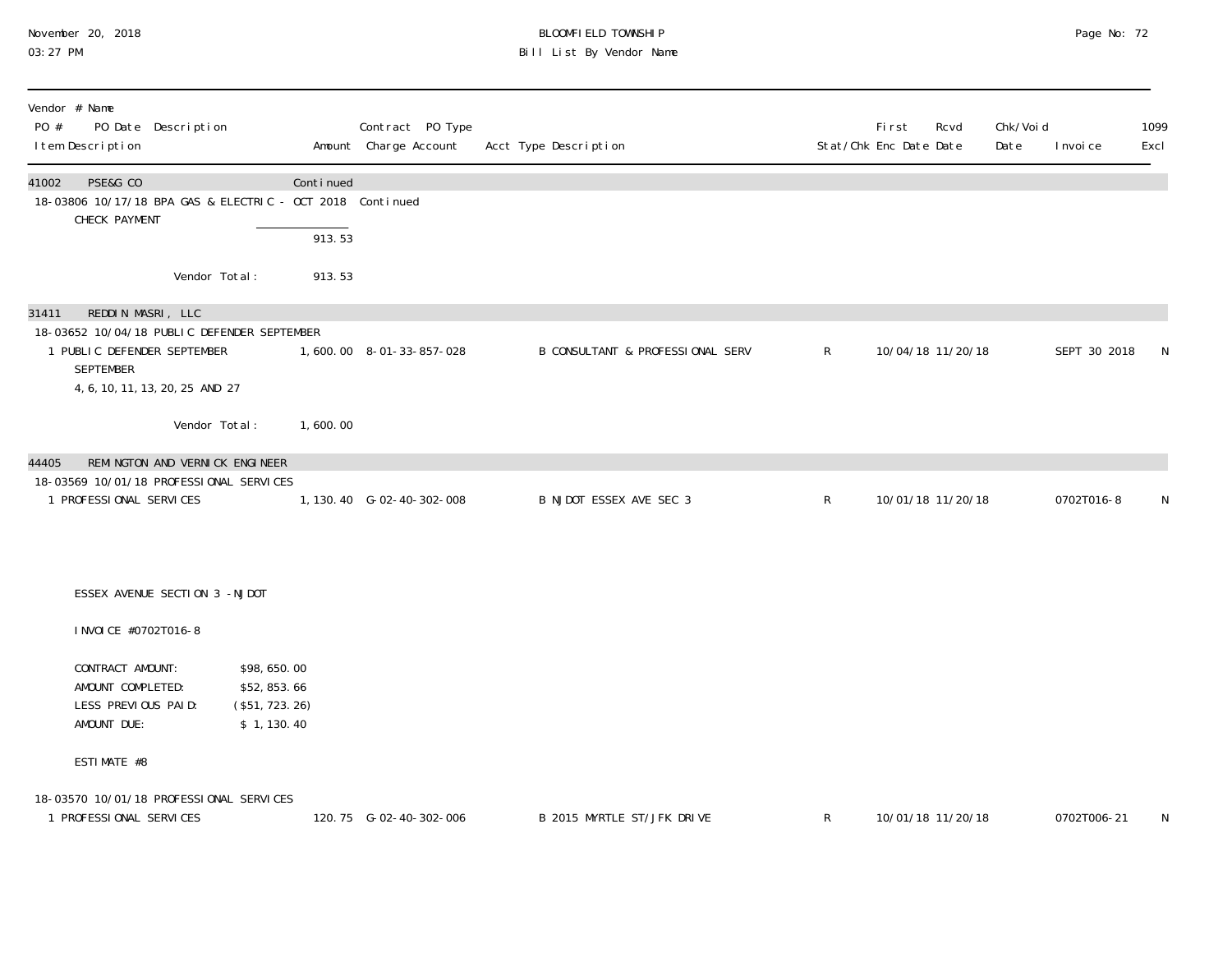# November 20, 2018 BLOOMFIELD TOWNSHIP Page No: 73 03:27 PM Bill List By Vendor Name

| Vendor # Name<br>PO #<br>I tem Description | PO Date Description                                                                                                                                                                       |                          | Contract PO Type<br>Amount Charge Account | Acct Type Description               |              | First<br>Rcvd<br>Stat/Chk Enc Date Date | Chk/Voi d<br>Date<br>I nvoi ce | 1099<br>Excl |
|--------------------------------------------|-------------------------------------------------------------------------------------------------------------------------------------------------------------------------------------------|--------------------------|-------------------------------------------|-------------------------------------|--------------|-----------------------------------------|--------------------------------|--------------|
| 44405<br>AUGUST 2018                       | REMINGTON AND VERNICK ENGINEER Continued<br>18-03570 10/01/18 PROFESSIONAL SERVICES<br>I NVOI CE #0702T006-21                                                                             |                          | Continued                                 |                                     |              |                                         |                                |              |
|                                            | ENGINEERING DESIGN, INSPECTION SERVICES<br>AND CONTRACT ADMINISTRATION FY 2015<br>MRYTLE STREET AND JFK INTERSECTION<br>IMPROVEMENTS AND FY 2016 JFK DRIVE NORTH<br>AND SOUTH (SECTION 1) |                          |                                           |                                     |              |                                         |                                |              |
| CONTRACT AMOUNT:<br>AMOUNT DUE:            | WORK COMPLETED TO DATE: \$71,021.80<br>LESS PREVIOUS PAYMENT: (\$70, 901.05)                                                                                                              | \$74,535.00<br>\$ 120.75 |                                           |                                     |              |                                         |                                |              |
|                                            | Vendor Total:                                                                                                                                                                             | 1, 251. 15               |                                           |                                     |              |                                         |                                |              |
| 49882                                      | RHOMAR INDUSTRIES, INC.                                                                                                                                                                   |                          |                                           |                                     |              |                                         |                                |              |
| 1 INVOICE 92493<br><b>EMULSIFIER</b>       | 18-03452 09/24/18 INVOICE 92493<br>55 GALLON DRUM OF ASPHALT AND TACK OIL                                                                                                                 |                          | 2, 381.84 8-01-31-820-074                 | <b>B GASOLINE &amp; DIESEL FUEL</b> | $\mathsf{R}$ | 09/24/18 11/20/18                       | 92493                          | N            |
|                                            | Vendor Total:                                                                                                                                                                             | 2,381.84                 |                                           |                                     |              |                                         |                                |              |
| ROBERO10 ROBERT L. LYNCH                   |                                                                                                                                                                                           |                          |                                           |                                     |              |                                         |                                |              |
| 1 mileage reimbursement                    | 18-03620 10/03/18 mileage reimbursement<br>9/11/18 to 9/19/18                                                                                                                             |                          | 22.89 8-01-22-725-045                     | B CAR HIRE (TRAVEL)                 | $\mathsf{R}$ | 10/03/18 11/20/18                       |                                | N            |
| 1 mileage reimbursement                    | 18-03966 10/30/18 mileage reimbursement<br>$9/25/18 - 10/20/18$                                                                                                                           |                          | 31.61 8-01-22-725-045                     | B CAR HIRE (TRAVEL)                 | $\mathsf{R}$ | 10/30/18 11/20/18                       |                                | N            |
|                                            | Vendor Total:                                                                                                                                                                             | 54.50                    |                                           |                                     |              |                                         |                                |              |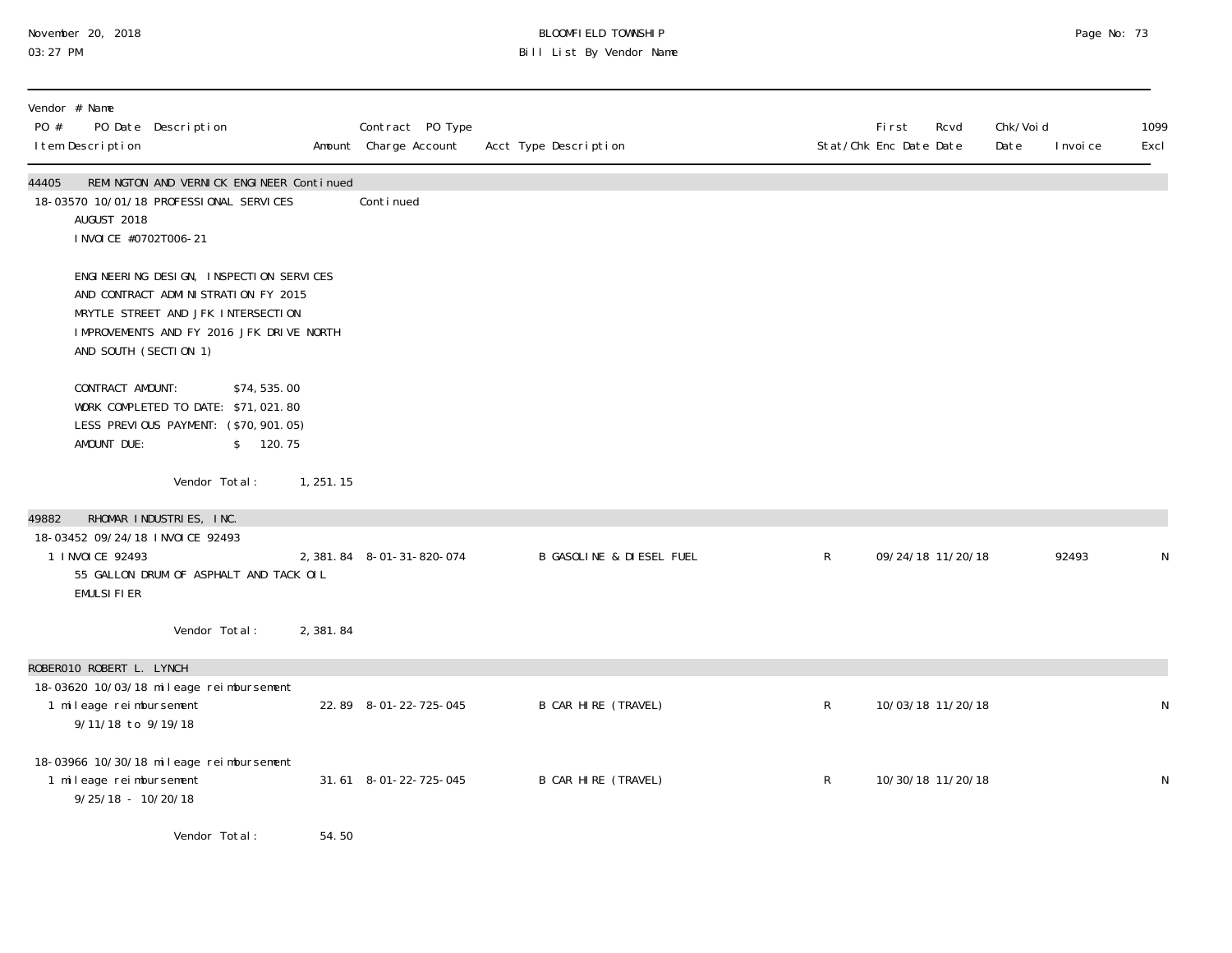# November 20, 2018 BLOOMFIELD TOWNSHIP Page No: 74 03:27 PM Bill List By Vendor Name

| Vendor # Name<br>PO #<br>PO Date Description<br>I tem Description                                                                                                                                                  |          | Contract PO Type<br>Amount Charge Account | Acct Type Description                       |              | <b>First</b><br>Stat/Chk Enc Date Date | Rcvd              | Chk/Void<br>Date | I nvoi ce | 1099<br>Excl |
|--------------------------------------------------------------------------------------------------------------------------------------------------------------------------------------------------------------------|----------|-------------------------------------------|---------------------------------------------|--------------|----------------------------------------|-------------------|------------------|-----------|--------------|
| <b>ROBERT WEBER</b><br>57633<br>18-03889 10/29/18 SUBURBAN JUNIOR WRESTLING<br>1 SUBURBAN JUNIOR WRESTLING<br>LEAGUE FEE                                                                                           |          | 700.00 R-14-20-854-030                    | <b>B MATERIALS &amp; SUPPLIES</b>           | $\mathsf{R}$ |                                        | 10/29/18 11/19/18 |                  |           | N            |
| Vendor Total:                                                                                                                                                                                                      | 700.00   |                                           |                                             |              |                                        |                   |                  |           |              |
| RUSSELL JARGER<br>23405<br>18-04102 11/19/18 JULY/AUGUST SERVICE 2018<br>1 JULY/AUGUST SERVICE 2018<br>SEPT 19TH - 6HRS<br>OCTOBER 2ND - 6 HRS<br>OCTOBER 5TH - 6 HRS<br>OCTOBER 17TH - 6 HRS                      |          | 1, 224.00 8-05-20-512-028                 | <b>B CONSULTANT &amp; PROFESSIONAL SERV</b> | $\mathsf{R}$ |                                        | 11/19/18 11/19/18 |                  |           | ${\sf N}$    |
| TOTAL - 24 HRS                                                                                                                                                                                                     |          |                                           |                                             |              |                                        |                   |                  |           |              |
| Vendor Total:                                                                                                                                                                                                      | 1,224.00 |                                           |                                             |              |                                        |                   |                  |           |              |
| RUTGERS UNIVERSITY<br>46207<br>18-03860 10/23/18 RECYCLING CERTIFICATION<br>1 RECYCLING CERTIFICATION<br>I NVOI CE # 75086<br>CLI ENT LOUI SE PALAGANO                                                             |          | 395.00 N-15-20-855-028                    | B CONSULTANT & PROFESSIONAL SERV            | R            |                                        | 10/23/18 11/20/18 |                  | 75086     | N            |
| 18-03959 10/30/18 BUILDING A CULTURE OF HEALTH<br>1 BUILDING A CULTURE OF HEALTH<br>KAREN LORE<br>\$95<br>MAYA LORDO<br>\$95<br>SHARON GUERRERO<br>\$95<br>PEGGY FITZPATRICK \$95<br><b>MEGAN TRUSDELL</b><br>\$95 |          | 475.00 8-01-27-785-042                    | <b>B EDUCATION &amp; TRAINING</b>           | $\mathsf R$  |                                        | 10/30/18 11/19/18 |                  |           | N            |
| NOVEMBER 28, 2018                                                                                                                                                                                                  |          |                                           |                                             |              |                                        |                   |                  |           |              |
| Vendor Total:                                                                                                                                                                                                      | 870.00   |                                           |                                             |              |                                        |                   |                  |           |              |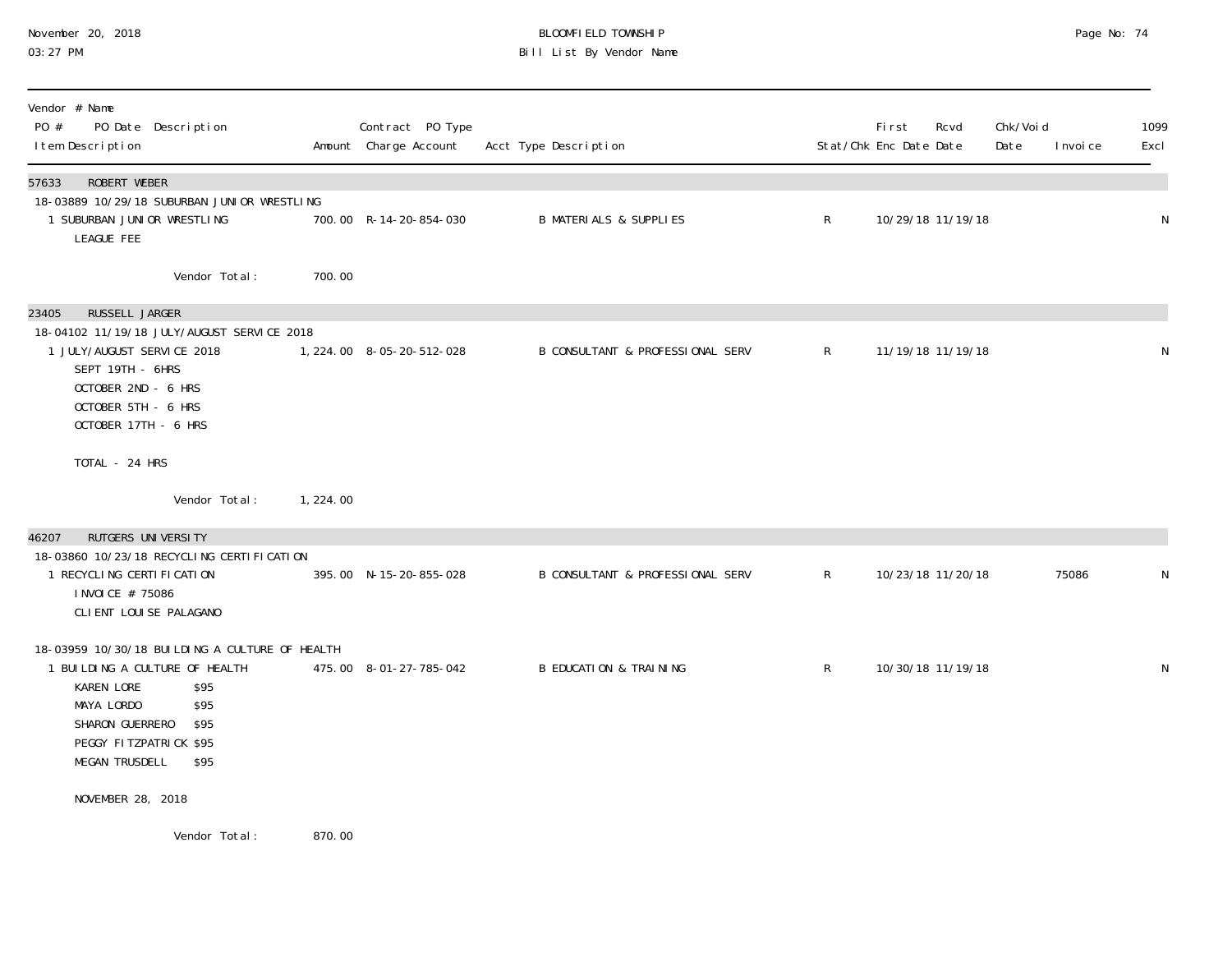# November 20, 2018 **BLOOMFIELD TOWNSHIP** BLOOMFIELD TOWNSHIP BLOOMFIELD TOWNSHIP Page No: 75<br>03:27 PM Bill List By Vendor Name

| Vendor # Name<br>PO #<br>I tem Description                                                                                                                                                                                                                                                           | PO Date Description                                                                           |                                  | Contract PO Type<br>Amount Charge Account                                                                                                                                                                | Acct Type Description                                                                                                                                                                                                                                                                                                                                                     |                                       | <b>First</b><br>Stat/Chk Enc Date Date | Rcvd                                                                                                                                                                 | Chk/Voi d<br>Date | I nvoi ce                                                                    | 1099<br>Excl                                                                         |
|------------------------------------------------------------------------------------------------------------------------------------------------------------------------------------------------------------------------------------------------------------------------------------------------------|-----------------------------------------------------------------------------------------------|----------------------------------|----------------------------------------------------------------------------------------------------------------------------------------------------------------------------------------------------------|---------------------------------------------------------------------------------------------------------------------------------------------------------------------------------------------------------------------------------------------------------------------------------------------------------------------------------------------------------------------------|---------------------------------------|----------------------------------------|----------------------------------------------------------------------------------------------------------------------------------------------------------------------|-------------------|------------------------------------------------------------------------------|--------------------------------------------------------------------------------------|
| SAFE SHREDDING<br>46831<br>18-03433 09/19/18 SHREDDING SVS<br>1 SHREDDING SVS<br>DOS 4/3/18                                                                                                                                                                                                          |                                                                                               |                                  | 30.00 8-01-25-745-030                                                                                                                                                                                    | <b>B MATERIALS &amp; SUPPLIES</b>                                                                                                                                                                                                                                                                                                                                         | $\mathsf{R}$                          |                                        | 09/19/18 11/19/18                                                                                                                                                    |                   | 4066525                                                                      | $\mathsf N$                                                                          |
| INV#4066525<br>18-03618 10/03/18 SHREDDING SVS<br>1 SHREDDING SVS<br>9/21/18<br>INV34082718                                                                                                                                                                                                          |                                                                                               |                                  | 30.00 8-01-25-745-030                                                                                                                                                                                    | <b>B MATERIALS &amp; SUPPLIES</b>                                                                                                                                                                                                                                                                                                                                         | $\mathsf{R}$                          |                                        | 10/03/18 11/19/18                                                                                                                                                    |                   | 4082718                                                                      | N                                                                                    |
|                                                                                                                                                                                                                                                                                                      | Vendor Total:                                                                                 | 60.00                            |                                                                                                                                                                                                          |                                                                                                                                                                                                                                                                                                                                                                           |                                       |                                        |                                                                                                                                                                      |                   |                                                                              |                                                                                      |
| 47191<br>1 professional services thr 7_18<br>2 professional services thr 7_18<br>3 professional services thr 7_18<br>4 professional services thr 7_18<br>5 professional services thr 7_18<br>6 professional services thr 7_18<br>7 professional services thr 7_18<br>8 professional services thr 718 | SCARINCI HOLLENBECK, LLC<br>18-03476 09/24/18 professional services thr 7_18<br>Vendor Total: | 570.00<br>8, 278.90<br>8, 278.90 | 5, 347. 20 8-01-23-730-028<br>444.80 8-01-23-730-028<br>792.40 8-01-23-730-028<br>404.50 8-01-23-730-028<br>225.00 8-01-23-730-028<br>465.00 8-01-23-730-028<br>30.00 8-01-23-730-028<br>8-01-23-730-028 | <b>B CONSULTANT &amp; PROFESSIONAL SERV</b><br><b>B CONSULTANT &amp; PROFESSIONAL SERV</b><br><b>B CONSULTANT &amp; PROFESSIONAL SERV</b><br><b>B CONSULTANT &amp; PROFESSIONAL SERV</b><br>B CONSULTANT & PROFESSIONAL SERV<br><b>B CONSULTANT &amp; PROFESSIONAL SERV</b><br><b>B CONSULTANT &amp; PROFESSIONAL SERV</b><br><b>B CONSULTANT &amp; PROFESSIONAL SERV</b> | R<br>R.<br>R<br>R<br>R<br>R<br>R<br>R |                                        | 09/24/18 11/20/18<br>09/24/18 11/20/18<br>09/24/18 11/20/18<br>09/24/18 11/20/18<br>09/24/18 11/20/18<br>09/24/18 11/20/18<br>09/24/18 11/20/18<br>09/24/18 11/20/18 |                   | 206120<br>206121<br>206122<br>206123<br>206124<br>206125<br>206126<br>206127 | N<br>${\sf N}$<br>${\sf N}$<br>${\sf N}$<br>${\sf N}$<br>${\sf N}$<br>${\sf N}$<br>N |
| 47602                                                                                                                                                                                                                                                                                                | SI GNAL CONTROL PRODUCTS<br>18-03300 09/11/18 TRAFFIC SIGNALS - DPW                           |                                  |                                                                                                                                                                                                          |                                                                                                                                                                                                                                                                                                                                                                           |                                       |                                        |                                                                                                                                                                      |                   |                                                                              |                                                                                      |
| 1 TRAFFIC SIGNALS - DWP                                                                                                                                                                                                                                                                              |                                                                                               |                                  |                                                                                                                                                                                                          | B RESURFACING/IMPROVEMENTS VARIOUS STREETS R                                                                                                                                                                                                                                                                                                                              |                                       |                                        | 09/11/18 11/20/18                                                                                                                                                    |                   | 10603                                                                        | N                                                                                    |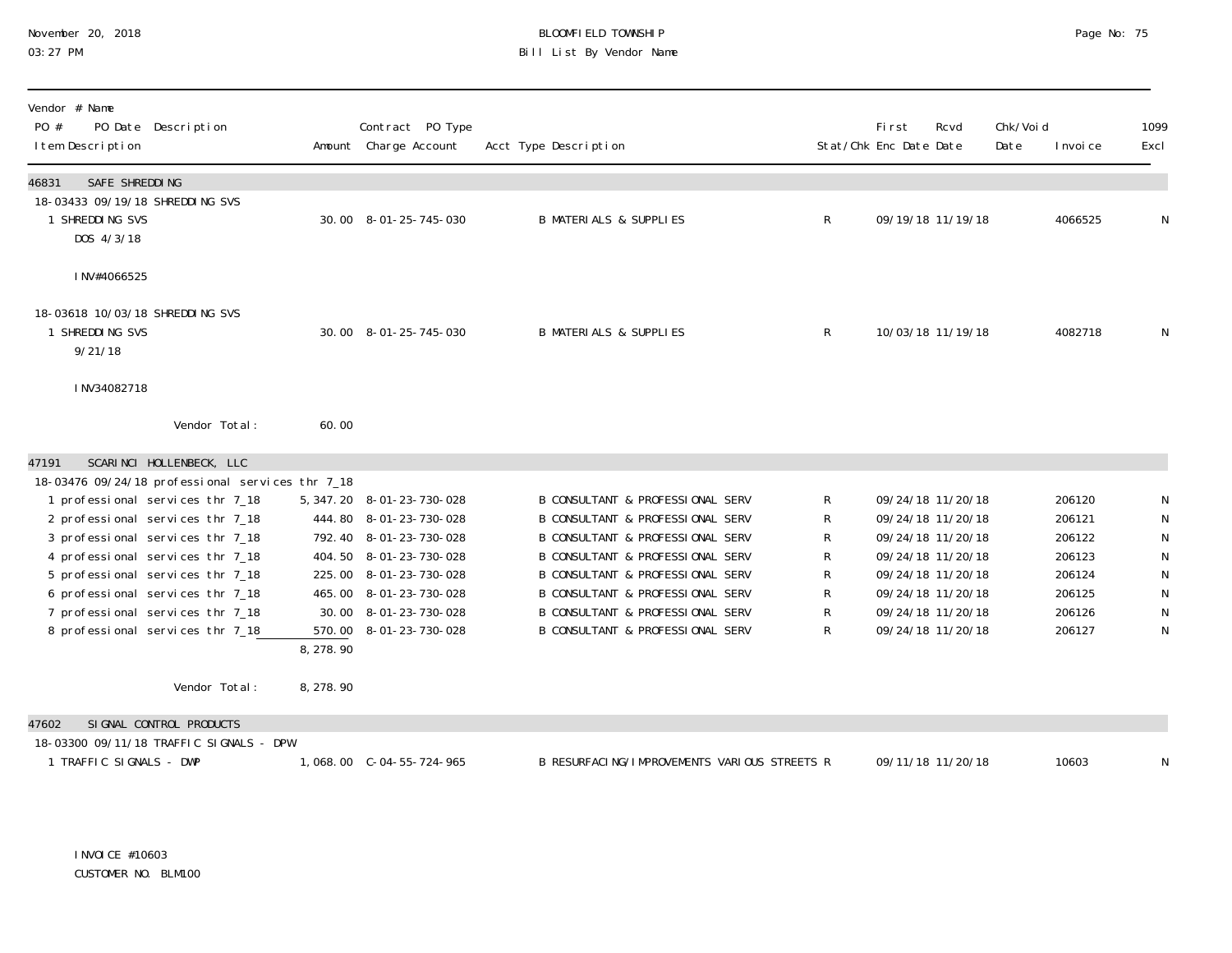# November 20, 2018 BLOOMFIELD TOWNSHIP Page No: 76 03:27 PM Bill List By Vendor Name

| Vendor # Name<br>PO #<br>PO Date Description<br>I tem Description                                                                                                                    |           | Contract PO Type<br>Amount Charge Account            | Acct Type Description                                                          |              | <b>First</b><br>Stat/Chk Enc Date Date | Rcvd                                   | Chk/Voi d<br>Date | I nvoi ce      | 1099<br>Excl |
|--------------------------------------------------------------------------------------------------------------------------------------------------------------------------------------|-----------|------------------------------------------------------|--------------------------------------------------------------------------------|--------------|----------------------------------------|----------------------------------------|-------------------|----------------|--------------|
| SI GNAL CONTROL PRODUCTS<br>47602<br>18-03300 09/11/18 TRAFFIC SIGNALS - DPW<br>LED TRAFFIC SIGNAL MODULES FOR<br>DEPARTMENT OF PUBLIC WORKS ELECTRICAL                              | Continued | Continued                                            |                                                                                |              |                                        |                                        |                   |                |              |
| Vendor Total:                                                                                                                                                                        | 1,068.00  |                                                      |                                                                                |              |                                        |                                        |                   |                |              |
| SKILLMAN DOORS, LLC<br>47614<br>18-03428 09/19/18 DPW<br>1 DPW<br>I NVOI CE 18-14575<br>BAY 4 WATER DEPT GARAGE DOOR<br>REPLACE TOP ROLLER/ REINFORCE TOP<br>SECTION OIL AND SERVICE |           | 231.25 8-01-26-767-026                               | B MAINT. OF OTHER EQUIPMENT                                                    | $\mathsf{R}$ |                                        | 09/19/18 11/20/18                      |                   | 18-14575       | N            |
| Vendor Total:                                                                                                                                                                        | 231.25    |                                                      |                                                                                |              |                                        |                                        |                   |                |              |
| SKYLANDS AREA FIRE EQUIPMENT<br>47581                                                                                                                                                |           |                                                      |                                                                                |              |                                        |                                        |                   |                |              |
| 18-02807 08/09/18 TURNOUT GEAR FOR CAPT. GRADY<br>1 MORNING PRIDE LTO 361D COAT-BK<br>2 MORNING PRIDE LTO 361D PANTS                                                                 |           | 1, 213. 37 C-04-55-726-985<br>780.96 C-04-55-726-985 | B PURCHASE OF TURN-OUT GEAR FIRE DEPT<br>B PURCHASE OF TURN-OUT GEAR FIRE DEPT | R<br>R       |                                        | 08/09/18 11/19/18<br>08/09/18 11/19/18 |                   | 10167<br>10167 | N            |
| TURNOUT GEAR FOR CAPT. P. GRADY                                                                                                                                                      |           |                                                      |                                                                                |              |                                        |                                        |                   |                |              |
| NJ STATE CONTRACT #80948                                                                                                                                                             | 1,994.33  |                                                      |                                                                                |              |                                        |                                        |                   |                |              |
| Vendor Total:                                                                                                                                                                        | 1,994.33  |                                                      |                                                                                |              |                                        |                                        |                   |                |              |
| SPEEDY SEWER & DRAIN CORP.<br>48327<br>18-03906 10/29/18 PLUMBING REPAIR MUNICIPAL BLDG<br>1 PLUMBING REPAIR MUNICIPAL BLDG                                                          |           | 767.25 8-01-26-772-035                               | B JANITORIAL & HOUSEHOLD SUPPLY                                                | R            |                                        | 10/29/18 11/20/18                      |                   | 3011-343       | N            |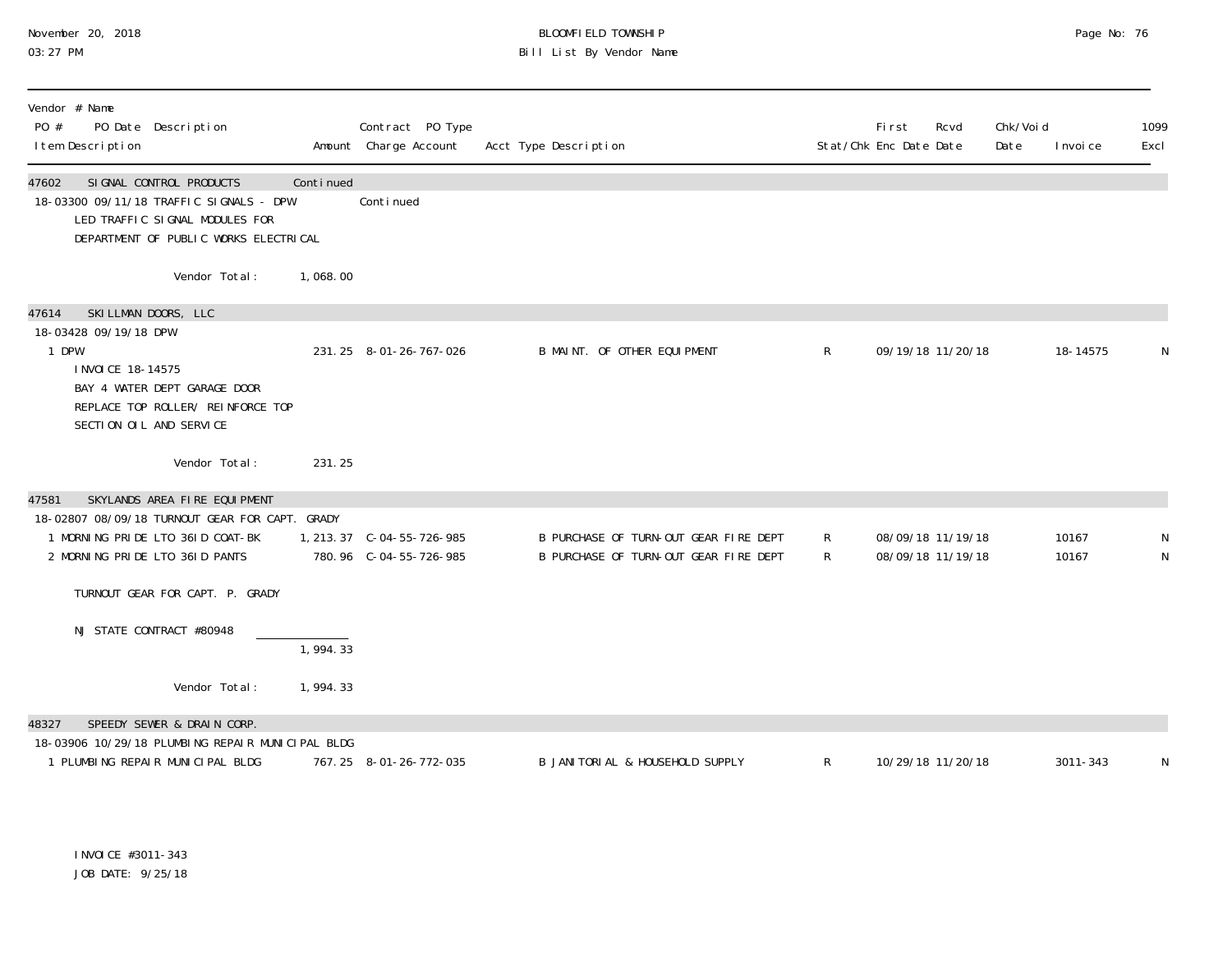# November 20, 2018 BLOOMFIELD TOWNSHIP Page No: 77 03:27 PM Bill List By Vendor Name

| Vendor # Name<br>PO #<br>PO Date Description<br>I tem Description                                                                                                         |            | Contract PO Type<br>Amount Charge Account | Acct Type Description                        |              | First<br>Stat/Chk Enc Date Date | Rcvd | Chk/Voi d<br>Date | I nvoi ce | 1099<br>Excl |
|---------------------------------------------------------------------------------------------------------------------------------------------------------------------------|------------|-------------------------------------------|----------------------------------------------|--------------|---------------------------------|------|-------------------|-----------|--------------|
| SPEEDY SEWER & DRAIN CORP.<br>48327<br>18-03906 10/29/18 PLUMBING REPAIR MUNICIPAL BLDG Continued<br>SUPPLY AND INSTALL NEW PLUMBING<br>EQUI PMENT AT MUNICI PAL BUILDING | Continued  |                                           |                                              |              |                                 |      |                   |           |              |
| 18-04083 11/08/18 PLUMBING REPAIR - LEB<br>1 PLUMBING REPAIR - LEB                                                                                                        |            | 531.50 8-01-26-772-035                    | B JANITORIAL & HOUSEHOLD SUPPLY              | $\mathsf{R}$ | 11/08/18 11/20/18               |      |                   | 3011-344  | N.           |
| I NVOI CE #3011-344<br>JOB DATE: 10/9/18                                                                                                                                  |            |                                           |                                              |              |                                 |      |                   |           |              |
| PLUMBING REPAIR - WOMEN'S BATHROOM IN<br>THE LAW ENFORCEMENT BUILDING                                                                                                     |            |                                           |                                              |              |                                 |      |                   |           |              |
| 18-04084 11/08/18 PLUMBING REPAIR PUBLIC LIBRARY<br>1 PLUMBING REPAIR PUBLIC LIBRARY                                                                                      |            |                                           | B IMPROVEMENTS MUNICIPAL BUILDING & GROUND R |              | 11/08/18 11/20/18               |      |                   | 3011-346  | N            |
| I NVOI CE #3011-346<br>JOB DATE: 10/19/18                                                                                                                                 |            |                                           |                                              |              |                                 |      |                   |           |              |
| PUBLIC LIBRARY DID NOT HAVE WATER.<br>EMERGENCY ABANDONMENT AND REPLACEMENT OF<br>WATER LINE TO RESTORE WATER                                                             |            |                                           |                                              |              |                                 |      |                   |           |              |
| Vendor Total:                                                                                                                                                             | 3, 241. 32 |                                           |                                              |              |                                 |      |                   |           |              |
| STAN A. HUBER CONSULTANTS, INC<br>19995<br>18-03751 10/12/18 LEAK TEST KIT                                                                                                |            |                                           |                                              |              |                                 |      |                   |           |              |
| 1 LEAK TEST KIT                                                                                                                                                           |            | 25.00 8-01-27-785-026                     | B MAINTENANCE OF OTHER EQUIPMENT             | $\mathsf{R}$ | 10/12/18 11/20/18               |      |                   | 31331     | N            |
| Vendor Total:                                                                                                                                                             | 25.00      |                                           |                                              |              |                                 |      |                   |           |              |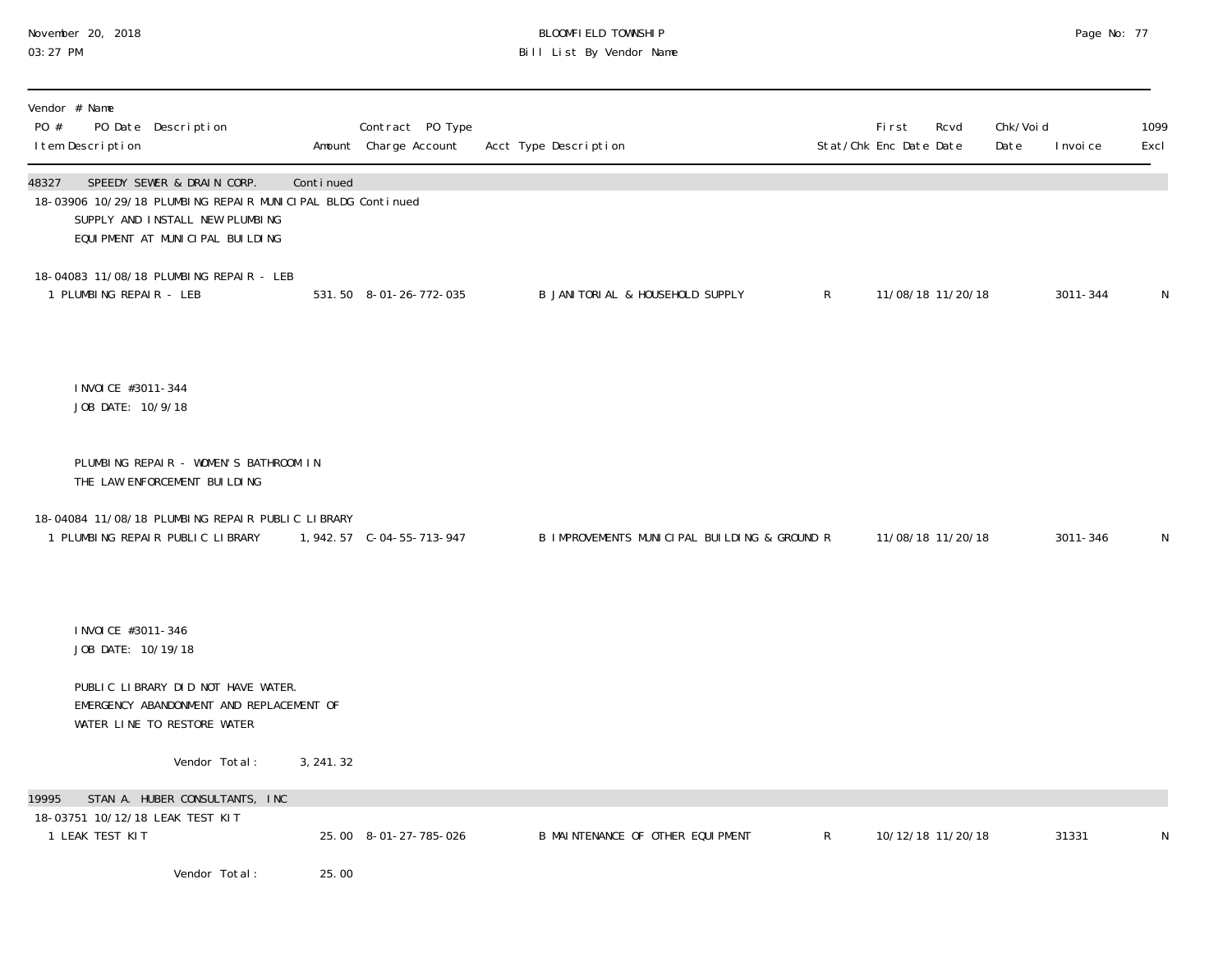#### November 20, 2018 BLOOMFIELD TOWNSHIP Page No: 78 03:27 PM Bill List By Vendor Name

| Vendor # Name<br>PO #<br>I tem Description | PO Date Description                                       |                                                                                                                           |           | Contract PO Type<br>Amount Charge Account | Acct Type Description                |              | <b>First</b><br>Stat/Chk Enc Date Date | Rcvd              | Chk/Voi d<br>Date | I nvoi ce | 1099<br>Excl |
|--------------------------------------------|-----------------------------------------------------------|---------------------------------------------------------------------------------------------------------------------------|-----------|-------------------------------------------|--------------------------------------|--------------|----------------------------------------|-------------------|-------------------|-----------|--------------|
| 48750<br>1 OPEN SPACE                      | 18-03520 09/26/18 OPEN SPACE<br>OPEN SPACE CONSULTING FEE | STRAUSS AND ASSOCIATES PLANNER                                                                                            |           | 7,551.50 T-13-56-013-0ST                  | B DO NOT USE!!! RES. OPEN SPACE      | $\mathsf{R}$ |                                        | 09/26/18 11/20/18 |                   | $18 - 17$ | N            |
|                                            |                                                           | Vendor Total:                                                                                                             | 7,551.50  |                                           |                                      |              |                                        |                   |                   |           |              |
| 48886                                      |                                                           | SUSTAI NABLE COMMUNITIES ASSOC.<br>18-03981 11/01/18 PROFESSIONAL SERVICES AUG. 2018<br>1 PROFESSIONAL SERVICES AUG. 2018 |           | 6, 675.00 B-19-17-445-028                 | B CONSULTANT & PROFESSIONAL SERVICES | $\mathsf{R}$ |                                        | 11/01/18 11/19/18 |                   | 090518    | N            |
|                                            |                                                           | Vendor Total:                                                                                                             | 6, 675.00 |                                           |                                      |              |                                        |                   |                   |           |              |
| 50121                                      | <b>T&amp;M ASSOCIATES</b>                                 |                                                                                                                           |           |                                           |                                      |              |                                        |                   |                   |           |              |
|                                            | 7 PROFESSIONAL SERVICES                                   | 18-00873 03/13/18 PROFESSIONAL SERVICES                                                                                   |           | B<br>3, 126.65 B-19-17-453-028            | B CONSULTANT & PROFESSIONAL SERVICES | $\mathsf{R}$ |                                        | 03/13/18 11/20/18 |                   | LAF352257 | N            |
|                                            | I NVOI CE #LAF352257                                      |                                                                                                                           |           |                                           |                                      |              |                                        |                   |                   |           |              |
|                                            | OAKLAND AVENUE                                            | DESIGN AND CONTRACT ENGINEERING<br>INSPECTIONS FOR BALDWIN STREET AND                                                     |           |                                           |                                      |              |                                        |                   |                   |           |              |
|                                            | CONTRACT AMOUNT:<br>AMOUNT PAID TO DATE:<br>AMOUNT DUE:   | \$58,430.00<br>\$37, 278.02<br>LESS PREVIOUS PAYMENT: (\$34, 151. 37)<br>\$3, 126.65                                      |           |                                           |                                      |              |                                        |                   |                   |           |              |
|                                            | THRU SEPTEMBER 14, 2018                                   |                                                                                                                           |           |                                           |                                      |              |                                        |                   |                   |           |              |
| NO. 7                                      | 8 PROFESSIONAL SERVICES                                   |                                                                                                                           |           | 3, 385. 50 B-19-17-453-028                | B CONSULTANT & PROFESSIONAL SERVICES | $\mathsf{R}$ |                                        | 03/13/18 11/19/18 |                   |           | N            |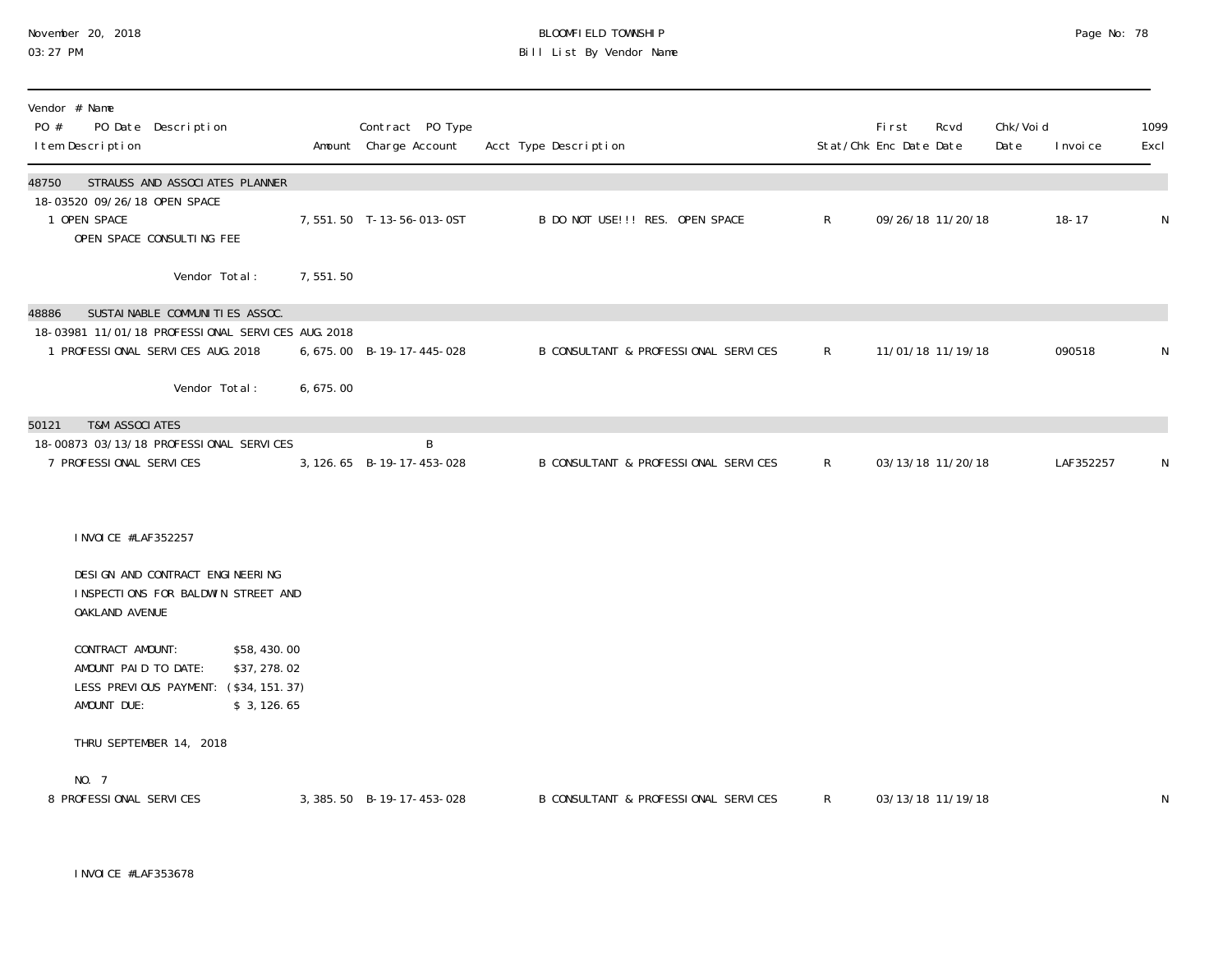# November 20, 2018 **BLOOMFIELD TOWNSHIP** BLOOMFIELD TOWNSHIP BLOOMFIELD TOWNSHIP Page No: 79<br>03:27 PM Bill List By Vendor Name

| PO #  | Vendor # Name<br>I tem Description                                                                                        | PO Date Description |                                                                                  |           | Contract PO Type<br>Amount Charge Account | Acct Type Description                          | First<br>Rcvd<br>Stat/Chk Enc Date Date | Chk/Voi d<br>Date | I nvoi ce | 1099<br>Excl |
|-------|---------------------------------------------------------------------------------------------------------------------------|---------------------|----------------------------------------------------------------------------------|-----------|-------------------------------------------|------------------------------------------------|-----------------------------------------|-------------------|-----------|--------------|
| 50121 | <b>T&amp;M ASSOCIATES</b><br>18-00873 03/13/18 PROFESSIONAL SERVICES<br>DESIGN AND CONTRACT ENGINEERING<br>OAKLAND AVENUE |                     | INSPECTIONS FOR BALDWIN STREET AND                                               | Continued | Continued                                 |                                                |                                         |                   |           |              |
|       | CONTRACT AMOUNT:<br>AMOUNT PAID TO DATE:<br>AMOUNT DUE:                                                                   |                     | \$58,430.00<br>\$40,663.52<br>LESS PREVIOUS PAYMENT (\$37, 278.02)<br>\$3,385.50 |           |                                           |                                                |                                         |                   |           |              |
|       | THRU OCTOBER 12, 2018                                                                                                     |                     |                                                                                  |           |                                           |                                                |                                         |                   |           |              |
|       | NO. 8                                                                                                                     |                     |                                                                                  | 6, 512.15 |                                           |                                                |                                         |                   |           |              |
|       | 18-03573 10/01/18 PROFESSIONAL SERVICES<br>1 PROFESSIONAL SERVICES                                                        |                     |                                                                                  |           | 2, 355. 25 C-04-55-716-987                | B RELINING, RECONSTRUCT., UPGRADES SEWER SYS R | 10/01/18 11/20/18                       |                   | LAF350496 | N            |
|       | I NVOI CE #LAF350496<br>RE: BLTP-00001                                                                                    |                     |                                                                                  |           |                                           |                                                |                                         |                   |           |              |
|       | THRU AUGUST 3, 2018                                                                                                       |                     | WATER METER REPLACEMENT PROGRAM DESIGN                                           |           |                                           |                                                |                                         |                   |           |              |
|       | 18-03578 10/01/18 PROFESSIONAL SERVICES<br>1 PROFESSIONAL SERVICES                                                        |                     |                                                                                  |           | 1, 752. 50 C-04-55-716-987                | B RELINING, RECONSTRUCT., UPGRADES SEWER SYS R | 10/01/18 11/20/18                       |                   | LAF350497 | N            |
|       |                                                                                                                           |                     |                                                                                  |           |                                           |                                                |                                         |                   |           |              |

INVOICE #LAF350497

LEAD AND COPPER PLAN FOLLOW UP THRU AUGUST 3, 2018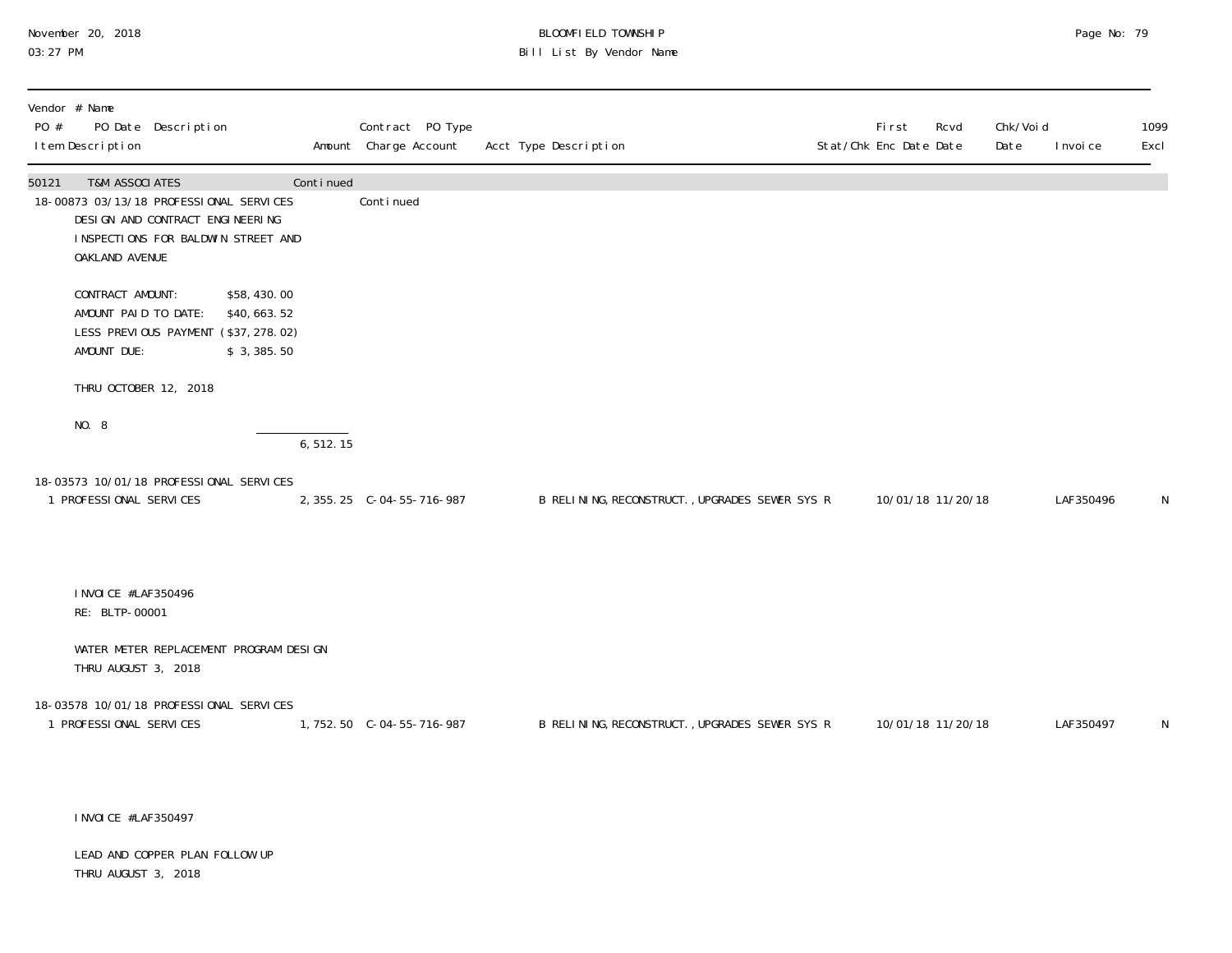# November 20, 2018 **BLOOMFIELD TOWNSHIP** BLOOMFIELD TOWNSHIP BLOOMFIELD TOWNSHIP Page No: 80<br>03:27 PM Bill List By Vendor Name

| Vendor # Name<br>PO #<br>PO Date Description<br>I tem Description                                                        |                                                            |           | Contract PO Type<br>Amount Charge Account | Acct Type Description            |                                                |              | First<br>Stat/Chk Enc Date Date | Rcvd              | Chk/Voi d<br>Date | I nvoi ce | 1099<br>Excl |
|--------------------------------------------------------------------------------------------------------------------------|------------------------------------------------------------|-----------|-------------------------------------------|----------------------------------|------------------------------------------------|--------------|---------------------------------|-------------------|-------------------|-----------|--------------|
| <b>T&amp;M ASSOCIATES</b><br>50121<br>18-03894 10/29/18 LEAD SERVICE LINE REPLACEMENT<br>1 LEAD SERVICE LINE REPLACEMENT |                                                            | Continued | 9, 555. 77 W-06-55-587-521                |                                  | B GIS MAPPING, LEAK STUDY, REPLACE MACHINERY R |              |                                 | 10/29/18 11/20/18 |                   | LAF352259 | $\mathsf{N}$ |
| I NVOI CE #LAF352259<br>CLARK AVENUE LEAD SERVICE LINE                                                                   |                                                            |           |                                           |                                  |                                                |              |                                 |                   |                   |           |              |
| REPLACEMENT                                                                                                              |                                                            |           |                                           |                                  |                                                |              |                                 |                   |                   |           |              |
| CONTRACT AMOUNT:<br>AMOUNT COMPLETED:<br>LESS PREVIOUS:<br>AMOUNT DUE:                                                   | \$15,420.00<br>\$9,555.77<br>0.00)<br>$($ \$<br>\$9,555.77 |           |                                           |                                  |                                                |              |                                 |                   |                   |           |              |
| THROUGH SEPTEMBER 14, 2018                                                                                               |                                                            |           |                                           |                                  |                                                |              |                                 |                   |                   |           |              |
| 18-03895 10/29/18 PROFESSIONAL SERVICES<br>1 PROFESSIONAL SERVICES                                                       |                                                            |           | 5, 206. 25 W-06-55-582-591                | <b>B WATER</b>                   |                                                | $\mathsf{R}$ |                                 | 10/29/18 11/20/18 |                   | LAF352255 | N            |
| I NVOI CE #LAF352255<br>RE: BLTP-00001                                                                                   |                                                            |           |                                           |                                  |                                                |              |                                 |                   |                   |           |              |
| WATER METER REPLACEMENT PROGRAM DESIGN<br>THRU SEPTEMBER 14, 2018                                                        |                                                            |           |                                           |                                  |                                                |              |                                 |                   |                   |           |              |
| 18-03896 10/29/18 PROFESSIONAL SERVICES<br>1 PROFESSIONAL SERVICES                                                       |                                                            |           | 873.97 8-01-20-715-028                    | B CONSULTANT & PROFESSIONAL SVC. |                                                | $\mathsf{R}$ |                                 | 10/29/18 11/20/18 |                   | LAF352256 | N            |

INVOICE #LAF352256

LEAD AND COPPER PLAN FOLLOW UP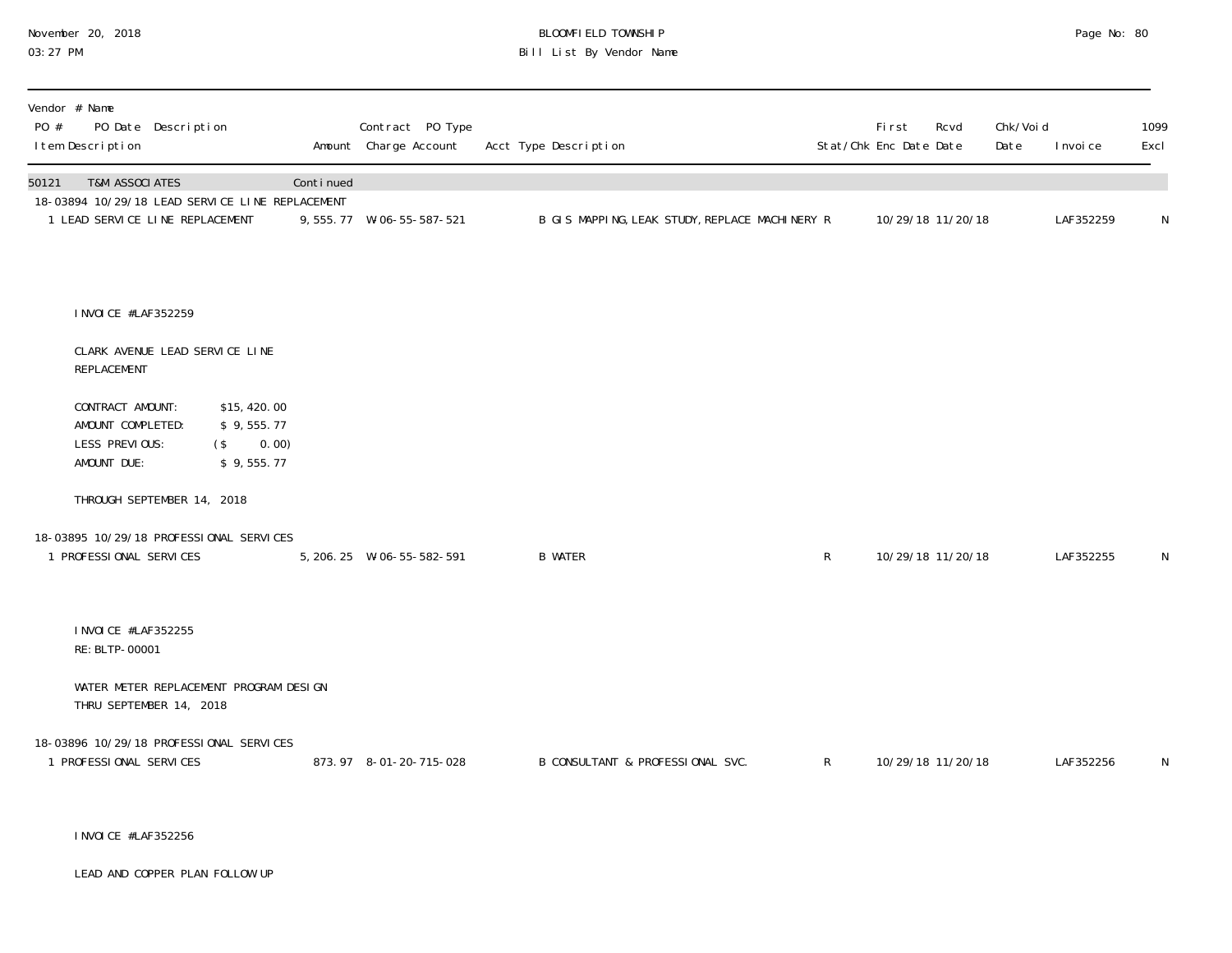## November 20, 2018 BLOOMFIELD TOWNSHIP Page No: 81 03:27 PM Bill List By Vendor Name

| Vendor # Name<br>PO #<br>PO Date Description<br>I tem Description                                        |             | Contract PO Type<br>Amount Charge Account | Acct Type Description                |              | <b>First</b><br>Stat/Chk Enc Date Date | Rcvd              | Chk/Voi d<br>Date | I nvoi ce | 1099<br>Excl |
|----------------------------------------------------------------------------------------------------------|-------------|-------------------------------------------|--------------------------------------|--------------|----------------------------------------|-------------------|-------------------|-----------|--------------|
| 50121<br><b>T&amp;M ASSOCIATES</b><br>18-03896 10/29/18 PROFESSIONAL SERVICES<br>THRU SEPTEMBER 14, 2018 | Continued   | Conti nued                                |                                      |              |                                        |                   |                   |           |              |
| Vendor Total:                                                                                            | 26, 255. 89 |                                           |                                      |              |                                        |                   |                   |           |              |
| <b>TELVUE</b><br>49749<br>18-03993 11/01/18 WBMA-TV PEG. TV MONTHLY<br>1 WBMA-TV PEG. TV MONTHLY         |             | 3,000.00 8-01-20-723-028                  | B CONSULTANT & PROFESSIONAL SERVICES | $\mathsf{R}$ |                                        | 11/01/18 11/19/18 |                   | 12464     | N            |
| WBMA-TV TELVUE MONTHLY<br>I NVOI CE# 12464                                                               |             |                                           |                                      |              |                                        |                   |                   |           |              |
| Vendor Total:                                                                                            | 3,000.00    |                                           |                                      |              |                                        |                   |                   |           |              |
| THE ESSEX COUNTY UTILITIES<br>6592                                                                       |             |                                           |                                      |              |                                        |                   |                   |           |              |
| 18-04089 11/08/18 TIPPING FEE TYPE 10-GARBAGE<br>1 TIPPING FEE TYPE 10-GARBAGE                           |             | 65, 627. 41 8-01-32-827-127               | B GARB. &TRASH REMOVAL-CONTRACT.     | $\mathsf{R}$ |                                        | 11/08/18 11/19/18 |                   | 01031-MI  | N            |
| ACCOUNT #4007020<br>I NVOI CE #01031-MI                                                                  |             |                                           |                                      |              |                                        |                   |                   |           |              |
| OCTOBER 16, 2018 THRU OCTOBER 31, 2018                                                                   |             |                                           |                                      |              |                                        |                   |                   |           |              |
| Vendor Total:                                                                                            | 65, 627.41  |                                           |                                      |              |                                        |                   |                   |           |              |
| THE SIGN POST NJ<br>47569                                                                                |             |                                           |                                      |              |                                        |                   |                   |           |              |
| 18-03535 09/27/18 INVOICE: 25007<br>1 I NVOI CE: 25007<br>LETTERING OF 4 POLICE VEHICLES                 |             | 2, 400.00 8-01-26-767-025                 | B MAINTENANCE OF MOTOR VEHICLES      | $\mathsf{R}$ |                                        | 09/27/18 11/20/18 |                   | 25007     | N            |
| 18-03814 10/18/18 INVOICE 4002 RECYCLING SIGNAGE<br>1 INVOICE 4002 RECYCLING SIGNAGE<br>2X6 TABLE BANNER |             | 63.00 N-15-20-855-023                     | <b>B PRINTING</b>                    | R.           |                                        | 10/18/18 11/20/18 |                   | 4002      | N            |
| 2 INVOICE 4002 RECYCLING SIGNAGE                                                                         |             | 15.00 N-15-20-855-023                     | <b>B PRINTING</b>                    | R            |                                        | 10/18/18 11/20/18 |                   | 4002      | N            |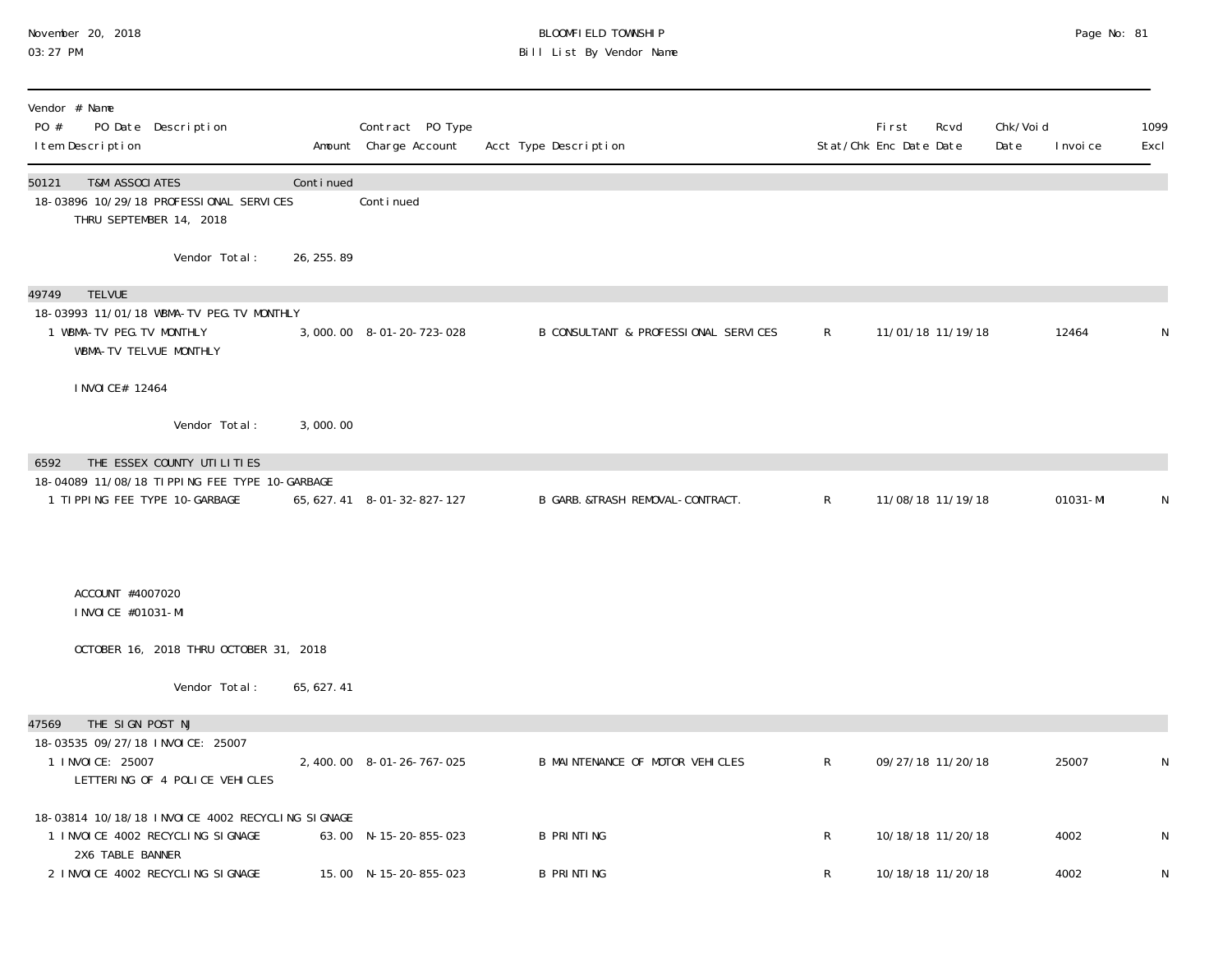# November 20, 2018 **BLOOMFIELD TOWNSHIP** BLOOMFIELD TOWNSHIP BLOOMFIELD TOWNSHIP Page No: 82<br>03:27 PM Bill List By Vendor Name

| Vendor # Name<br>PO #<br>PO Date Description<br>I tem Description                                                                                                                                                                   |           | Contract PO Type<br>Amount Charge Account | Acct Type Description                       |              | <b>First</b><br>Stat/Chk Enc Date Date | Rcvd              | Chk/Voi d<br>Date | I nvoi ce  | 1099<br>Excl |
|-------------------------------------------------------------------------------------------------------------------------------------------------------------------------------------------------------------------------------------|-----------|-------------------------------------------|---------------------------------------------|--------------|----------------------------------------|-------------------|-------------------|------------|--------------|
| THE SIGN POST NJ<br>47569<br>18-03814 10/18/18 INVOICE 4002 RECYCLING SIGNAGE Continued<br>TABLE TOP SIGN                                                                                                                           | Continued |                                           |                                             |              |                                        |                   |                   |            |              |
|                                                                                                                                                                                                                                     | 78.00     |                                           |                                             |              |                                        |                   |                   |            |              |
| 18-03885 10/29/18 (6) CURB YOUR DOG SIGNS<br>1 (6) CURB YOUR DOG SIGNS<br>FOR MORRIS CANAL PARK @ OAK TREE LANE                                                                                                                     |           | 60.00 8-01-28-795-023                     | <b>B PRINTING</b>                           | $\mathsf{R}$ |                                        | 10/29/18 11/19/18 |                   | 4010       | N            |
| <b>INVOICE 4010</b>                                                                                                                                                                                                                 |           |                                           |                                             |              |                                        |                   |                   |            |              |
| 18-03936 10/30/18 HARVEST FESTIVAL T SHIRTS<br>1 HARVEST FESTIVAL T SHIRTS<br>30 ORANGE SHIRTS WITH ONE COLOR 3<br>LOCATION PRINT, ARTWORK PROVIDED                                                                                 |           | 540.00 8-01-27-785-028                    | <b>B CONSULTANT &amp; PROFESSIONAL SERV</b> | $\mathsf{R}$ |                                        | 10/30/18 11/20/18 |                   | 4003       | N            |
| 18-03969 10/30/18 INVOICE 4009<br>1 I NVOI CE 4009<br>SHREDDING SIGN STICKERS                                                                                                                                                       |           | 30.00 N-15-20-855-023                     | <b>B PRINTING</b>                           | R            |                                        | 10/30/18 11/20/18 |                   | 4009       | N            |
| Vendor Total:                                                                                                                                                                                                                       | 3, 108.00 |                                           |                                             |              |                                        |                   |                   |            |              |
| THOMAS FURLONG, C.P.A.<br>14766<br>18-03703 10/12/18 JULY 1, 2018-SEPTEMBER 30, 2018<br>1 JULY 1, 2018-SEPTEMBER 30, 2018                                                                                                           |           | 2,000.00 H-21-17-821-028                  | B CONSULTANT & PROFESSIONAL SERVICES        | $\mathsf{R}$ |                                        | 10/12/18 11/20/18 |                   | 10/01/2018 | N            |
| Vendor Total:                                                                                                                                                                                                                       | 2,000.00  |                                           |                                             |              |                                        |                   |                   |            |              |
| TREASURER, STATE OF N.J.<br>34528                                                                                                                                                                                                   |           |                                           |                                             |              |                                        |                   |                   |            |              |
| 18-03937 10/30/18 Balance Owed from 0. 2nd 2018<br>1 Balance Owed from Q. 2nd 2018<br>On 7/23/18 typed a Requisition for<br>\$9,245.00 instead of \$\$10,472.34. Owing<br>a balance of \$1,274.34. See attached<br>letter from DCA. |           | 1, 274. 34 T-13-21-156-U25                | B G. T. - BUI LDI NG SURCHARGE FEES         | $\mathsf{R}$ |                                        | 10/30/18 11/19/18 |                   |            | N            |
| Vendor Total:                                                                                                                                                                                                                       | 1, 274.34 |                                           |                                             |              |                                        |                   |                   |            |              |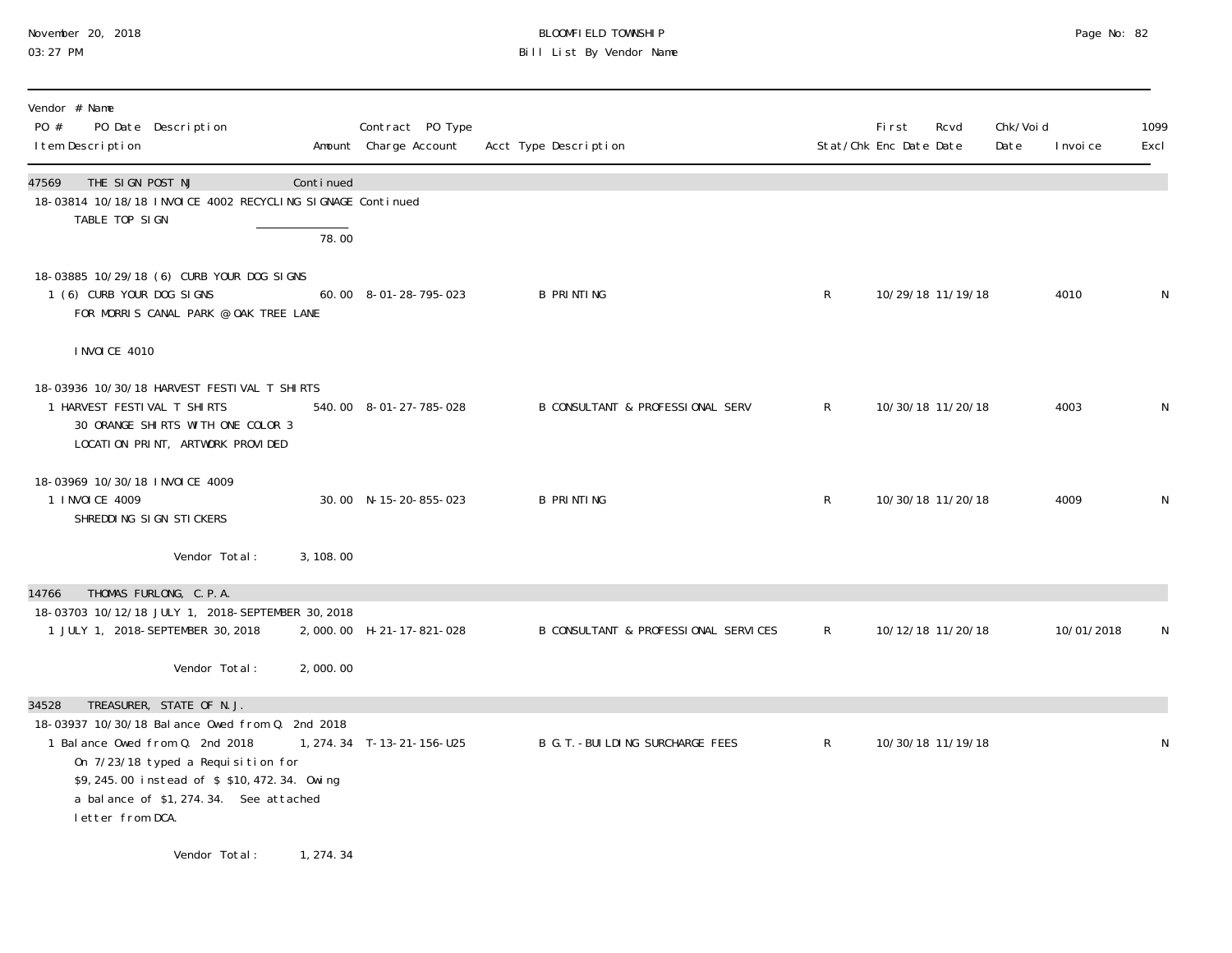#### November 20, 2018 BLOOMFIELD TOWNSHIP Page No: 83 03:27 PM Bill List By Vendor Name

| Vendor # Name<br>PO #<br>PO Date Description<br>I tem Description                                                                                                 |           | Contract PO Type<br>Amount Charge Account | Acct Type Description                       |              | Fi rst<br>Stat/Chk Enc Date Date | Rcvd              | Chk/Voi d<br>Date | I nvoi ce | 1099<br>Excl |
|-------------------------------------------------------------------------------------------------------------------------------------------------------------------|-----------|-------------------------------------------|---------------------------------------------|--------------|----------------------------------|-------------------|-------------------|-----------|--------------|
| TREASURER, STATE OF NJ<br>34711<br>18-03933 10/30/18 3RD QUARTER MARRIAGE LIC. FEES<br>1 3RD QUARTER MARRIAGE LIC. FEES<br>3RD QUARTER 2018 MARRIAGE LICENSE FEES |           | 3,075.00 T-13-21-156-H45                  | B G. T. - MARRI AGE LICENSE FEES            | $\mathsf{R}$ |                                  | 10/30/18 11/19/18 |                   |           | $\mathsf N$  |
| 123 MARRI AGE LICENSES ISSUED<br>\$25 PER LICENSE                                                                                                                 |           |                                           |                                             |              |                                  |                   |                   |           |              |
| TOTAL - \$3,075                                                                                                                                                   |           |                                           |                                             |              |                                  |                   |                   |           |              |
| Vendor Total:                                                                                                                                                     | 3,075.00  |                                           |                                             |              |                                  |                   |                   |           |              |
| TREEKOO5 TREE KING, INC.<br>18-03466 09/24/18 TREE/STUMP REMOVAL<br>1 TREE/STUMP REMOVAL<br>TREE REMOVAL<br>STUMP REMOVAL<br>CDBG ELIGIBLE AREAS                  |           | 6, 110.00 B-19-16-433-028                 | B CONSULTANT & PROFESSIONAL SERVICES        | $\mathsf{R}$ |                                  | 09/24/18 11/19/18 |                   | 23368     | N            |
| Vendor Total:                                                                                                                                                     | 6, 110.00 |                                           |                                             |              |                                  |                   |                   |           |              |
| TRIUS INC.<br>51060<br>18-03426 09/19/18 DPW<br>1 DPW                                                                                                             |           | 3, 747.00 T-13-56-013-SR1                 | <b>B SNOW REMOVAL</b>                       | $\mathsf{R}$ |                                  | 09/19/18 11/20/18 |                   | SI 049123 | N            |
| I NVOI CE # SI 049123<br>SNOW PLOW BLADES AND GUIDES                                                                                                              |           |                                           |                                             |              |                                  |                   |                   |           |              |
| Vendor Total:                                                                                                                                                     | 3,747.00  |                                           |                                             |              |                                  |                   |                   |           |              |
| TRI USO10 TRI US PEST MANAGEMENT<br>18-03879 10/29/18 BPA PEST SERVICES MONTHLY<br>1 BPA PEST SERVICES MONTHLY<br>INV #: 93543<br>INV DATE: 10/09/18              |           | 35.00 8-07-20-512-024                     | B CLEANING & MAINT. BUILDING & FACILITIES R |              |                                  | 10/29/18 11/20/18 |                   | 93543     | N            |
| *PLEASE MAIL IN STUB REMITTANCE WITH<br>CHECK PAYMENT                                                                                                             |           |                                           |                                             |              |                                  |                   |                   |           |              |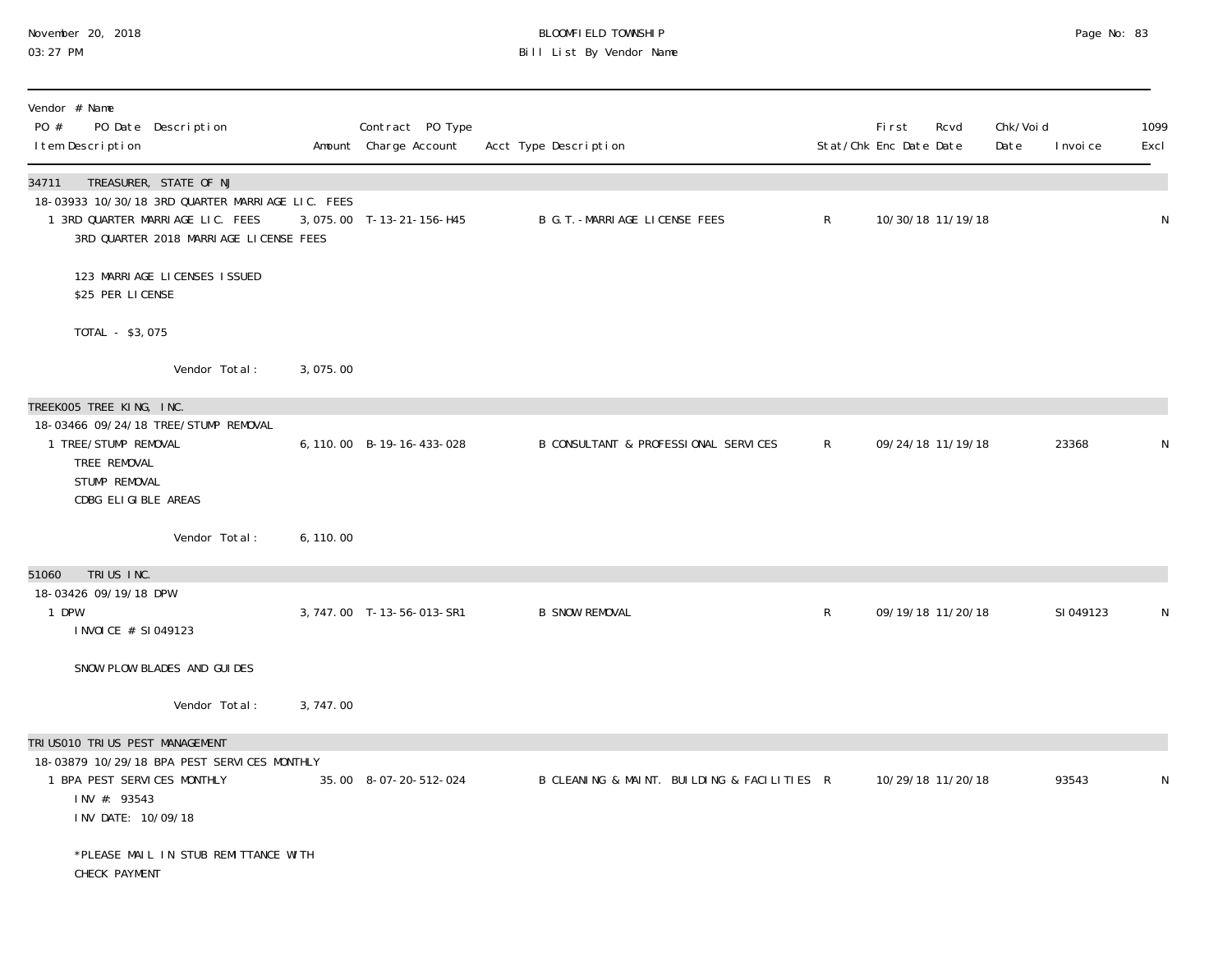| November 20, 2018 |  |
|-------------------|--|
| 03:27 PM          |  |

## November 20, 2018 BLOOMFIELD TOWNSHIP Page No: 84 03:27 PM Bill List By Vendor Name

| Vendor # Name<br>PO #<br>PO Date Description<br>I tem Description                                                                                                                                       |           | Contract PO Type<br>Amount Charge Account                                | Acct Type Description                                                                                                                                            |                  | <b>First</b><br>Stat/Chk Enc Date Date | Rcvd                                                                             | Chk/Voi d<br>Date | I nvoi ce                            | 1099<br>Excl             |
|---------------------------------------------------------------------------------------------------------------------------------------------------------------------------------------------------------|-----------|--------------------------------------------------------------------------|------------------------------------------------------------------------------------------------------------------------------------------------------------------|------------------|----------------------------------------|----------------------------------------------------------------------------------|-------------------|--------------------------------------|--------------------------|
| TRI USO10 TRI US PEST MANAGEMENT<br>18-03879 10/29/18 BPA PEST SERVICES MONTHLY<br>2 BPA PEST SERVICES EXCLUSN SRVC<br>INV #: 94311<br>INV DATE: 10/09/18                                               | Continued | Continued<br>50.00 8-07-20-512-024                                       | B CLEANING & MAINT. BUILDING & FACILITIES R                                                                                                                      |                  |                                        | 10/29/18 11/20/18                                                                |                   | 94311                                | N                        |
| *PLEASE MAIL IN STUB REMITTANCE WITH                                                                                                                                                                    |           |                                                                          |                                                                                                                                                                  |                  |                                        |                                                                                  |                   |                                      |                          |
| CHECK PAYMENT                                                                                                                                                                                           | 85.00     |                                                                          |                                                                                                                                                                  |                  |                                        |                                                                                  |                   |                                      |                          |
| Vendor Total:                                                                                                                                                                                           | 85.00     |                                                                          |                                                                                                                                                                  |                  |                                        |                                                                                  |                   |                                      |                          |
| TROPIC WINDOW TINTING<br>51093<br>18-03777 10/12/18 WINDOW TINTING<br>1 WINDOW TINTING<br>FORD EXPLORER<br>INV#341                                                                                      |           | 530.00 8-01-25-746-026                                                   | B MAINTENANCE OF OTHER EQUIPMENT                                                                                                                                 | $\mathsf{R}$     |                                        | 10/12/18 11/20/18                                                                |                   | 341                                  | N                        |
| <b>FORD TAURUS</b>                                                                                                                                                                                      |           |                                                                          |                                                                                                                                                                  |                  |                                        |                                                                                  |                   |                                      |                          |
| Vendor Total:                                                                                                                                                                                           | 530.00    |                                                                          |                                                                                                                                                                  |                  |                                        |                                                                                  |                   |                                      |                          |
| TURN OUT FIRE & SAFETY<br>51499<br>18-02410 07/09/18 TURNOUT GEAR/STATIONWEAR<br>52 CAPT. JIM PROTECTIVE HOODS<br>53 FREI GHT                                                                           |           | B<br>500.00 C-04-55-726-985<br>12.00 C-04-55-726-985                     | B PURCHASE OF TURN-OUT GEAR FIRE DEPT<br>B PURCHASE OF TURN-OUT GEAR FIRE DEPT                                                                                   | R<br>R.          |                                        | 07/09/18 11/20/18<br>07/09/18 11/20/18                                           |                   | 192200<br>192200                     | N<br>${\sf N}$           |
| TURNOUT GEAR/STATI ONWEAR                                                                                                                                                                               |           |                                                                          |                                                                                                                                                                  |                  |                                        |                                                                                  |                   |                                      |                          |
| PAYMENT #11                                                                                                                                                                                             |           |                                                                          |                                                                                                                                                                  |                  |                                        |                                                                                  |                   |                                      |                          |
| STATE CONTRACT A80947, A80948, A80953<br>A81360, A81329, A78923<br>54 ALPHA X FIRE GLOVES GUANTLET<br>55 FUSION FIRE GLOVE SHORT MODEL<br>56 COMMANDER ACE GLOVE BLACK L<br>57 XXL FIREFIGHTER GEAR BAG |           | 139.98 C-04-55-726-985<br>72.95 C-04-55-726-985<br>89.99 C-04-55-726-985 | B PURCHASE OF TURN-OUT GEAR FIRE DEPT<br>B PURCHASE OF TURN-OUT GEAR FIRE DEPT<br>B PURCHASE OF TURN-OUT GEAR FIRE DEPT<br>B PURCHASE OF TURN-OUT GEAR FIRE DEPT | R<br>R<br>R<br>R |                                        | 07/09/18 11/20/18<br>07/09/18 11/20/18<br>07/09/18 11/20/18<br>07/09/18 11/20/18 |                   | 195755<br>195755<br>195755<br>195755 | N<br>N<br>${\sf N}$<br>N |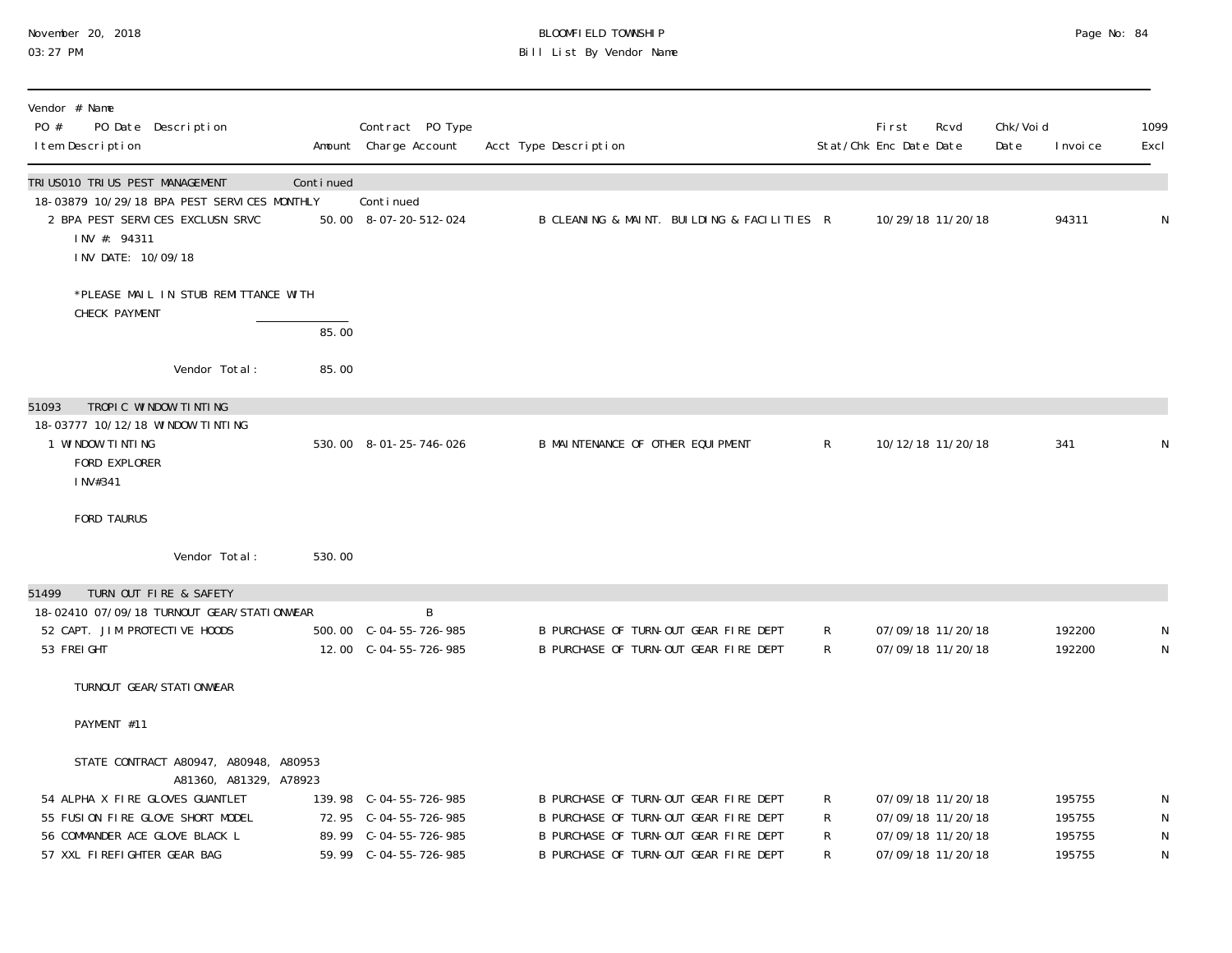# November 20, 2018 **BLOOMFIELD TOWNSHIP** BLOOMFIELD TOWNSHIP BLOOMFIELD TOWNSHIP Page No: 85<br>03:27 PM Bill List By Vendor Name

| Vendor # Name<br>PO #<br>PO Date Description<br>I tem Description                                                                                                                                                                    |           | Contract PO Type<br>Amount Charge Account                                                                                    | Acct Type Description                                                                                                                                                                                     |                       | Fi rst<br>Stat/Chk Enc Date Date | Rcvd                                                                                                  | Chk/Voi d<br>Date | I nvoi ce                                      | 1099<br>Excl |
|--------------------------------------------------------------------------------------------------------------------------------------------------------------------------------------------------------------------------------------|-----------|------------------------------------------------------------------------------------------------------------------------------|-----------------------------------------------------------------------------------------------------------------------------------------------------------------------------------------------------------|-----------------------|----------------------------------|-------------------------------------------------------------------------------------------------------|-------------------|------------------------------------------------|--------------|
| TURN OUT FIRE & SAFETY<br>51499<br>18-02410 07/09/18 TURNOUT GEAR/STATIONWEAR<br>PAYMENT #12                                                                                                                                         | Continued | Continued                                                                                                                    |                                                                                                                                                                                                           |                       |                                  |                                                                                                       |                   |                                                |              |
| TURNOUT GEAR/STATIONWEAR                                                                                                                                                                                                             |           |                                                                                                                              |                                                                                                                                                                                                           |                       |                                  |                                                                                                       |                   |                                                |              |
| CAPT. BRIAN MCDADE                                                                                                                                                                                                                   |           |                                                                                                                              |                                                                                                                                                                                                           |                       |                                  |                                                                                                       |                   |                                                |              |
| STATE CONTRACT #A80947, A80948, A80953,<br>#A81360, A81329, A78923<br>58 REFLECTIVE SUSPENDERS<br>59 REFLECTIVE SUSPNEDERS 48" LONG                                                                                                  |           | 105.98 C-04-55-726-985                                                                                                       | B PURCHASE OF TURN-OUT GEAR FIRE DEPT<br>B PURCHASE OF TURN-OUT GEAR FIRE DEPT                                                                                                                            | R<br>R                |                                  | 07/09/18 11/20/18<br>07/09/18 11/20/18                                                                |                   | 195756<br>195756                               |              |
| PAYMENT #13                                                                                                                                                                                                                          |           |                                                                                                                              |                                                                                                                                                                                                           |                       |                                  |                                                                                                       |                   |                                                |              |
| TURNOUT GEAR/STATIONWEAR                                                                                                                                                                                                             |           |                                                                                                                              |                                                                                                                                                                                                           |                       |                                  |                                                                                                       |                   |                                                |              |
| SUSPENDERS FOR STOCK                                                                                                                                                                                                                 |           |                                                                                                                              |                                                                                                                                                                                                           |                       |                                  |                                                                                                       |                   |                                                |              |
| STATE CONTRACT #A80947, A80948, A80949<br>#A81360, A81329, A78923<br><b>60 NOMEX NFPA TROUSERS</b><br>61 NOMEX BRAVO NAVY S/S<br>62 RT. AMERICAN FLAG GLD BORDER<br>63 NAME EMBR. BLOCK LETTERS<br>64 COLLAR EMBROIDER/RANK INSIGNIA |           | 223.98 C-04-55-726-985<br>179.98 C-04-55-726-985<br>4.00 C-04-55-726-985<br>10.00 $C-04-55-726-985$<br>12.00 C-04-55-726-985 | B PURCHASE OF TURN-OUT GEAR FIRE DEPT<br>B PURCHASE OF TURN-OUT GEAR FIRE DEPT<br>B PURCHASE OF TURN-OUT GEAR FIRE DEPT<br>B PURCHASE OF TURN-OUT GEAR FIRE DEPT<br>B PURCHASE OF TURN-OUT GEAR FIRE DEPT | R<br>R<br>R<br>R<br>R |                                  | 07/09/18 11/20/18<br>07/09/18 11/20/18<br>07/09/18 11/20/18<br>07/09/18 11/20/18<br>07/09/18 11/20/18 |                   | 194898<br>194898<br>194898<br>194898<br>194898 |              |
| $\Gamma$                                                                                                                                                                                                                             |           |                                                                                                                              |                                                                                                                                                                                                           |                       |                                  |                                                                                                       |                   |                                                |              |

PAYMENT #14

TURNOUT GEAR/STATIONWEAR

FF ADAM MIICK

STATE CONTRACT #A80947, A80948, A80953,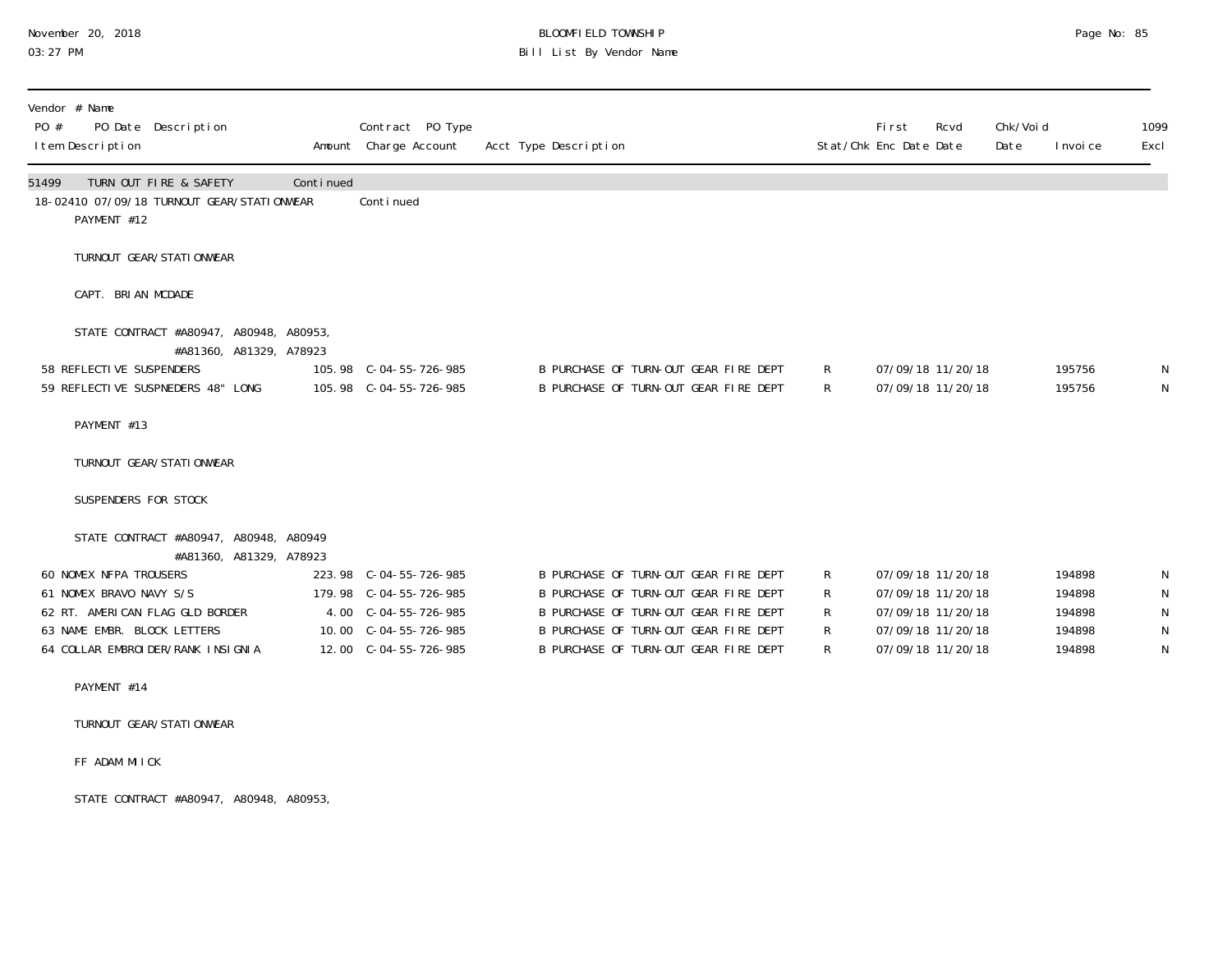# November 20, 2018 BLOOMFIELD TOWNSHIP Page No: 86 03:27 PM Bill List By Vendor Name

| Vendor # Name<br>PO #<br>PO Date Description<br>I tem Description                                                                                                    |                                                  | Contract PO Type<br>Amount Charge Account | Acct Type Description                |              | Fi rst<br>Stat/Chk Enc Date Date | Rcvd | Chk/Voi d<br>Date | I nvoi ce | 1099<br>Excl |
|----------------------------------------------------------------------------------------------------------------------------------------------------------------------|--------------------------------------------------|-------------------------------------------|--------------------------------------|--------------|----------------------------------|------|-------------------|-----------|--------------|
| TURN OUT FIRE & SAFETY<br>51499<br>18-02410 07/09/18 TURNOUT GEAR/STATIONWEAR                                                                                        | Continued<br>#A81360, A81329, A78923<br>1,516.83 | Conti nued                                |                                      |              |                                  |      |                   |           |              |
| Vendor Total:                                                                                                                                                        | 1,516.83                                         |                                           |                                      |              |                                  |      |                   |           |              |
| UNIVERSAL GRAPHICS COMPANY<br>53353<br>18-03749 10/12/18 CHA BOOKLETS<br>1 CHA BOOKLETS<br>BLOOMFIELD DEPARTMENT OF HEALTH &<br>COMMUNITY HEALTH ASSESSMENT BOOKLETS |                                                  | 964.00 8-01-30-807-028                    | B CONSULTANT & PROFESSIONAL SERVICES | $\mathsf{R}$ | 10/12/18 11/20/18                |      |                   | 307       |              |
| 158 PAGES PLUS COVER 4/4- COIL BIND                                                                                                                                  |                                                  |                                           |                                      |              |                                  |      |                   |           |              |
| 18-03785 10/12/18 CHI LDHOOD LEAD POI SON REPRINT<br>1 CHI LDHOOD LEAD POI SON REPRINT                                                                               |                                                  | 145.00 G-02-40-390-004                    | B 2019 CHILD LEAD GRANT              | $\mathsf{R}$ | 10/12/18 11/20/18                |      |                   | 309       | N            |
| 18-03958 10/30/18 BUSINESS CARDS/SCRIPTS KIM D.<br>1 BUSINESS CARDS/SCRIPTS KIM D.<br>BUSINESS CARDS FOR                                                             |                                                  | 100.00 8-01-27-785-023                    | <b>B PRINTING</b>                    | $\mathsf{R}$ | 10/30/18 11/20/18                |      |                   | 329       | N            |
| SAGAR PATEL<br>JESSI CHOLEWCZYNSKI<br>2 BUSINESS CARDS/SCRIPTS KIM D.<br>SCRIPTS FOR KIM DOLAN                                                                       | 175.00                                           | 75.00 8-01-27-794-023                     | <b>B PRINTING</b>                    | $\mathsf{R}$ | 10/30/18 11/20/18                |      |                   | 323       | N            |
| Vendor Total:                                                                                                                                                        | 1,284.00                                         |                                           |                                      |              |                                  |      |                   |           |              |
| US SPORTS INSTITUTE, INC.<br>52440<br>18-03964 10/30/18 FALL 2018 TENNIS LESSONS<br>1 FALL 2018 TENNIS LESSONS<br>$29 \text{ } \textcircled{120} = $3,480$           |                                                  | 3,480.00 R-14-20-854-030                  | <b>B MATERIALS &amp; SUPPLIES</b>    | R            | 10/30/18 11/19/18                |      |                   | R4611     | N            |
|                                                                                                                                                                      |                                                  |                                           |                                      |              |                                  |      |                   |           |              |

Vendor Total: 3,480.00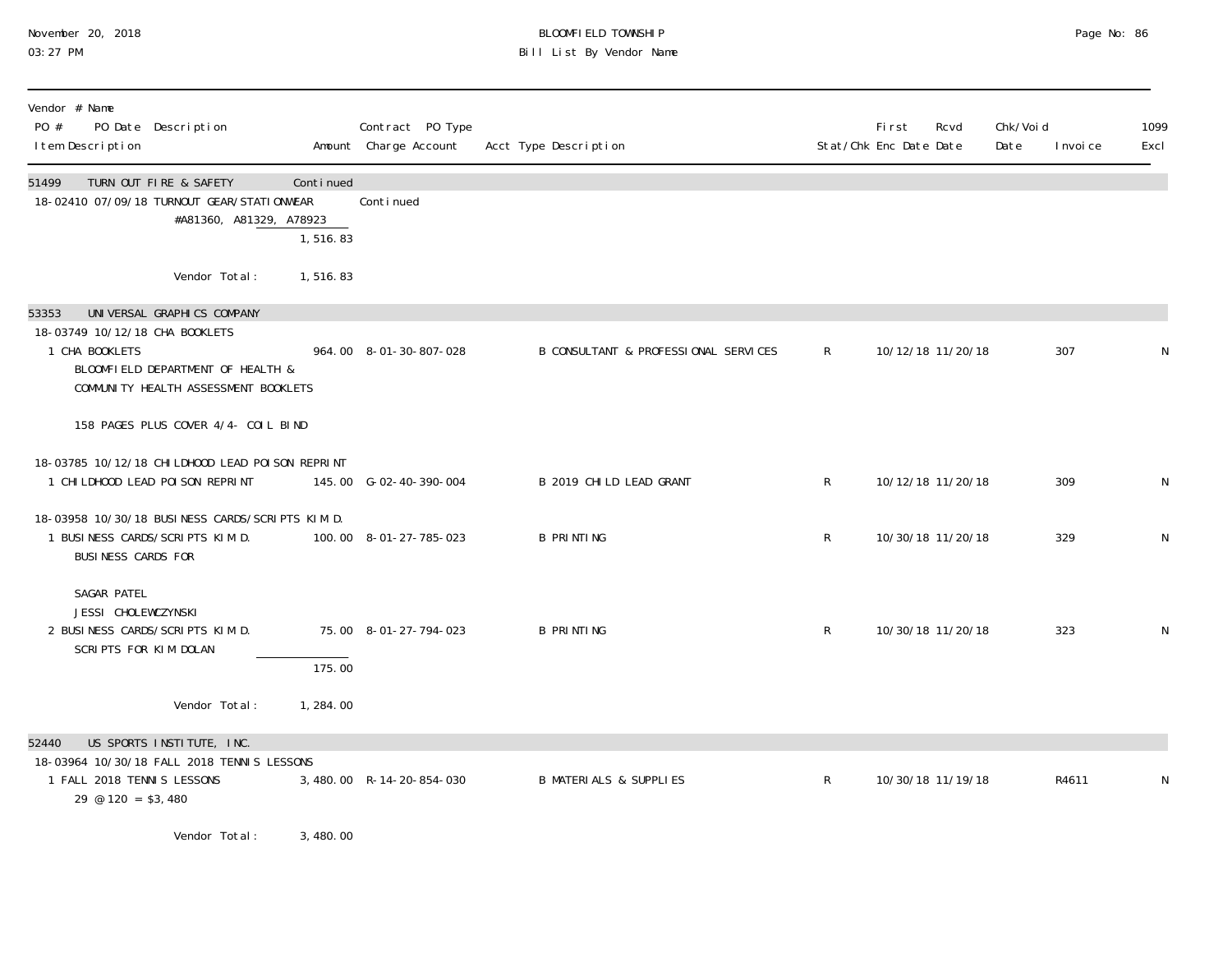# November 20, 2018 BLOOMFIELD TOWNSHIP Page No: 87 03:27 PM Bill List By Vendor Name

| Vendor # Name<br>PO #<br>PO Date Description<br>I tem Description                                                                                              |        | Contract PO Type<br>Amount Charge Account | Acct Type Description             |              | First<br>Rcvd<br>Stat/Chk Enc Date Date | Chk/Voi d<br>Date | 1099<br>Excl<br>I nvoi ce |
|----------------------------------------------------------------------------------------------------------------------------------------------------------------|--------|-------------------------------------------|-----------------------------------|--------------|-----------------------------------------|-------------------|---------------------------|
| 54620<br>VANDERHOOF TRANSPORTATION<br>18-03954 10/30/18 BUS TRANSPORTATION FOR HOLIDAY<br>1 BUS TRANSPORTATION FOR HOLIDAY<br>SPECTACULAR                      |        | 725.00 R-14-20-854-030                    | <b>B MATERIALS &amp; SUPPLIES</b> | $\mathsf R$  | 10/30/18 11/19/18                       |                   | 63967<br>N                |
| I NVOI CE# 63967                                                                                                                                               |        |                                           |                                   |              |                                         |                   |                           |
| $12 - 2 - 18$<br>DEPART FROM 84 BROAD ST @ 1:30PM<br>DESTINATION - RADIO CITY 1260 6TH AVE,<br><b>NYC</b><br>RETURN @ 6:45PM                                   |        |                                           |                                   |              |                                         |                   |                           |
| Vendor Total:                                                                                                                                                  | 725.00 |                                           |                                   |              |                                         |                   |                           |
| <b>VERIZON</b><br>55017                                                                                                                                        |        |                                           |                                   |              |                                         |                   |                           |
| 18-03986 11/01/18 TH VARIOUS VERIZON BILLS<br>1 TH VARIOUS VERIZON BILLS<br>973-748-7389<br>122.54                                                             |        | 122.54 8-01-31-820-076                    | <b>B TELEPHONE</b>                | $\mathsf{R}$ | 11/01/18 11/19/18                       |                   | N                         |
| 2 TH VARIOUS VERIZON BILLS<br>201 X01-1115<br>62.26                                                                                                            |        | 62.26 8-01-31-820-076                     | <b>B TELEPHONE</b>                | $\mathsf R$  | 11/01/18 11/19/18                       |                   | ${\sf N}$                 |
| 3 TH VARIOUS VERIZON BILLS<br>201 X01-1116<br>62.26                                                                                                            |        | 62.26 8-01-31-820-076                     | <b>B TELEPHONE</b>                | R            | 11/01/18 11/19/18                       |                   | $\mathsf N$               |
| 4 TH VARIOUS VERIZON BILLS<br>201 X01-1036<br>123.24                                                                                                           |        | 123.24 8-01-31-820-076                    | <b>B TELEPHONE</b>                | R            | 11/01/18 11/19/18                       |                   | ${\sf N}$                 |
| 5 TH VARIOUS VERIZON BILLS<br>973-743-9282<br>25.48                                                                                                            |        | 25.48 8-01-31-820-076                     | <b>B TELEPHONE</b>                | R            | 11/01/18 11/19/18                       |                   | ${\sf N}$                 |
| 6 TH VARIOUS VERIZON BILLS<br>973-680-0386<br>62.04                                                                                                            |        | 62.04 8-01-31-820-076                     | <b>B TELEPHONE</b>                | $\mathsf R$  | 11/01/18 11/19/18                       |                   | ${\sf N}$                 |
|                                                                                                                                                                | 457.82 |                                           |                                   |              |                                         |                   |                           |
| Vendor Total:                                                                                                                                                  | 457.82 |                                           |                                   |              |                                         |                   |                           |
| <b>VERIZON</b><br>55034<br>18-04059 11/08/18 BPA PHONE CHGS ACC#0107 OCT-18<br>1 BPA PHONE CHGS ACC#0107 OCT-18<br>ACCT# 854-438-316-0001-07<br>10/26 TO 11/25 |        | 201.40 8-07-20-512-077                    | <b>B TELECOMMUNI CATIONS</b>      | $\mathsf{R}$ | 11/08/18 11/19/18                       |                   | 10-25-18 (0107) N         |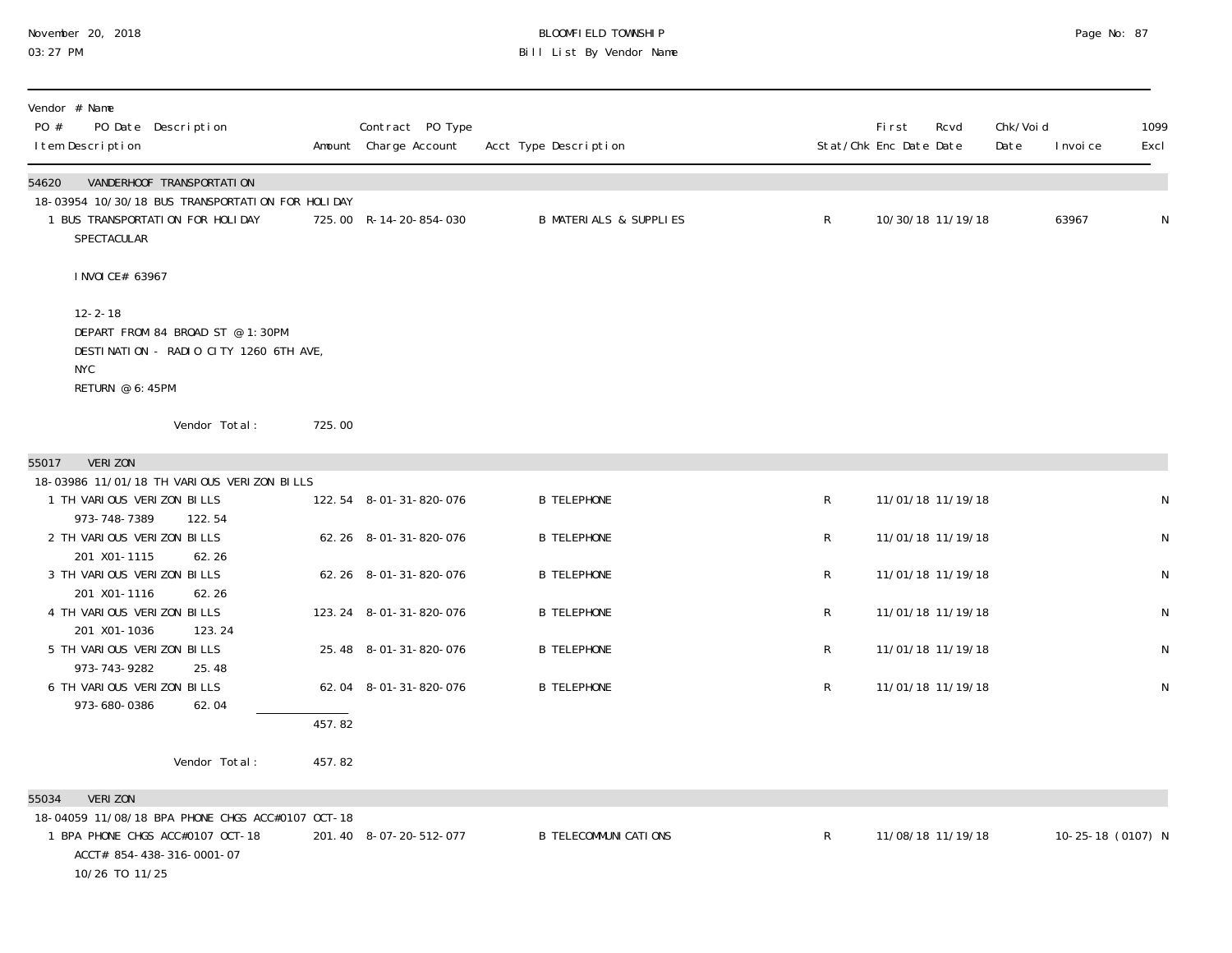# November 20, 2018 BLOOMFIELD TOWNSHIP Page No: 88 03:27 PM Bill List By Vendor Name

| Vendor # Name<br>PO #<br>PO Date Description<br>I tem Description                                                                                                                |           | Contract PO Type<br>Amount Charge Account | Acct Type Description             |              | <b>First</b><br>Rcvd<br>Stat/Chk Enc Date Date | Chk/Voi d<br>Date | I nvoi ce        | 1099<br>Excl |
|----------------------------------------------------------------------------------------------------------------------------------------------------------------------------------|-----------|-------------------------------------------|-----------------------------------|--------------|------------------------------------------------|-------------------|------------------|--------------|
| 55034<br>VERI ZON<br>18-04059 11/08/18 BPA PHONE CHGS ACC#0107 OCT-18 Continued<br>Bill Date: 10/25/18                                                                           | Continued |                                           |                                   |              |                                                |                   |                  |              |
| *PLEASE DETACH & MAIL REMITTANCE WITH<br>CHECK                                                                                                                                   |           |                                           |                                   |              |                                                |                   |                  |              |
| Vendor Total:                                                                                                                                                                    | 201.40    |                                           |                                   |              |                                                |                   |                  |              |
| VERI ZON<br>55017<br>18-04060 11/08/18 BPA ACC#1016-340-55Y OCT 2018<br>1 BPA ACC#1016-340-55Y OCT 2018<br>ACC# 973-680-1016 340 55Y<br>OCT 25 - NOV 24<br>BILL DATE: 10/25/18   |           | 108.55 8-07-20-512-077                    | <b>B TELECOMMUNICATIONS</b>       | $\mathsf{R}$ | 11/08/18 11/19/18                              |                   | 10-25-18 (55Y) N |              |
| *PLEASE DETACH & RETURN STUB REMITTANCE<br><b>WITH CHECK</b>                                                                                                                     |           |                                           |                                   |              |                                                |                   |                  |              |
| Vendor Total:                                                                                                                                                                    | 108.55    |                                           |                                   |              |                                                |                   |                  |              |
| VERIZON WIRELESS<br>55021<br>18-03807 10/17/18 BPA PHONE CHGS ACC#0001 SEP-18<br>1 BPA PHONE CHGS ACC#0001 SEP-18<br>ACC# 886741068-00001<br>SEP 02 - OCT 01<br>INV#: 9815702790 |           | 547.33 8-07-20-512-076                    | B TELEPHONE WIRELESS CELL PHONES  | $\mathsf{R}$ | 10/17/18 11/19/18                              |                   | 9815702790       | N            |
| *PLEASE DETACH AND SEND REMITTANCE SLIP<br>WI TH CHECK PAYMENT                                                                                                                   |           |                                           |                                   |              |                                                |                   |                  |              |
| 18-03985 11/01/18 PD VERIZON MDT SEPT-OCT 2018<br>1 PD VERIZON MDT SEPT-OCT 2018<br>PD VERIZON MDT SEPT-OCT 2018                                                                 |           | 1, 777. 52  8-01-20-707-024               | B POLICE COMPUTER MAINT. & SUPPOR | R            | 11/01/18 11/19/18                              |                   | 9815807650       | N            |
| I NVOI CE# 9815807650                                                                                                                                                            |           |                                           |                                   |              |                                                |                   |                  |              |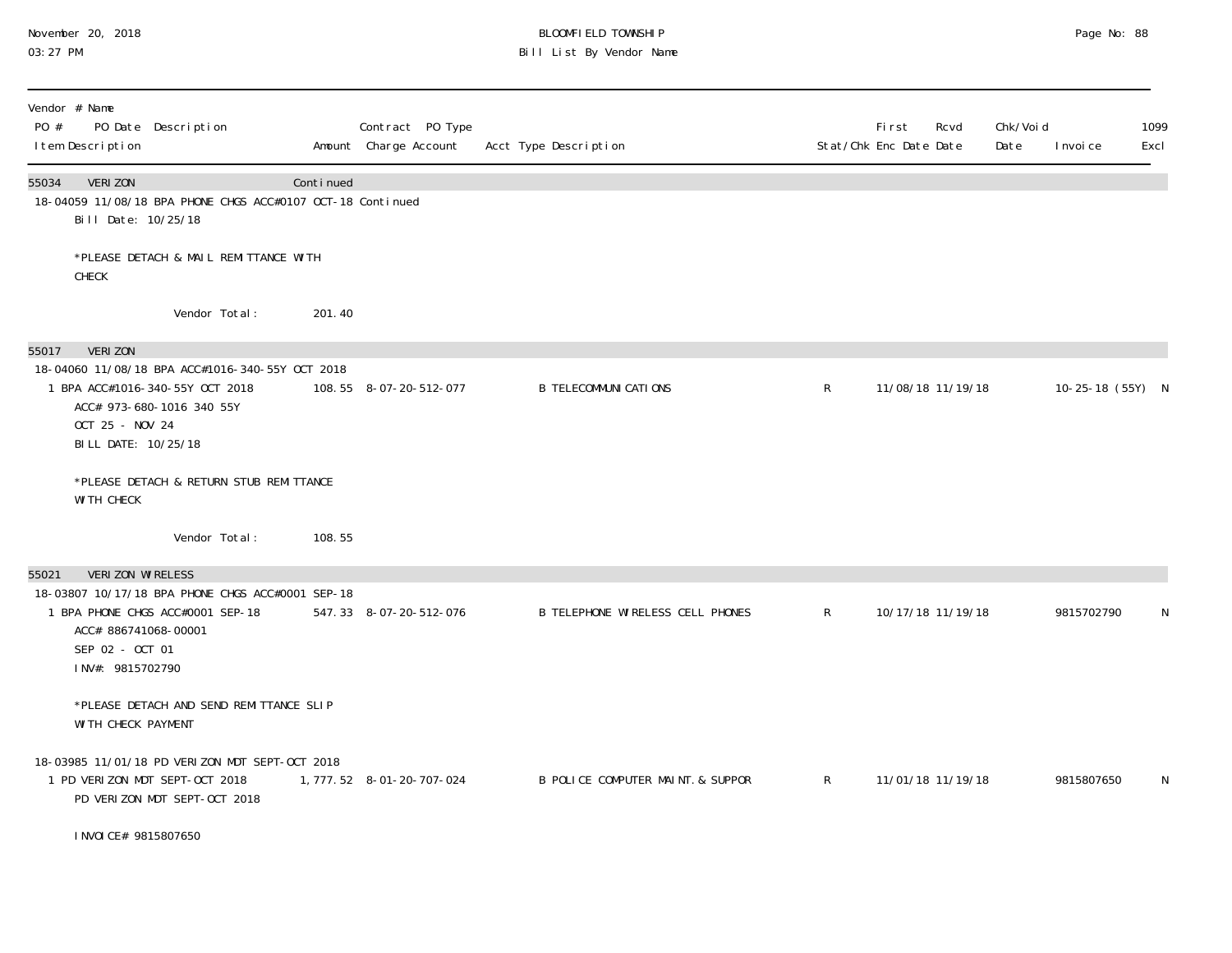# November 20, 2018 **BLOOMFIELD TOWNSHIP** BLOOMFIELD TOWNSHIP BLOOMFIELD TOWNSHIP Page No: 89<br>03:27 PM Bill List By Vendor Name

| Vendor # Name<br>PO #<br>PO Date Description<br>I tem Description                                                                                                                |           | Contract PO Type<br>Amount Charge Account | Acct Type Description                   |              | Fi rst<br>Stat/Chk Enc Date Date | Rcvd              | Chk/Voi d<br>Date | I nvoi ce  | 1099<br>Excl |
|----------------------------------------------------------------------------------------------------------------------------------------------------------------------------------|-----------|-------------------------------------------|-----------------------------------------|--------------|----------------------------------|-------------------|-------------------|------------|--------------|
| VERIZON WIRELESS<br>55021<br>18-04101 11/16/18 BPA PHONE CHGS ACC#0001 OCT-18<br>1 BPA PHONE CHGS ACC#0001 OCT-18<br>ACC# 886741068-00001<br>OCT 02 - NOV 01<br>INV#: 9817582202 | Continued | 547.31 8-07-20-512-076                    | <b>B TELEPHONE WIRELESS CELL PHONES</b> | $\mathsf{R}$ |                                  | 11/16/18 11/20/18 |                   | 9817582202 | N            |
| *PLEASE DETACH AND SEND REMITTANCE SLIP<br>WI TH CHECK PAYMENT                                                                                                                   |           |                                           |                                         |              |                                  |                   |                   |            |              |
| Vendor Total:                                                                                                                                                                    | 2,872.16  |                                           |                                         |              |                                  |                   |                   |            |              |
| VI SI ON MEDI A MARKETI NG<br>55424                                                                                                                                              |           |                                           |                                         |              |                                  |                   |                   |            |              |
| 18-03519 09/26/18 PROFESSIONAL CONSULTING<br>1 PROFESSIONAL CONSULTING<br>FOR AUGUST 2018<br>PHOTOGRAPHY SERVICE (8-7)                                                           |           | 4, 350.00 8-01-20-701-028                 | <b>B CONSULTANT &amp; PROFESSIONAL</b>  | $\mathsf{R}$ |                                  | 09/26/18 11/20/18 |                   | 5297       | N            |
| 18-03855 10/23/18 PROFESSIONAL CONSULTING<br>1 PROFESSIONAL CONSULTING<br>FOR SEPTEMBER 2018                                                                                     |           | 4,000.00 8-01-20-701-028                  | <b>B CONSULTANT &amp; PROFESSIONAL</b>  | $\mathsf{R}$ |                                  | 10/23/18 11/20/18 |                   | 5329       | ${\sf N}$    |
| Vendor Total:                                                                                                                                                                    | 8,350.00  |                                           |                                         |              |                                  |                   |                   |            |              |
| W.B. MASON CO., INC.<br>57317                                                                                                                                                    |           |                                           |                                         |              |                                  |                   |                   |            |              |
| 18-02632 07/27/18 DIR. OFFICE FURNITURE<br>1 DIR. OFFICE FURNITURE                                                                                                               |           | 1, 155. 81  8-01-25-745-030               | <b>B MATERIALS &amp; SUPPLIES</b>       | $\mathsf{R}$ |                                  | 07/27/18 11/19/18 |                   | I58566197  | N            |
| 18-02655 07/27/18 SIT-TO-STAND<br>1 SIT-TO-STAND<br>DUAL MONITOR                                                                                                                 |           | 533.15 8-01-25-745-030                    | <b>B MATERIALS &amp; SUPPLIES</b>       | $\mathsf{R}$ |                                  | 07/27/18 11/19/18 |                   | I58108089  | N            |
| 18-02675 07/27/18 ANIMAL SHELTER FURNITURE<br>1 ANIMAL SHELTER FURNITURE                                                                                                         |           | 472.00 D-03-20-853-028                    | B CONSULTANT & PROFESSIONAL SERV        | $\mathsf{R}$ |                                  | 07/27/18 11/20/18 |                   | C1070563   | N            |
| 18-03322 09/12/18 HUMAN SERVICES-OFFICE SUPPLIES<br>1 HUMAN SERVICES-OFFICE SUPPLIES<br>3 UNV21871 5 TAB INDEX                                                                   |           | 80.92 8-01-27-794-036                     | B OFFICE SUPPLIES                       | $\mathsf{R}$ |                                  | 09/12/18 11/20/18 |                   | 159995860  | N            |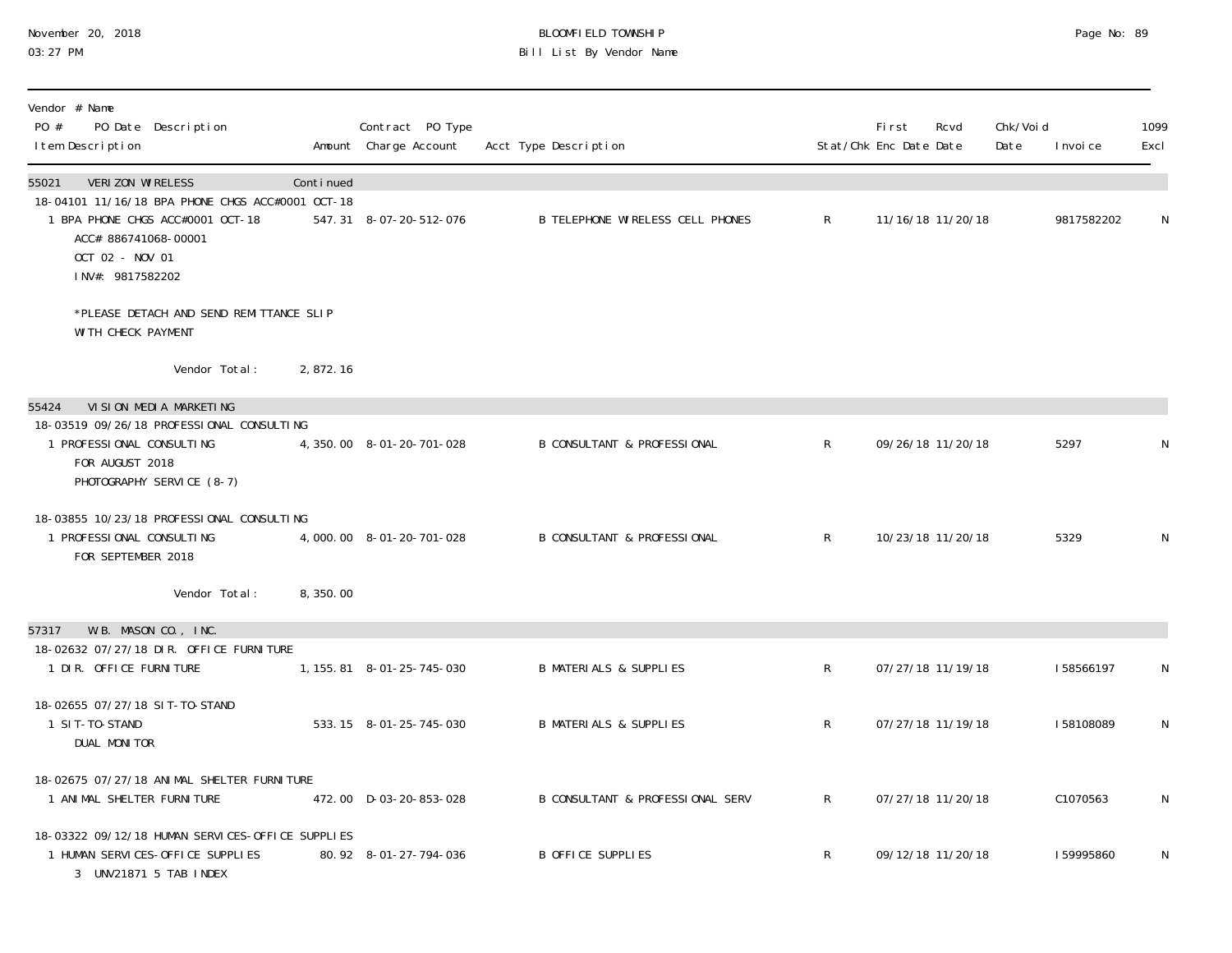# November 20, 2018 BLOOMFIELD TOWNSHIP Page No: 90 03:27 PM Bill List By Vendor Name

| Vendor # Name<br>PO #<br>PO Date Description<br>I tem Description                                             |              |           | Contract PO Type<br>Amount Charge Account | Acct Type Description    |              | First<br>Stat/Chk Enc Date Date | Chk/Voi d<br>Rcvd<br>Date | I nvoi ce | 1099<br>Excl |
|---------------------------------------------------------------------------------------------------------------|--------------|-----------|-------------------------------------------|--------------------------|--------------|---------------------------------|---------------------------|-----------|--------------|
| W.B. MASON CO., INC.<br>57317<br>18-03322 09/12/18 HUMAN SERVICES-OFFICE SUPPLIES Continued<br>\$14.97        |              | Continued |                                           |                          |              |                                 |                           |           |              |
| 1 UNV42907 CLASP ENVELOPES<br>\$25.99                                                                         |              |           |                                           |                          |              |                                 |                           |           |              |
| 2 PIL32011 BLUE PENS<br>\$9.99                                                                                |              |           |                                           |                          |              |                                 |                           |           |              |
| 2 PI L32010 BLACK PENS<br>\$9.99                                                                              |              |           |                                           |                          |              |                                 |                           |           |              |
| TOTAL=\$80.92                                                                                                 |              |           |                                           |                          |              |                                 |                           |           |              |
| 18-03430 09/19/18 NURSING-OFFICE SUPPLIES<br>1 NURSING-OFFICE SUPPLIES<br>2 BRTLC61C CYAN INK<br>\$7.99       |              |           | 44.55 8-01-27-785-036                     | B OFFICE SUPPLIES        | $\mathsf{R}$ | 09/19/18 11/19/18               |                           |           | N            |
| 2 BRTLC61M MAGENTA INK<br>\$7.99                                                                              |              |           |                                           |                          |              |                                 |                           |           |              |
| 1 PAC101188 WHITE STOCK CARD<br>\$12.59                                                                       |              |           |                                           |                          |              |                                 |                           |           |              |
| \$44.55                                                                                                       | <b>TOTAL</b> |           |                                           |                          |              |                                 |                           |           |              |
| 18-03464 09/24/18 HEALTH OFFICE-SUPPLIES<br>1 HEALTH OFFICE-SUPPLIES<br>10 AVE11085 A-Z INDEX FILES<br>\$6.99 |              |           | 69.90 8-01-27-785-036                     | B OFFICE SUPPLIES        | $\mathsf{R}$ | 09/24/18 11/20/18               |                           |           | ${\sf N}$    |
| 18-03607 10/03/18 NURSING-OFFICE SUPPLIES<br>1 NURSING-OFFICE SUPPLIES<br>1 AAGSW705X50 DESK CALENDAR         |              |           | 126.42 8-01-27-785-036                    | <b>B OFFICE SUPPLIES</b> | $\mathsf{R}$ | 10/03/18 11/19/18               |                           | 159630292 | N            |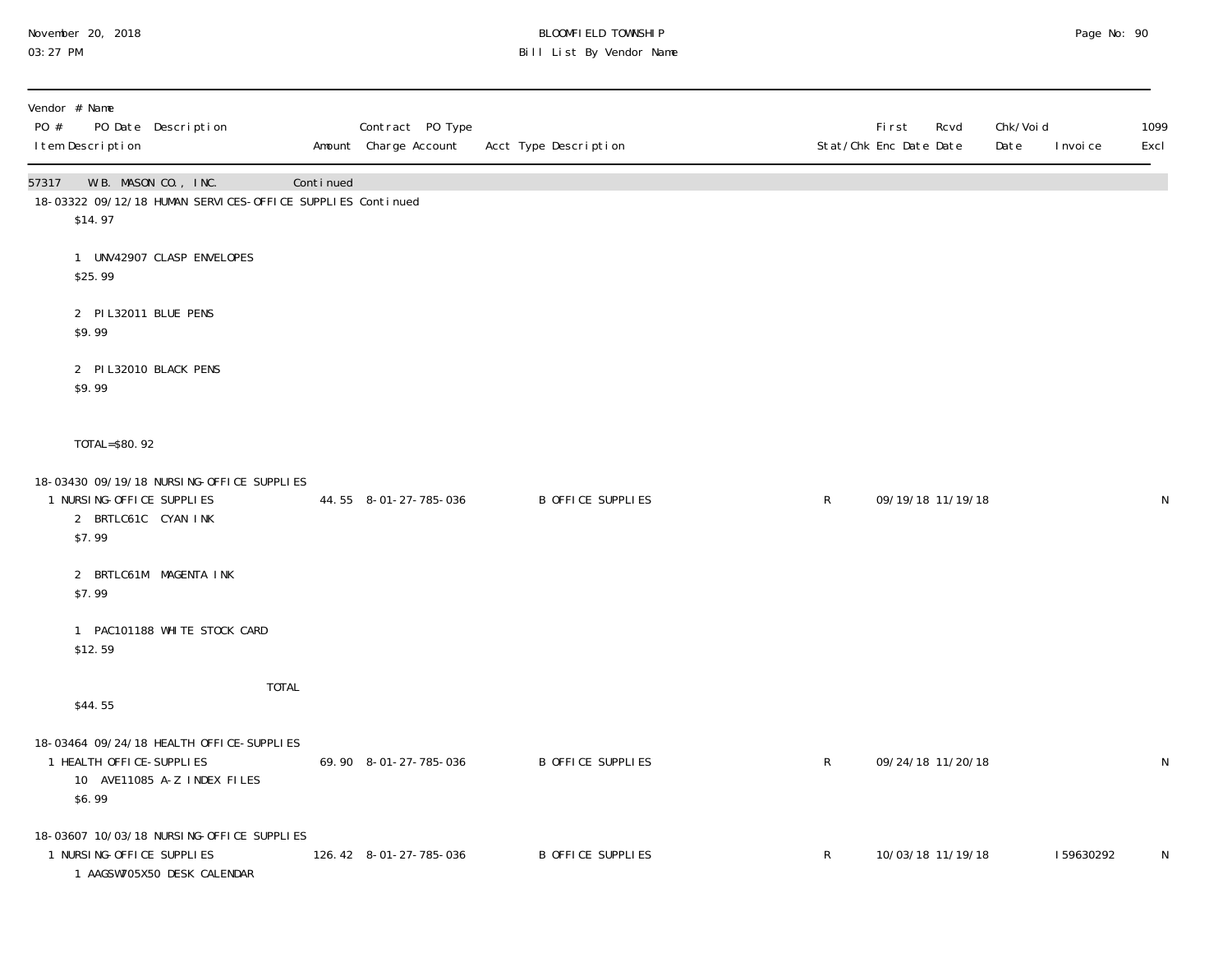# November 20, 2018 BLOOMFIELD TOWNSHIP Page No: 91 03:27 PM Bill List By Vendor Name

| PO # | Vendor # Name<br>I tem Description            | PO Date Description                                                     |           | Contract PO Type<br>Amount Charge Account | Acct Type Description |                                   |              | <b>First</b><br>Stat/Chk Enc Date Date | Rcvd | Chk/Voi d<br>Date | I nvoi ce | 1099<br>Excl |
|------|-----------------------------------------------|-------------------------------------------------------------------------|-----------|-------------------------------------------|-----------------------|-----------------------------------|--------------|----------------------------------------|------|-------------------|-----------|--------------|
|      | 57317 W.B. MASON CO., INC.<br>\$20.51         | 18-03607 10/03/18 NURSING-OFFICE SUPPLIES                               | Continued | Continued                                 |                       |                                   |              |                                        |      |                   |           |              |
|      | \$12.99                                       | 5 AAGSPN-7000 DESK PADS                                                 |           |                                           |                       |                                   |              |                                        |      |                   |           |              |
|      | \$7.99                                        | 1 CASMP2201PK PINK COPY PAPER                                           |           |                                           |                       |                                   |              |                                        |      |                   |           |              |
|      | \$7.99                                        | 1 CASMP22010R ORCHID COPY PAPER                                         |           |                                           |                       |                                   |              |                                        |      |                   |           |              |
|      | \$12.99                                       | 1 WAU22651 ORANGE COPY PAPER                                            |           |                                           |                       |                                   |              |                                        |      |                   |           |              |
|      | \$11.99                                       | 1 WAU22661 BLUE COPY PAPER                                              |           |                                           |                       |                                   |              |                                        |      |                   |           |              |
|      | 1 HEALTH OFFICE-SUPPLIES<br>\$29.99           | 18-03610 10/03/18 HEALTH OFFICE-SUPPLIES<br>1 TST3295 THERMAL POS ROLLS |           | 281.79 8-01-27-785-036                    |                       | <b>B OFFICE SUPPLIES</b>          | $\mathsf{R}$ | 10/03/18 11/19/18                      |      |                   | 159642409 | $\mathsf{N}$ |
|      | \$12.59                                       | 20 RED8L808 MONEY BOOKS                                                 |           |                                           |                       |                                   |              |                                        |      |                   |           |              |
|      | \$281.79                                      | TOTAL=                                                                  |           |                                           |                       |                                   |              |                                        |      |                   |           |              |
|      | 1 ADMI NI STRATI ON BUREAU<br>OFFICE SUPPLIES | 18-03617 10/03/18 ADMI NI STRATI ON BUREAU                              |           | 390.00 8-01-25-745-030                    |                       | <b>B MATERIALS &amp; SUPPLIES</b> | $\mathsf{R}$ | 10/03/18 11/20/18                      |      |                   | 159556032 | N            |
|      | #S083242719                                   |                                                                         |           |                                           |                       |                                   |              |                                        |      |                   |           |              |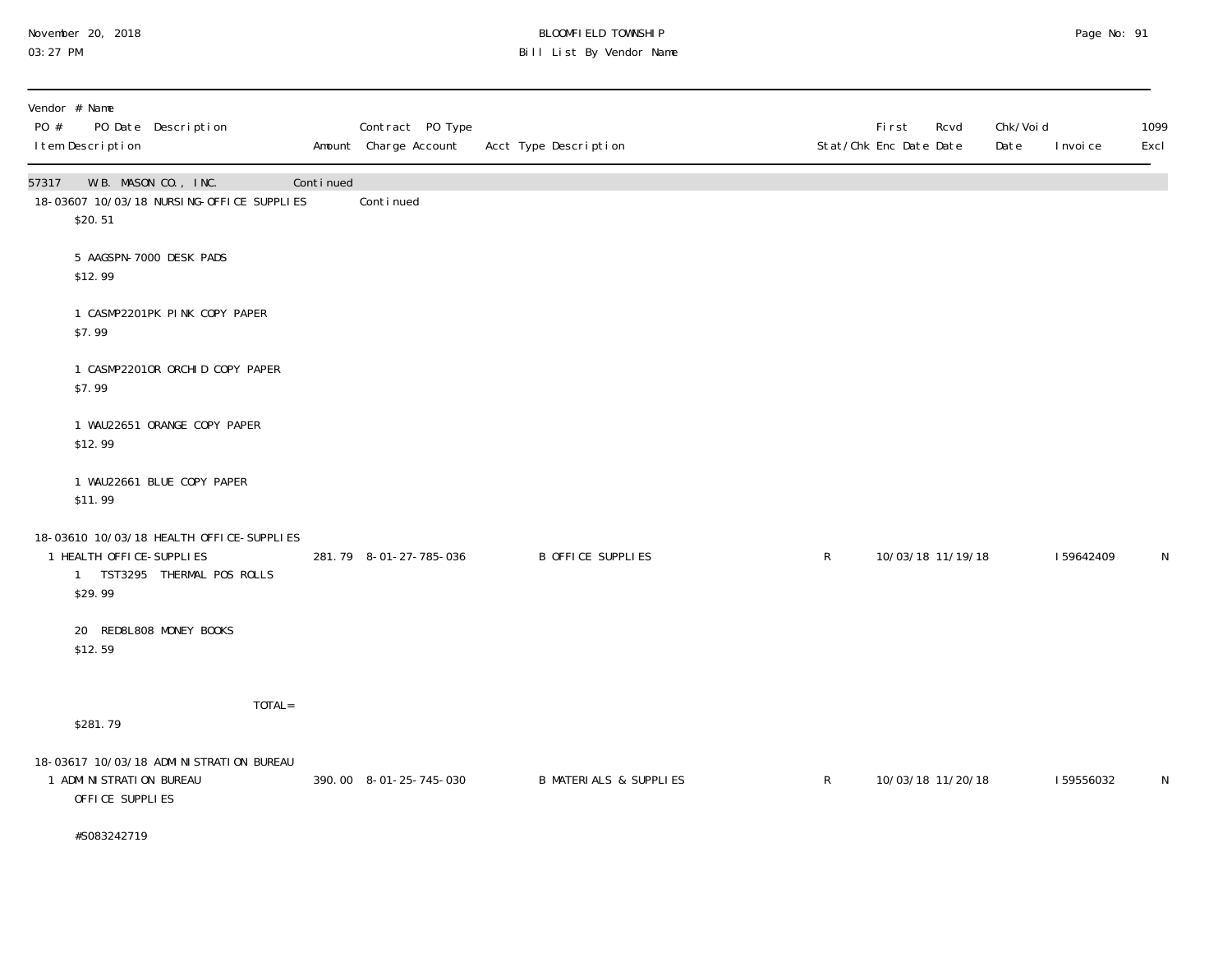# November 20, 2018 **BLOOMFIELD TOWNSHIP** BLOOMFIELD TOWNSHIP BLOOMFIELD TOWNSHIP Page No: 92<br>03:27 PM Bill List By Vendor Name

| Vendor # Name<br>PO #<br>PO Date Description<br>I tem Description                                                                 |           | Contract PO Type<br>Amount Charge Account | Acct Type Description             | Stat/Chk Enc Date Date | First | Rcvd              | Chk/Voi d<br>Date | I nvoi ce        | 1099<br>Excl |
|-----------------------------------------------------------------------------------------------------------------------------------|-----------|-------------------------------------------|-----------------------------------|------------------------|-------|-------------------|-------------------|------------------|--------------|
| W.B. MASON CO., INC.<br>57317                                                                                                     | Continued |                                           |                                   |                        |       |                   |                   |                  |              |
| 18-03670 10/04/18 INTERNAL AFFAIRS SUPPLIES<br>1 INTERNAL AFFAIRS SUPPLIES<br>ORDER#S083357899                                    |           | 291.67 8-01-25-745-030                    | <b>B MATERIALS &amp; SUPPLIES</b> | $\mathsf{R}$           |       | 10/04/18 11/20/18 |                   | 159758589        | $\mathsf N$  |
| 18-03730 10/12/18 HEALTH OFFICE-OFFICE SUPPLIES<br>1 HEALTH OFFICE-OFFICE SUPPLIES<br>10 QUA44582 9X12 ENVELOPES WHITE<br>\$28.51 |           | 285.10 8-01-27-785-036                    | B OFFICE SUPPLIES                 | $\mathsf{R}$           |       | 10/12/18 11/19/18 |                   | 160218188        | N            |
| TOTAL=<br>\$285.10                                                                                                                |           |                                           |                                   |                        |       |                   |                   |                  |              |
| 18-04057 11/06/18 DIR. OFFICE/ACCREDITATION<br>1 DIR. OFFICE/ACCREDITATION<br>NOVEMBER 2018 OFFICE SUPPLIES                       |           | 296.84 8-01-25-745-030                    | <b>B MATERIALS &amp; SUPPLIES</b> | $\mathsf{R}$           |       | 11/06/18 11/20/18 |                   | 160582360        | N            |
| ORDER#S084536714                                                                                                                  |           |                                           |                                   |                        |       |                   |                   |                  |              |
| Vendor Total:                                                                                                                     | 4,028.15  |                                           |                                   |                        |       |                   |                   |                  |              |
| WASTE MANAGEMENT OF NJ, INC.<br>57245                                                                                             |           |                                           |                                   |                        |       |                   |                   |                  |              |
| 18-03737 10/12/18 TIPPING TYPE 13-SOLID WASTE<br>1 TIPPING TYPE 13-SOLID WASTE                                                    |           | 1, 358.82 8-01-32-827-127                 | B GARB. &TRASH REMOVAL-CONTRACT.  | $\mathsf{R}$           |       | 10/12/18 11/20/18 |                   | 0110536-1091-8 N |              |
| I NVOI CE #0110536-1091-8<br>CUSTOMER #16-30386-33001                                                                             |           |                                           |                                   |                        |       |                   |                   |                  |              |
| SEPTEMBER 2018                                                                                                                    |           |                                           |                                   |                        |       |                   |                   |                  |              |
| Vendor Total:                                                                                                                     | 1,358.82  |                                           |                                   |                        |       |                   |                   |                  |              |
| WEST ESSEX TERMITE & PEST CONT<br>57616                                                                                           |           |                                           |                                   |                        |       |                   |                   |                  |              |
| 18-03659 10/04/18 FIRE HEADQUARTERS-PEST CONTROL<br>1 MONTLEY/BI MONTHLY SERVICE                                                  |           | 450.00 8-01-25-752-024                    | B MAINT. OF BLDG'S & FACILITIES   | R                      |       | 10/04/18 11/20/18 |                   | HQ-1277          | N            |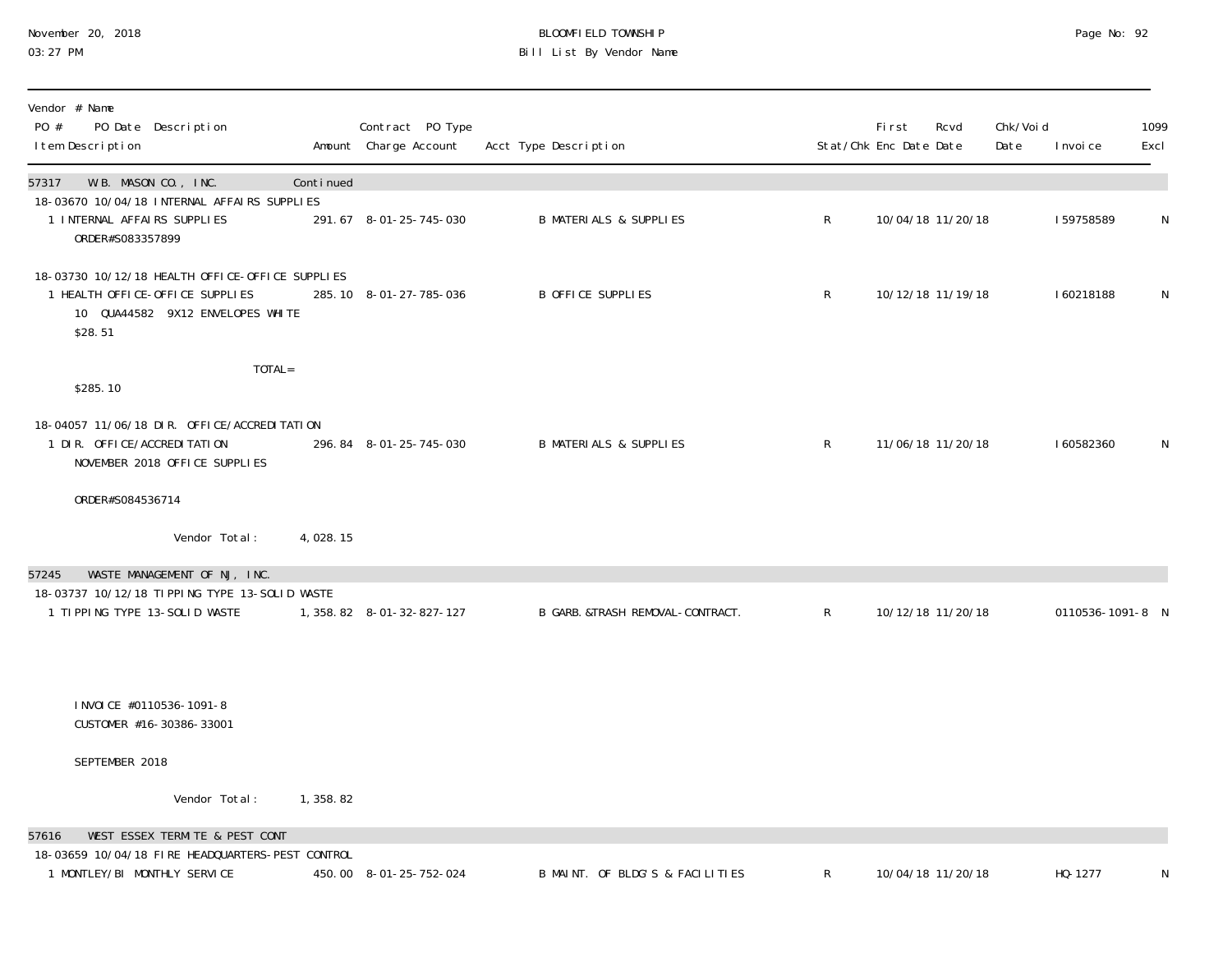# November 20, 2018 BLOOMFIELD TOWNSHIP Page No: 93 03:27 PM Bill List By Vendor Name

| Vendor # Name<br>PO #<br>PO Date Description<br>I tem Description                                                                                                                        |          | Contract PO Type<br>Amount Charge Account | Acct Type Description                |                | First<br>Rcvd<br>Stat/Chk Enc Date Date | Chk/Voi d<br>Date<br>I nvoi ce | 1099<br>Excl |
|------------------------------------------------------------------------------------------------------------------------------------------------------------------------------------------|----------|-------------------------------------------|--------------------------------------|----------------|-----------------------------------------|--------------------------------|--------------|
| WEST ESSEX TERMITE & PEST CONT Continued<br>57616<br>18-03659 10/04/18 FIRE HEADQUARTERS-PEST CONTROL Continued<br>MONTHLY / BI-MONTHLY SERVICE<br>FOR FIRE HEADQUARTERS<br>PEST CONTROL |          |                                           |                                      |                |                                         |                                |              |
| 18-03660 10/04/18 PEST CONTROL - STATION 2<br>1 COMMERCIAL MONTHLY SERVICE-ST2                                                                                                           |          | 450.00 8-01-25-752-156                    | <b>B FIRE AUXILIARY</b>              | R              | 10/04/18 11/20/18                       | ST2-1276                       | N            |
| MONTHLY SERVICE FIRE STATION 2<br>PEST CONTROL                                                                                                                                           |          |                                           |                                      |                |                                         |                                |              |
| Vendor Total:                                                                                                                                                                            | 900.00   |                                           |                                      |                |                                         |                                |              |
| WINFIELD UPHOLSTERING CO.<br>58008<br>18-03416 09/19/18 POLICE - SEAT REPAIR<br>1 POLICE<br><b>INVOICE 14838</b><br>POLICE CAR 2015 EXPLORER #502<br>LICENSE PLATE 16462MG               |          | 2, 315.00 8-01-26-767-025                 | B MAINTENANCE OF MOTOR VEHICLES      | R              | 09/19/18 11/19/18                       |                                | N            |
| DRIVER SEAT ASSEMBLY AND PASSENGER SEAT<br>ASSEMBLY - COVERS/ FOAM AND LUMBAR UNIT                                                                                                       |          |                                           |                                      |                |                                         |                                |              |
| 18-04024 11/06/18 DPW TRUCK #704 INV 14875<br>1 DPW TRUCK #704 INV 14875<br>HEAVY DUTY SEAT ASSEMBLY                                                                                     |          | 238.00 8-01-26-767-025                    | B MAINTENANCE OF MOTOR VEHICLES      | R              | 11/06/18 11/20/18                       | 14875                          | N            |
| Vendor Total:                                                                                                                                                                            | 2,553.00 |                                           |                                      |                |                                         |                                |              |
| WORRALL COMMUNITY NEWSPAP<br>58610<br>18-03978 11/01/18 PUBLIC AD<br>1 PUBLIC AD                                                                                                         |          | 35.16 B-19-17-445-028                     | B CONSULTANT & PROFESSIONAL SERVICES | $\mathsf{R}^-$ | 11/01/18 11/19/18                       | 155944                         | N            |
| Vendor Total:                                                                                                                                                                            | 35.16    |                                           |                                      |                |                                         |                                |              |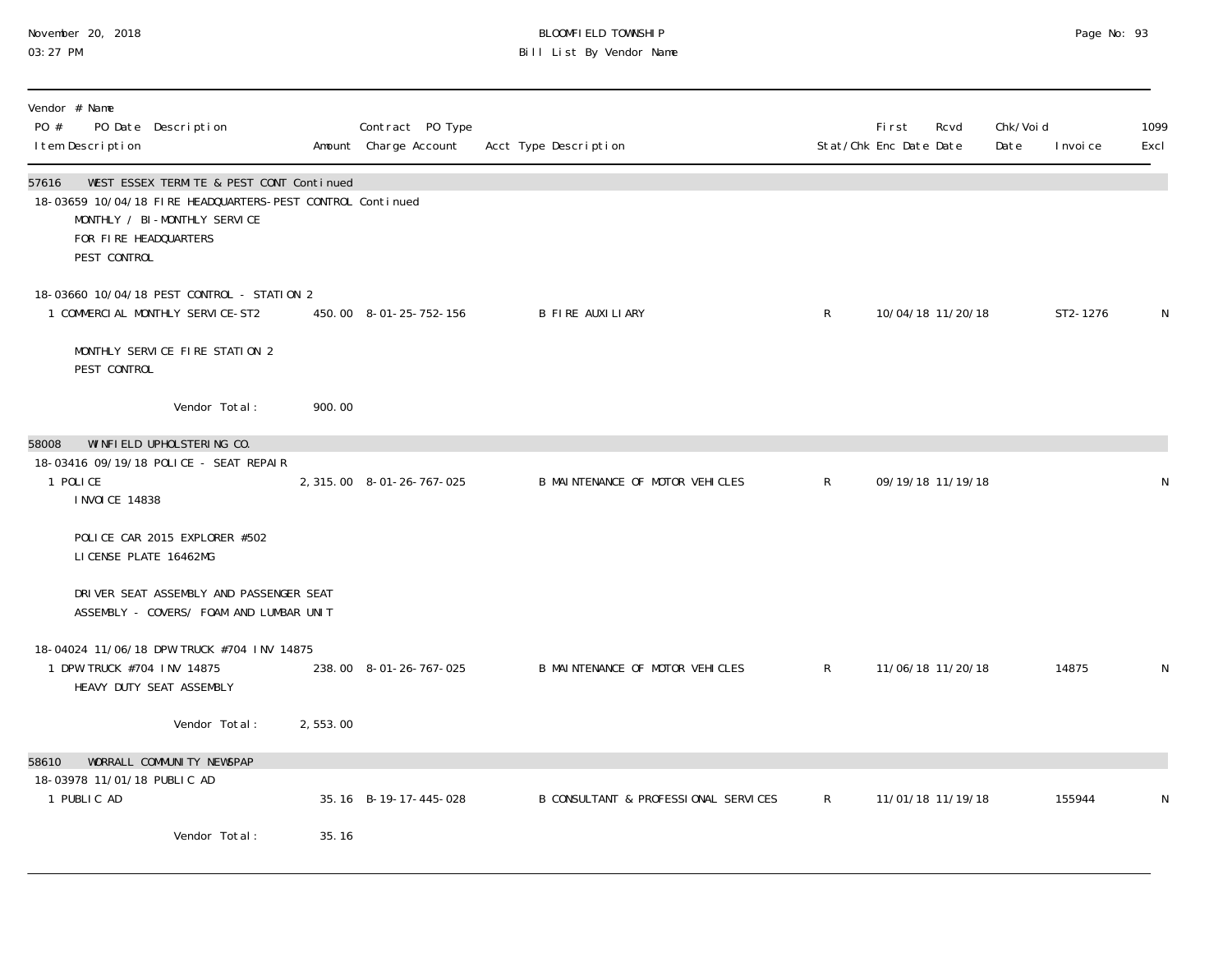| November 20, 2018 |  |  |
|-------------------|--|--|
| 03:27 PM          |  |  |

### November 20, 2018 BLOOMFIELD TOWNSHIP Page No: 94 03:27 PM Bill List By Vendor Name

| Vendor # Name<br>PO # PO Date Description<br>Item Description |  | Contract PO Type<br>Amount Charge Account Acct Type Description                   |  | Rcvd<br>Fi rst<br>Stat/Chk Enc Date Date | Chk/Voi d<br>Date<br>I nvoi ce | 1099<br>Excl |
|---------------------------------------------------------------|--|-----------------------------------------------------------------------------------|--|------------------------------------------|--------------------------------|--------------|
| Total Purchase Orders:                                        |  | 294 Total P.O. Line Items: 417 Total List Amount: 1,082,730.08 Total Void Amount: |  | 0.00                                     |                                |              |